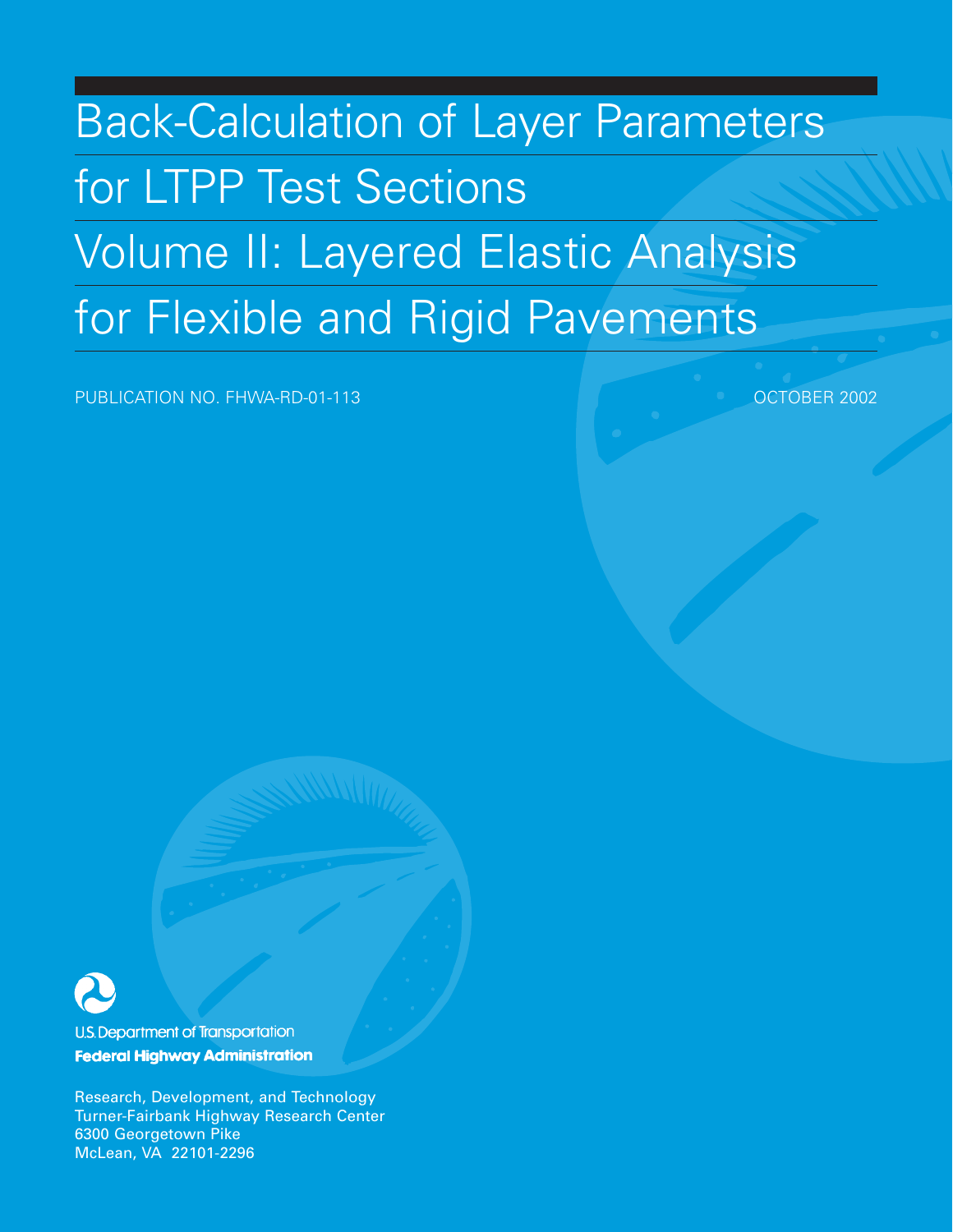#### **Foreword**

Deflection basin measurements have been made with the Falling Weight Deflectometer (FWD) on all test sections that are included in the Long Term Pavement Performance (LTPP) program. These deflection basin data are analyzed to obtain the structural-response characteristics of the pavement structure and subgrade that are needed to achieve the overall LTPP program objectives.

One of the more common methods for analysis of deflection data is to back-calculate the elastic properties for each layer and provide the elastic layer modulus that are typically used for pavement evaluation and rehabilitation design. This report documents the procedure that was used to back-calculate, in mass, the elastic properties for both flexible and rigid pavements in the LTPP program using layered elastic analyses. Obtaining these elastic layer properties for use in further data analyses and studies regarding pavement performance was the primary objective of this study.

Steven B. Chan

T. Paul Teng, P.E. **Director** Office of Infrastructure Research and Development

#### **Notice**

This document is disseminated under the sponsorship of the Department of Transportation in the interest of information exchange. The U.S. Government assumes no liability for its contents or use thereof. This report does not constitute a standard, specification, or regulation.

The U.S. Government does not endorse products or manufacturers. Trade and manufacturers' names appear in this report only because they are considered essential to the object of the document.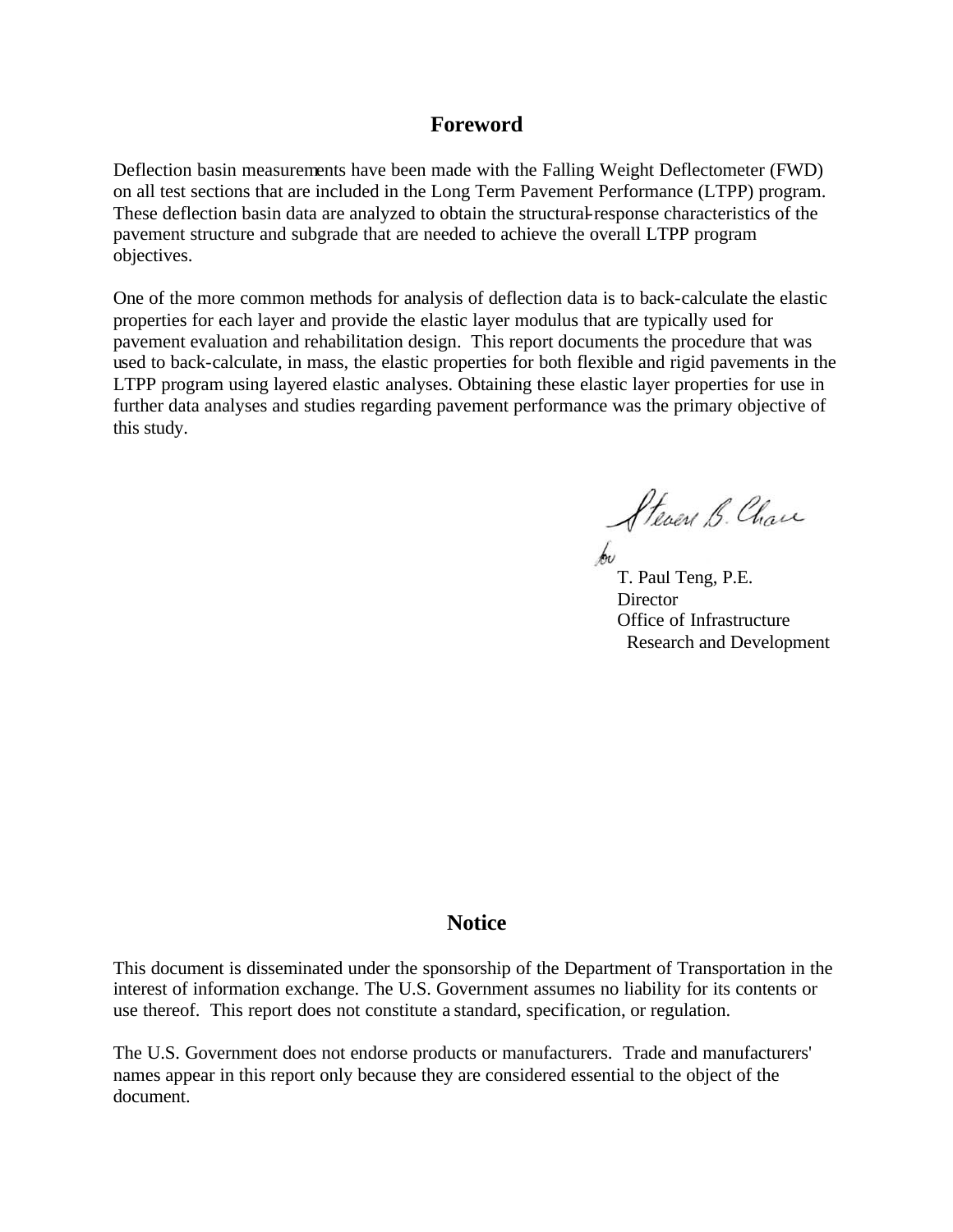|                                                                                                                                                                                                                                                                                                                                                                                                                                                                                                                                                                                                                                                                                                                                                                                                                                                    |                                      |  | <b>Technical Report Documentation Page</b>                                                                                                                                            |           |
|----------------------------------------------------------------------------------------------------------------------------------------------------------------------------------------------------------------------------------------------------------------------------------------------------------------------------------------------------------------------------------------------------------------------------------------------------------------------------------------------------------------------------------------------------------------------------------------------------------------------------------------------------------------------------------------------------------------------------------------------------------------------------------------------------------------------------------------------------|--------------------------------------|--|---------------------------------------------------------------------------------------------------------------------------------------------------------------------------------------|-----------|
| 1. Report No.<br>FHWA-RD-01-113                                                                                                                                                                                                                                                                                                                                                                                                                                                                                                                                                                                                                                                                                                                                                                                                                    | 2. Government Accession<br>No.       |  | 3. Recipient's Catalog No.                                                                                                                                                            |           |
| 4. Title and Subtitle<br>Back-Calculation of Layer Parameters for LTPP Test Sections, Volume                                                                                                                                                                                                                                                                                                                                                                                                                                                                                                                                                                                                                                                                                                                                                       |                                      |  | 5. Report Date                                                                                                                                                                        |           |
| II: Layered Elastic Analysis for Flexible and Rigid Pavements                                                                                                                                                                                                                                                                                                                                                                                                                                                                                                                                                                                                                                                                                                                                                                                      |                                      |  | <b>OCTOBER 2002</b><br>6. Performing Organization Code                                                                                                                                |           |
| 7. Author(s)<br>H. L. Von Quintus and A. L. Simpson                                                                                                                                                                                                                                                                                                                                                                                                                                                                                                                                                                                                                                                                                                                                                                                                |                                      |  | 8. Performing Organization Report No.                                                                                                                                                 |           |
| 9. Performing Organization Name and Address<br>Fugro-BRE<br>8613 Cross Park Drive                                                                                                                                                                                                                                                                                                                                                                                                                                                                                                                                                                                                                                                                                                                                                                  |                                      |  | 10. Work Unit No. (TRAIS)                                                                                                                                                             |           |
| Austin, TX 78754                                                                                                                                                                                                                                                                                                                                                                                                                                                                                                                                                                                                                                                                                                                                                                                                                                   |                                      |  | 11. Contract or Grant No.<br>DTFH61-96-C-00003                                                                                                                                        |           |
| 12. Sponsoring Agency Name and Address<br>Office of Engineering R & D<br>Federal Highway Administration<br>6300 Georgetown Pike                                                                                                                                                                                                                                                                                                                                                                                                                                                                                                                                                                                                                                                                                                                    |                                      |  | 13. Type of Report and Period Covered<br>Final Report May 1997 - August 2001                                                                                                          |           |
| McLean, Virginia 22101-2296                                                                                                                                                                                                                                                                                                                                                                                                                                                                                                                                                                                                                                                                                                                                                                                                                        |                                      |  | 14. Sponsoring Agency Code<br><b>HCP 30-C</b>                                                                                                                                         |           |
| <b>15. Supplementary Notes</b><br>This report is a project deliverable under the LTPP Data Analysis Technical Support study. ERES Consultants is the prime<br>contractor, and Fugro-BRE is a subcontractor. Fugro-BRE staff members who provided significant contributions to this study<br>include Dr. Peter Jordahl and Mr. Dale Framelli. Contracting Officer's Technical Representative (COTR): Cheryl Allen<br>Richter, HRDI-13                                                                                                                                                                                                                                                                                                                                                                                                               |                                      |  |                                                                                                                                                                                       |           |
| 16. Abstract<br>This report documents the procedure and steps used to back-calculate the layered elastic properties (Young's modulus and the<br>coefficient and exponent of the nonlinear constitutive equation) from deflection basin measurements for all of the LTPP test<br>sections with a level E data status. The back-calculation process was completed with MDOCOMP4 for both flexible and<br>rigid pavement test sections in the LTPP program. The report summarizes the reasons why MODCOMP4 was selected for<br>the computations and analyses of the deflection data, provides a summary of the results using the linear elastic module<br>(Young's modulus) for selected test sections, and identifies those factors that can have a significant effect on the results.                                                               |                                      |  |                                                                                                                                                                                       |           |
| Results from this study do provide elastic layer properties that are consistent with previous experience and laboratory material<br>studies related to the effect of temperature, stress-state, and season on material load-response behavior. In fact, over 75<br>percent of the deflection basins analyzed with the linear elastic module of MODCOMP4 resulted in solutions with an RMS<br>error less than 2.5 percent. Those pavements exhibiting deflection-softening behavior with Type II deflections basins were<br>the most difficult to analyze and were generally found to have RMS errors greater than 2 percent. In summary, the nonlinear<br>module of MODCOMP did not significantly improve on the number of reasonable solutions, and it is recommended that<br>nonlinear constitutive equations not be used in a batch mode basis. |                                      |  |                                                                                                                                                                                       |           |
| 17. Key Words<br>MODCOMP, Back-Calculation, Modulus, Young's Modulus, Elastic<br>Properties, Surface Deflection, Stress Sensitivity                                                                                                                                                                                                                                                                                                                                                                                                                                                                                                                                                                                                                                                                                                                |                                      |  | <b>18. Distribution Statement</b><br>No restrictions. This document is available to the<br>public through the National Technical Information<br>Service, Springfield, Virginia 22161. |           |
| 19. Security Classif. (of this report)                                                                                                                                                                                                                                                                                                                                                                                                                                                                                                                                                                                                                                                                                                                                                                                                             | 20. Security Classif. (of this page) |  | 21. No. of Pages                                                                                                                                                                      | 22. Price |

Unclassified

Unclassified

Form DOT F 1700.7 (8-72) Reproduction of completed page authorized

144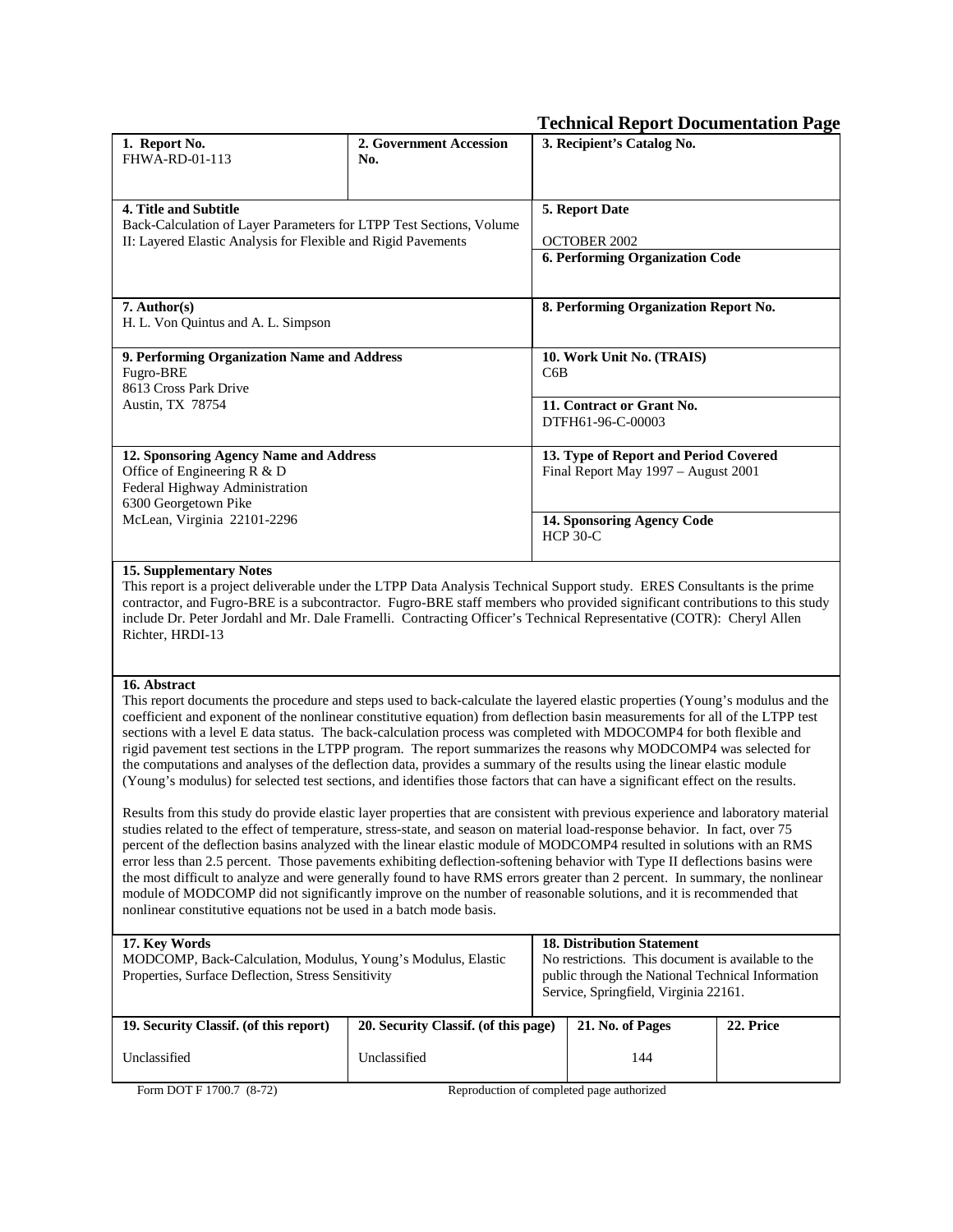|                                   |                                                     |                                    |                                                                                                                                     |                   |                   | SI* (MODERN METRIC) CONVERSION FACTORS |                                    |                                       |                                   |
|-----------------------------------|-----------------------------------------------------|------------------------------------|-------------------------------------------------------------------------------------------------------------------------------------|-------------------|-------------------|----------------------------------------|------------------------------------|---------------------------------------|-----------------------------------|
|                                   |                                                     |                                    | <b>APPROXIMATE CONVERSIONS TO SI UNITS</b>                                                                                          |                   |                   |                                        |                                    | APPROXIMATE CONVERSIONS FROM SI UNITS |                                   |
| Symbol                            | <b>When You Know</b>                                | <b>Multiply By</b>                 | <b>To Find</b>                                                                                                                      | Symbol            | <b>Symbol</b>     | <b>When You Know</b>                   | <b>Multiply By</b>                 | <b>To Find</b>                        | Symbol                            |
|                                   |                                                     | <b>LENGTH</b>                      |                                                                                                                                     |                   |                   |                                        | <b>LENGTH</b>                      |                                       |                                   |
| (none)                            | mil                                                 | 25.4                               | micrometers                                                                                                                         | μm                | μm                | micrometers                            | 0.039                              | mil                                   | (none)                            |
| in                                | inches                                              | 25.4                               | millimeters                                                                                                                         | mm                | mm                | millimeters                            | 0.039                              | inches                                | in                                |
| ft                                | feet                                                | 0.305                              | meters                                                                                                                              | m                 | m                 | meters                                 | 3.28                               | feet                                  | ft                                |
| yd                                | yards                                               | 0.914                              | meters                                                                                                                              | m                 | m                 | meters                                 | 1.09                               | yards                                 | yd                                |
| mi                                | miles                                               | 1.61                               | kilometers                                                                                                                          | km                | km                | kilometers                             | 0.621                              | miles                                 | mi                                |
|                                   |                                                     | <b>AREA</b>                        |                                                                                                                                     |                   |                   |                                        | <b>AREA</b>                        |                                       |                                   |
|                                   | square inches                                       | 645.2                              | square millimeters                                                                                                                  | mm <sup>2</sup>   | mm <sup>2</sup>   | square millimeters                     | 0.0016                             | square inches                         |                                   |
| $\frac{\text{in}^2}{\text{ft}^2}$ | square feet                                         | 0.093                              | square meters                                                                                                                       | m <sup>2</sup>    | m <sup>2</sup>    | square meters                          | 10.764                             | square feet                           | $\frac{\text{in}^2}{\text{ft}^2}$ |
| $yd^2$                            | square yard                                         | 0.836                              | square meters                                                                                                                       | m <sup>2</sup>    | m <sup>2</sup>    | square meters                          | 1.195                              | square yards                          | $yd^2$                            |
| ac                                | acres                                               | 0.405                              | hectares                                                                                                                            | ha                | ha                | hectares                               | 2.47                               | acres                                 | ac                                |
| mi <sup>2</sup>                   | square miles                                        | 2.59                               | square kilometers                                                                                                                   | km <sup>2</sup>   | km <sup>2</sup>   | square kilometers                      | 0.386                              | square miles                          | mi <sup>2</sup>                   |
|                                   |                                                     |                                    |                                                                                                                                     |                   |                   |                                        |                                    |                                       |                                   |
|                                   |                                                     | <b>VOLUME</b>                      |                                                                                                                                     |                   |                   |                                        | <b>VOLUME</b>                      |                                       |                                   |
| fl oz                             | fluid ounces                                        | 29.57                              | milliliters                                                                                                                         | mL                | mL                | milliliters                            | 0.034                              | fluid ounces                          | fl oz                             |
| $\frac{gal}{ft}$                  | gallons                                             | 3.785                              | liters                                                                                                                              | L                 | Г                 | liters                                 | 0.264                              | gallons                               | $\frac{gal}{ft}$                  |
|                                   | cubic feet                                          | 0.028                              | cubic meters                                                                                                                        | m <sup>3</sup>    | m <sup>3</sup>    | cubic meters                           | 35.71                              | cubic feet                            |                                   |
| $yd^3$                            | cubic yards                                         | 0.765                              | cubic meters                                                                                                                        | m <sup>3</sup>    | m <sup>3</sup>    | cubic meters                           | 1.307                              | cubic yards                           | $yd^3$                            |
|                                   | NOTE: volumes greater than 1000 shall be shown in m |                                    |                                                                                                                                     |                   |                   |                                        |                                    |                                       |                                   |
|                                   |                                                     | <b>MASS</b>                        |                                                                                                                                     |                   |                   |                                        | <b>MASS</b>                        |                                       |                                   |
| 0Z                                | ounces                                              | 28.35                              | grams                                                                                                                               | g                 |                   | grams                                  | 0.035                              | ounces                                | oz                                |
| lb                                | pounds                                              | 0.454                              | kilograms                                                                                                                           | kg                | kg                | kilograms                              | 2.202                              | pounds                                | lb                                |
| T                                 | short tons (2000 lb)                                | 0.907                              | megagrams (metric tons)                                                                                                             | $Mg$ (or t)       | $Mg$ (or t)       | megagrams (metric tons)                | 1.103                              | short tons (2000 lb)                  | $\mathsf{T}$                      |
|                                   |                                                     | <b>TEMPERATURE</b> (exact degrees) |                                                                                                                                     |                   |                   |                                        | <b>TEMPERATURE</b> (exact degrees) |                                       |                                   |
| $\mathrm{P}$                      | Fahrenheit                                          | 5 (F-32)/9                         | Celsius                                                                                                                             | $^{\circ}$ C      | $^{\circ}$ C      | Celsius                                | $1.8C + 32$                        | Fahrenheit                            | $\overline{P}$                    |
|                                   |                                                     | or (F-32)/1.8                      |                                                                                                                                     |                   |                   |                                        |                                    |                                       |                                   |
|                                   |                                                     | <b>ILLUMINATION</b>                |                                                                                                                                     |                   |                   |                                        | <b>ILLUMINATION</b>                |                                       |                                   |
| fc                                | foot-candles                                        | 10.76                              | lux                                                                                                                                 | lx                | lx                | lux                                    | 0.0929                             | foot-candles                          | fc                                |
| fl                                | foot-Lamberts                                       | 3.426                              | candela/m <sup>2</sup>                                                                                                              | $\text{cd/m}^2$   | $\text{cd/m}^2$   | candela/ $m2$                          | 0.2919                             | foot-Lamberts                         | fl                                |
|                                   |                                                     | FORCE and PRESSURE or STRESS       |                                                                                                                                     |                   |                   |                                        | FORCE and PRESSURE or STRESS       |                                       |                                   |
|                                   | pounds                                              | 4.45                               | Newtons                                                                                                                             | N                 | N                 | Newtons                                | 0.225                              | pounds                                | lb                                |
| lb<br>$lb/in^2$ (psi)             | pounds per square inch                              | 6.89                               | kiloPascals                                                                                                                         | kPa               | kPa               | kiloPascals                            | 0.145                              | pounds per square inch                | $lb/in^2$ (psi)                   |
| $k/in^2$ (ksi)                    | kips per square inch                                | 6.89                               | megaPascals                                                                                                                         | MPa               | <b>MPa</b>        | megaPascals                            | 0.145                              | kips per square inch                  | $k/in^2$ (ksi)                    |
|                                   |                                                     |                                    |                                                                                                                                     |                   |                   |                                        |                                    |                                       |                                   |
|                                   |                                                     | <b>DENSITY</b>                     |                                                                                                                                     |                   |                   |                                        | <b>DENSITY</b>                     |                                       |                                   |
| $I\!b/It^3$ (pcf)                 | pounds per cubic foot                               | 16.02                              | kilograms per cubic meter                                                                                                           | kg/m <sup>3</sup> | kg/m <sup>3</sup> | pounds per cubic foot                  | 0.062                              | kilograms per cubic meter             | $Ib/ft^3$ (pcf)                   |
|                                   |                                                     |                                    | *SI is the symbol for the International System of Units. Appropriate rounding should be made to comply with Section 4 of ASTM E380. |                   |                   |                                        |                                    | (Revised September 1993)              |                                   |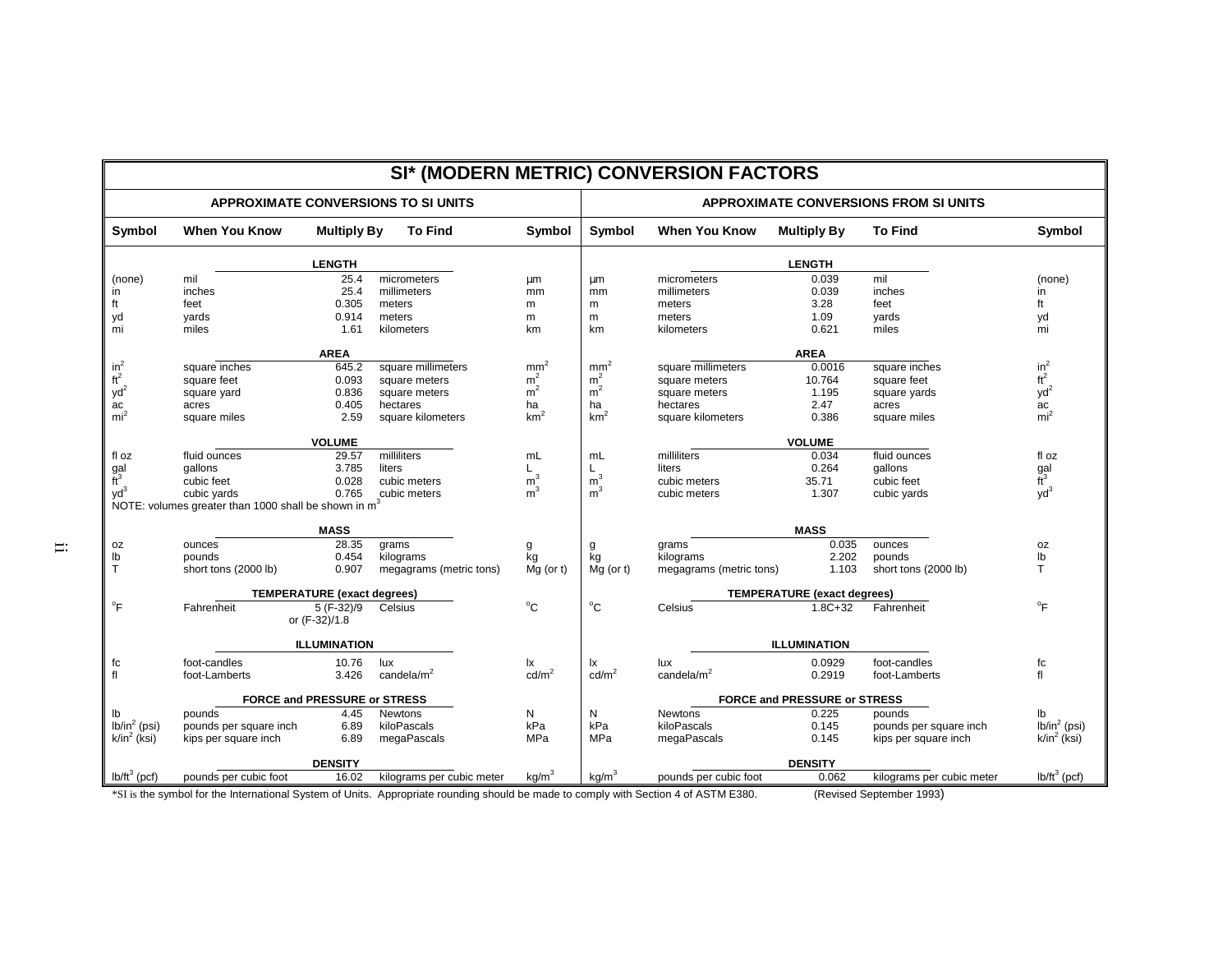|  | <b>TABLE OF CONTENTS</b> |
|--|--------------------------|
|--|--------------------------|

|     | <b>Chapter</b> |       | Page No. |
|-----|----------------|-------|----------|
| 1.0 |                |       |          |
|     | 1.1            |       |          |
|     | 1.2            |       |          |
|     | 1.3            |       |          |
|     | 1.4            |       |          |
| 2.0 |                |       |          |
|     | 2.1            |       |          |
|     |                | 2.1.1 |          |
|     |                | 2.1.2 |          |
|     |                | 2.1.3 |          |
|     | 2.2            |       |          |
|     | 2.3            |       |          |
|     | 2.4            |       |          |
| 3.0 |                |       |          |
|     | 3.1            |       |          |
|     |                | 3.1.1 |          |
|     |                | 3.1.2 |          |
|     |                | 3.1.3 |          |
|     | 3.2            |       |          |
|     |                | 3.2.1 |          |
|     |                | 3.2.2 |          |
|     |                | 3.2.3 |          |
|     |                | 3.2.4 |          |
|     |                | 3.2.5 |          |
|     |                | 3.2.6 |          |
|     |                | 3.2.7 |          |
|     |                | 3.2.8 |          |
|     |                | 3.2.9 |          |
|     |                |       |          |
|     | 3.3            |       |          |
| 4.0 |                |       |          |
|     | 4.1            |       |          |
|     | 4.2            |       |          |
|     | 4.3            |       |          |
|     | 4.4            |       |          |
|     |                | 4.4.1 |          |
|     |                | 4.4.2 |          |
|     |                | 4.4.3 |          |
|     |                | 4.4.4 |          |
|     |                |       |          |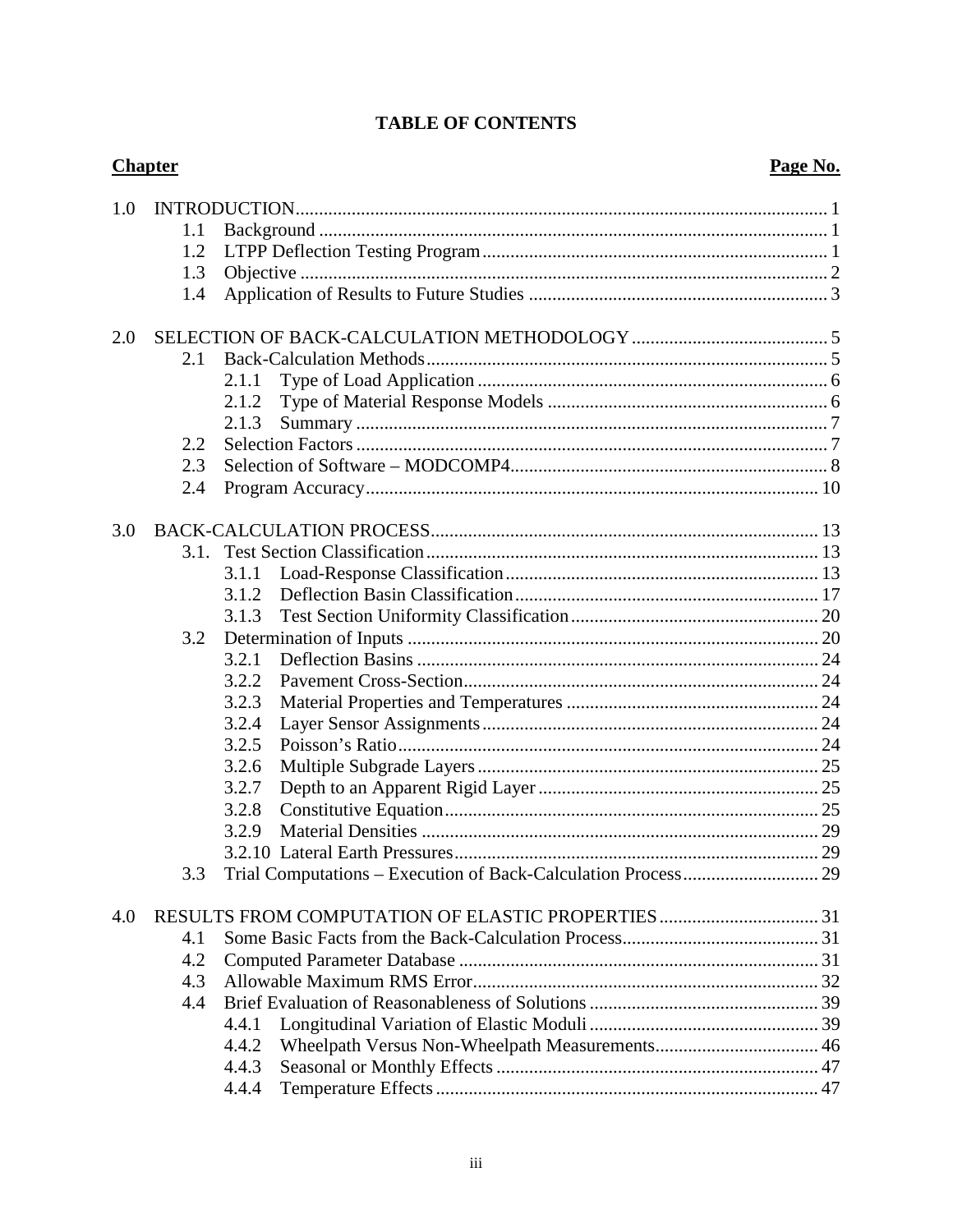# **TABLE OF CONTENTS, (continued)**

|     | <b>Chapter</b>    |                                                                                  | Page No. |
|-----|-------------------|----------------------------------------------------------------------------------|----------|
|     |                   | 4.4.5                                                                            |          |
|     |                   | 4.4.6                                                                            |          |
|     | 4.5               |                                                                                  |          |
| 5.0 |                   |                                                                                  |          |
|     | 5.1               |                                                                                  |          |
|     | 5.2               |                                                                                  |          |
|     | 5.3               |                                                                                  |          |
| 6.0 |                   |                                                                                  |          |
|     | <b>APPENDICES</b> |                                                                                  |          |
|     |                   | A. Back-Calculation of Layer Elastic Properties from LTPP-FWD Deflection Basin   |          |
|     |                   |                                                                                  |          |
|     |                   |                                                                                  |          |
|     |                   |                                                                                  |          |
|     |                   |                                                                                  |          |
|     |                   |                                                                                  |          |
|     |                   |                                                                                  |          |
|     |                   |                                                                                  |          |
|     |                   |                                                                                  |          |
|     |                   |                                                                                  |          |
|     |                   |                                                                                  |          |
|     |                   |                                                                                  |          |
|     |                   |                                                                                  |          |
|     |                   |                                                                                  |          |
|     |                   | Step 5: Execute MODCOMP4 - Back-Calculate Young's Modulus and                    |          |
|     |                   |                                                                                  |          |
|     |                   | Step 6: Extract Elastic Properties and Create Summary Output Files  84           |          |
|     |                   |                                                                                  |          |
|     |                   | Execute BAKSUMNL                                                                 |          |
|     |                   |                                                                                  |          |
|     |                   |                                                                                  |          |
|     |                   | B. Test Section Classification and Subgrade Information for the Back-Calculation |          |
|     |                   |                                                                                  |          |
|     |                   | C. Median Values and Histograms of Young's Modulus Back-Calculated for Different |          |
|     |                   |                                                                                  |          |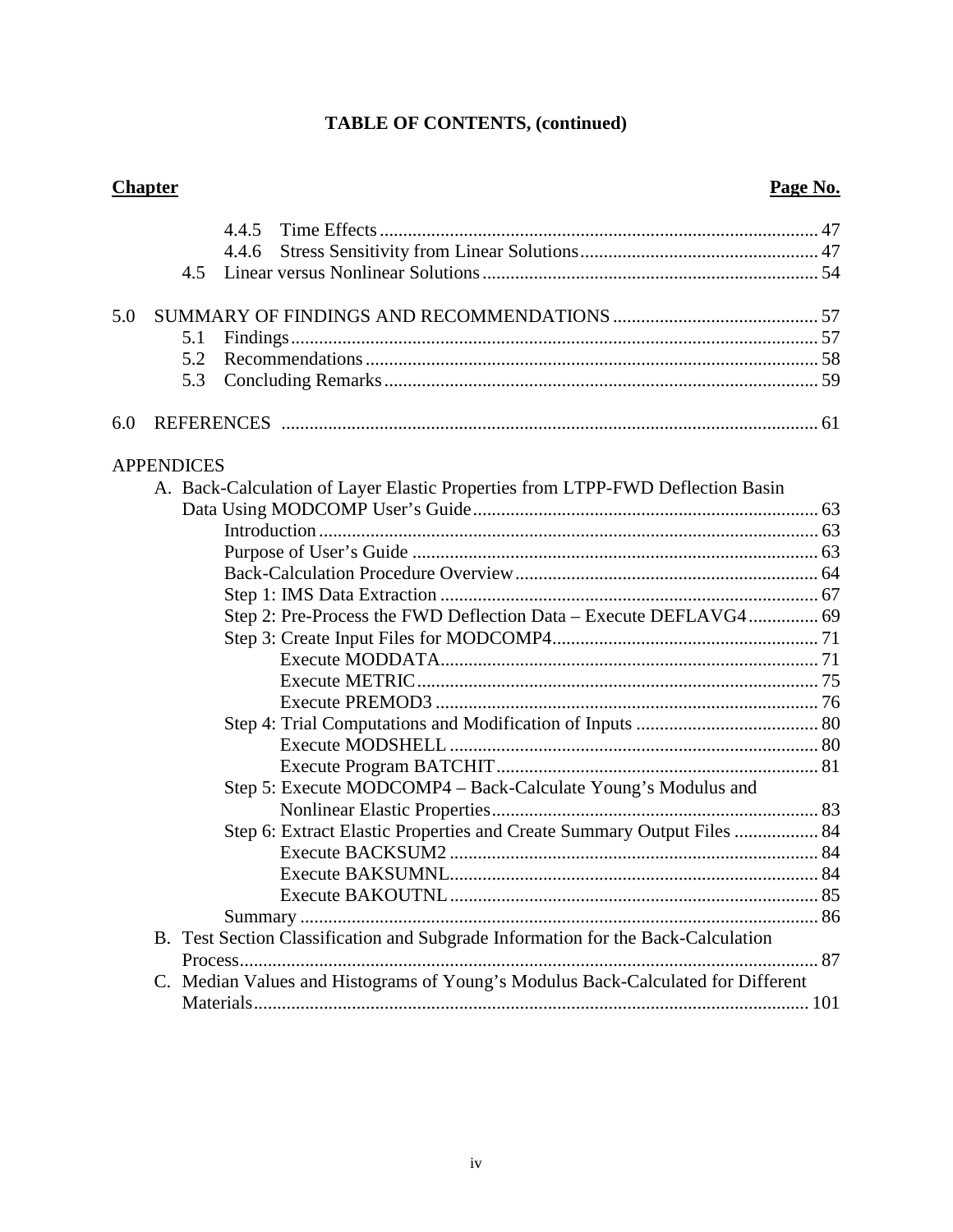### **LIST OF TABLES**

#### **Table** Page No.

| 1.  |                                                                                          |     |
|-----|------------------------------------------------------------------------------------------|-----|
| 2.  | Factorial used to estimate the theoretical accuracy of the MODCOMP4 solutions 11         |     |
| 3.  | Identification and summary of the data tables used to obtain the input data used for the | 23  |
| 4.  | "Default" material properties for different materials, if not included in the LTPP       |     |
|     |                                                                                          | 26  |
| 5.  |                                                                                          | 27  |
| 6.  | Summary of information included in the computed parameter data tables that are           |     |
|     |                                                                                          |     |
| 7.  | Average Young's modulus calculated for the outer wheelpath and mid-lane for each         |     |
|     |                                                                                          |     |
| 8.  |                                                                                          |     |
| 9.  | LTPP test sections with an apparent rigid layer that was used in the back-calculated     |     |
|     |                                                                                          | 90  |
| 10. | Listing of LTPP test sections and test dates where a nonstandard sensor placement was    |     |
|     |                                                                                          | 100 |
| 11. | LTPP test sections with many deflection basins that did not result in a solution with an |     |
|     |                                                                                          | 102 |
| 12. | Median Young's modulus back-calculated for unbound pavement materials and soils,         |     |
|     | based on the AASHTO soil classification system, for the LTPP flexible test sections  104 |     |
| 13. | Median Young's modulus back-calculated within specific temperature ranges for the        |     |
|     |                                                                                          | 105 |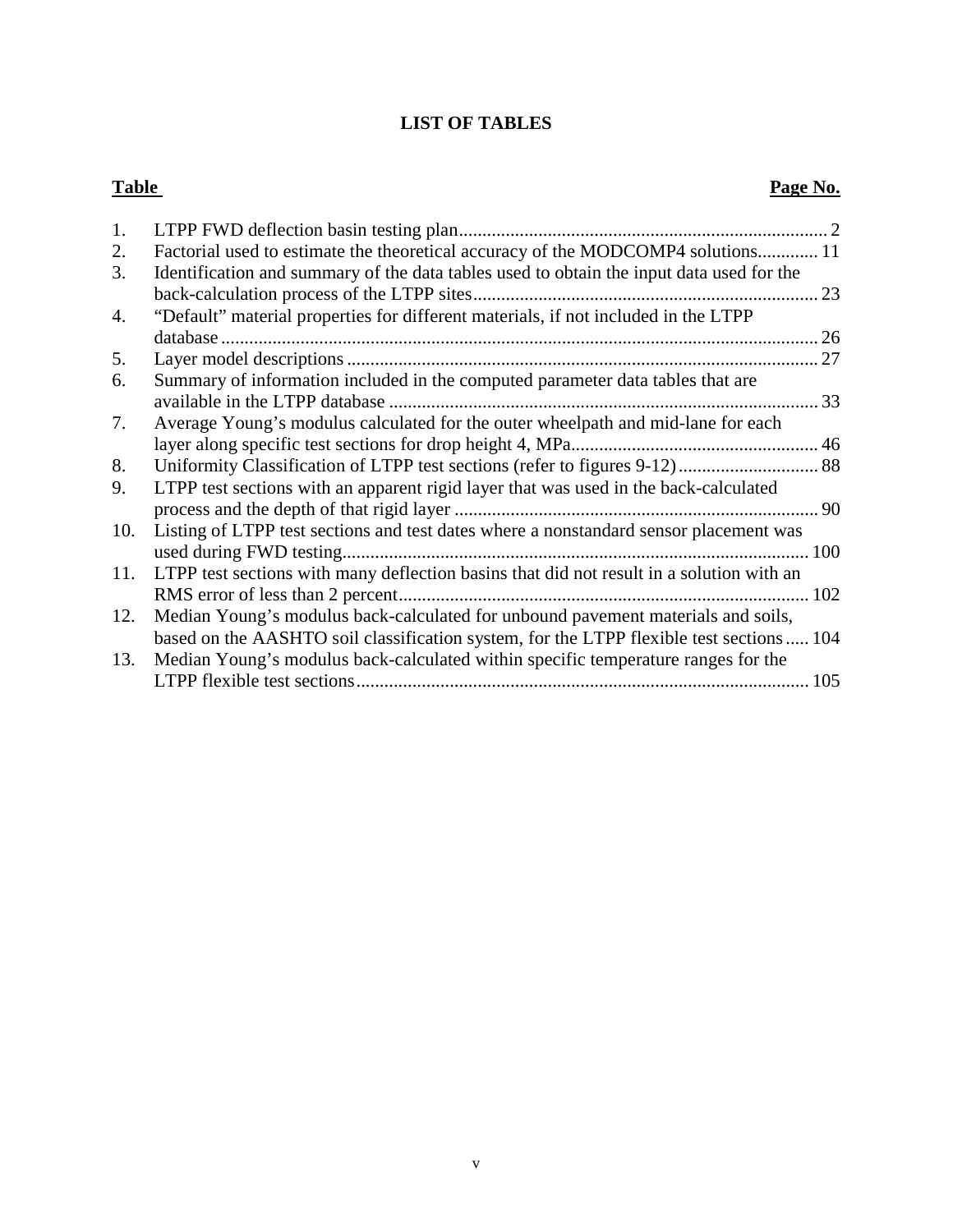### **LIST OF FIGURES**

### **Figure No. Page No.**

| 1.  | Flow chart showing the major steps and decisions used in the linear elastic back-calculation |
|-----|----------------------------------------------------------------------------------------------|
|     |                                                                                              |
| 2.  | Graphical illustration of the definition for the linear response category 15                 |
| 3.  | Graphical illustration of the definition for the deflection-hardening response category  15  |
| 4.  | Graphical illustration of the definition for the deflection-softening response category  16  |
| 5.  |                                                                                              |
| 6.  |                                                                                              |
| 7.  |                                                                                              |
| 8.  |                                                                                              |
| 9.  | Example of a test section with uniform deflections (test section 081053, 15 June 1994) or    |
|     |                                                                                              |
| 10. | Example of a test section with highly variable deflections (test section 041024, 13 June     |
|     |                                                                                              |
| 11. | Example of a test section with drift (test section 040114, 12 June 1996) or where the        |
|     | deflections consistently change from the approach end to the leave end, defined as drift22   |
| 12. | Example of a test section with an abrupt change in the measured deflections (test section    |
|     |                                                                                              |
| 13. | Graphical illustration of the average Young's modulus for the pavement layers and            |
|     | subgrade computed from deflections measured along test section 091803 in August 1994         |
|     |                                                                                              |
| 14. | Graphical illustration of the average Young's modulus for the pavement layers and            |
|     | subgrade computed from deflections measured along test section 131005 in January 1996        |
|     |                                                                                              |
| 15. | Graphical illustration of the average Young's modulus for the pavement layers and            |
|     | subgrade computed from deflections measured along test section 481068 in August 1994         |
|     |                                                                                              |
| 16. | Graphical illustration of the average Young's modulus for the pavement layers and            |
|     | subgrade computed from deflections along test section 081053 in March 1995<br>38             |
| 17. | Distribution of the RMS errors for all of the deflection basins measured on the flexible     |
|     | pavement test sections that were analyzed with the linear elastic modulus of                 |
|     | MODCOMP4                                                                                     |
| 18. | Distribution of the RMS errors for all of the deflection basins measured on the rigid        |
|     | pavement test sections that were analyzed with the linear elastic module of                  |
|     |                                                                                              |
| 19. | Longitudinal variation of Young's modulus in the wheelpath for each pavement layer and       |
|     |                                                                                              |
| 20. | Longitudinal variation of Young's modulus in the wheelpath for each pavement layer and       |
|     |                                                                                              |
| 21. | Longitudinal variation of Young's modulus in the wheelpath for each pavement layer and       |
|     |                                                                                              |
|     |                                                                                              |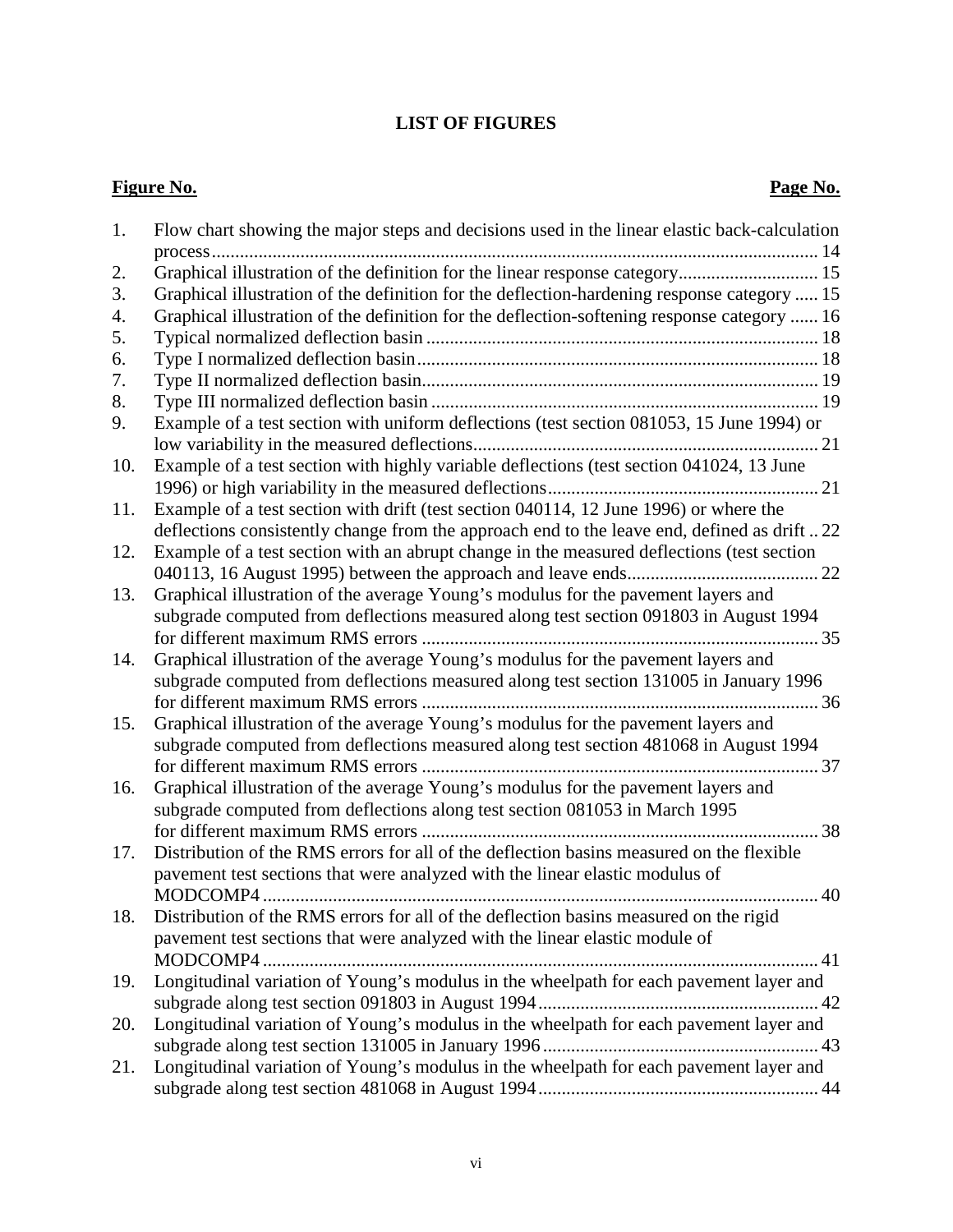# **LIST OF FIGURES, (continued)**

# **Figure No. Page No.**

| 22.        | Longitudinal variation of Young's modulus in the wheelpath for each pavement layer and |     |
|------------|----------------------------------------------------------------------------------------|-----|
|            |                                                                                        |     |
| 23.        | Monthly variation of Young's modulus for each pavement layer and subgrade at test      |     |
| 24.        | Monthly variation of Young's modulus for each pavement layer and subgrade at test      |     |
|            |                                                                                        | 49  |
| 25.        | Monthly variation of Young's modulus for each pavement layer and subgrade at test      |     |
|            |                                                                                        |     |
| 26.        | Monthly variation of Young's modulus for each pavement layer and subgrade at test      |     |
|            |                                                                                        |     |
| 27.        | Graphical comparison of the computed Young's modulus and mid-depth pavement            |     |
|            |                                                                                        |     |
| 28.        | Graphical comparison of the computed Young's modulus and mid-depth pavement            |     |
|            |                                                                                        |     |
| 29.        | Graphical comparison of the computed Young's modulus and mid-depth pavement            |     |
|            |                                                                                        |     |
| 30.        | Graphical comparison of the computed Young's modulus and mid-depth pavement            |     |
|            |                                                                                        |     |
| 31.        | Flow chart showing the overall back-calculation process for the linear and nonlinear   |     |
|            |                                                                                        |     |
| 32.        | Flow chart for the deflection basin and load-response characterization procedure 70    |     |
| 33.        |                                                                                        |     |
| 34.        |                                                                                        |     |
| 35.        |                                                                                        |     |
| 36.<br>37. |                                                                                        |     |
| 38.        |                                                                                        |     |
| 39.        |                                                                                        |     |
| 40.        |                                                                                        |     |
| 41.        |                                                                                        |     |
| 42.        |                                                                                        |     |
| 43.        |                                                                                        |     |
| 44.        |                                                                                        | 117 |
| 45.        |                                                                                        |     |
| 46.        |                                                                                        |     |
| 47.        |                                                                                        |     |
| 48.        | BACKCAL MODULUS TXT (PAVT TYPE=SEMI RIG LAY TYPE=PCC)121                               |     |
| 49.        | BACKCAL MODULUS TXT (PAVT TYPE=SEMI RIG LAY TYPE=HMA) 122                              |     |
| 50.        | BACKCAL MODULUS TXT (PAVT TYPE=SEMI RIG LAY TYPE=CTB)123                               |     |
| 51.        | BACKCAL MODULUS TXT (PAVT TYPE=SEMI RIG LAY TYPE=ATB)124                               |     |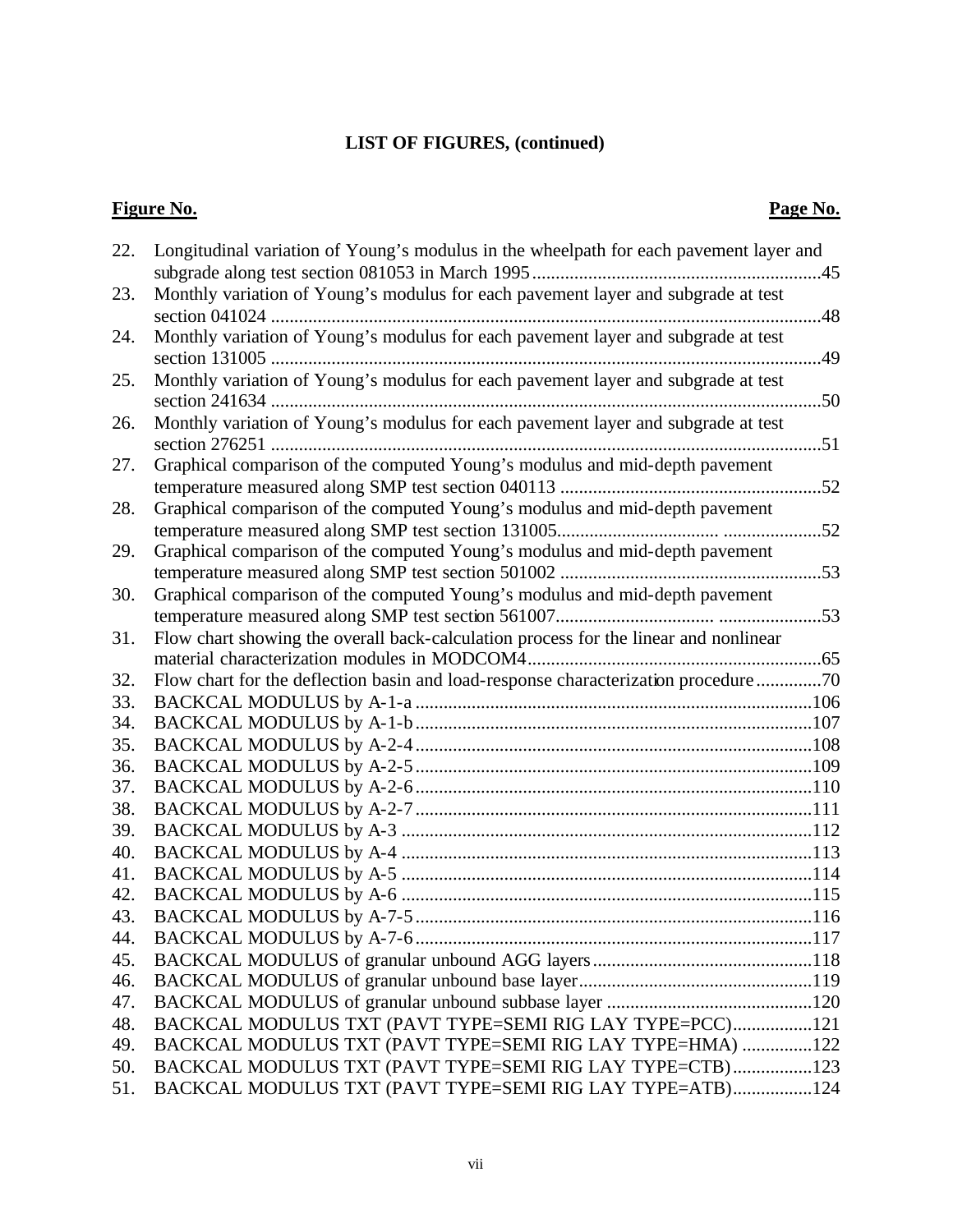### **LIST OF FIGURES, (continued)**

### **Figure No. Page No.**

|     | 52. BACKCAL MODULUS TXT (PAVT TYPE=RIGID LAY TYPE=PCC) 125 |      |
|-----|------------------------------------------------------------|------|
| 53. | BACKCAL MODULUS TXT (PAVT TYPE=RIGID LAY TYPE=HMA)126      |      |
| 54. | BACKCAL MODULUS TXT (PAVT TYPE=RIGID LAY TYPE=CTB)127      |      |
| 55. | BACKCAL MODULUS TXT (PAVT TYPE=RIGID LAY TYPE=ATB)128      |      |
| 56. | BACKCAL MODULUS TXT (PAVT TYPE=FLEX LAY TYPE=HMA)129       |      |
| 57. | BACKCAL MODULUS TXT (PAVT TYPE=FLEX LAY TYPE=CTB) 130      |      |
| 58. | BACKCAL MODULUS TXT (PAVT TYPE=FLEX LAY TYPE=ATB) 131      |      |
| 59. | BACKCAL MODULUS TXT (PAVT TYPE=SEMI RIG LAY=HMA            |      |
|     |                                                            |      |
|     | 60. BACKCAL MODULUS TXT (PAVT TYPE=SEMI RIG LAY TYPE=HMA   |      |
|     |                                                            |      |
| 61. | BACKCAL MODULUS TXT (PAVT TYPE=FLEX LAY TYPE=HMA           |      |
|     |                                                            |      |
| 62. | BACKCAL MODULUS TXT (PAVT TYPE=FLEX LAY TYPE=HMA           |      |
|     |                                                            | .135 |
| 63. | BACKCAL MODULUS TXT (PAVT TYPE=FLEX LAY TYPE=HMA           |      |
|     |                                                            |      |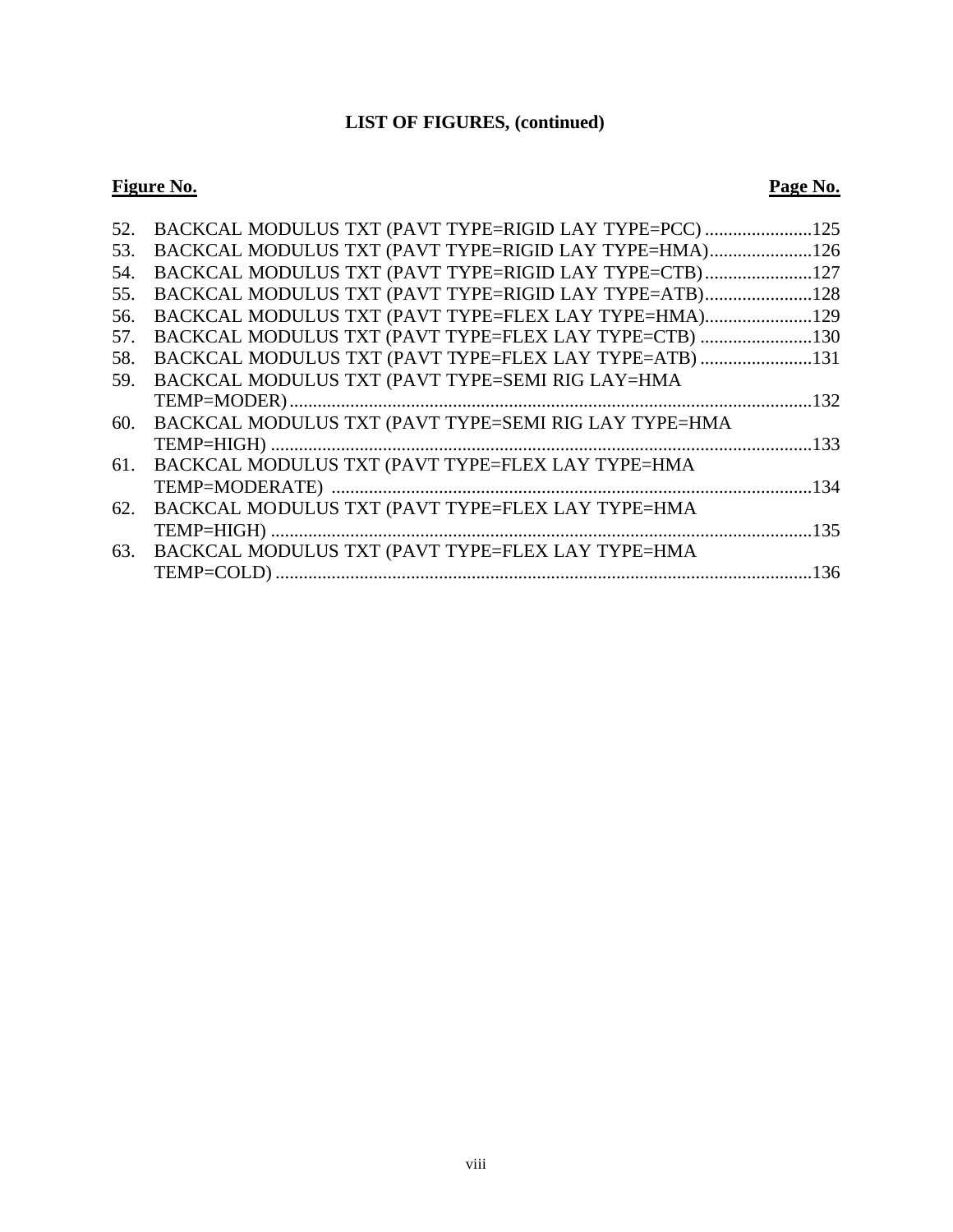#### **BACK-CALCULATION OF LAYER PARAMETERS FOR LTPP TEST SECTIONS**

#### **Volume II: Layered Elastic Analysis for Flexible and Rigid Pavements**

#### **1.0 INTRODUCTION**

#### **1.1 Background**

Deflection basin measurements have been made with the Falling Weight Deflectometer (FWD) on all General Pavement Study (GPS) and Specific Pavement Study (SPS) test sections that are included in the Long-Term Pavement Performance (LTPP) program. This deflection-testing program is being conducted periodically to obtain the load-response characteristics of the pavement structure and subgrade. FWD deflection basin tests are conducted about every 2 years for the SPS project sites and about every 5 years for the GPS sites. There are 64 test sections included in the LTPP Seasonal Monitoring Program (SMP), and these sites are tested about every month over a period of 1 to 2 years. These deflection basin data are intended to provide structural-response characteristics that are needed to achieve the overall LTPP program objectives.

One of the more common methods for analysis of deflection data is to back-calculate the elastic properties for each layer in the pavement structure and foundation. These analysis methods (referred to as *back-calculation programs*) provide the elastic layer modulus typically used for pavement evaluation and rehabilitation design. At present, interpretation of deflection basin test results usually is performed with static-linear analyses, and there are numerous computer programs that can be used to calculate these elastic modulus values (Young's modulus).

This report documents the procedure that was used to back-calculate, in mass, the elastic properties for both flexible and rigid pavements in the LTPP program using layered elastic analyses. All data used for this back-calculation study were extracted from the LTPP data release dated October 1997 for the SMP sites and April 1998 for the GPS and SPS sites, and have a level E status (the highest quality data in the LTPP database). All work was completed under the LTPP Data Analysis Technical Support Study (Contract No. DTFH61-96-C-00003).

#### **1.2 LTPP Deflection Testing Program**

The LTPP deflection basin testing program uses seven sensors placed at 0, 203, 305, 457, 610, 914, and 1524 mm from the center of the load plate to define the shape of the deflection basin. The loading sequence, as stored in the LTPP database for flexible and rigid pavement testing, is summarized in table 1. The following summarizes the general locations for the deflection tests for each different type of pavement.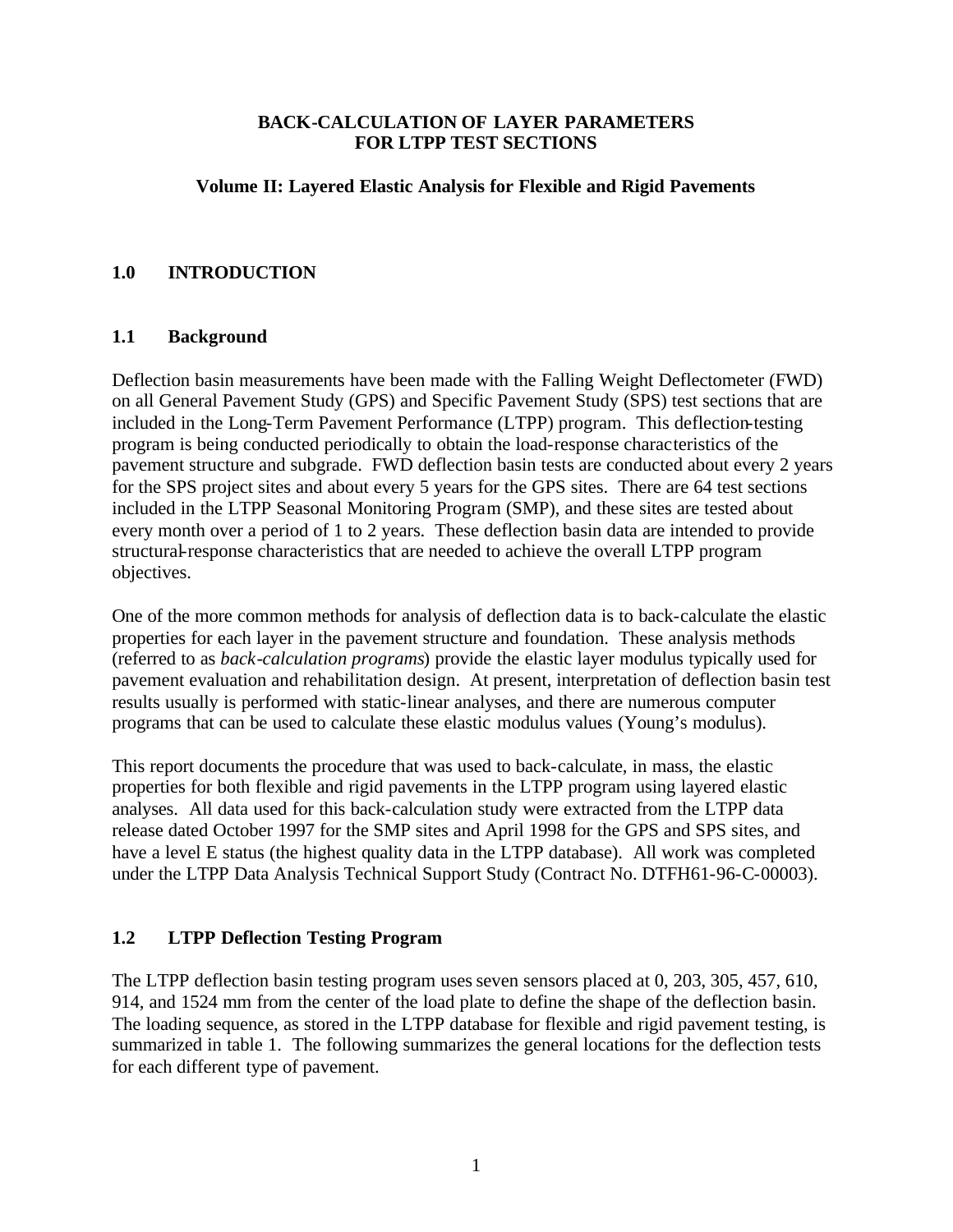- For flexible pavements, deflection basins are measured both in and between the wheelpaths at a spacing of about 15.2 meters (m). The in-wheelpath measurements are designated in the database as F1, and the between-wheelpath measurements are designated as F3.
- For jointed concrete pavements (JCP), deflection basins are measured at the center of the slab and at the joints. All mid-lane, center-slab deflections are designated as J1 in the database, and the measurements made at the corners of the slab and along the edge of the slab are designated as J2 and J3, respectively. The center-slab deflections were the only measurements used to back-calculate elastic layer modulus.
- For continuously reinforced concrete pavements (CRCP), deflection basins are measured along the mid-lane path at a spacing of about 7.6 m and are designated as C1 in the database.

| Pavement Type         | Drop Height    | Number of Drops | Target Load, kN | Acceptable Load |
|-----------------------|----------------|-----------------|-----------------|-----------------|
|                       |                |                 |                 | Range, kN       |
| Flexible              |                | 3               | Seating         |                 |
|                       |                | 4               | 26.7            | 24.0 to 29.4    |
|                       | ◠              | 4               | 40.0            | 36.0 to 44.0    |
|                       | 3              | 4               | 53.4            | 48.1 to 58.7    |
|                       | 4              | 4               | 71.2            | 64.1 to 78.3    |
| Rigid,                | 3              | 3               | Seating         |                 |
| <b>JCP &amp; CRCP</b> | $\overline{2}$ | 4               | 40.0            | 36.0 to 44.0    |
|                       | 3              | 4               | 53.4            | 48.1 to 58.7    |
|                       | 4              | 4               | 71.2            | 64.1 to 78.3    |

Table 1. LTPP FWD deflection basin testing plan.

A more complete description of the testing plan and data storage in the database is provided in *LTPP Manual for Falling Weight Deflectometer Measurements – Operational Field Guidelines*, Version 3.1, dated August 2000.

#### **1.3 Objective**

The primary objective of this study was to back-calculate the elastic layer properties from deflection basin measurements for use in further data analyses and studies regarding pavement performance. As part of this objective, the elastic layer properties back-calculated from the deflection basin data for the LTPP flexible and rigid pavement test sections were to be included in the LTPP computed parameter database for future use.

A secondary objective of this study was to provide any modifications to the current guidelines that have been prepared for use in back-calculating elastic properties. These guidelines include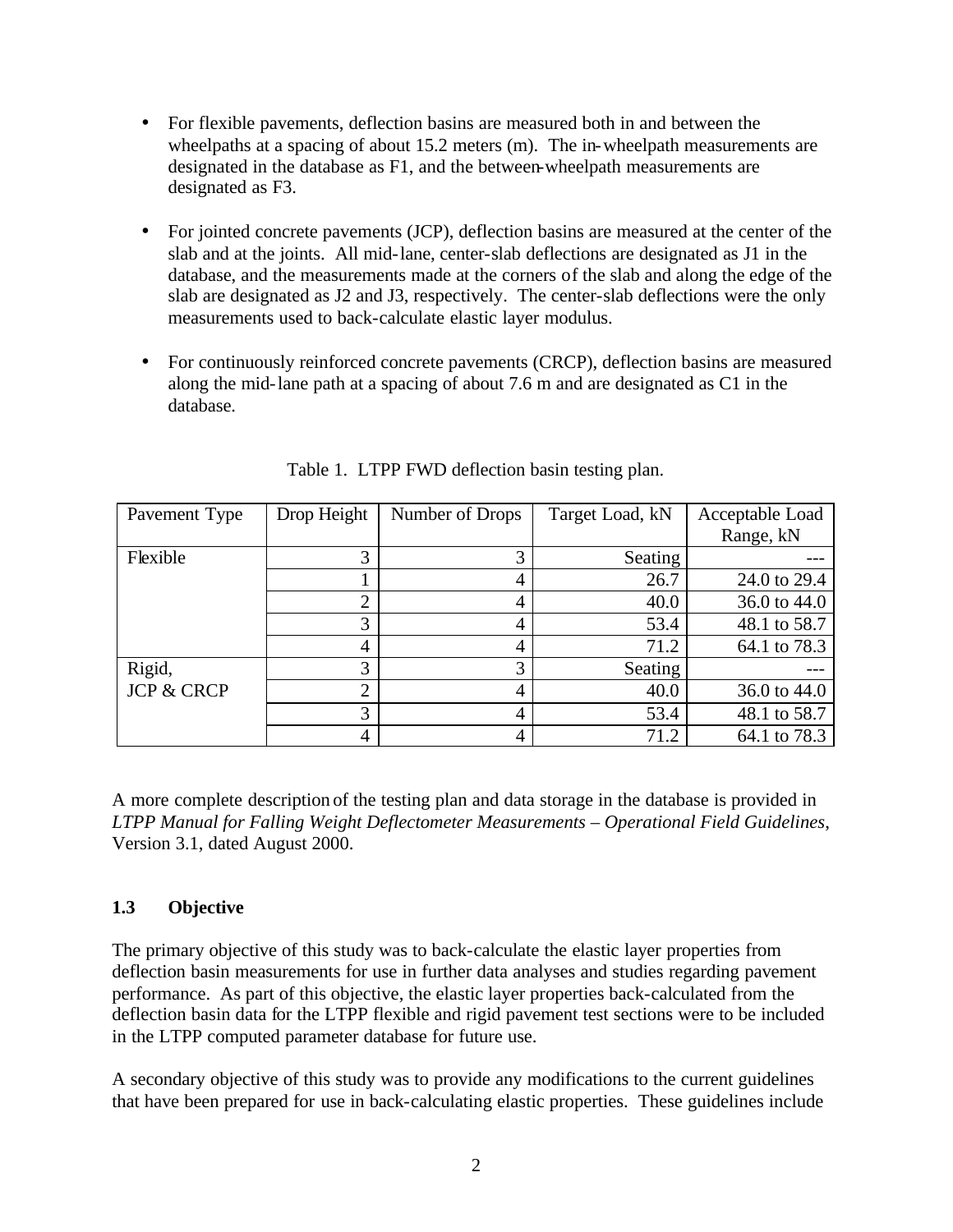ASTM D5858 and the procedure written by Von Quintus and Killingsworth.<sup>(1)</sup> Another secondary objective was to identify those LTPP test sections with unusual load-response characteristics.

#### **1.4 Application of Results to Future Studies**

The elastic properties computed for each structural layer in the pavement structure and subgrade strata can be used in future studies of materials-pavement behavior and performance. In fact, these computed parameters will be needed to achieve some of the stated objectives and "outcomes" identified in the *LTPP Strategic Plan* that was published in 1999.<sup>(18)</sup> For example, elastic properties can be used directly in developing or validating load-related distress prediction models based on elastic layer theory or used indirectly for selecting test sections with significantly different properties for studying a particular design issue. The following lists some of the LTPP strategic objectives where the results from this study can be used to achieve those objectives.

- Identify improved designs and design features with accurate service predictions, tendencies, or trends.
	- o Objective 5 Development of pavement response and performance models applicable to pavement design and performance prediction.
	- $\circ$  Objective 7 Quantification of the performance impact of specific design features (presence or absence of positive drainage, differing levels of prerehabilitated surface preparation, etc.).
- Identify improved measurement and prediction tools.
	- o Objective 2 Materials characterization procedures.
- Determine the environmental effects on pavement performance.
	- $\circ$  Objective 3 Determination of environmental effects in pavement design and performance prediction.

Some specific applications of these results are listed below.

- Selection of test sections for comparing pavement structures with significantly different layer stiffnesses and subgrade support conditions.
- Selection of test sections for analyzing pavement structures with unique material behavior or load-response characteristics (i.e., deflection hardening versus deflection softening).
- Comparison of laboratory-measured properties to the properties computed from deflection basins for developing the calibration adjustments that may be needed when using specific design procedures.
- Application of computed elastic properties for developing or validating distress/performance models that are based on elastic layer theory.
- Application of the computed elastic properties in determining or validating seasonal or climatic effects on pavement performance and material behavior.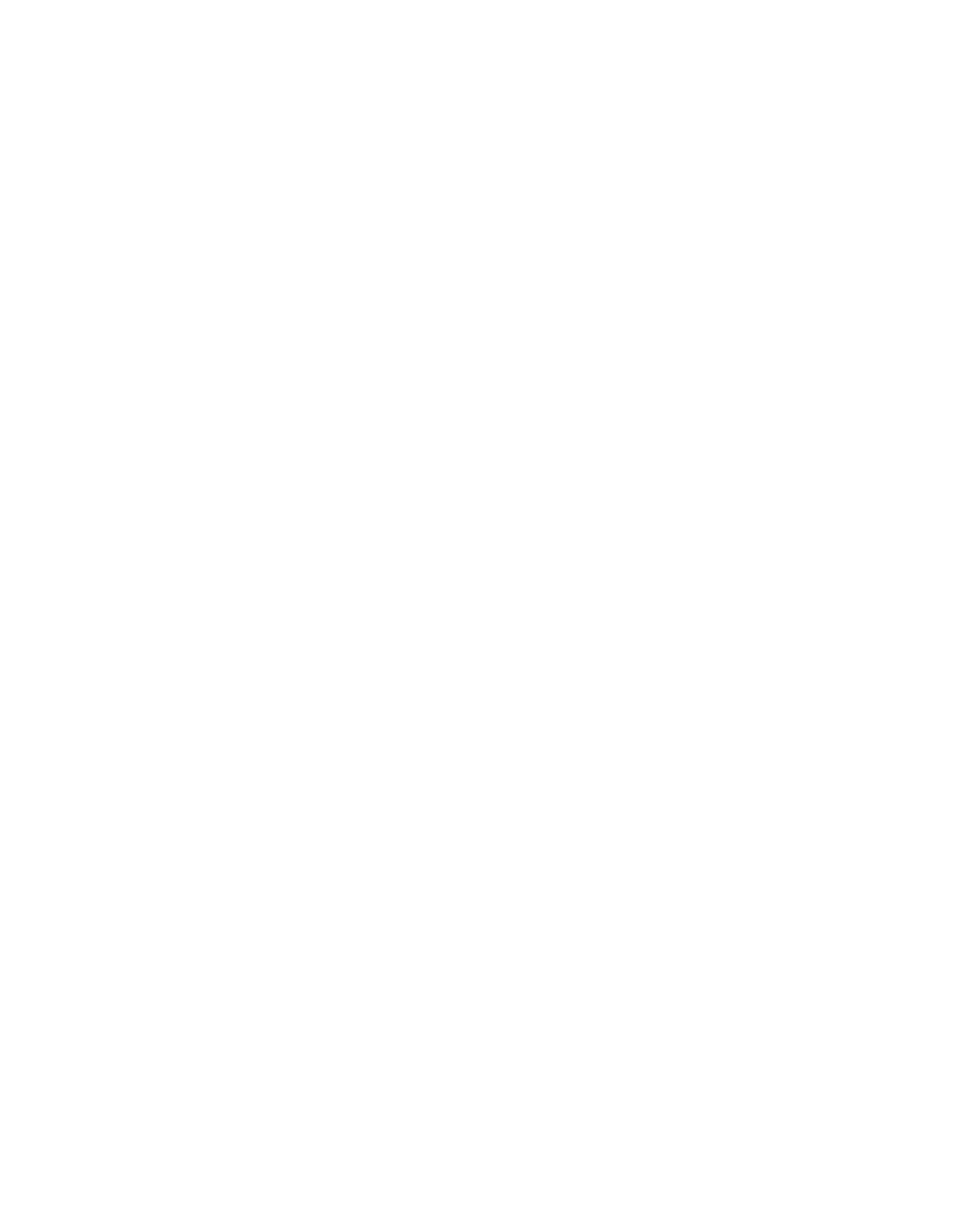#### **2.0 SELECTION OF BACK-CALCULATION METHODOLOGY**

There are three basic approaches to back-calculating layered elastic moduli of pavement structures: 1) the equivalent thickness method (e.g., ELMOD and BOUSDEF), 2) the optimization method (e.g., MODULUS and WESDEF), and 3) the iterative method (e.g., MODCOMP and EVERCALC). Layer thickness is a critical parameter that must be accurately known for nearly all back-calculation programs, regardless of methodology, although some programs claim to be able to determine a limited set of both Young's modulus and layer thickness (e.g., MICHBACK).<sup>(2)</sup> Many of the software packages are similar, but the results can be different as a result of the assumptions, iteration technique, back-calculation, or forwardcalculation schemes used within the programs.

Within the past couple of decades, there have been extensive efforts devoted to improving backcalculation of elastic-layer modulus by reducing the absolute error or root mean squared (RMS) error (difference between measured and calculated deflection basins) to values as small as possible. The absolute error term is the absolute difference between the measured and computed deflection basins expressed as a percent error or difference per sensor; whereas the RMS error term represents the goodness-of-fit between the measured and computed deflection basins.

The use of these linear elastic layer programs, however, has been only partly successful in analyzing the deflections measured at the LTPP sites. For example, only about 50 percent of the flexible GPS sites were found to have absolute error terms less than the generally considered reasonable value of 2 percent per sensor. (3,4) In addition, results from use of linear elastic models are highly variable, with an undefined reliability over a wide range of conditions.

So the question is: which program should be used to back-calculate Young's modulus for each structural layer in the pavement structure?

The purpose of this section is to document the methodology and software package used for backcalculating pavement layer and subgrade moduli from the deflection basins measured on all LTPP test sections that have a level E data status.

#### **2.1 Back-Calculation Methods**

The common analysis method is to back-calculate material response parameters for each layer within the pavement structure from the FWD deflection basin measurements. Many of the backcalculation programs are limited by the number and thickness of the layers used to define the pavement structure but, more importantly, assume that the layers are linear elastic. Most unbound pavement materials and soils are nonlinear. Thus, the calculated layer-modulus represents an "effective" Young's modulus that adjusts for stress-sensitivity and discontinuities or anomalies (such as variations in layer thickness, localized segregation, cracks, and the combinations of similar materials into a single layer).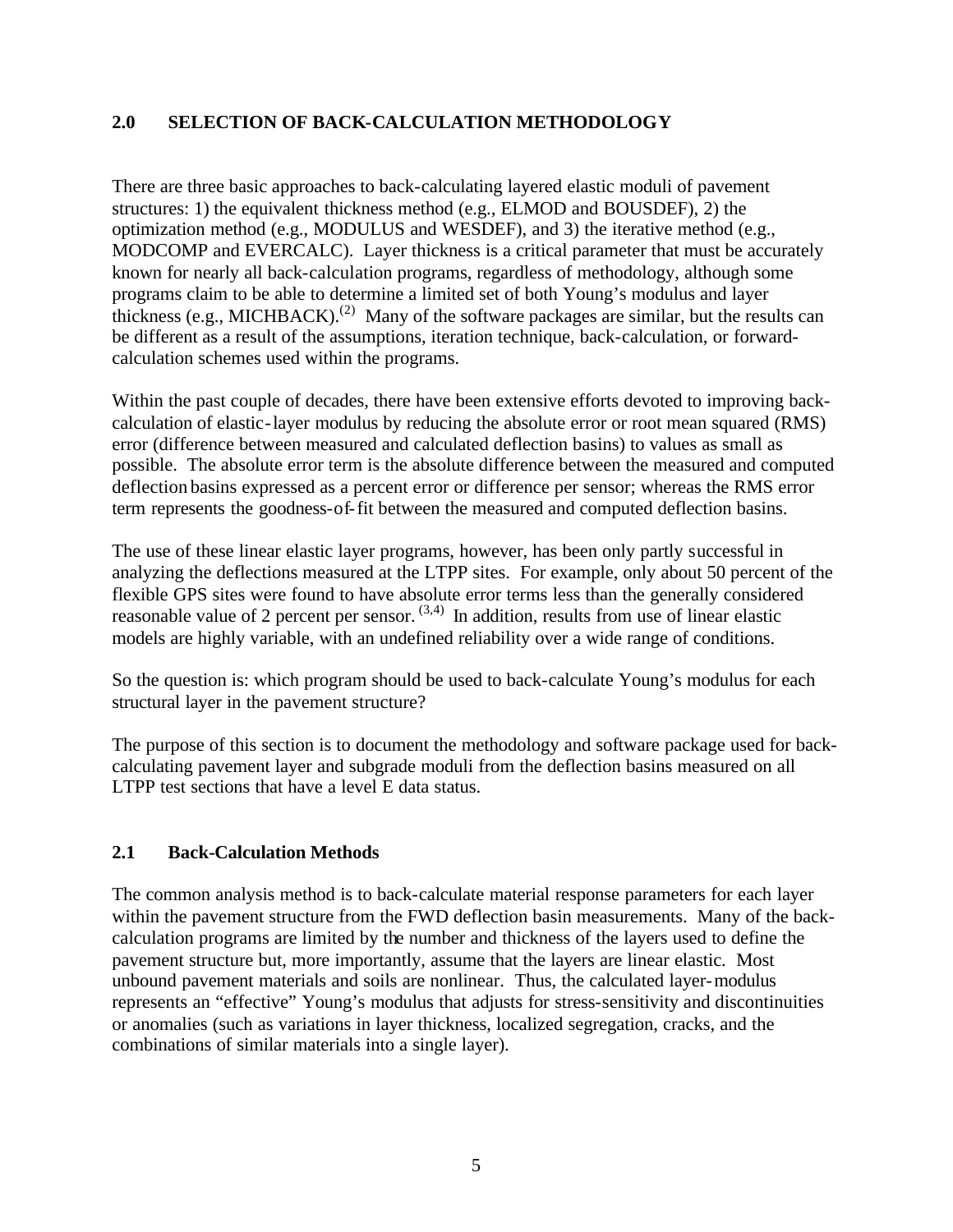The back-calculation methods can be grouped into four general categories.

- Static (Load Application) Linear (Material Characterization) Methods.
- Static (Load Application) Nonlinear (Material Characterization) Methods.
- Dynamic (Load Application) Linear (Material Characterization) Methods.
- Dynamic (Load Application) Nonlinear (Material Characterization) Methods.

2.1.1 Type of Load Application. At present, interpretation of deflection basin test results is performed with static analyses. There have been many improvements in back-calculation technology within the past 4 to 5 years. These improvements have spawned standardization procedures and guidelines to ensure that there is consistency within the industry and to improve upon the load-response characterization of the pavement structural layers.<sup> $(5)$ </sup> ASTM D5858 is a procedure for analyzing deflection basin test results to determine layer elastic moduli (i.e., Young's modulus).

There are no similar standardized procedures for back-calculating materials properties of pavement layers using dynamic analysis techniques. In fact, there are only a few programs that have the capability to do dynamic analyses. Thus, the programs using dynamic analyses were not considered for use in calculating elastic-layer modulus from hundreds of deflection basins measured at the same site. Only the static load application analysis methods were considered appropriate for use in a production mode – mass back-calculation of elastic layer modulus from deflection basins measured along the LTPP test sections.

2.1.2 Type of Material Response Models. Most of the back-calculation procedures that have been used to determine layer moduli are based on elastic layer theory. However, some of the programs based on elastic theory have been modified to account for the viscoelastic (timedependent) or elastoplastic (inelastic) behavior of materials. Unfortunately, programs that include time-dependent properties or inelastic properties have not been used in a production mode and, more importantly, have not been very successful in producing consistent and reliable solutions.

SHRP, as well as others, studied and evaluated many of these back-calculation procedures to select one method for use in characterizing the subgrade and other pavement layers in order to predict the performance of flexible and rigid pavements.<sup> $(6,7)$ </sup> The program entitled "MODULUS 4.0" was selected for flexible and composite pavements, whereas a new procedure was developed for rigid pavements as part of the SHRP P-020 Data Analysis Project.<sup>(8,9)</sup> As stated above, many of these programs are limited by the following:

- Number of layers and the thickness of those layers that can be used to describe the pavement structure.
- Assumption that the materials are linear-elastic.

Thus, it must be understood that the calculated layer modulus represents an "effective" or "equivalent" elastic modulus that accounts for differences in stress states and any discontinuities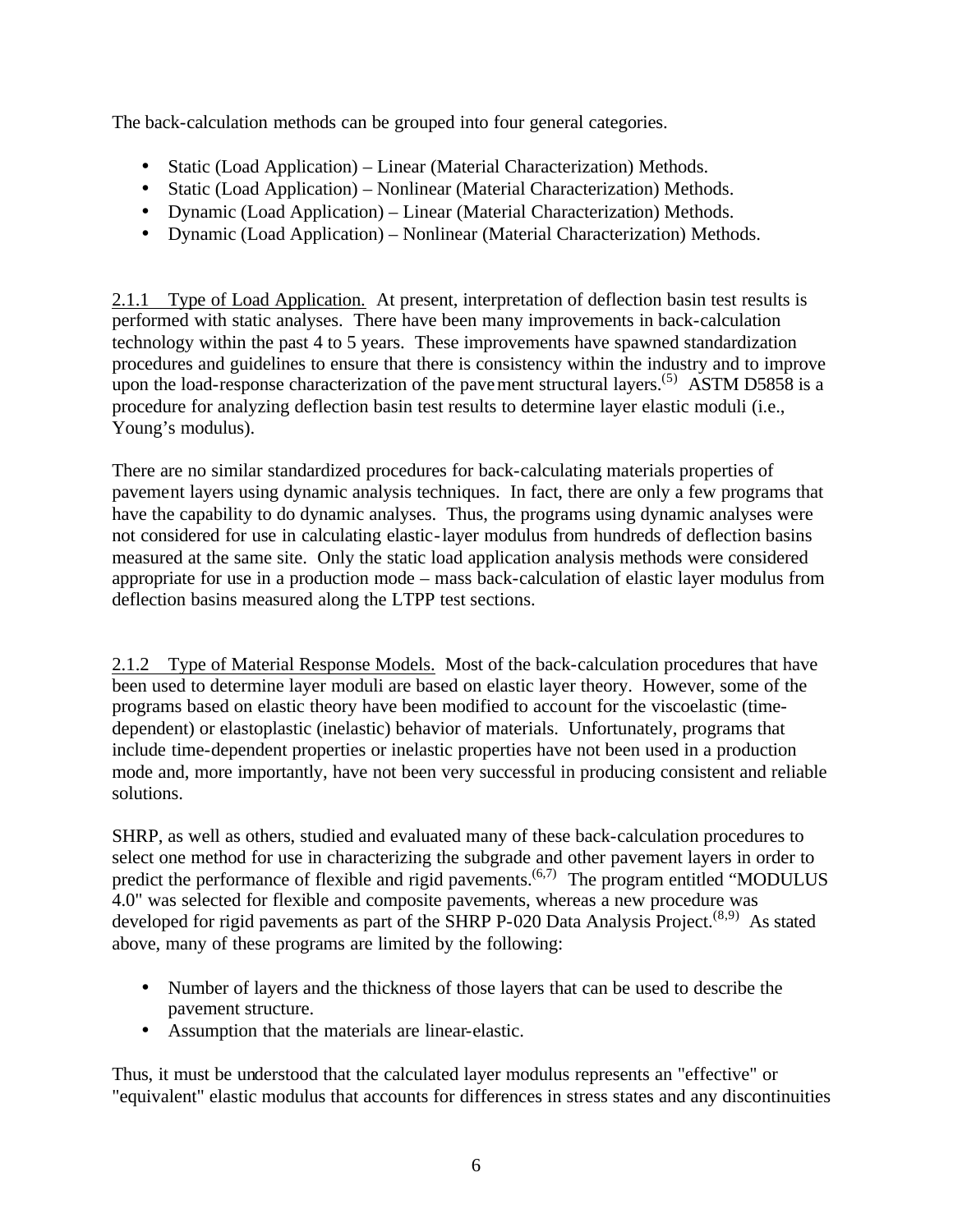or anomalies (such as variations in layer thickness, slippage between two adjacent layers, cracks, and the combinations of similar materials into a single layer).

Although there have been extensive efforts devoted to improving back-calculation of layer moduli by reducing the RMS error to values as small as possible, highly variable results from the use of linear elastic models have been found with an undefined reliability over a wide range of conditions. In addition, models that assume a linear response of materials require numerous iterations at varying load levels (different drop heights) to identify the stress sensitivity of unbound pavement materials and soils. From this standpoint, the use of nonlinear elastic layer programs was believed to have merit.

Two programs that have been used with some success and contain a nonlinear structural response capability are MODCOMP and a program developed by the Corps of Engineers at the Waterways Experiment Station.<sup> $(10,11)$ </sup> The Corps of Engineers program has the capability of a true nonlinear response model but has not been used on a large number of projects and does not have a batch mode processor or data management software to facilitate its use in a production mode. Conversely, MODCOMP can be used on a production mode basis, and its convergence is reasonably fast, but it is a quasi-nonlinear response model. Stated differently, for the same load level, the modulus of a layer does not vary horizontally or vertically within that layer in accordance with changes in stress state. The layer modulus is only varied by stress state between load levels and sensor locations.

Standardized procedures and guidelines are available to assist in this back-calculation process. Some of these include procedures written under the SHRP program ASTM D5858 and the one documented in report FHWA-RD-97-076, *Design Pamphlet for the Back-Calculation of Pavement Layer Moduli in Support of the 1993 AASHTO Guide for the Design of Pavement Structures*.<sup>(1,5,6)</sup> All of these programs and guidelines are based on the use of elastic layer response programs. Viscoelastic or elastoplastic response programs have not been used in a sufficient number of projects to substantiate the reliability and adequacy of their use. Therefore, selection of the back-calculation software and procedures were confined to those that are based on the use of elastic layer theory.

2.1.3 Summary. Although many analyses of deflection data can be undertaken, the studies currently underway within the LTPP program, by definition, require highly focused efforts accomplishable within a short period of time. Thus, the study for back-calculating layer moduli looked only at the computation of material properties using existing software that has the capability to analyze massive amounts of deflection data in a reasonable time frame. These requirements basically restrict the back-calculation methodology to a static load analyzed with a linear or nonlinear elastic response model.

#### **2.2 Selection Factors**

It should be understood that many different software packages can be used to calculate the elastic modulus of pavement layers and subgrade soils from deflection basins, as demonstrated in report FHWA-RD-97-086, *Back-Calculation of Layer Moduli of LTPP GPS Sites*.<sup>(3)</sup> Many of the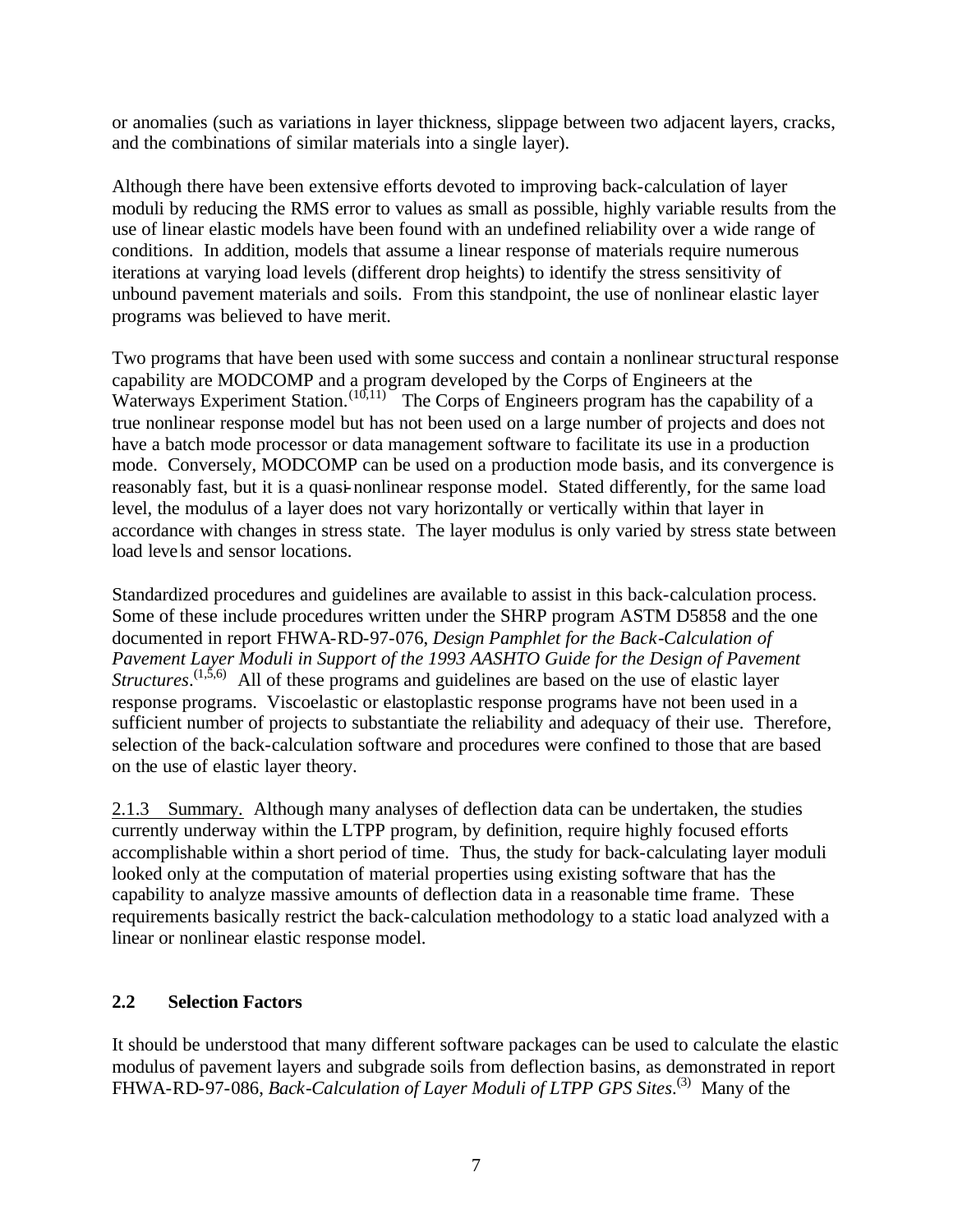software packages that have the same type of response model have, in fact, provided reasonably consistent results. The following lists the factors considered for evaluating the different backcalculation programs based on elastic layer theory and were found to be applicable to pavement diagnostic studies and the requirements noted above.

- Accuracy of the Program. One of the most difficult questions to be answered is, "How accurate are the layer moduli back-calculated from measured deflection basins? " In reality, this is an impossible question to answer conclusively for real basins, but it must be addressed to promote confidence in the computed results.
- Operational Characteristics. The use of the back-calculation software in a batch mode for evaluating and analyzing deflection measurements from the LTPP database is an extremely important factor. There are hundreds of deflection basins to be analyzed on a per-site basis, considering the different drop heights, the number of test points along a seasonal and GPS/SPS project site, and the different times of year that these deflection basins were measured. Thus, the software program must have the capability for use in a batch mode process.
- Ease of Use of Program. Other important characteristics of the software to be used in analyzing the deflection basins from the LTPP database are the flexibility and user interaction of the program. To complete mass back-calculation of deflection basin data, the program must be easy to use when setting up each of the data files for the batch runs previously discussed. In addition, results from the software must be easily extracted and entered into the LTPP database. The majority of the inputs to the program should also be available in the database.
- Stability of Program. The stability of the program is another important factor that was considered in the evaluation and selection of software. Any program considered for analyzing massive quantities of deflection basins must be stable for a diverse set of conditions (pavement type, layer thickness, deflection basins, etc.). In other words, the results rapidly converge within a few iterations, rather than diverge or take many iterations to converge.
- Probability of Success. This issue is another very important factor. The software to be used in back-calculating layer moduli from tens of thousands of deflection basins needs to have a reasonable probability of finding reasonable layer elastic moduli that are consistent with the structural response program used to calculate the deflection basins. A probability of success of only 50 percent is inadequate for use on this project. MODCOMP4 was found to result in reasonable solutions in over 90 percent of the initial study sections.

#### **2.3 Selection of Software – MODCOMP4**

The evaluation focused on two areas: (1) the ability and accuracy of the software to determine elastic-layer moduli of the pavement materials and soils and (2) operational characteristics—ease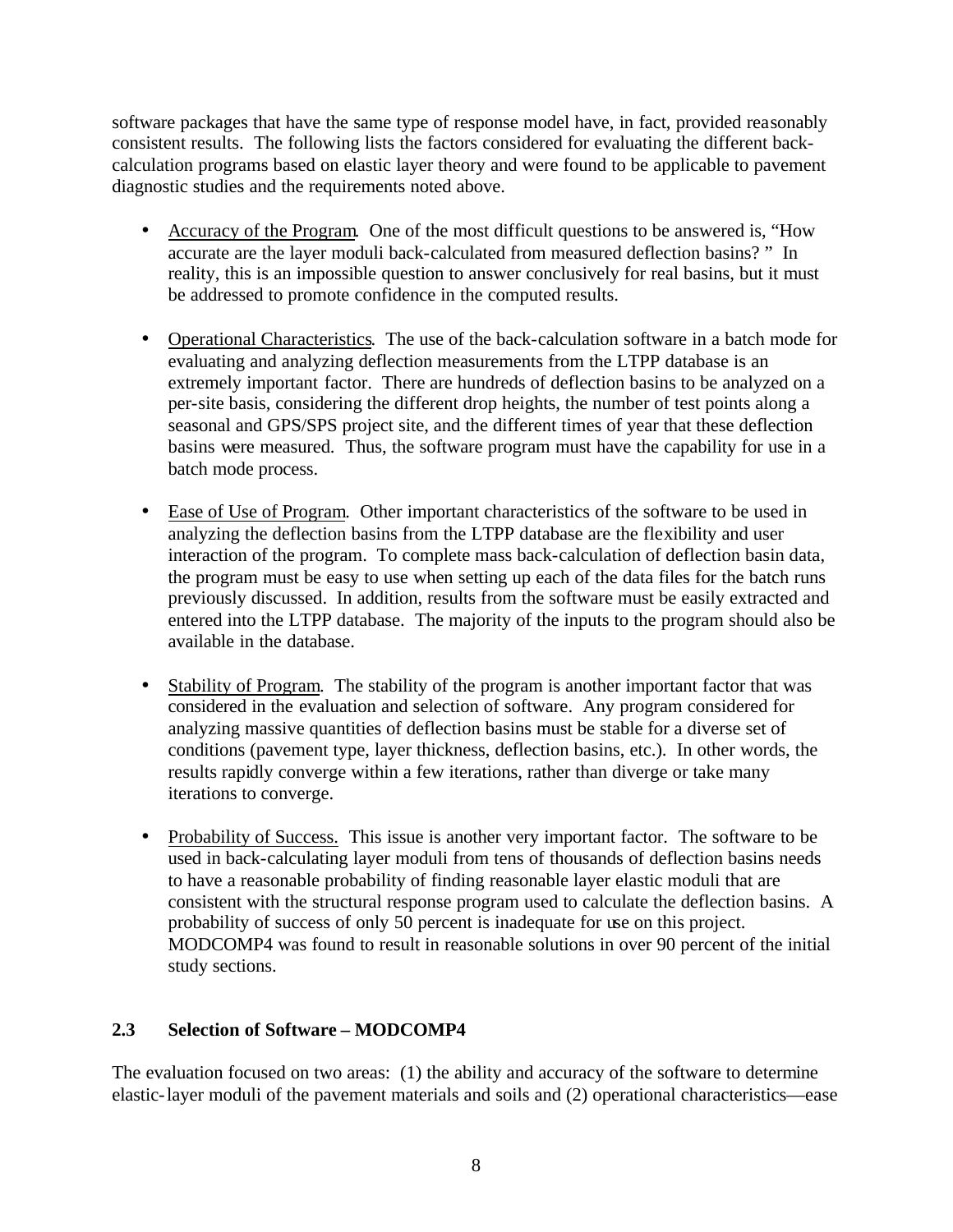of use in a production mode, flexibility in analyzing a wide range of pavement structures (flexible and rigid), and material response models. Much of the information used for the software selection process was obtained from previous comparisons and evaluation studies of the software. (See references 3, 7, 12, and 13.)

The primary reasons that MODCOMP4 was selected as the program for calculating the elastic properties of pavement structural layers and subgrade soils from FWD deflection basins measured at the LTPP SMP, GPS, and SPS test sections are listed below.

- 1. First and foremost, the use of a nonlinear constitutive equation to represent the response of unbound pavement materials and soils was believed to provide added value and to result in a higher number of reasonable or adequate solutions. The use of linear elastic response models can be used to estimate the nonlinear properties but require more steps in the backcalculation process. A software package that has the capability to do both is believed to have increased flexibility in its overall usage on this project and in future projects (such as National Cooperative Highway Research Program [NCHRP] Project 1-37A) and should be more adaptable to a wider range of conditions and materials. More importantly, a common opinion of a group of experts was that successful back-calculation using much of the LTPP deflection data would require use of nonlinear characterization.<sup> $(14)$ </sup> As noted above, MODCOMP was believed to have added value and was selected because it considers different nonlinear constitutive equations in determining the elastic response properties.
- 2. The process for back-calculating elastic properties only looked at the computation of material and soil properties using existing software packages that have the capability to analyze large amounts of deflection data in a reasonable time frame. As noted above, this requirement restricted the back-calculation methodology to a static load analyzed with a linear or nonlinear elastic response model. MODCOMP was selected because its convergence is reasonably fast, and it can be used in a production basis to mass-calculate elastic properties from hundreds of deflection basins measured at a site over time.
- 3. Elastic layer theory was used to calculate a deflection basin under a specific load for a known set of layer moduli. MODCOMP was used to calculate the layer modulus from these deflection basins. The difference between the calculated and target (or known) modulus was used to estimate the accuracy of the program and to establish a practical error term for the matched deflection basin. The RMS error for each solution and the percent difference between the calculated and the target or known moduli were the parameters considered in the evaluation. The RMS error was found to vary from 0.1 to 1 percent, which is considered very acceptable.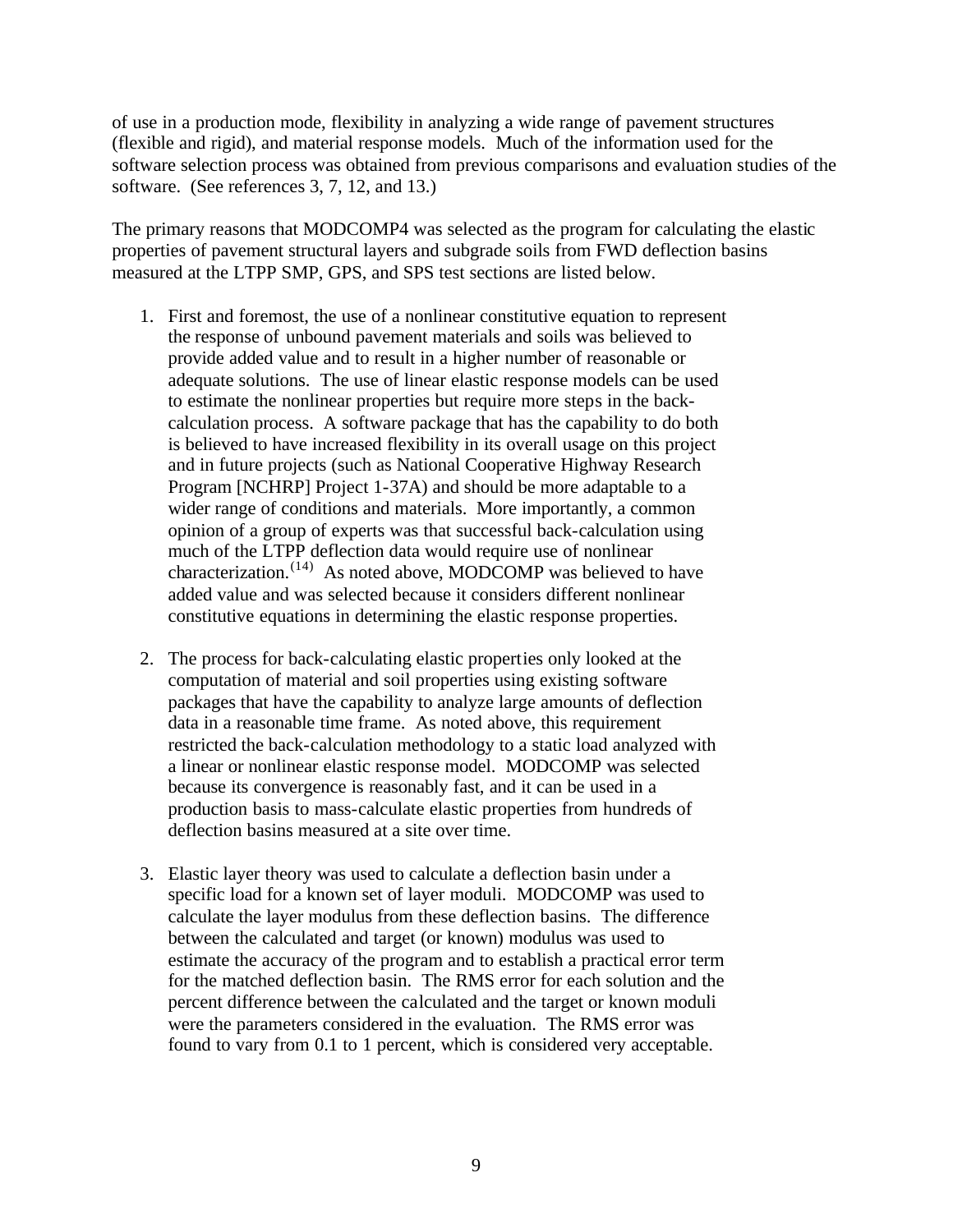- 4. Another very important fact: The revisions and changes made to the MODCOMP program to correct a problem identified in the 1991 SHRP review study significantly improved the stability and success in achieving reasonable solutions.<sup> $(7)$ </sup> The probability of success for the limited number of basins reviewed in the preliminary study was in excess of 90 percent, which was considered good for the diverse conditions used in the examples.
- 5. The majority of the inputs needed to execute MODCOMP in a batch mode process are readily available in the LTPP database.

#### **2.4 Program Accuracy**

 $\overline{a}$ 

One of the most difficult questions to be answered is, How accurate are the layer moduli backcalculated from measured deflection basins? In reality, this is an impossible question to answer conclusively for real basins, but it must be addressed to promote confidence in the computed results. This section describes the procedure used to estimate the accuracy of the results.

A small experiment was conducted to check out the capabilities of MODCOMP using LTPP data and the procedure used for classifying deflection data in terms of load response patterns and deflection basin shapes.<sup>(1,4)</sup> Elastic layer theory (specifically, ELSYM5)<sup>1</sup> was used to calculate a deflection basin under a specific load and a known set of layer moduli. The computed deflection basin was considered a measured basin and input into MODCOMP. The program was then used to back-calculate the layer moduli for each layer.

These calculated layer moduli were compared to the known values that were originally used to calculate the deflection basin. The differences between the calculated and target (or known) moduli were used to estimate the accuracy of the program and to establish a practical error term for the matched deflection basins. This is a process that has been used previously by the authors in evaluating the results from other back-calculation programs.

To perform this preliminary analysis, only the linear elastic layer portion of the MODCOMP4 program was used. The nonlinear part was not included in this part of the study. A factorial was developed to cover the expected range of the conditions and pavement structures that are included in the LTPP database. Table 2 shows the factorial that was used for this effort.

Back-calculation was conducted only for those cells where an "X" appears in the factorial (see table 2). These cells were selected because they represented the extreme conditions. The stiffer layer for the "inverted pavements" was established as an asphalt-treated base, 25.4 centimeters (centimeters) in thickness, with an elastic modulus of either 689 MPa or 13,790 MPa. The unbound granular bases for the "conventional pavements" were all 25.4 centimeters in thickness and had an elastic modulus of 2,007 MPa.

 $<sup>1</sup>$  ELSYM5 Version 1.1, corrected in 1993, was the version used for these calculations.</sup>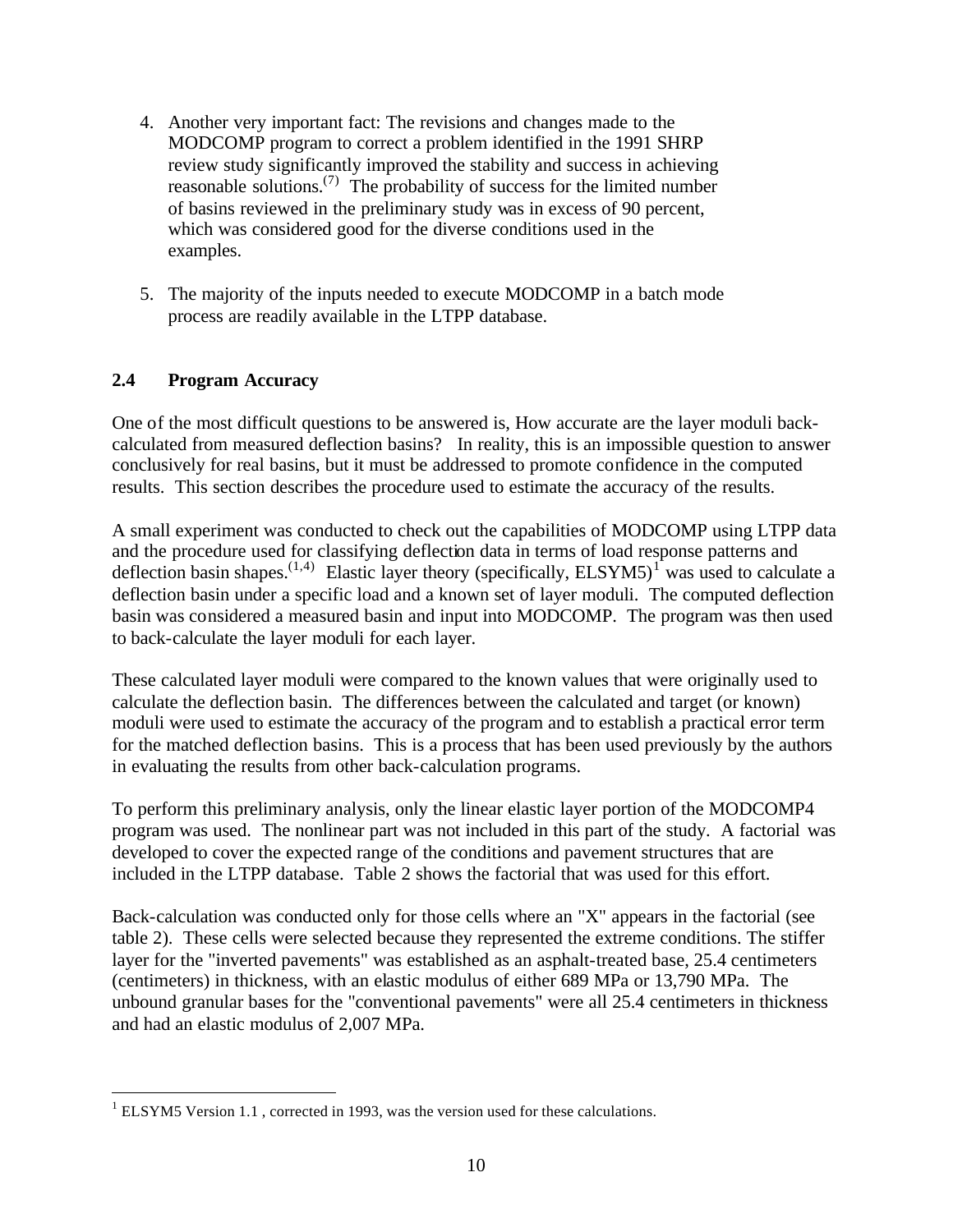|                                         |                          |                  | Surface Layer Moduli, ksi          |     |          |     |
|-----------------------------------------|--------------------------|------------------|------------------------------------|-----|----------|-----|
| <b>Type of Pavement</b><br>Conventional | <b>Subgrade Strength</b> | Depth To A Rigid | 6,895 MPa                          |     | 2069 MPa |     |
|                                         |                          | Layer            | <b>Surface Layer Thickness, cm</b> |     |          |     |
|                                         |                          |                  | 15.2                               | 7.6 | 15.2     | 7.6 |
|                                         |                          | Infinite         | X                                  |     |          |     |
|                                         | Strong, 207 MPa          | Shallow, 1.8 m   |                                    |     | X        |     |
|                                         | Weak, 69 MPa             | Infinite         | X                                  | X   |          |     |
|                                         |                          | Shallow, 1.8 m   |                                    | X   |          | X   |
|                                         | Strong, 207 MPa          | Infinite         | X                                  | X   |          | X   |
| Inverted <sup>1</sup>                   |                          | Shallow, 1.8 m   |                                    |     |          |     |
|                                         | Weak, 69 MPa             | Infinite         |                                    |     | X        |     |
|                                         |                          | Shallow 1.8 m    |                                    |     | X        | X   |

Table 2. Factorial used to estimate the theoretical accuracy of the MODCOMP4 solutions.

*1 Inverted, in this case, means a pavement with a stiffer layer (higher modulus material below or supporting a weaker material in the pavement structure).*

The RMS error for each solution and the percent difference between the calculated modulus and the target modulus were the study results considered in the evaluation. The RMS error was found to vary from 0.1 to 1 percent, which is considered very acceptable. The following are the average and standard deviations of the RMS error.

- Average RMS Error  $-0.813 \mu m$ .
- Standard Deviation of RMS Error  $-1.052 \mu m$ .

Accuracy of the computed results was found to vary with layer depth, which has been observed in other studies. The following summarizes the differences (percent of the target value) as a function of layer within the pavement structures.

|                                       | <b>Back-Calculated E/Target E</b> |                           |  |
|---------------------------------------|-----------------------------------|---------------------------|--|
| Laver                                 | Mean                              | <b>Standard Deviation</b> |  |
| Surface (7.6 or 15.2 cm in thickness) | 1.191                             | 0.5877                    |  |
| <b>Stabilized Base Layers</b>         | 1.101                             | 0.3427                    |  |
| Unbound Granular Base/Subbase Layers  | 1.078                             | 0.2322                    |  |
| Subgrade Layers                       | 1.008                             | 0.0420                    |  |

As shown above, on the average, the back-calculated layer moduli are slightly greater than the target or known values used to calculate the deflection basins. In summary, use of linear elastic back-calculation programs may result in errors on the order of 20 percent for surface layers, 10 percent for stabilized base or subbase layers, 8 percent for unbound granular base/subbase layers, and 1 percent for subgrades.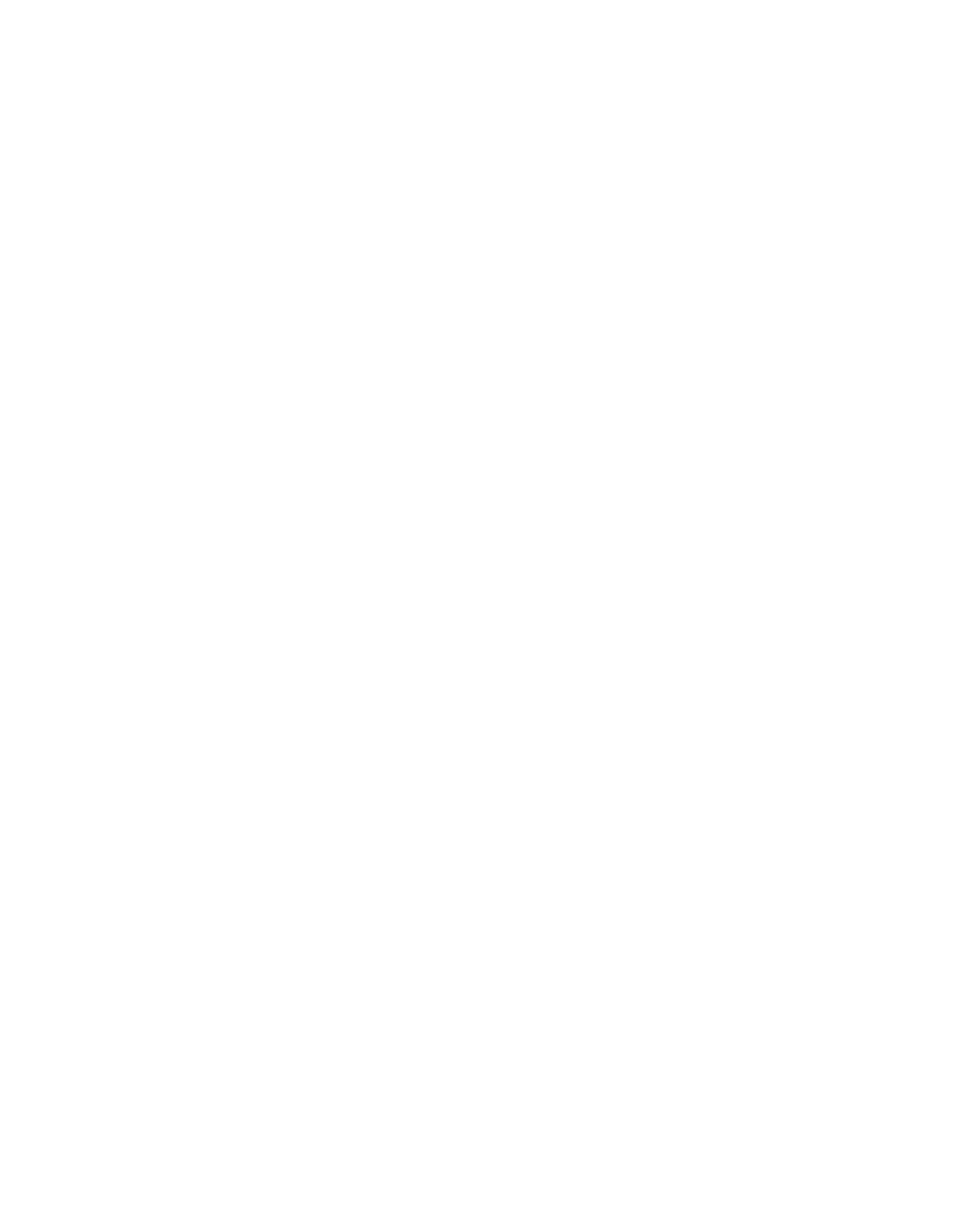#### **3.0 BACK-CALCULATION PROCESS**

The process that was used to back-calculate the elastic properties of the pavement layers and subgrade soils are summarized in this part of the report. The overall operational process follows the procedure outlined by Von Quintus and Killingsworth in publication FHWA-RD-97-076 and the *Instructional Guide for Back-Calculation and the Use of MODCOMP*.<sup>(1,10)</sup> Appendix A of this report is the User's Guide, which defines all of the steps, programs and decision functions included in this process. Figure 1 shows a simplified flow chart of the ma jor steps and decisions used in the back-calculation process. As shown, there are six major steps:

- 1. Extraction of data needed for back-calculation.
- 2. Classification of test section and deflection basin data.
- 3. Determination of inputs for MODCOMP.
- 4. Trial computations.
- 5. Mass back-calculation of deflection basin data for the site.
- 6. Extract and store results in summary tables.

This section of the report discusses and defines three of the six steps in more detail than in appendix A—Test Section Classification, Determination of Inputs, and Trial Computations.

#### **3.1 Test Section Classification**

The deflection data measured at each site were used to classify the test sections with similar deflection characteristics. Three deflection-site classifications were used: (1) a load-response classification, (2) a deflection basin classification, and (3) a test section uniformity classification. Each is defined in the following paragraphs.

3.1.1 Load-Response Classification. The first step in the test section classification was to determine the load-response characteristics of the pavement structures included in the LTPP database. In general, there are three types of load-response categories:

- 1. Linear elastic pavement structures—Pavement structures having a linear relationship between the load and measured deflections at the center of the loading plate. The slope of the load-response curve can further divide these groups of pavements. Figure 2 shows plots of deflections versus load for some of the GPS sections that display linear elastic load-response behavior.
- 2. Deflection-hardening pavement structures—Pavement structures where the centerload deflection increases with load but at a decreasing rate. The tangent slope of the load response curve can further divide this group of pavements. Figure 3 shows some of the GPS sections with the assumed deflection hardening load-response behavior.
- 3. Deflection-softening pavement structures—Pavement structures where the centerload deflection increases with load but at an increasing rate. The tangent slope of the load-response curve can further divide this group of pavements. Figure 4 shows some of the GPS sections with the assumed deflection-softening load-response behavior.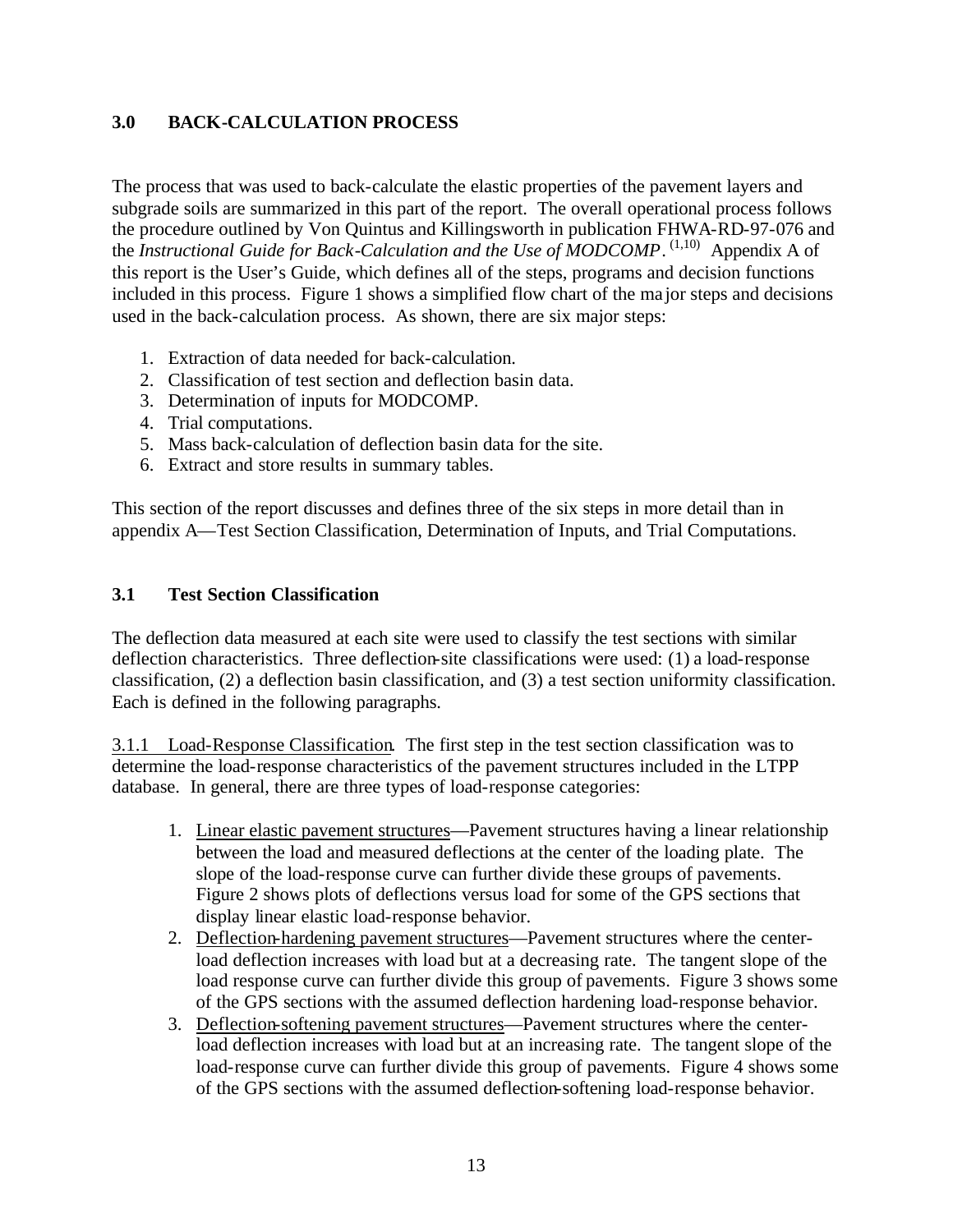

Figure 1. Flow chart showing the major steps and decisions used in the linear elastic back calculation process.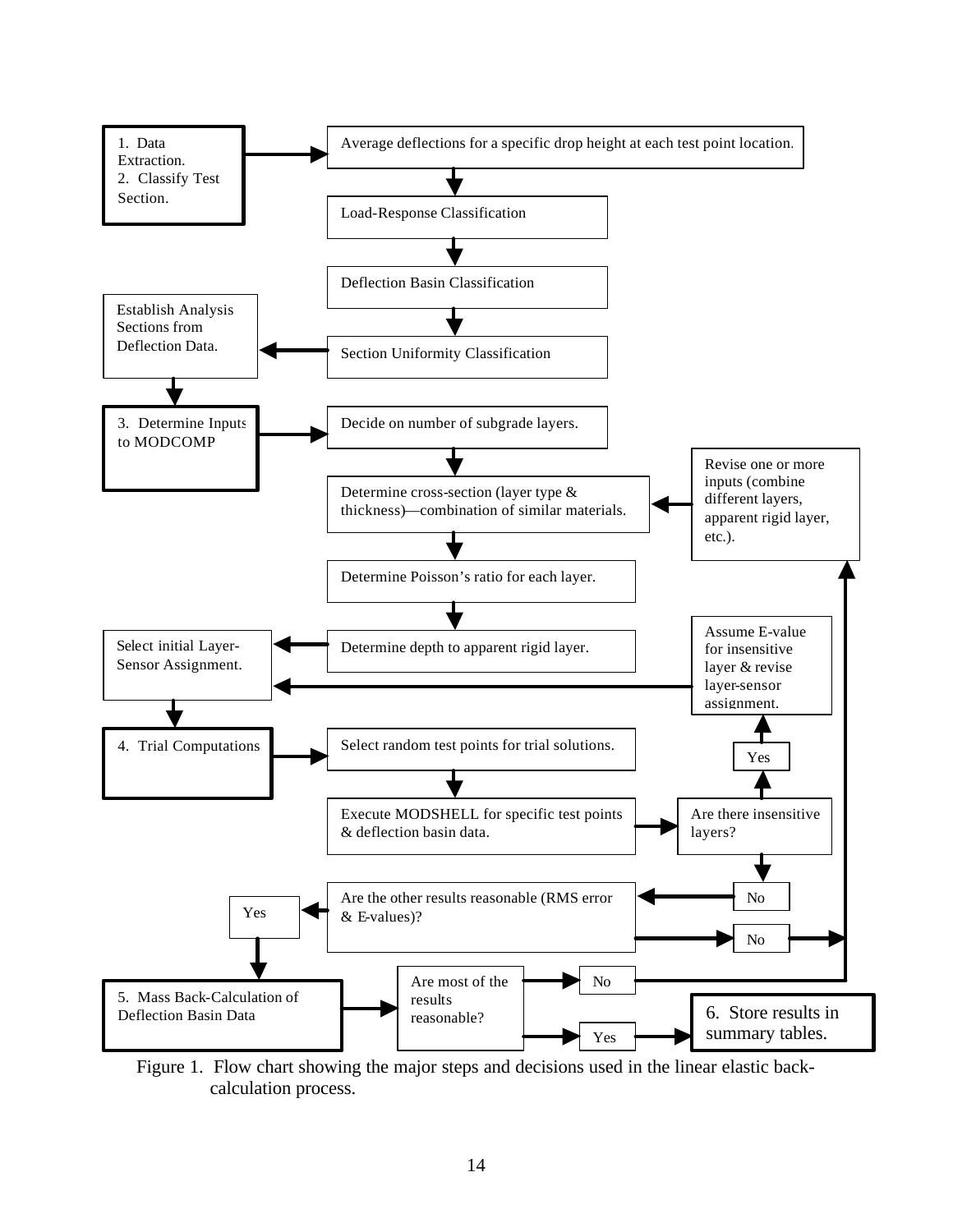

Figure 2. Graphical illustration of the definition for the linear response category.



Figure 3. Graphical illustration of the definition for the deflection-hardening response category.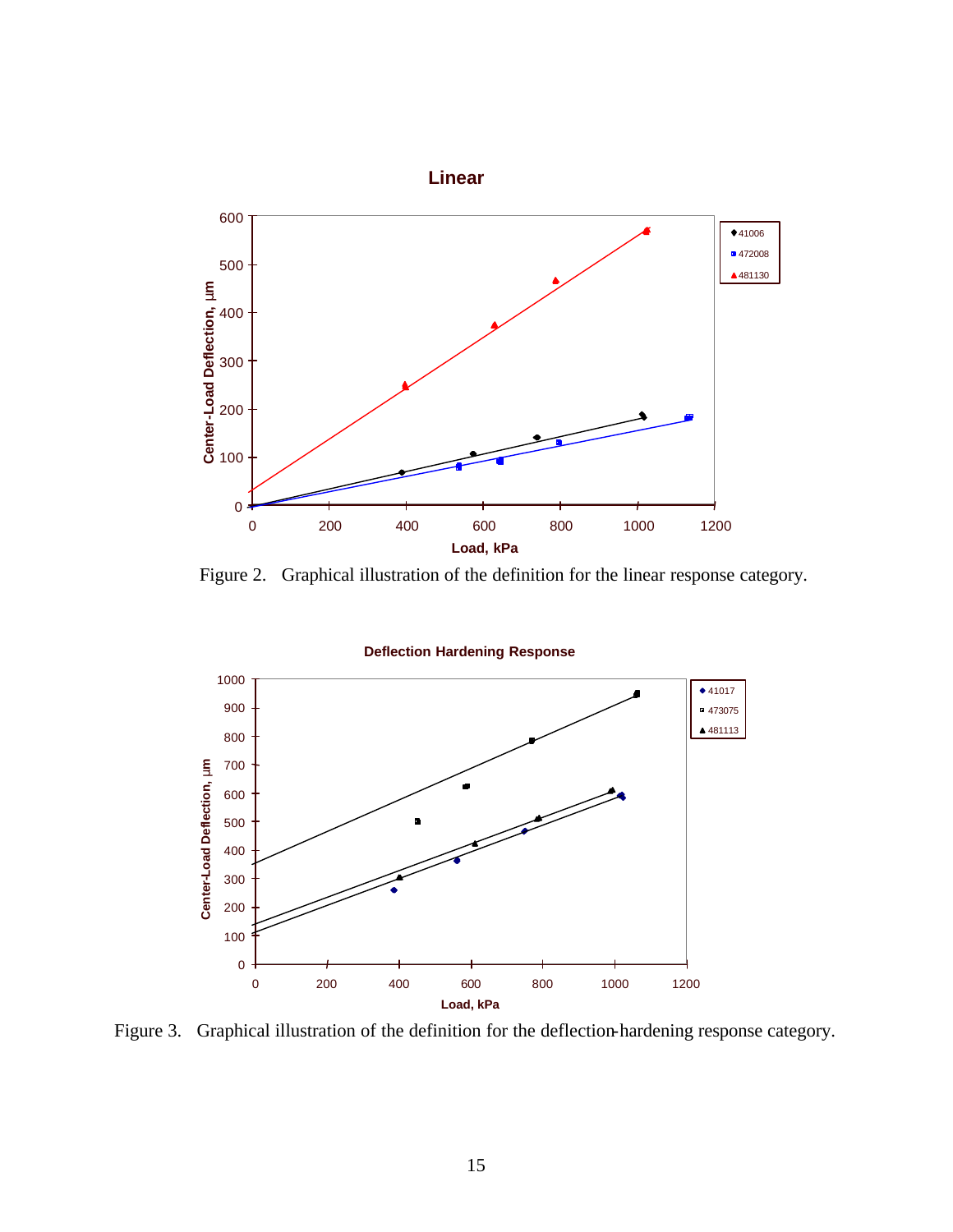#### **Deflection Softening Response**



Figure 4. Graphical illustration of the definition for the deflection-softening response category.

In determining the load-response behavior of these test sections, a linear model was used (i.e., a linear relationship between load and the deflection measured at the center of the loading plate). The slope and intercept were determined for each set of deflection data, and the multiple correlation coefficient,  $\mathbb{R}^2$ , was determined for these linear relationships for each set of deflection data. The criteria used to characterize the load-response behavior was somewhat judgmental, but was defined by  $R^2$  and the deflection intercept plus geometric considerations. The criteria used to establish the load-response behavior are listed below.

- If the  $R^2$  was equal to or greater than 0.99 and the intercept was between  $-10$  and 10  $\mu$ m, the response was considered to be elastic (figure 2).
- If the  $R^2$  was equal to or greater than 0.99 but the intercept fell out of the range from  $-10$  to 10  $\mu$ m, the response was considered to be deflection hardening if the intercept was positive and deflection softening if it was negative.
- If the value of  $\mathbb{R}^2$  was less than 0.99, the deflection intercept was determined for a line through the highest two loads. If the intercept was greater than 20  $\mu$ m, the response was considered to display deflection hardening (figure 3). If the intercept was a negative value greater in absolute value than  $-20 \mu m$ , the response was considered to be deflection softening (figure 4).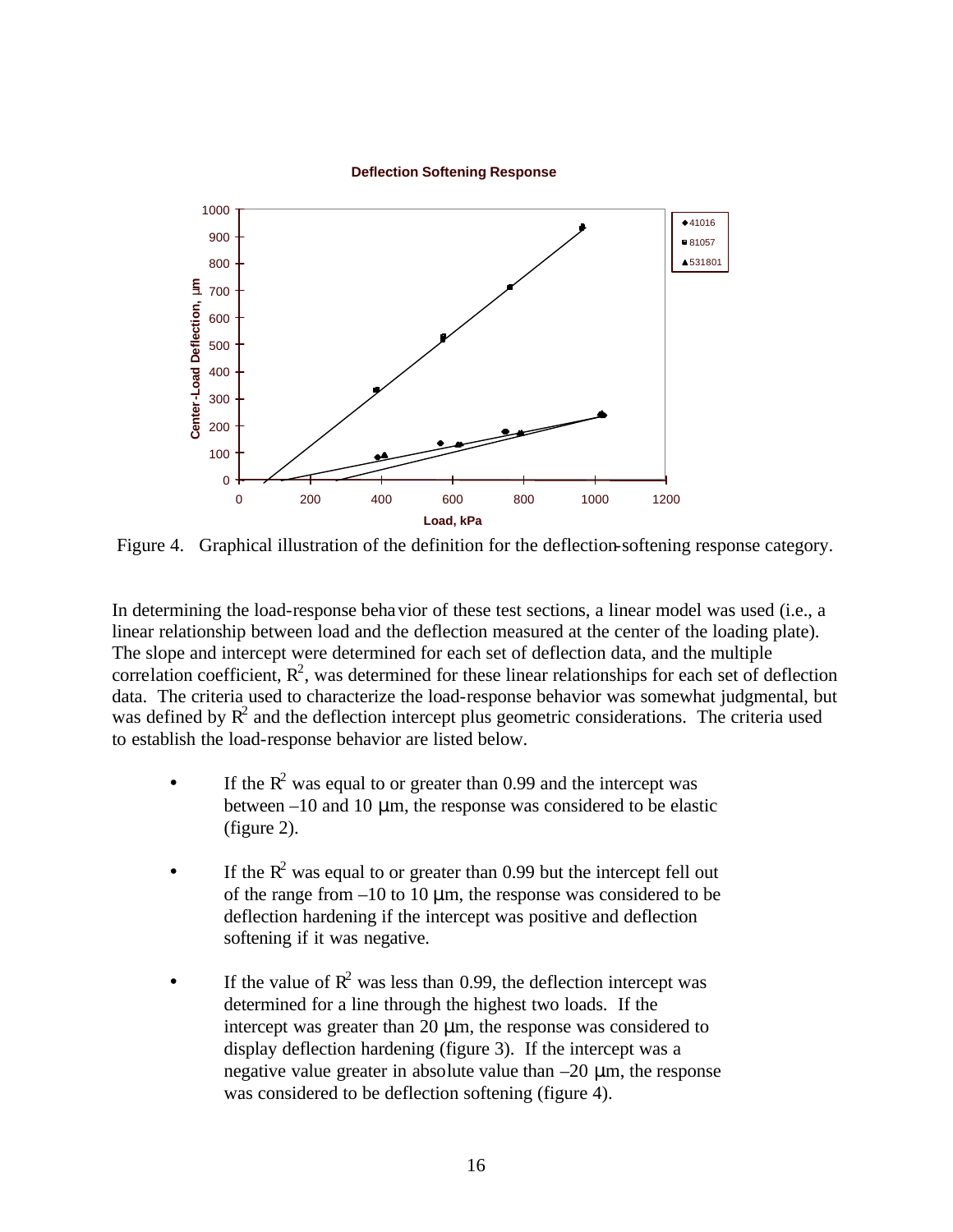Although the intercept values are arbitrary, the plot must go through the origin for zero-load so that the shape of the response curve is determined. If deflection decreases with load, deflection hardening must be occurring in one or more layers. Conversely, deflection increases with increasing loads indicate deflection softening.

It should be noted that the initial characterization for categorizing the GPS test sections was based only on the center-load deflections. A more complete subdivision of the sections would use some of the other deflections measured at specific radial distances from the load plate (for example, 305, 610, and 1,524 mm). This would help in selecting different constitutive equations to be used for different layers and material types. The majority of the LTPP tests sections were found to have linear elastic load-deflection response characteristic; very few of the sections exhibit deflection-softening behavior, as expected.

3.1.2 Deflection Basin Classification.To evaluate the different types of deflection basins, all measured basins were first normalized to the center-load deflection, which is directly under the load. These normalized deflection basin data were divided into four types of basins. This is the same procedure followed by Von Quintus, et al., as documented in report FHWA-RD-97-076.<sup>(1)</sup> Examples of basins for these different categories are shown in figures 5-8 and defined below:

- Figure 5 shows typical normalized deflection basins for both Portland cement concrete (PCC) and asphalt concrete surfaced pavements. These normalized deflection basins have RMS errors that are generally low (generally less than 1½ percent error per sensor), based on previous experience.
- Figure 6 shows typical Type I deflection basins. For this type of deflection basin, the deflections measured at some of the sensors are greater than the center-load deflection. The Type I deflection basins generally have the greatest error terms, and elastic layer theory is generally not applicable. Basins of this type were excluded from the back-calculation process.
- Figure 7 shows Type II deflection basins. These basins display a significant decrease in measured deflections between two adjacent sensors. Depending on the magnitude of this drop or break in the deflection basin, some of the error terms can be large, whereas others with the smallest differences are close to a value of 2 percent error per sensor.
- Figure 8 shows typical Type III deflection basins. For these basins, the deflection measured at an adjacent sensor (but further from the load) is equal to or greater than the deflection closer to the load. Back-calculations for some of these deflection basins have error terms ranging from greater than 10 percent to values less than 2 percent error per sensor. The error depends on the magnitude of the increase in deflections between two adjacent sensors and other factors. Basins of this type were also excluded from the back-calculation process.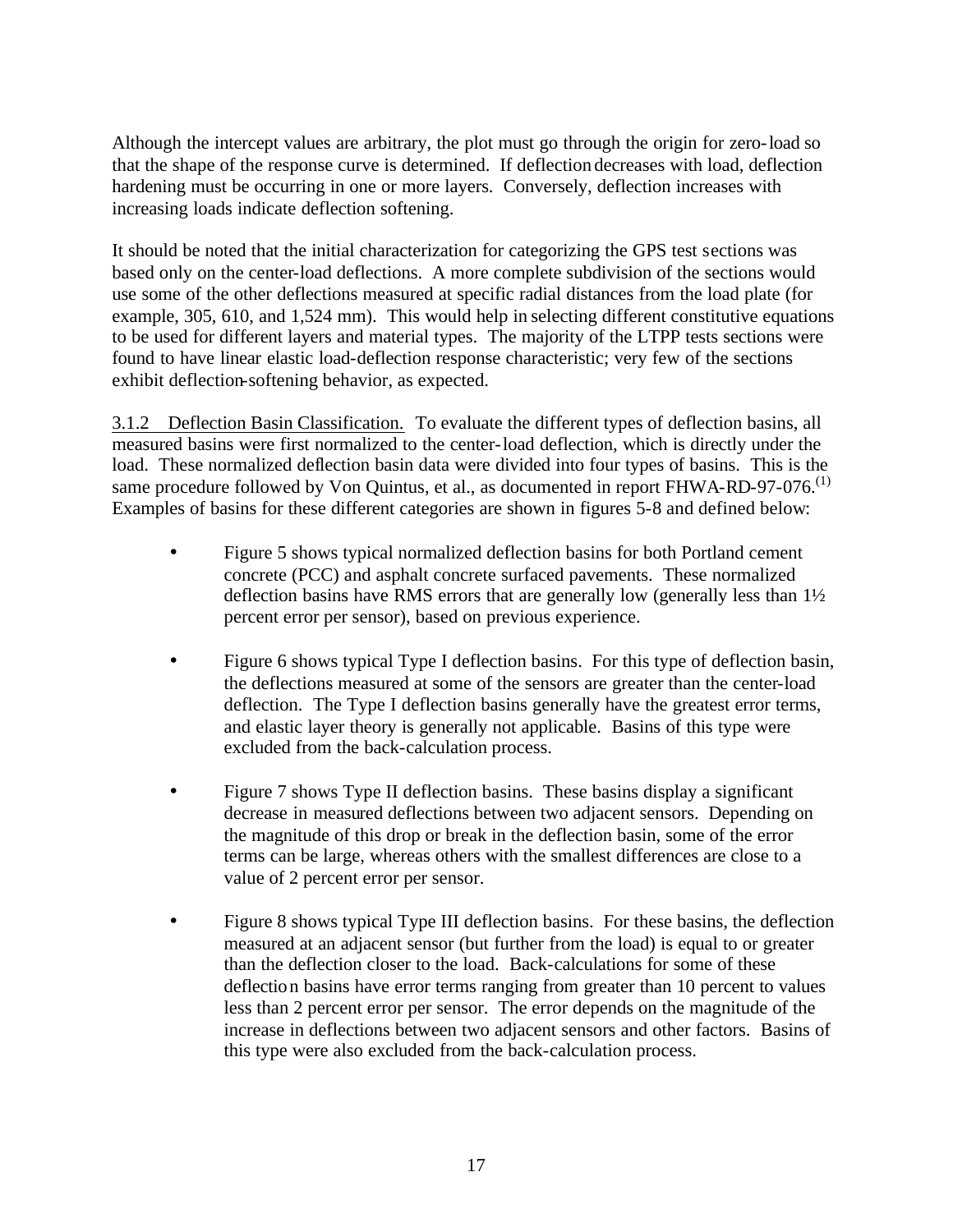

Figure 5. Typical normalized deflection basin.



Figure 6. Type I normalized deflection basin.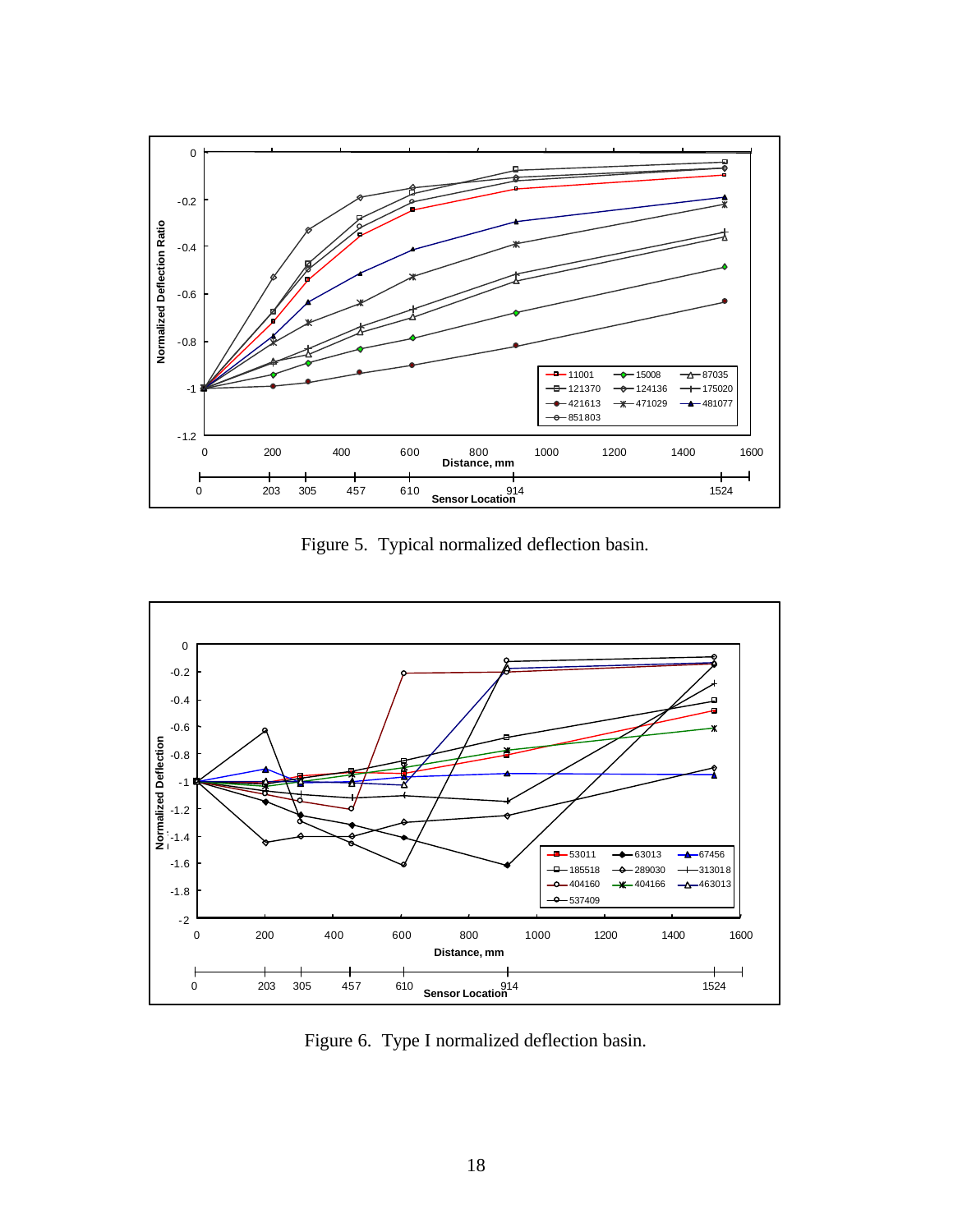

Figure 7. Type II normalized deflection basin.



Figure 8. Type III normalized deflection basin.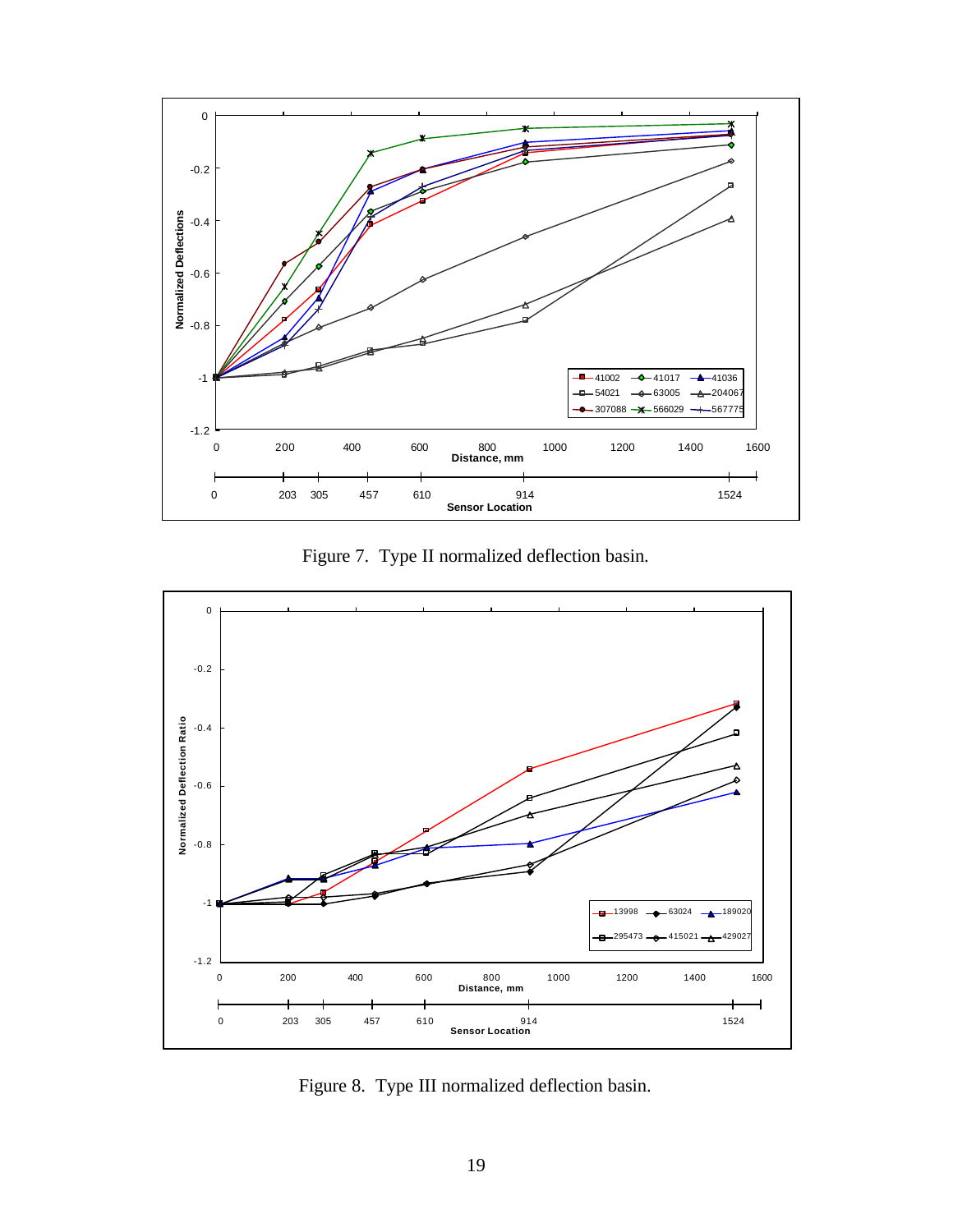In general, Type I and III deflection basins occur most frequently for PCC surfaced pavements. It is believed that these deflection basins may be characteristic of those areas with voids, a loss of support, a severe thermal gradient causing curling of the PCC slab, and/or a combination of these conditions. Conversely, Type II deflection basins occur most frequently for dense-graded asphalt concrete surfaced pavements. As stated above, all Type I and III basins were excluded from the actual back-calculation process.

3.1.3 Test Section Uniformity Classification. The final step included in the classification of each LPPP test section was to determine the uniformity or variability of the deflections measured along the test section. The uniformity of each LTPP test section was classified into one of four different categories, listed below.

- 1. Uniform load response measured throughout the test section—the coefficient of variation (COV) for the test section, using the center-load deflections, is less than 15 percent (figure 9).
- 2. Extensive variability measured along the test section—the COV for a test section or subsection, using the center-load deflections, is greater than 25 percent (figure 10).
- 3. Drift exists within the test section—the deflections are consistently increasing or decreasing from one end of the site to the other (figure 11).
- 4. There is significant difference in the load response between each end of the test section, suggesting that the test section may need to be subdivided into two segments (figure 12).

The site-uniformity characterization defines whether the test section can be considered initially as one uniform section or whether the test section should be treated as multiple sections. Appendix B of this report lists those LTPP test sections that were subdivided into two subsections.

Those test sections with significant differences in the load response between the ends of the test sections (figure 12) were flagged and subdivided into two subsections. The pavement layer thickness was then checked to determine whether different layer thicknesses or material types exist between the two ends of the section. If significant differences were found to exist, that section was subdivided based on the differences in the deflection data.

#### **3.2 Determination of Inputs**

Appendix A provides a detailed discussion on determination of the inputs to MODCOMP4 for each test section. Table 3 summarizes the sources for the input data needed for the backcalculation of layer modulus from deflection basin data for the LTPP sites. The following paragraphs overview some of the more important input issues.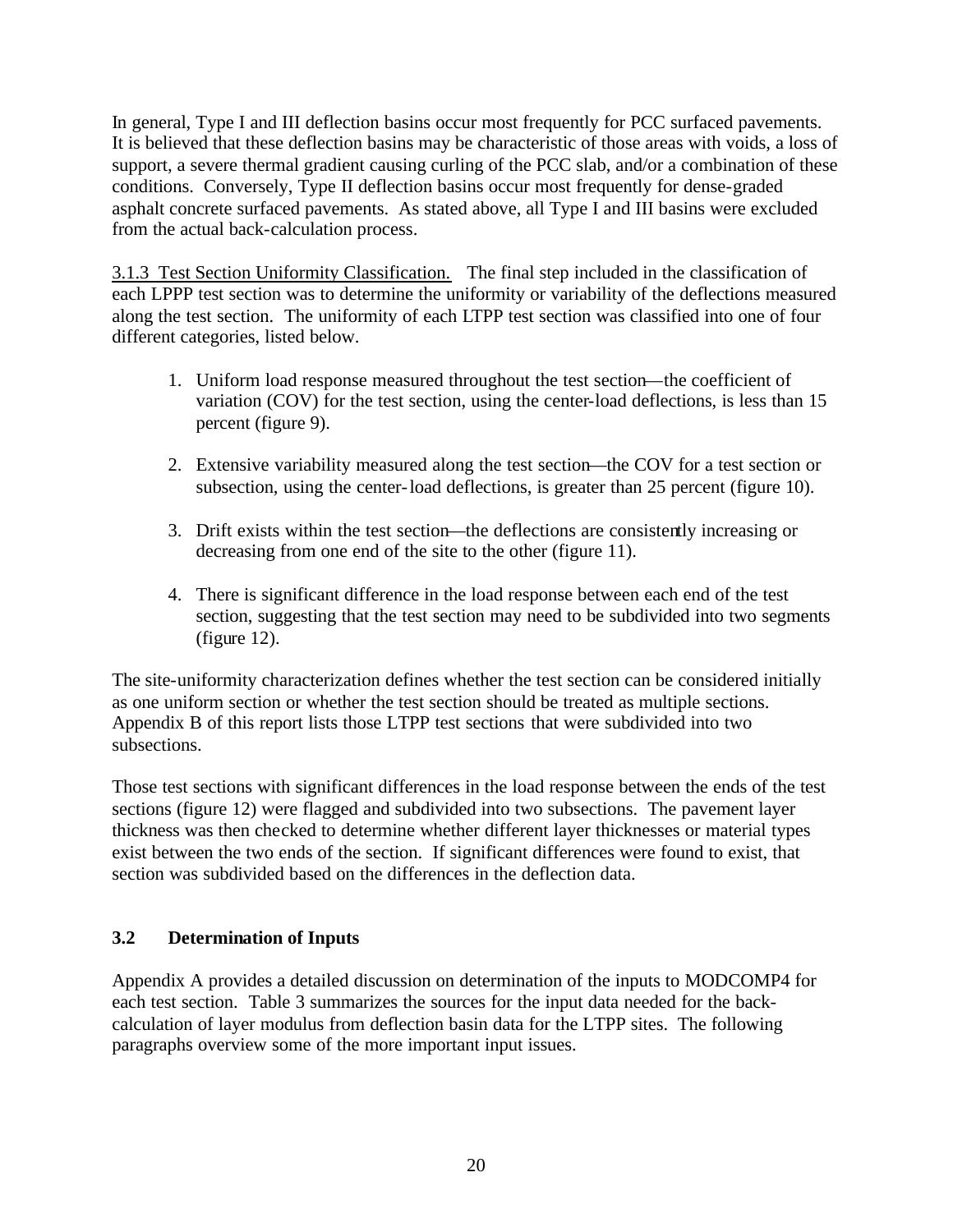

Figure 9. Example of a test section with uniform deflections (test section 081053, 15 June 1994) or low variability in the measured deflections.



Figure 10. Example of a test section with highly variable deflections (test section 041024, 13 June 1996) or high variability in the measured deflections.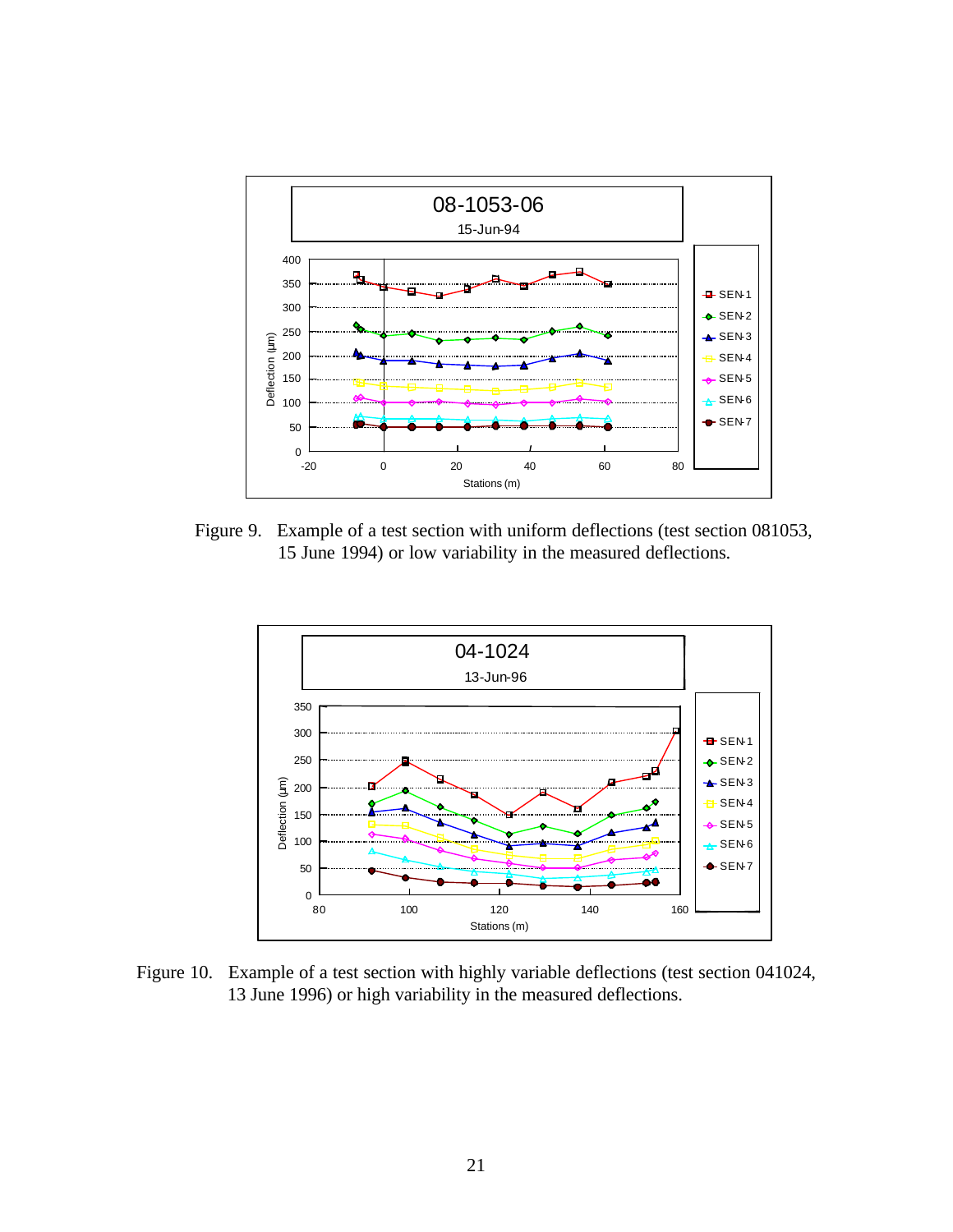

Figure 11. Example of a test section with drift (test section 040114, 12 June 1996) or where the deflections consistently change from the approach end to the leave end, defined as drift.



Figure 12. Example of a test section with an abrupt change in the measured deflections (test section 040113, 16 August 1995) between the approach and leave ends.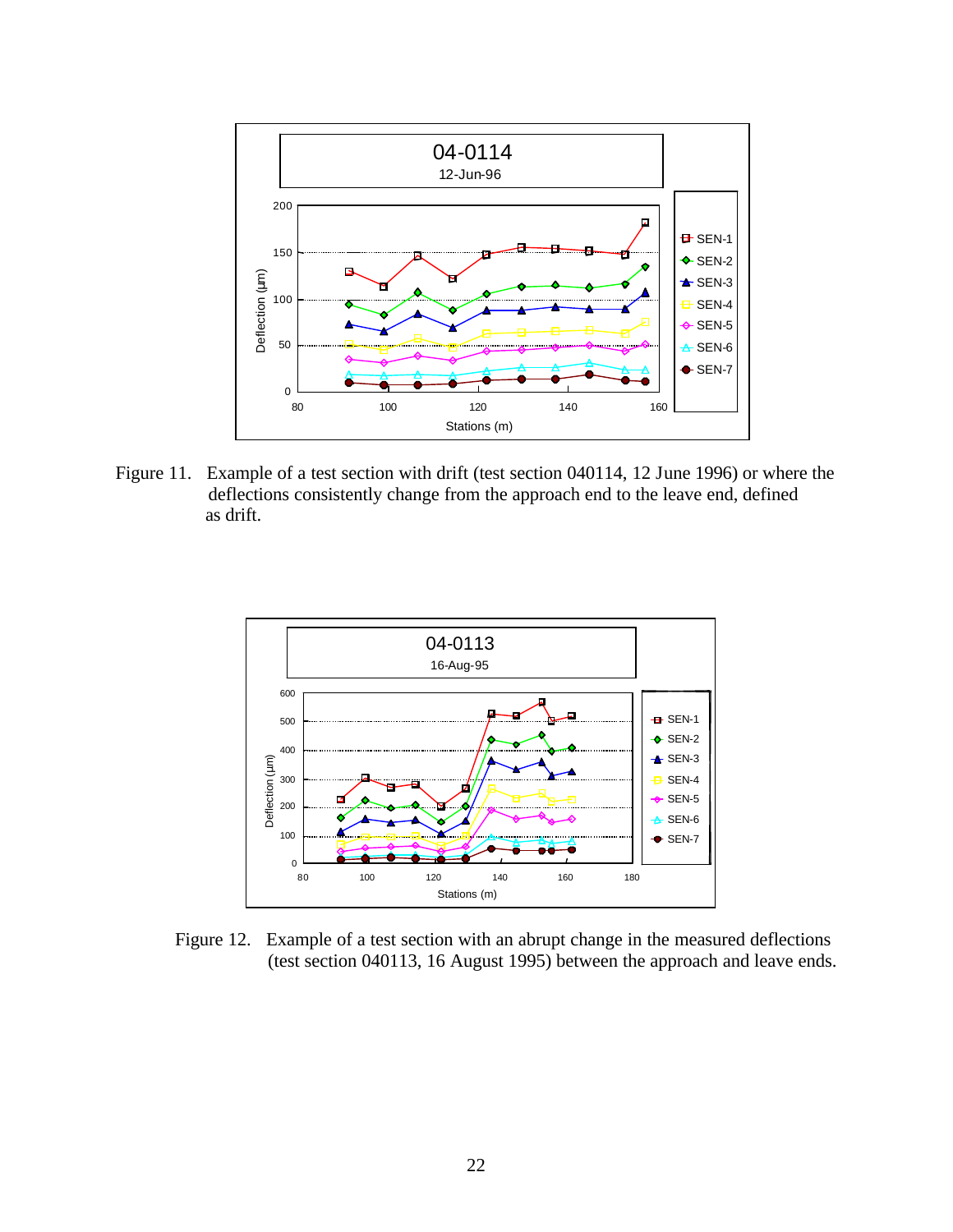Table 3. Identification and summary of the data tables used to obtain the input data used for the back-calculation process of the LTPP sites.

| <b>Input Parameter</b>        | Data Source or Table       | <b>Remarks</b>             |
|-------------------------------|----------------------------|----------------------------|
| <b>Deflection Basins</b>      | MON_DEFL_DROP_DATA         | Average deflection basin   |
|                               |                            | for each drop height and   |
|                               |                            | test point.                |
| <b>Pavement Temperature</b>   | MON_DEFL_TEMP_VALUES_DEPTH | Mid-depth temperatures     |
|                               |                            | used to calculate the seed |
|                               |                            | modulus of HMA layers      |
|                               |                            | using the dynamic          |
|                               |                            | modulus equation. $(15)$   |
| Pavement Cross-               | TST_L05B                   | The pavement cross-        |
| Section, Material Type        | TST_L05A                   | section used to back-      |
| & Layer Thickness             |                            | calculate layer modulus.   |
| <b>Asphalt Viscosity</b>      | INV_PMA_ASPHALT            |                            |
| <b>HMA Aggregate</b>          | TST AG04                   | Data elements needed in    |
| Gradation                     | <b>INV GRADATION</b>       | the dynamic modulus        |
|                               | TST AC02                   | equation.                  |
| Air Voids                     | TST AC03                   |                            |
|                               | INV_PMA_ORIG_MIX           |                            |
| Density, HMA & ATB            | TST_AC02                   | Data elements needed to    |
| Density, Unbound              | TST_ISD_MOIST              | estimate overburden        |
| Layers & Soils                |                            | pressure—nonlinear         |
|                               |                            | solutions.                 |
| Number of Subgrade            | TST_SAMPLE_LOG             | Data element used to       |
| Layers                        |                            | subdivide subgrade.        |
| Depth to Water Table          | TST_SAMPLE_LOG             | Data element needed to     |
|                               |                            | subdivide subgrade.        |
| Depth to Apparent             | TST_SAMPLE_LOG             |                            |
| <b>Rigid Layer</b>            |                            |                            |
| Poisson's Ratio               | Table 4                    | Default values.            |
| <b>Lateral Earth Pressure</b> | Table 4                    | Default values-            |
| Coefficient                   |                            | nonlinear solutions.       |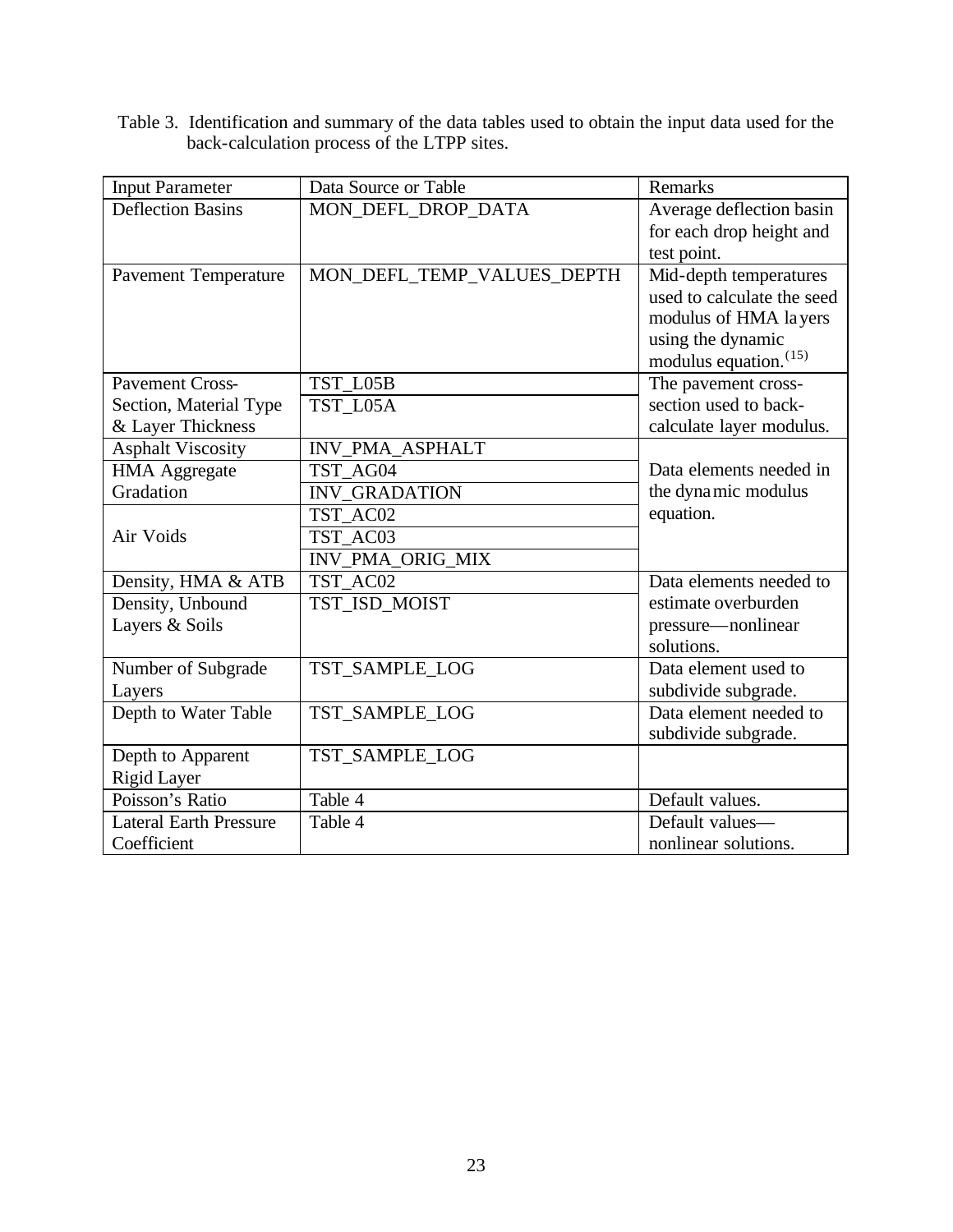3.2.1 Deflection Basins. The deflection data were extracted from data table MON\_DEFL\_DROP\_DATA of the LTPP database. MODCOMP limits the number of possible basins for one pavement structure to eight. In the LTPP program, four individual drops at four load levels are collected at each point (refer to table 1). The average deflection basin and applied load for each drop height were used for the computations.

A few pavements were studied using two measured basins at each load level versus using the average of the measured basins at each load level. Based on the limited comparisons completed, use of the average deflection basin at each drop height provided back-calculated moduli comparable to those averaged from separate back-calculations for each basin. The differences were generally within the simulation error previously discussed.

3.2.2 Pavement Cross-Section. All layer thickness and material types were extracted from data tables TST\_L05B or TST\_L05A in the Information Management System (IMS) database. The initial pavement cross-section (combination of pavement layers and subgrade soil stratas) used in the back-calculation process was obtained from previous work completed by Von Quintus and Killingsworth.<sup>(3)</sup> When the material types and/or layer thicknesses for the approach and leave ends of a test section were significantly different, as defined in Appendix A, that test section was flagged and put aside for further review. The longitudinal variation in the deflection basin data was reviewed carefully to subdivide the test section into two segments with different crosssections, as noted above.

3.2.3 Material Properties and Temperatures. Various material properties and the temperature during FWD testing were extracted from different data tables in the database. These data were used to calculate the starting or "seed" modulus of the hot mix asphalt (HMA) layers for the linear solutions using the Witczak dynamic modulus regression equation.<sup> $(15)$ </sup> The mid-depth temperatures during FWD testing were extracted from data table MON\_DEFL\_TEMP\_VALUES\_DEPTHS. The material properties were extracted from data tables INV\_PMA\_ASPHALT (asphalt viscosity), TST\_AG04 or INV\_GRADATION (gradation), and TST\_AC02 and TST\_AC03 (bulk and Rice specific gravities to calculate air voids) or INV\_PMA\_ORIG\_MIX (air voids).

3.2.4 Layer-Sensor Assignment. MODCOMP assigns specific sensors to certain layers. Initially, the default layer-sensor assignment was used. In many cases (10 to 25 percent of the test sections), however, the initial layer-sensor assignments were changed manually to reduce the RMS error. One of the primary reasons for changing the automatic layer-sensor assignments was that the computed deflection basin was insensitive to a specific layer. For those cases, Young's modulus was simply assumed for the insensitive layer, and the sensor was reassigned to an adjacent layer. The assumed value or modulus was based on the initial computations and previous laboratory test results for similar materials.

3.2.5 Poisson's Ratio. Poisson's ratio is not available in the LTPP database. This material property was assumed for each type of material and based on previous guidelines. The values of Poisson's ratio, used for different materials and soils, are given in table 4.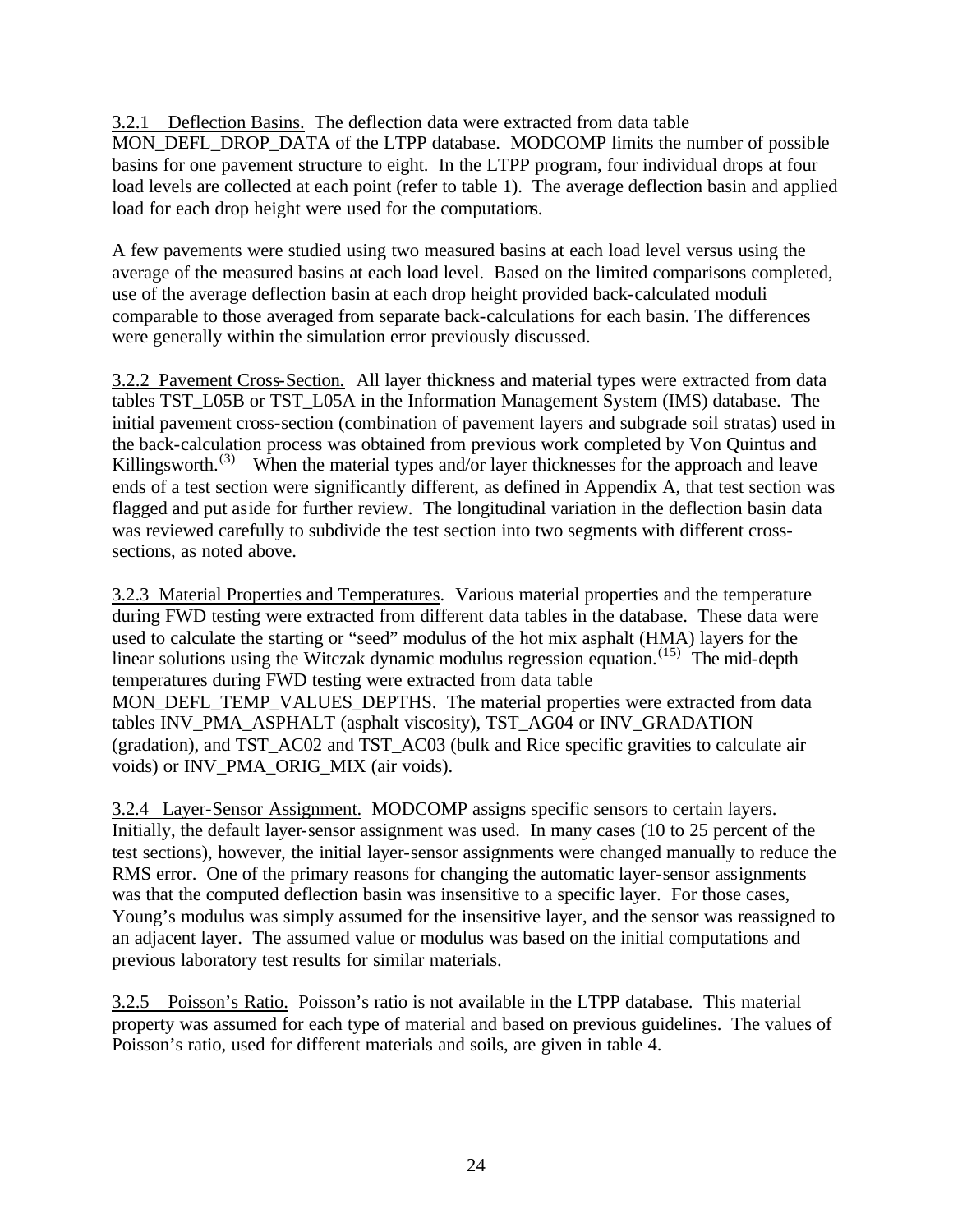3.2.6 Multiple Subgrade Layers. A 6-m boring was drilled adjacent to the pavement at all LTPP sites. This boring is defined as a shoulder probe and used to identify the different soil strata and determine the depth to a rigid layer and water table. The soil profile obtained from the 6-m shoulder probe was used to identify whether the subgrade should be divided into two or more layers, and if so, at what depth. The shoulder probes were obtained from data table TST\_SAMPLE\_LOG in the IMS. In general, the subgrade was divided into multiple layers when the following conditions were found: (1) significantly different soils were encountered, (2) water or very wet soils were encountered, and (3) extremely stiff or hard soils were noted on the boring log.

3.2.7 Depth to an Apparent Rigid Layer. The soil profile or shoulder probe boring also was used to determine the depth to an apparent rigid layer, and this depth was compared to the calculated depth using the latest revision of MODULUS.<sup> $(16)$ </sup> In many cases, lower RMS errors were calculated when no apparent rigid layer was used in the back-calculation process. The depth to an apparent rigid layer was kept constant when that depth was determined from the boring log. Appendix B identifies when a rigid layer was used and at what depth for the test section.

3.2.8 Constitutive Equation. MODCOMP4 has the capability to consider different constitutive equations to model the response of the pavement materials and subgrade soils. These constitutive equations are summarized in table 5. Each has been used with some degree of success, and the results from a previous study indicate that the constitutive model used has a definite influence on the results. Obviously, it is desirable to use the same model for all unbound pavement materials and subgrade soils so that the results can be compared across the board. Unfortunately, *none of the models* used consistently conve rged to an acceptable solution for all pavements included in this study.

The bulk stress and minor principal stress models (refer to table 5) appear to be appropriate for use for both fine-grained and coarse-grained materials converged with fewer iterations and resulted in lower RMS errors. The second stress invariant, vertical stress, and major principal stress models (refer to table 5) were abandoned because of the number of solutions that did not converge when these equations were used. Where convergence was not achieved, different constitutive equations were used in follow-on computations to achieve more desirable results. The octahedral shear stress and Cornell constitutive models were not used.

The constitutive equation recommended for use by Von Quintus from a previous study (defined as the so-called Universal Model) uses three parameters, or k-values.<sup>(4)</sup> That model is unavailable in MODCOMP, and there is an insufficient number of sensors in the LTPP database to support its use to calculate nonlinear elastic properties. Thus, the two equations referred to in the AASHTO Design Guide (the bulk stress and deviator stress models) were used for the first set of runs.<sup> $(17)$ </sup> The bulk stress model was used for coarse-grained soils, and the deviator stress model was used for fine-grained soils. The minor principal stress model was used in the backcalculation process when the first two did not result in any solution. These three equations are listed below and in table 5.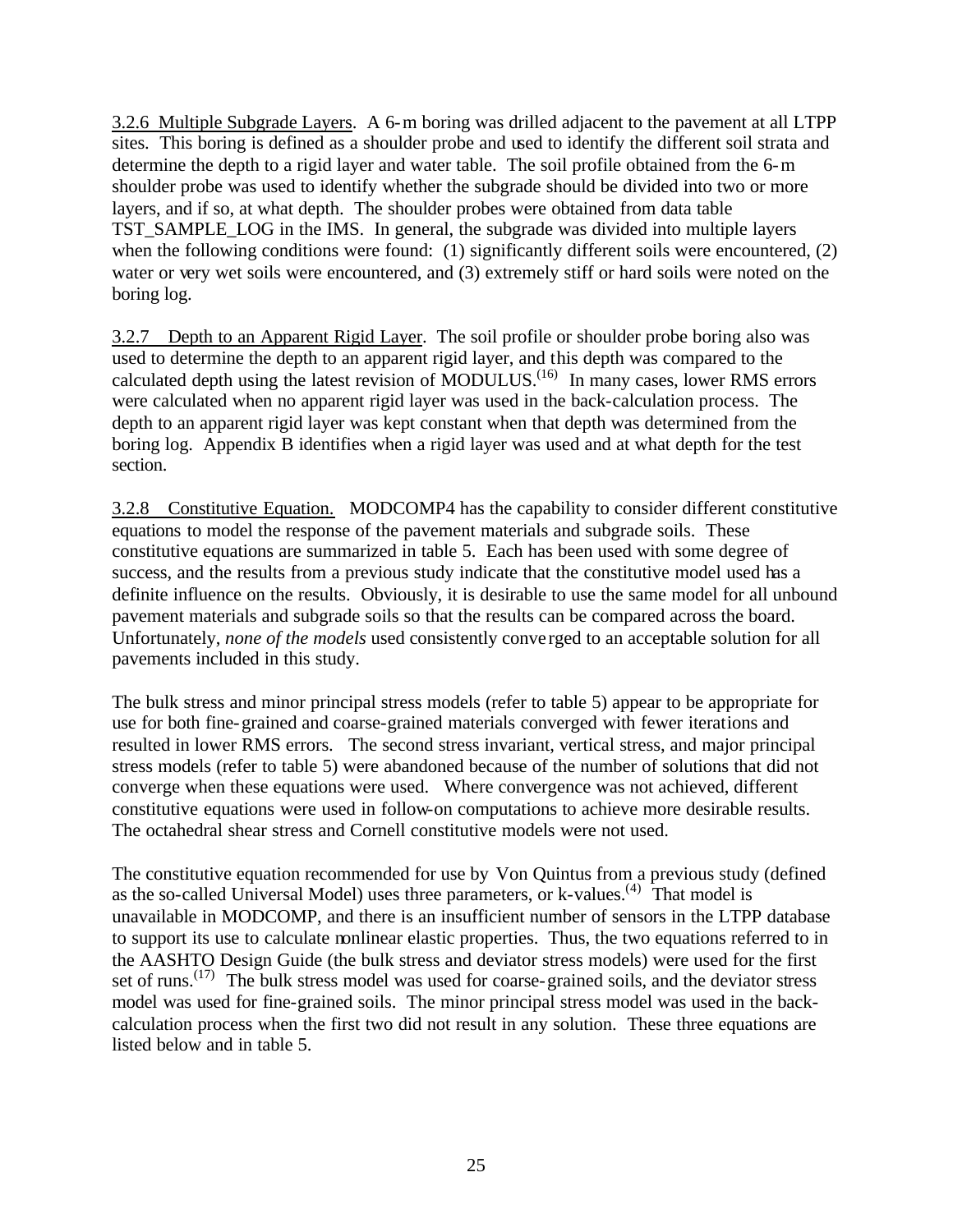| <b>Material Description</b>                            | <b>Material Code</b> | <b>Median Wet</b><br>Density, pcf | <b>Median Dry</b><br>Density, pcf | <b>Percent Median</b><br><b>Moisture Content</b> | <b>Poisson's Ratio</b>                                              |                                                    | <b>At-Rest Earth</b><br><b>Pressure</b><br><b>Coefficient</b> |
|--------------------------------------------------------|----------------------|-----------------------------------|-----------------------------------|--------------------------------------------------|---------------------------------------------------------------------|----------------------------------------------------|---------------------------------------------------------------|
| Cohesive So il:<br><b>High Plasticity Clay Soils</b>   | 101-137              | 129                               | 109                               | 18.3                                             | Soft<br>Stiff<br>Hard                                               | 0.45<br>0.40<br>0.30<br>$(0.30 - 0.48)$            | 0.80<br>0.70<br>1.00                                          |
| Cohesive Soil:<br>Low Plasticity Clay Soils            | 101-137              | 129                               | 109                               | 18.3                                             | Soft<br>Stiff<br>Hard                                               | 0.45<br>0.40<br>0.40<br>$(0.30 - 0.48)$            | 0.80<br>0.70<br>1.00                                          |
| <b>Silty Soils</b>                                     | 141-148              | 130                               | 113                               | 15.4                                             | Above Water Table<br><b>Below water Table</b>                       | 0.35<br>0.40<br>$(0.30 - 0.45)$                    | 0.70<br>0.70                                                  |
| Sandy Soils                                            | 201-217              | 129                               | 116                               | 10.7                                             | Above Water Table<br><b>Below Water Table</b>                       | 0.35<br>0.40<br>$(0.20 - 0.40)$                    | 0.60<br>0.80                                                  |
| <b>Gravelly Soils</b>                                  | $251 - 267$          | 137                               | 123                               | 9.6                                              |                                                                     | 0.35                                               | 0.50                                                          |
| <b>Lime Treated Soils</b>                              | 338                  | 124                               | 100                               | 24.3                                             | Percent Lime $> 4$<br>Percent Lime $<$ 4                            | 0.30<br>0.35<br>$(0.20 - 0.40)$                    | $\ast$                                                        |
| Sand Base                                              | 306-309              | 132                               | 124                               | 5.8                                              |                                                                     | 0.35<br>$(0.20 - 0.40)$                            | 0.70                                                          |
| <b>Gravel Base</b><br>and<br><b>Crushed Stone Base</b> | 302-305, 337         | 136                               | 129                               | $\overline{5.2}$                                 |                                                                     | 0.35<br>$(0.20 - 0.40)$<br>0.30<br>$(0.20 - 0.40)$ | 0.60<br>0.50                                                  |
| <b>Asphalt Treated Base</b>                            | 321-330              | 118                               | $- - -$                           | $---$                                            | Temp: <40°F<br>Temp: 40-100°F<br>Temp: $>100^\circ F$               | 0.25<br>0.30<br>0.35<br>$(0.20 - 0.40)$            | $*$                                                           |
| <b>Cement Treated Base</b>                             | 331-335              | 125                               | $- - -$                           | $- - -$                                          |                                                                     | 0.20<br>$(0.15 - 0.25)$                            | $*$                                                           |
| <b>Asphalt Concrete Mixtures</b><br>(Surface, Bases)   |                      | $---$                             | $- - -$                           | $- - -$                                          | Temp: $\sqrt{40^\circ F}$<br>Temp: 40-100°F<br>Temp: $>100^\circ F$ | 0.25<br>0.30<br>0.40<br>$(0.15 - 0.45)$            | $\ast$                                                        |

Table 4. "Default" material properties for different materials, if not included in the LTPP database.

\* These layers or materials should be treated initially as linear-elastic material.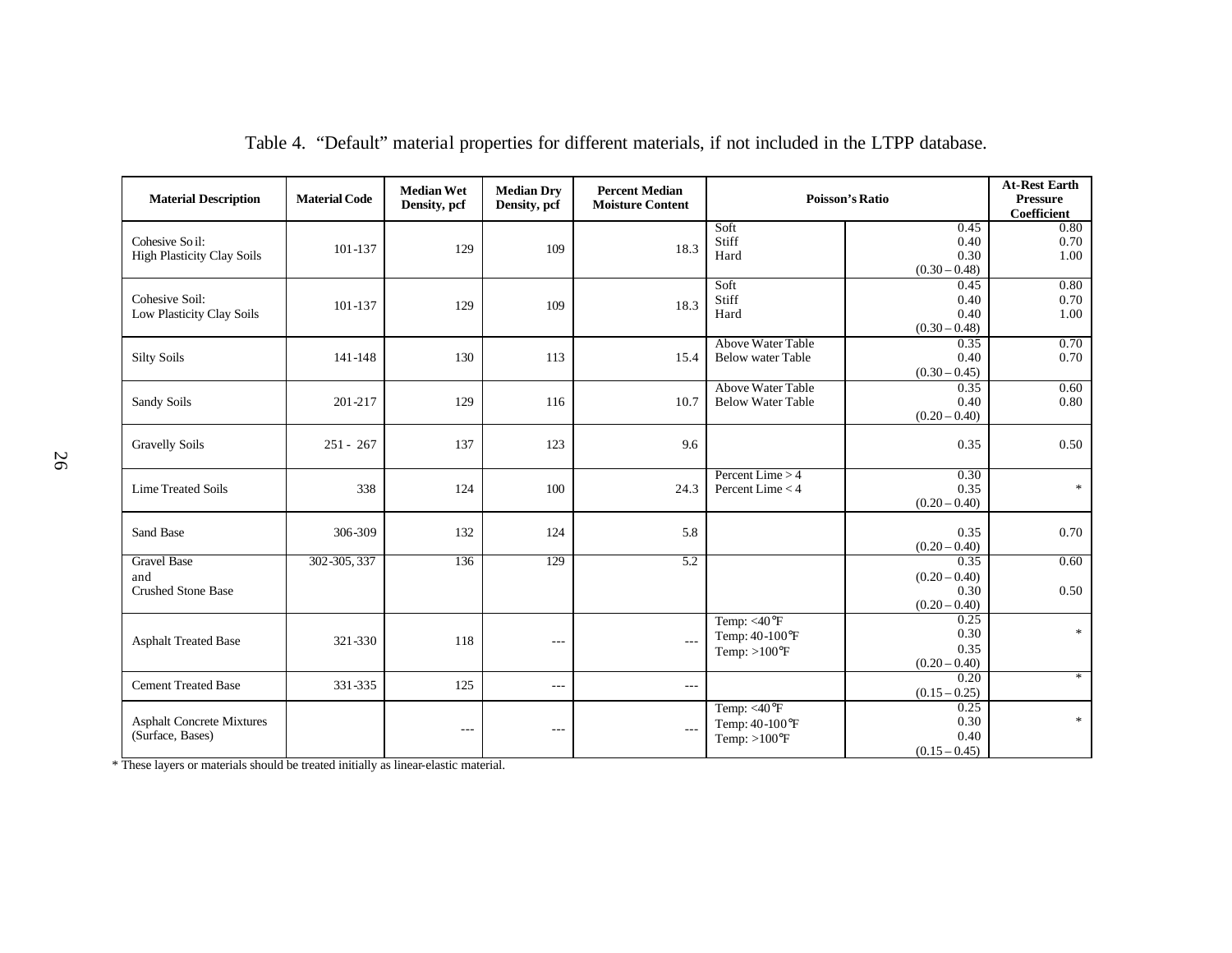# Table 5. Layer model descriptions.<sup>(10)</sup>

| <b>Model</b>     | <b>Description</b>                                                                                                                                                                                                                                                                                                                                                                                                                                                                                                                                                                                                                                                                                                                                                                                                                                                                                                                                                                                                                                       |
|------------------|----------------------------------------------------------------------------------------------------------------------------------------------------------------------------------------------------------------------------------------------------------------------------------------------------------------------------------------------------------------------------------------------------------------------------------------------------------------------------------------------------------------------------------------------------------------------------------------------------------------------------------------------------------------------------------------------------------------------------------------------------------------------------------------------------------------------------------------------------------------------------------------------------------------------------------------------------------------------------------------------------------------------------------------------------------|
| $\boldsymbol{0}$ | Linear model of the form $E = constant$ . In general, most asphalt concrete, Portland cement<br>concrete, and treated (i.e., stabilized) soil materials conform to this constitutive relationship.                                                                                                                                                                                                                                                                                                                                                                                                                                                                                                                                                                                                                                                                                                                                                                                                                                                       |
| $\mathbf{1}$     | Bulk stress model of the semi-logarithmic form $E = k_1 \exp(S^*k_2)$ , where<br>$S = \theta = \sigma_z + \sigma_t + \sigma_r$<br>$(\sigma_z$ = vertical stress, $\sigma_t$ = tangential stress, and $\sigma_r$ = radial stress at the mid-depth of the layer).<br>The parameter $\theta$ is known as the bulk stress or as the first stress invariant. It was originally<br>developed as a log-log model, but since $\theta$ can be either positive or negative, it works better as<br>a semi-log model. It is used for untreated, coarse-grained base and subbase gravels. In terms<br>of overall usage, the bulk stress model is one of the most popular and most commonly used<br>models.                                                                                                                                                                                                                                                                                                                                                            |
| 2                | Deviator stress model of the semi-logarithmic form $E = k_1 \exp(S^*k_2)$ , where<br>$S = \theta = \sigma_1 - \sigma_2$<br>the difference between the major principal stress and the minor principal stress at the mid-<br>depth of the layer. It can be used for fine-grained untreated materials. Although this model<br>differs from the traditional linear deviator stress model ( $E = k_1 S + k_2$ ), it seems to work very<br>well.                                                                                                                                                                                                                                                                                                                                                                                                                                                                                                                                                                                                               |
| 3                | Minor principal stress model of the semi-logarithmic form $E = k_1 \exp(S^*k_2)$ , where<br>$S = \sigma_3$<br>The parameter $\sigma_3$ is the minor principal stress, which can either be tensile (negative) or<br>compressive (positive). Also known as the "confining stress model," the $\sigma_3$ model was<br>commonly used before the bulk stress model was conceived. It was originally developed as a<br>log-log model, but since $\sigma_3$ can be either positive or negative, it works better as a semi-log<br>model. It can be used for coarse-grained, untreated materials.                                                                                                                                                                                                                                                                                                                                                                                                                                                                 |
| 4                | Second stress invariant model of the semi-logarithmic form $E = k_1 exp (S * k_2)$ , where<br>$S = J_2/(1 + \tau_{oct})$<br>The parameter $J_2$ is the second stress invariant.<br>$J_2 = \sigma_z \sigma_t + \sigma_t \sigma_r + \sigma_t \sigma_z + \tau_{rz}^2$<br>Where $\sigma_z$ , $\sigma_t$ and $\sigma_r$ are as defined in Model 1, and $\tau_{rz}$ is the shear stress in the rz plane, $\tau_{oct}$ is<br>the octahedral shear stress, which is similar to a root-mean-square deviator stress.<br>$\tau_{\rm oct} = \alpha \left[ \left( \sigma_z - \sigma_t \right)^2 + \left( \sigma_t - \sigma_r \right)^2 + \left( \sigma_r - \sigma_z \right)^2 + 6 \tau_{\rm rz}^2 \right]^{1/2}$<br>This constitutive relationship has been found to be useful for both base course and subgrade<br>materials, and the coefficient $k_1$ appears to be primarily a function of material density and soil<br>moisture tension. It was originally developed as a log-log model, but since $J_2$ can be negative<br>it works better as a semi-log model. |
| 5                | Octahedral shear stress model of the semi-logarithmic form $E = k_1 exp(S * k_2)$ , where<br>$S = (1 + \tau_{oct})$<br>This relationship has been found to be useful for fine-grained materials and for frozen soils,<br>and the coefficient $k_1$ appears to be a function of soil temperature and moisture content. It was<br>originally developed as a log-log model but since $\tau_{oct}$ can be negative, it works better as a<br>semi-log model.                                                                                                                                                                                                                                                                                                                                                                                                                                                                                                                                                                                                  |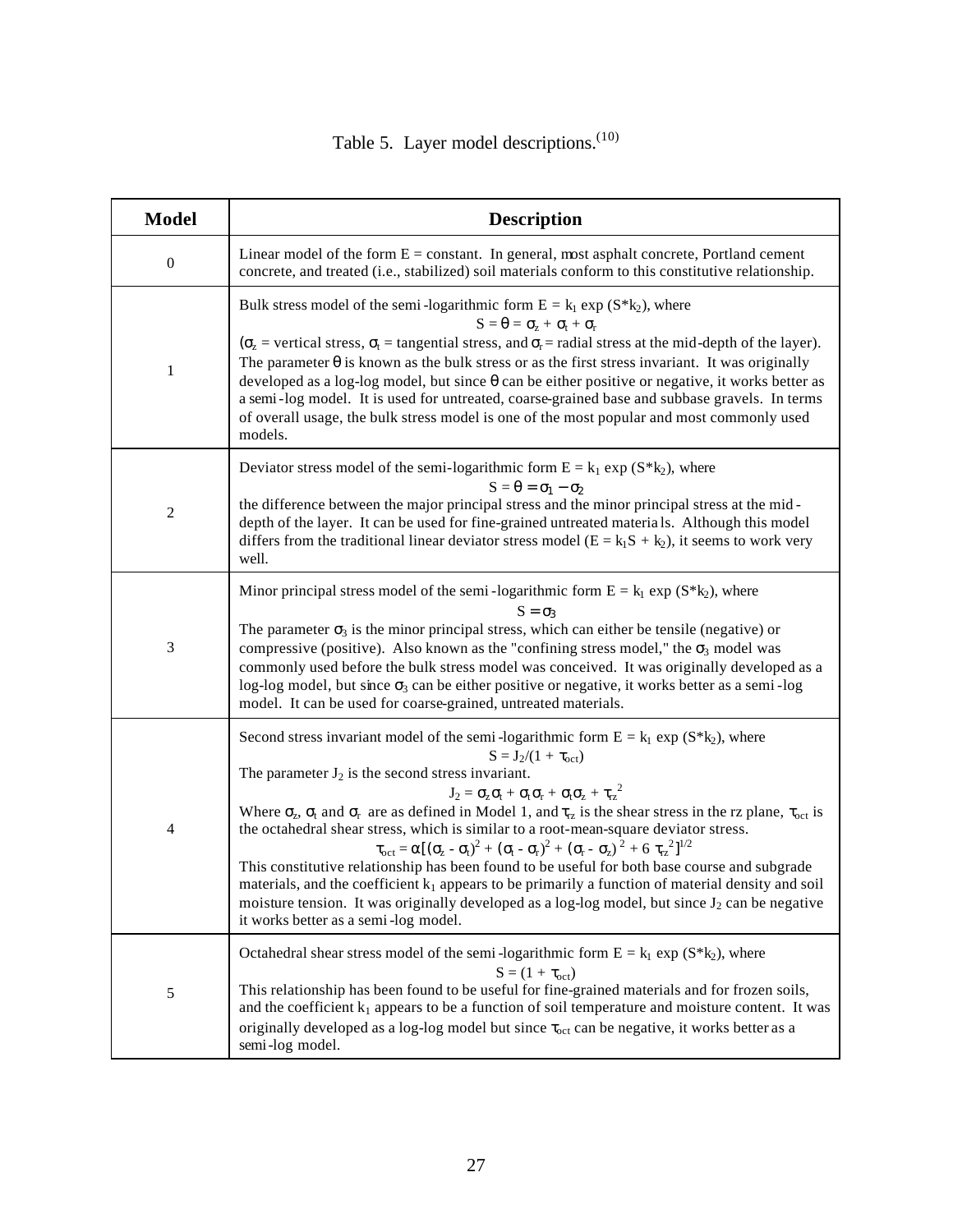| <b>Model</b> | <b>Description</b>                                                                                                                                                                                                                                                                                                                                                                                                                                                                                                                                                                                                                                                                                                                                                                                                                                                                                                                                                                                                                                                                                                                                                                                                                                                                                                                                                                                                                      |
|--------------|-----------------------------------------------------------------------------------------------------------------------------------------------------------------------------------------------------------------------------------------------------------------------------------------------------------------------------------------------------------------------------------------------------------------------------------------------------------------------------------------------------------------------------------------------------------------------------------------------------------------------------------------------------------------------------------------------------------------------------------------------------------------------------------------------------------------------------------------------------------------------------------------------------------------------------------------------------------------------------------------------------------------------------------------------------------------------------------------------------------------------------------------------------------------------------------------------------------------------------------------------------------------------------------------------------------------------------------------------------------------------------------------------------------------------------------------|
| 6            | Vertical stress model of the log-log form $E = k_1 S^{k_2}$ , where<br>$S = \sigma_z$<br>The parameter $\sigma_z$ is the vertical stress, which is always compressive (i.e., positive). This<br>model is very similar in some respects to Model 7. The difference is that the direction of $\sigma_z$ is<br>always vertical, while the direction of $\sigma_1$ in Model 7 rotates with distance from the load.                                                                                                                                                                                                                                                                                                                                                                                                                                                                                                                                                                                                                                                                                                                                                                                                                                                                                                                                                                                                                          |
| 7            | Major principal stress model of the log-log form $E = k_1 S^{k_2} (k_0)^k 3$ , where<br>$S = \sigma_1$<br>The parameter $\sigma_1$ is the major principal stress, which is generally always compressive.<br>Dynatest uses this model in their ELMOD back-calculation program. It is included here for<br>completeness. As used in ELMOD, the overburden stress is not included in the major<br>principal stress, so the overburden stress is not included in MODCOMP3 either.                                                                                                                                                                                                                                                                                                                                                                                                                                                                                                                                                                                                                                                                                                                                                                                                                                                                                                                                                           |
| 8            | Cornell constitutive model of the log-log form E = k <sub>1</sub> S <sup>k2</sup> (k <sub>0</sub> ) <sup>k3</sup> , where<br>S = $(\theta_0^2 + \theta_0^2)^{0.22(1+P)}200^2$ (1 + $\tau_{\text{oct}}$ ) <sup>-0.34P</sup> 200<br>The parameter $\theta_0$ is the initial bulk stress, due only to overburden stress. The parameter $\theta_p$ is<br>the bulk stress at peak load, including both the overburden stress and the load stress. The<br>parameter $\tau_{\text{oct}}$ is the octahedral shear stress at peak load, which also includes the overburden<br>stress.<br>The parameter $P_{200}$ is the <i>percentage</i> of the materials gradation that passes the number 200<br>sieve, and it is a required input for both known and unknown models. It is entered on data file<br>line 5 as the $K@(I)$ parameter (see Table 3 of the MODCOMP User's Manual). The parameter<br>$k_0$ is the lateral earth pressure coefficient, which represents the anisotropy of the overburden<br>stress. The coefficient $k_1$ has been found to be a function of material density and soil moisture<br>content, along with other material properties. The exponent $k_3 = -0.69$ , is treated as a constant<br>in the program.<br>The Cornell model has been developed for use with both coarse-grained and fine-grained<br>untreated materials. It has seen limited use, mainly with the glacial materials of the<br>Northeastern U.S. |

| Table 5. Layer model descriptions (continued). <sup>(10)</sup> |  |
|----------------------------------------------------------------|--|
|----------------------------------------------------------------|--|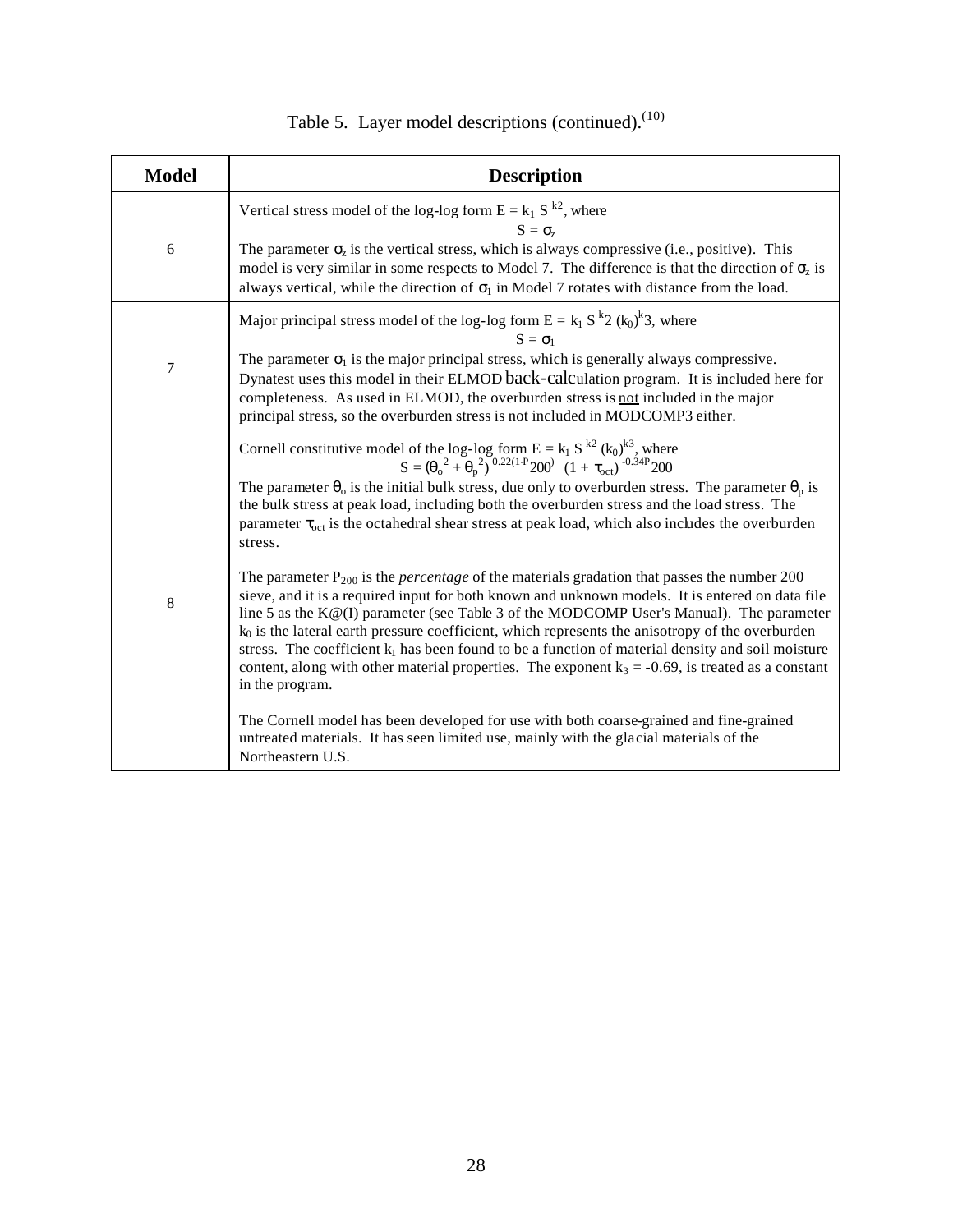- Model 1, Bulk Stress Model,  $E = k_1 \exp(S^*k_2)$ , where  $S = \theta = \sigma_Z + \sigma_t + \sigma_r$ .
- Model 2, Deviator Stress Model,  $E = k_1 \exp(S^*k_2)$ , where  $S = \sigma_1 \sigma_3$ .
- Model 3, Minor Principal Stress Model,  $E = k_1 \exp(S^*k_2)$ , where  $S = \sigma_3$ .

3.2.9 Material Densities. Wet and dry densities for the pavement layers and subgrade are included in the LTPP database for many of the test sections and were extracted from data table TST\_ISD\_MOIST. When the densities were available, they were used in the back-calculation process. However, when the densities were unavailable for a specific layer and site, the median density for that type of material, calculated from all other data, was used. These default values are listed in table 4.

3.2.10 Lateral Earth Pressure. MODCOMP has the capability to consider the effect of overburden pressures in back-calculating nonlinear elastic properties. The lateral earth pressure coefficient  $(K_0)$  is used to compute the contribution to the lateral stress at different depths from the overburden pressure. Lateral earth pressure coefficients, however, are not included in the LTPP database. A range of basins with varying conditions was used to evaluate the sensitivity of  $K_0$  to obtain reasonable solutions (low RMS error). For reasonable variations (plus or minus 25 percent) around the default values included in MODCOMP, it was found that  $K_0$  does not have a significant effect on the calculated results. Because there is no reliable method to estimate the actual  $K_0$  value to be used for each section, the values given in table 4 were used and are materials dependent. For a linear elastic solution,  $K_0$  has no effect on the back-calculated moduli.

## **3.3 Trial Computations – Execution of Back-Calculation Process**

The procedure used to back-calculate the elastic properties of each layer is not fully automated but is an iterative process and requires engineering judgment. To begin the computation process, a limited number of points are randomly selected along the test section and the elastic properties calculated for those basins. The reason for starting with a limited number of basins is to make any necessary revisions to the inputs for reducing the RMS error to an acceptable level in a short period of time, prior to initiating the mass back-calculation of all deflection basins measured at a test section.

The number of random test points selected were generally in the range from four to eight and depended on the amount of variation of the measured deflection basins within the subsection. MODSHELL was used to analyze the basins measured at those random test points. MODSHELL is a menu-driven program that enables the creation of new data files, editing of existing data files, processing of files with MODCOMP4, and viewing the output files on the screen.

The linear elastic module of MODCOMP was used to calculate the elastic modulus, and those results were used as the starting point for the nonlinear analysis. Results from the initial solutions were reviewed to determine whether the production runs should be executed or changes should be made to the inputs before proceeding to the production runs. The decision on whether to proceed was based on, in order of importance: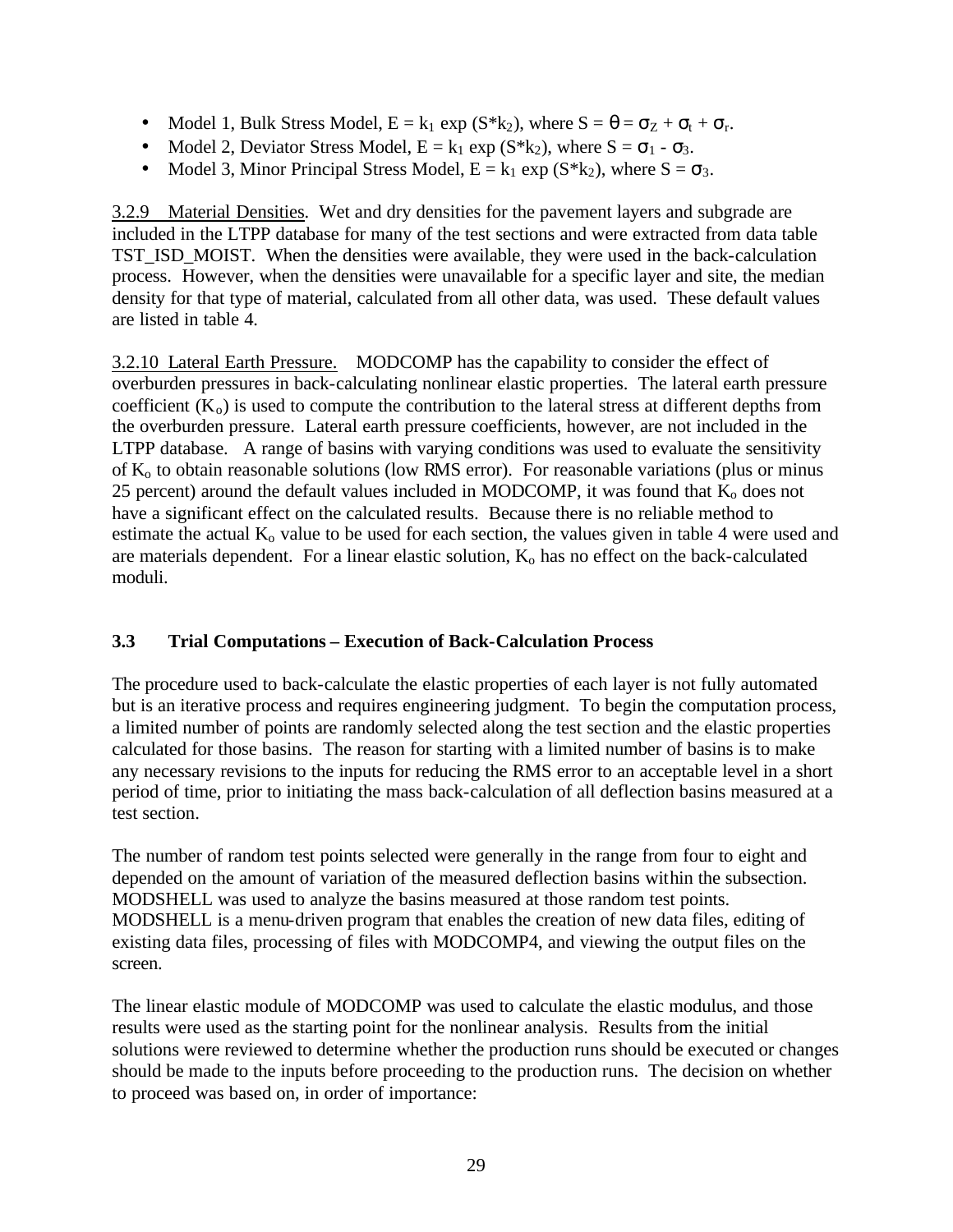- 1. Magnitude of the RMS errors revisions were made until the RMS error was reduced to 2 percent or less, or to the lowest possible value.
- 2. Computed elastic modulus (Young's modulus) revisions were made if high and low moduli were calculated for the type of materials identified. High and low values for specific materials were based on judgment using the seed values designated in ASTM D5858 and the procedure recommended by Von Quintus and Killingsworth, as guidance.<sup> $(1,3)$ </sup> If the change made to the input resulted in higher RMS errors or a larger difference between the calculated and measured deflection basin, the revision was not implemented in the mass back-calculations for that test section.
- 3. Changes in the elastic modulus from one iteration to the other revisions were made when the solutions (elastic modulus for each layer) did not begin to converge within the specified number of iterations, generally 10.

If the RMS errors were large (greater than 2 percent) or the calculated elastic moduli were questionable for the type of material, the inputs were checked and adjustments were made to the layer combinations, layer-sensor assignments, and/or the use or omission of an apparent rigid layer. MODSHELL was used to recalculate the elastic moduli with those changes. This iterative process was continued until a "reasonable or acceptable" solution was achieved. As stated above, a reasonable or acceptable solution was one with an RMS error less than or equal to 2 percent with elastic moduli that were considered typical for the material type. These revisions to the input parameters were then used for the mass back-calculation of elastic layer modulus along that test section.

For some test sections, extremely high or low moduli were computed for one or more layers in the pavement structure with good RMS error values. When this occurred, changes were made to the inputs, and MODSHELL was used to recalculate Young's modulus, as noted above. If the final RMS error was less than 2 percent for the trial run that resulted in the extremely high or low moduli and much greater than 2 percent for the other trial runs, the trial run resulting in the high or low moduli was used for the production runs.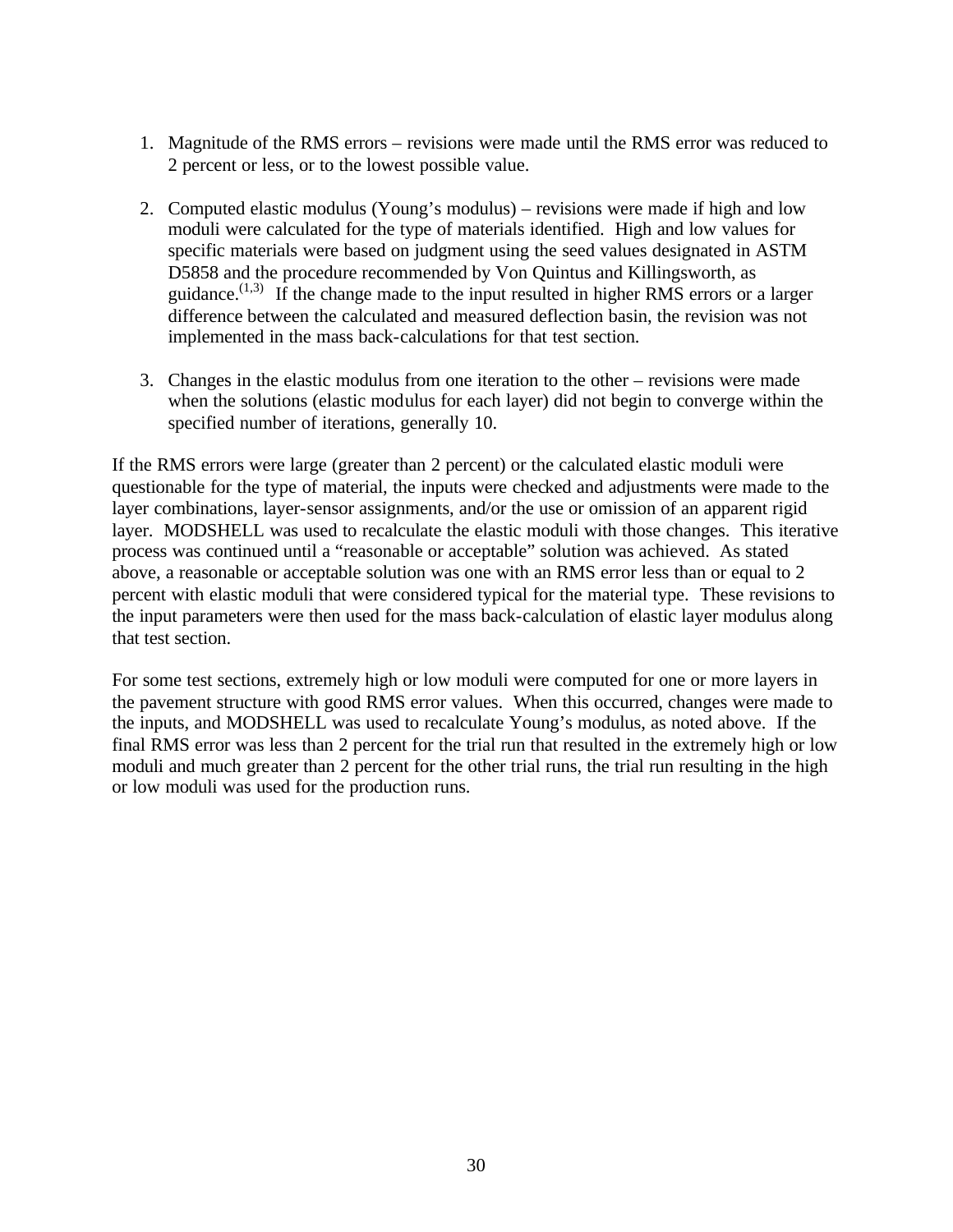### **4.0 RESULTS FROM COMPUTATION OF ELASTIC PROPERTIES**

This section of the report provides an overview and brief summary of some of the pertinent details from the calculation of elastic properties using MODCOMP4. A detailed analysis and comparison of the results was beyond the scope of work for this study. Thus, the elastic properties calculated from the deflection basin were reviewed to determine whether the results seemed reasonable. Appendix C of this report tabulates the median Young's modulus calculated for different materials and includes histograms of the calculated Young's modulus for different materials and soils.

#### **4.1 Some Basic Facts from the Back-Calculation**

The magnitude of the effort to complete the back-calculation of elastic properties for all deflection basin data in the LTPP database for both the flexible and rigid pavements included:

- 1,650,000+ deflection basins were analyzed with the linear module of MODCOMP.
- 100,000+ test points were analyzed with the nonlinear module.

The deflection data were analyzed using more than six PC's, ranging from a 400-MHz Pentium  $II^{\circledast}$  with a 2-Gb partition down to a 166-MHz Pentium II with a 1-Gb hard drive. The execution time per solution ranged from approximately:

- 0.1 to 0.5 minutes when using the linear module of MODCOMP.
- 2 to 5 minutes when using the nonlinear module.

The total computational time to complete the back-calculation of elastic properties from the deflection basin data for all LTPP test sections was approximately:

- 3.200+ hours for the linear elastic solutions.
- 13,200+ hours for the nonlinear solutions.

#### **4.2 Computed Parameter Database**

The elastic layer properties for the LTPP flexible and rigid pavement test sections have become a part of the LTPP database. The computed elastic layer properties can be found in six LTPP database tables, which are listed below and summarized in table 6.

- 1. The first table (MON\_DEFL\_FLX\_BAKCAL\_BASIN) includes the average deflection basins that were used in the back-calculation process.
- 2. The second table (MON\_DEFL\_FLX\_BAKCAL\_LAYER) includes the material code, thickness, density, and other properties used for each layer in the pavement structure.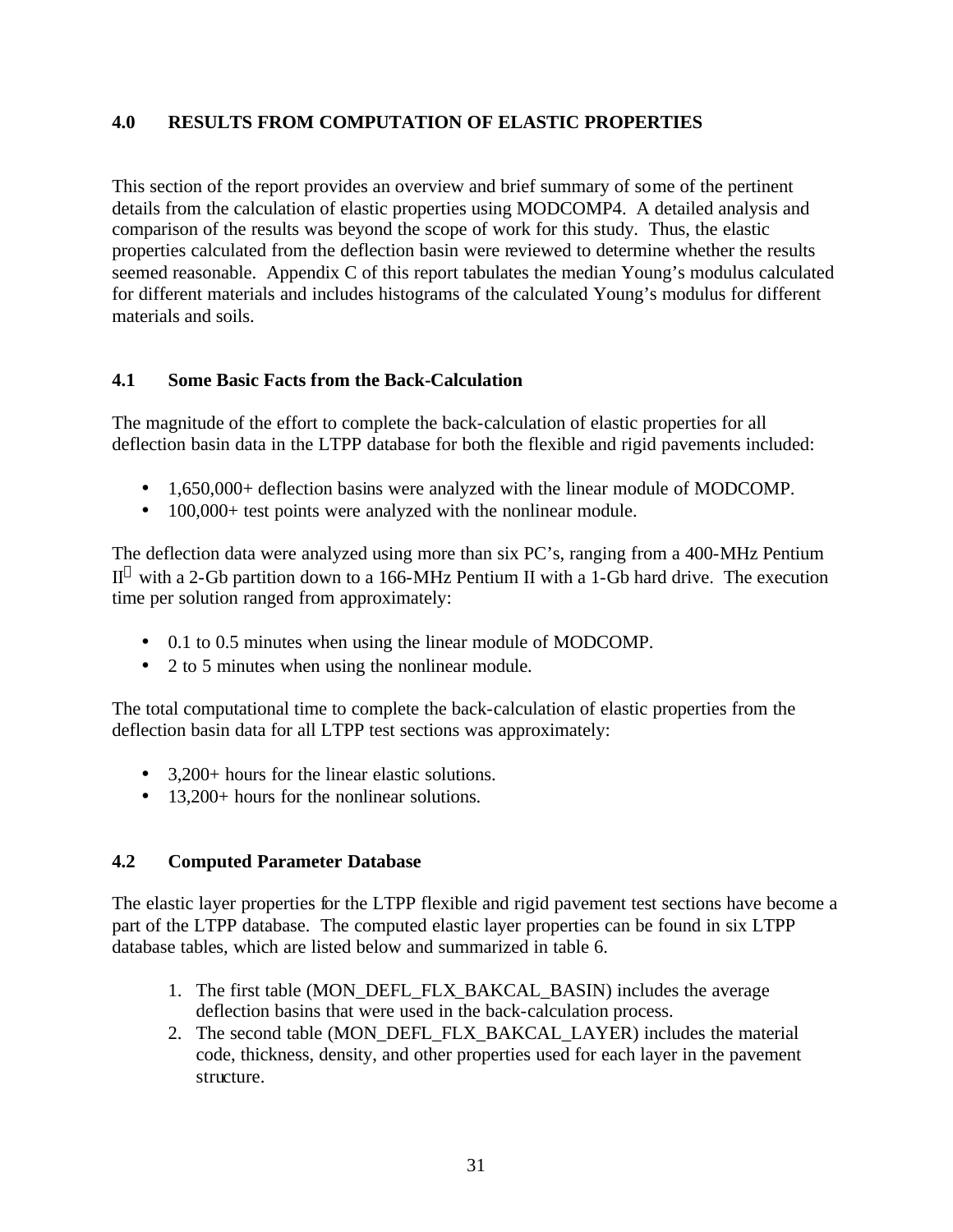- 3. The third table (MON\_DEFL\_FLX\_BAKCAL\_POINT) contains the calculated Young's modulus using MODCOMP for each of the pavement layers, including the subgrade. The computed moduli are provided for each station or deflection basin measured with the FWD that is included in the LTPP database.
- 4. The fourth table (MON\_DEFL\_FLX\_BAKCAL\_SUMMARY) includes summary statistics of Young's moduli calculated for each load level and structural layer for each deflection survey or site visit.
- 5. The fifth table (MON\_DEFL\_FLX\_NMODEL\_POINT) includes the nonlinear elastic properties for the constitutive equations used in the MODCOMP back-calculation program, as well as Young's modulus determined for the highest load level used in the deflection-testing program at each test section.
- 6. The sixth table (MON\_DEFL\_FLX\_NMODEL\_SUMMARY) is a summary of the nonlinear solutions. This table identifies the model or constitutive equation used to represent each material type and a summary of Young's modulus calculated at the highest load level used during the deflection-testing program.

The summary tables (the fourth and sixth tables) also include the average, standard deviation, and minimum and maximum values for those parameters where the mean values were determined and reported.

## **4.3 Allowable Maximum RMS Error**

Most back-calculation programs use some sort of iterative or optimization technique to minimize the difference between the calculated (for a specific set of elastic layer properties) and measured deflection basins. Obviously, the absolute error (percent error per sensor) and RMS error (goodness-of-fit) vary from station to station and depend on the pavement's physical features that have an effect on the deflection basin measured with the FWD. For example, thickness variations, material density variations, surface distortion, and cracks, which may or may not be visible at the surface, can cause small irregularities within the measured deflection basin, which are not consistent with elastic layer theory.

These irregularities result in differences between the measured and calculated deflection basins. In fact, some of the differences between the calculated and measured basins are so large that the solution is considered highly questionable or that no elastic layered solution exists for that measured deflection basin for the simulated pavement structure (layer type and thickness).

There has been serious discussion and debate over the maximum absolute or RMS error to help decide when an adequate solution or set of layer moduli is considered reasonable and can be used in other analyses. Maximum error values that have been used to judge whether the solution is acceptable vary from 1 to 3 percent for the RMS error and 1 to 2.5 percent for the absolute error or difference.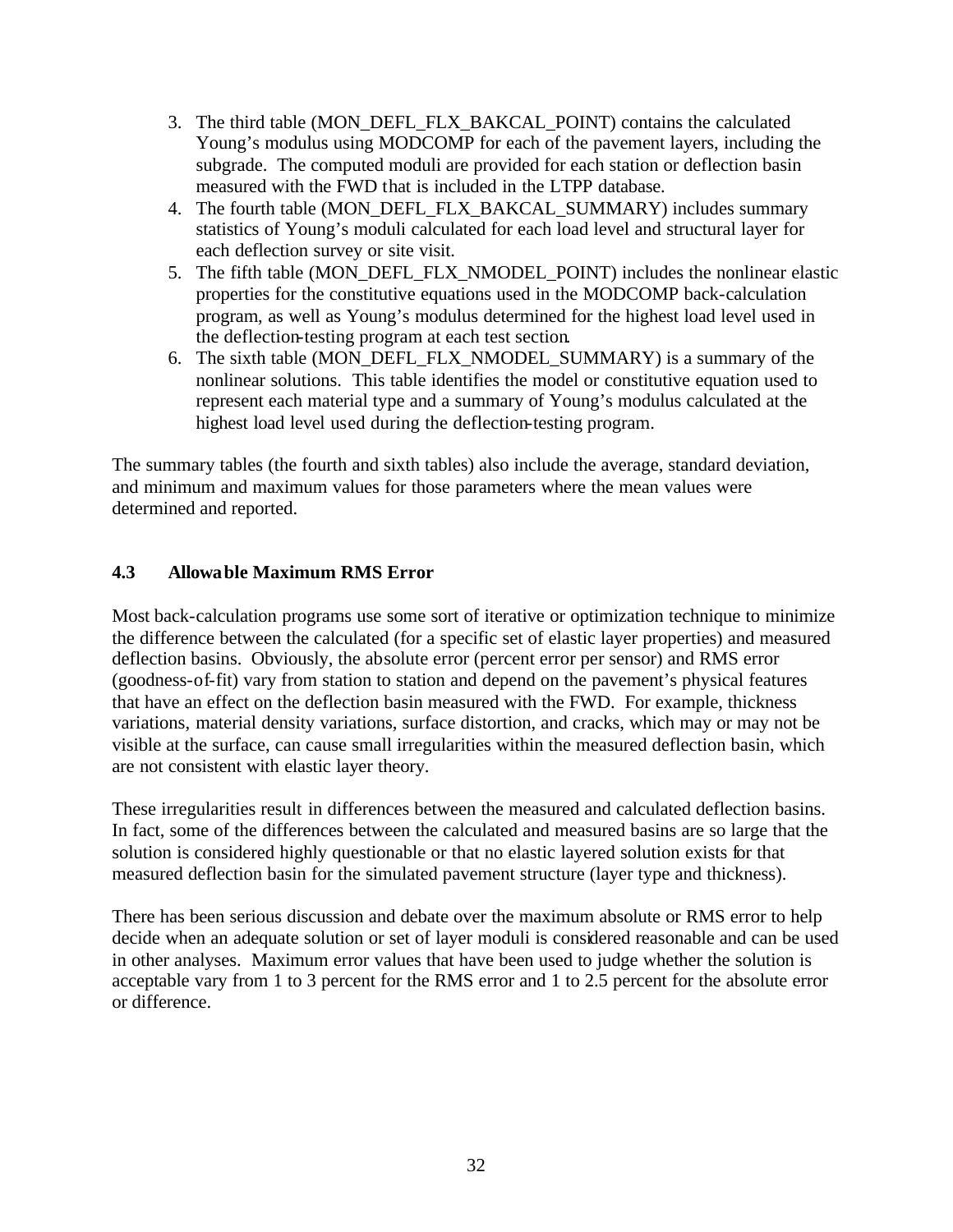| <b>Name of LTPP Database Table for</b> | <b>Data Element or</b>     | <b>Description of Table</b> |  |
|----------------------------------------|----------------------------|-----------------------------|--|
| <b>Computed Parameters</b>             | Parameter                  |                             |  |
|                                        | Lane number                | Average deflection          |  |
|                                        | FWD-Pass number            | basin for each drop         |  |
|                                        | Point location number      | height at each test         |  |
|                                        | Time of measurement        | point that was used in      |  |
| MON_DEFL_FLX_BAKCAL_BASIN              | Drop height                | the back-calculation        |  |
|                                        | <b>Construction number</b> | process                     |  |
|                                        | Deflection at each         |                             |  |
|                                        | sensor                     |                             |  |
|                                        | Temperature for each       |                             |  |
|                                        | test point                 |                             |  |
|                                        | Construction number        | Pavement cross-             |  |
|                                        | Material type              | section used in the         |  |
|                                        | Layer thickness            | back-calculation            |  |
| MON_DEFL_FLX_BAKCAL_LAYER              | Density                    | process                     |  |
|                                        | Poisson's ratio            |                             |  |
|                                        | Depth to apparent rigid    |                             |  |
|                                        | layer                      |                             |  |
|                                        | Lane number                | Young's modulus             |  |
|                                        | FWD-Pass number            | calculated for each         |  |
|                                        | Point location number      | layer and drop height       |  |
|                                        | Time of measurement        | at each test point or       |  |
| MON_DEFL_FLX_BAKCAL_POINT              | Drop height                | location                    |  |
|                                        | Calculated pavement        |                             |  |
|                                        | temperature                |                             |  |
|                                        | Layer modulus              |                             |  |
|                                        | RMS error                  |                             |  |
|                                        | Mean pav't. temp.          | Section averages and        |  |
|                                        | Min. pav't. temp.          | statistics for the          |  |
|                                        | Max. pav't. temp.          | calculated Young's          |  |
|                                        | Standard deviation of      | modulus for each layer      |  |
|                                        | temperature                | and test date               |  |
|                                        | Mean Young's modulus       |                             |  |
| MON_DEFL_FLX_BAKCAL_SUMMARY            | Min. Young's modulus       |                             |  |
|                                        | Max. Young's modulus       |                             |  |
|                                        | Standard deviation of      |                             |  |
|                                        | Young's modulus            |                             |  |
|                                        | Average RMS error          |                             |  |
|                                        | Total number of basins     |                             |  |
|                                        | Section characterization   |                             |  |

Table 6. Summary of information included in the computed parameter data tables that are available in the LTPP database.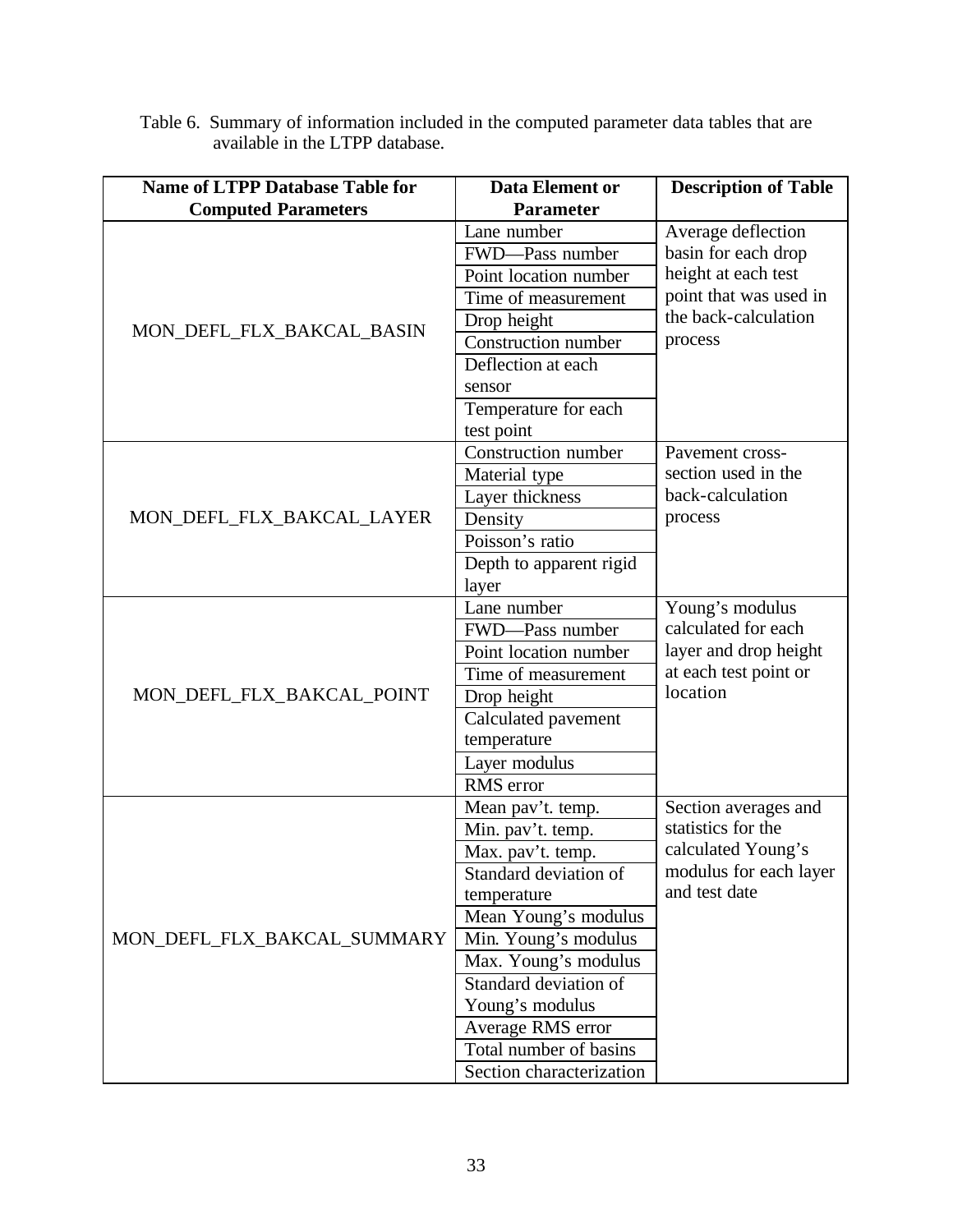| <b>Name of LTPP Database Table for</b> | Data Element or          | <b>Description of Table</b> |  |  |
|----------------------------------------|--------------------------|-----------------------------|--|--|
| <b>Computed Parameters</b>             | <b>Parameter</b>         |                             |  |  |
|                                        | Lane number              | Young's modulus             |  |  |
|                                        | FWD-Pass number          | calculated for each         |  |  |
|                                        | Point location number    | layer for the maximum       |  |  |
|                                        | Time of measurement      | drop height and the         |  |  |
|                                        | Calculated pavement      | coefficient and             |  |  |
|                                        | temperature              | exponent of the             |  |  |
| MON_DEFL_FLX_NMODEL_POINT              | Layer modulus for        | constitutive equation       |  |  |
|                                        | highest drop height      |                             |  |  |
|                                        | RMS error                |                             |  |  |
|                                        | Constitutive equation    |                             |  |  |
|                                        | number                   |                             |  |  |
|                                        | Coefficient & exponent   |                             |  |  |
|                                        | of equation              |                             |  |  |
|                                        | Mean pav't. temp.        | Section averages and        |  |  |
|                                        | Min. pav't. temp.        | statistics for Young's      |  |  |
|                                        | Max. pav't. temp.        | modulus calculated for      |  |  |
|                                        | Standard deviation of    | each layer and test         |  |  |
|                                        | temperature              | date for the maximum        |  |  |
|                                        | Mean Young's modulus     | drop height                 |  |  |
|                                        | for highest drop height  |                             |  |  |
| MON_DEFL_FLX_NMODEL_SUMMARY            | Min. Young's modulus     |                             |  |  |
|                                        | for highest drop height  |                             |  |  |
|                                        | Max. Young's modulus     |                             |  |  |
|                                        | for highest drop height  |                             |  |  |
|                                        | Standard deviation of    |                             |  |  |
|                                        | Young's modulus          |                             |  |  |
|                                        | Model number             |                             |  |  |
|                                        | Section characterization |                             |  |  |
|                                        | Mean RMS error           |                             |  |  |

Table 6. Summary of information included in the computed parameter data tables that are available in the LTPP database (continued).

For the calculation of section average elastic properties, different maximum RMS error values were used to determine the average Young's modulus of a layer for a site and test date. Figures 13–16 graphically compare the average Young's modulus for different maximum RMS errors. The COV for the values shown in figures 13–16 varies from 5 to 15 percent along a test section. In general, a maximum RMS error of 2 to 3.5 percent had little to no effect on many of the test sections. In other cases, however, there were consistent and systematic changes in the average layer modulus with the maximum RMS error used to calculate the section average layer modulus.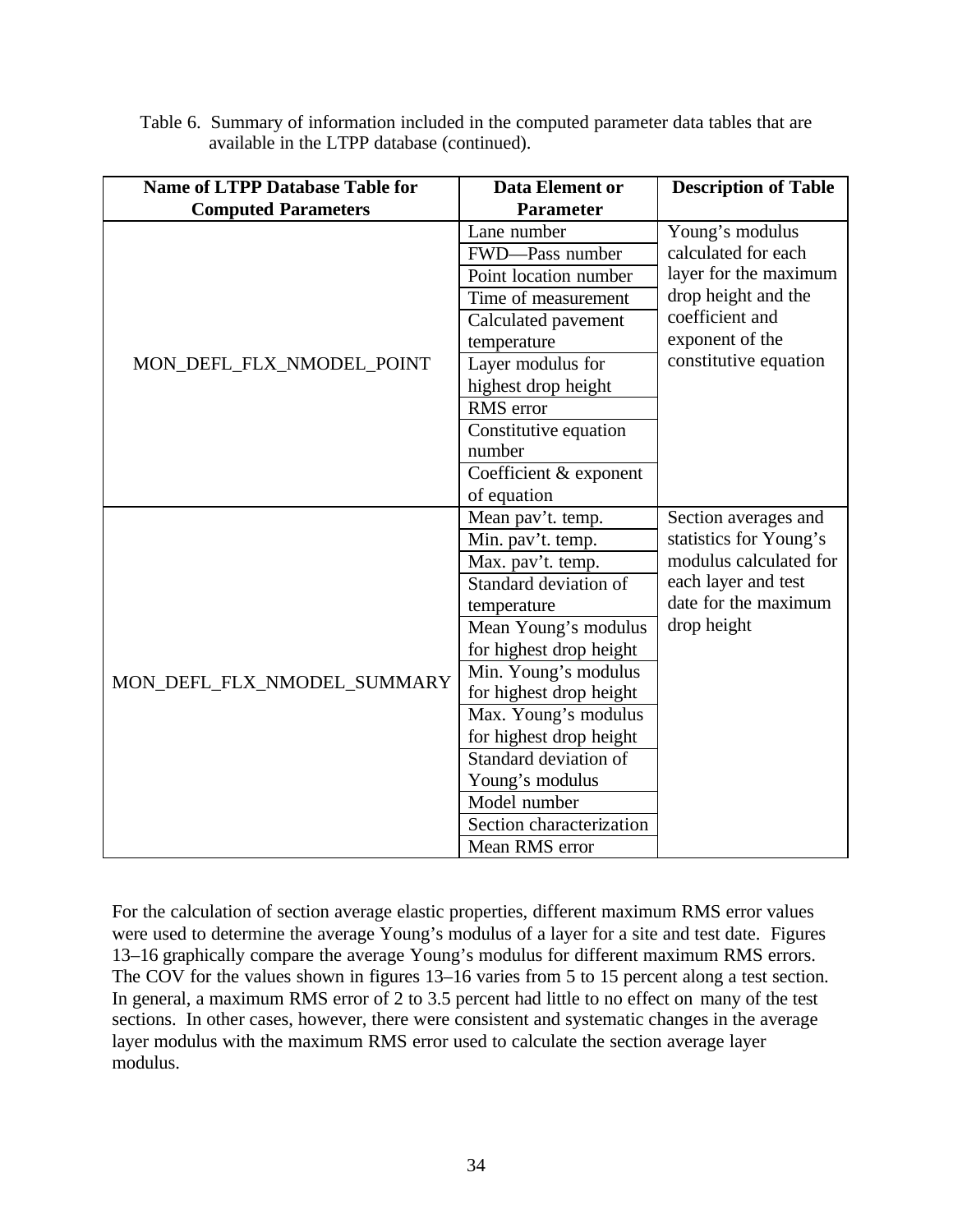



Figure 13. Graphical illustration of the average Young's modulus for the pavement layers and subgrade computed from deflections measured along test section 091803 in August 1994 for different maximum RMS errors.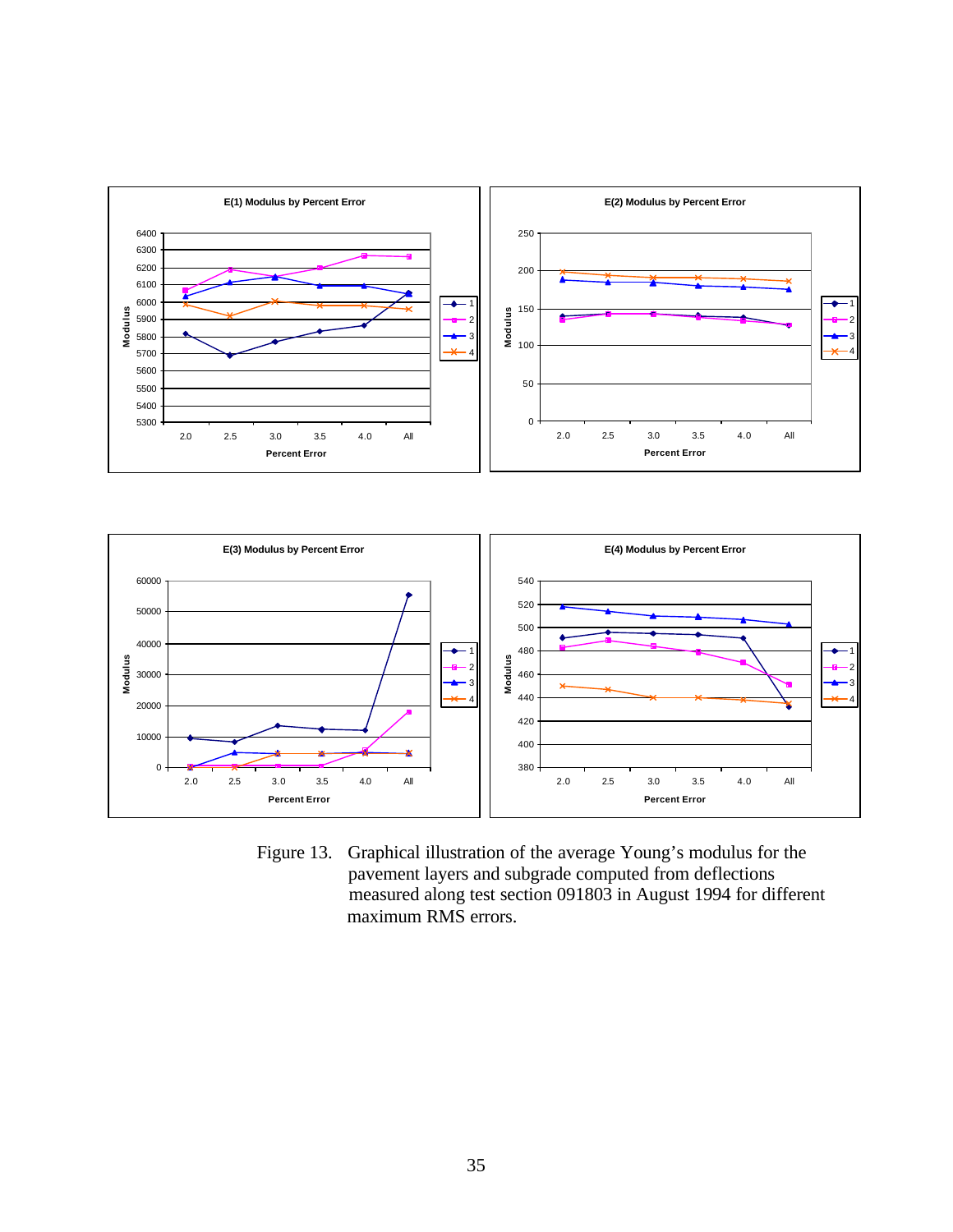

Figure 14. Graphical illustration of the average Young's modulus for the pavement layers and subgrade computed from deflections measured along test section 131005 in January 1996 for different maximum RMS errors.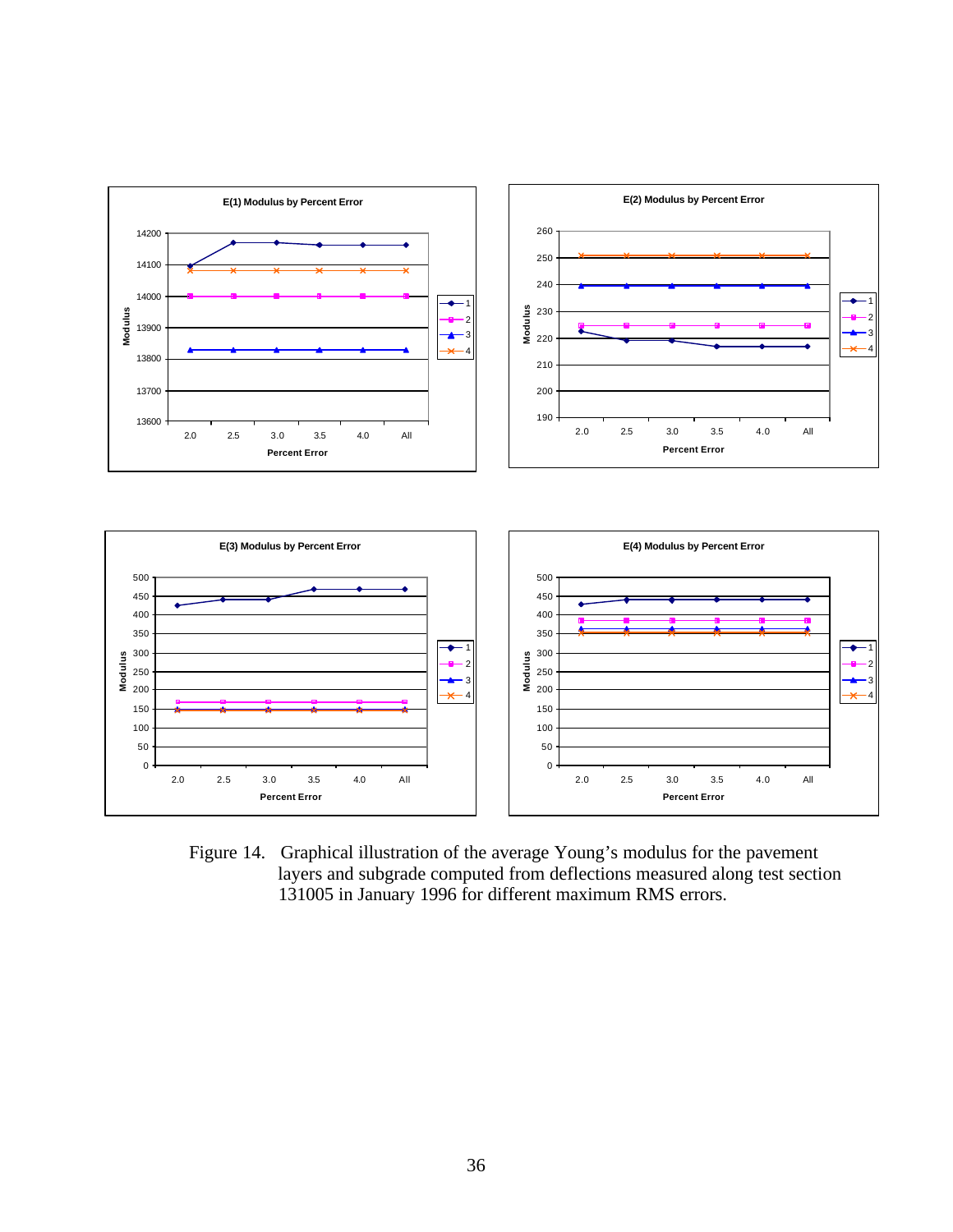

Figure 15. Graphical illustration of the average Young's modulus for the pavement layers and subgrade computed from deflections measured along test section 481068 in August 1994 for different maximum RMS errors.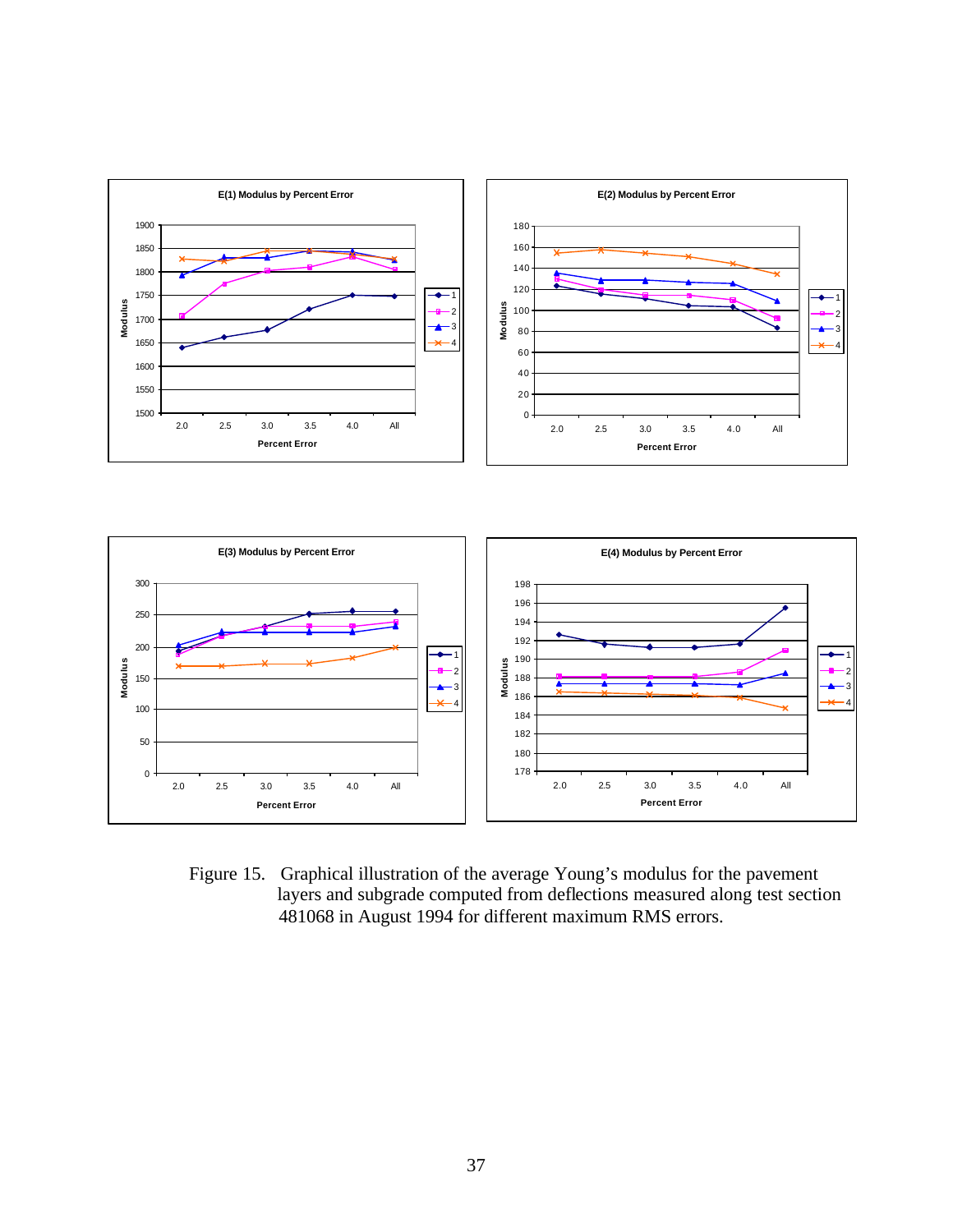

Figure 16. Graphical illustration of the average Young's modulus for the pavement layers and subgrade computed from deflections along test section 081053 in March 1995 for different maximum RMS errors.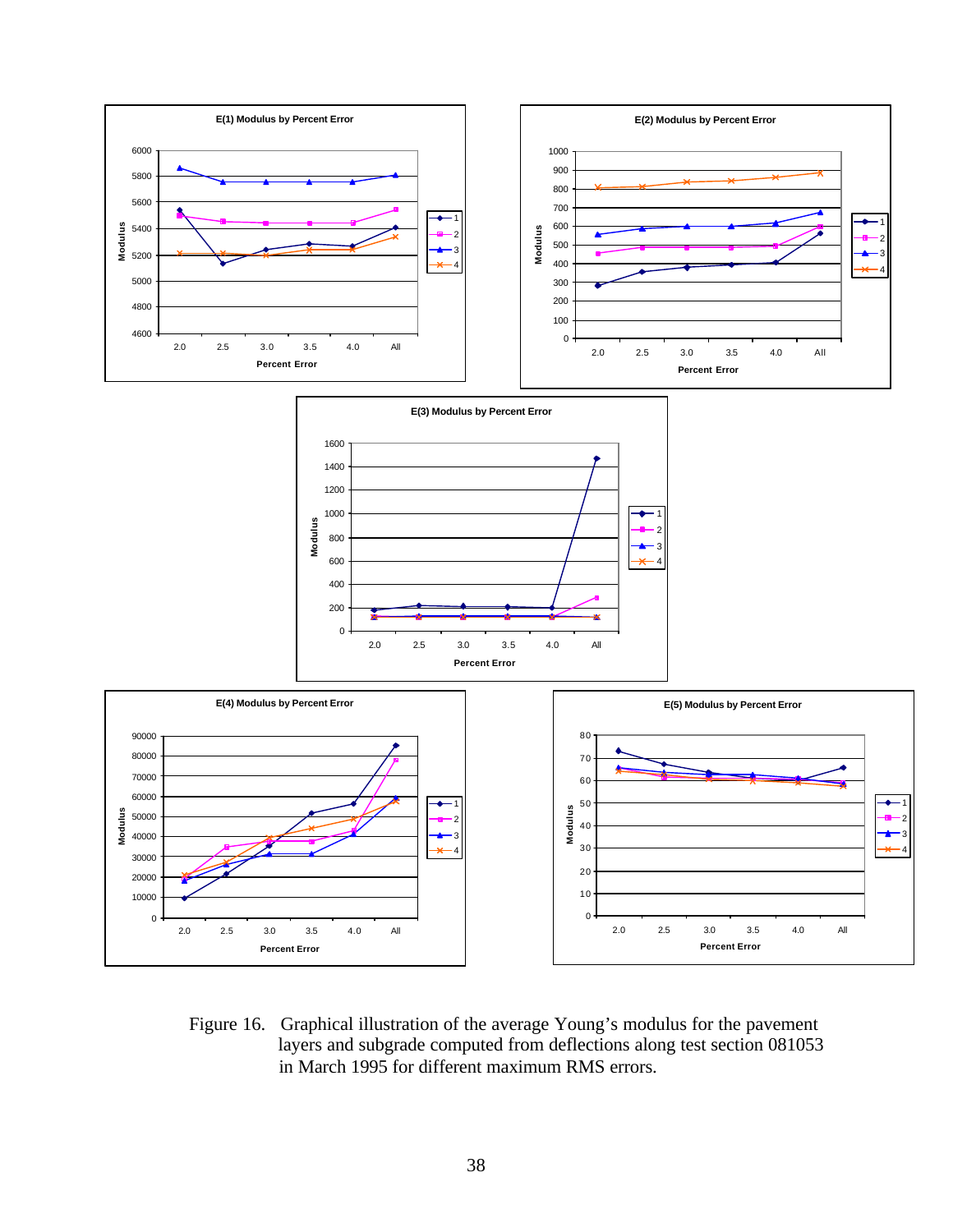As expected, the maximum RMS error has a greater effect on the lower drop heights (smaller deflections) than on the higher drop heights (larger deflections). In general, the average elastic moduli calculated from all solutions with RMS error values of 3 percent or less are no different than those average values calculated with lower RMS error values.

In the third and fifth computed parameter tables, identified above (see table 6), all results were stored if a solution was obtained, even though some of the RMS errors for particular test points were greater than 4 percent. In the computed parameter summary tables (the fourth and sixth tables), only those solutions with RMS errors equal to or less than 2 percent were used in determining the average layer modulus and standard deviation along each test section on a specific test date. Selection of this maximum RMS error value of 2 percent is arbitrary and based on previous studies.

A total of 1,467,000+ deflection basins measured on the flexible pavement test sections were analyzed with MODCOMP4, and a total of 186,000+ basins measured on the rigid pavement test sections were analyzed. Figures 17 and 18 graphically illustrate the distribution of the RMS errors for the deflection basins measured on the flexible and rigid test sections that were analyzed with the linear elastic module of MODCOMP4, respectively. As shown, over 75 percent of the solutions have RMS errors less than 3 percent and are considered acceptable.

## **4.4 Brief Evaluation of Reasonableness of Solutions**

A brief evaluation of the results was conducted to determine the reasonableness of the solutions. This review was focused mainly on the variation of the calculated moduli along the test section length, the change in the calculated moduli with season or month and with mid-depth temperature, and the effect of test load on the resulting moduli. This section of the report also presents examples of how these results can be used in pavement performance and/or material behavior studies.

4.4.1 Longitudinal Variation of Elastic Moduli. Figures 19–22 graphically illustrate examples of the longitudinal variation of the computed elastic moduli (Young's modulus) for selected test sections and different time periods. These results are typical of many other test sections. Some have extensive variability with both distance and time, whereas othe rs are relatively uniform along the test section and with time.

These graphical comparisons are useful in judging whether the physical conditions of the pavement and subgrade soils may be significantly changing along the test section. In general, as the variability of the measured deflections increased, the variability of the calculated elastic layer moduli also increased and/or the number of reasonable solutions within a test section decreased.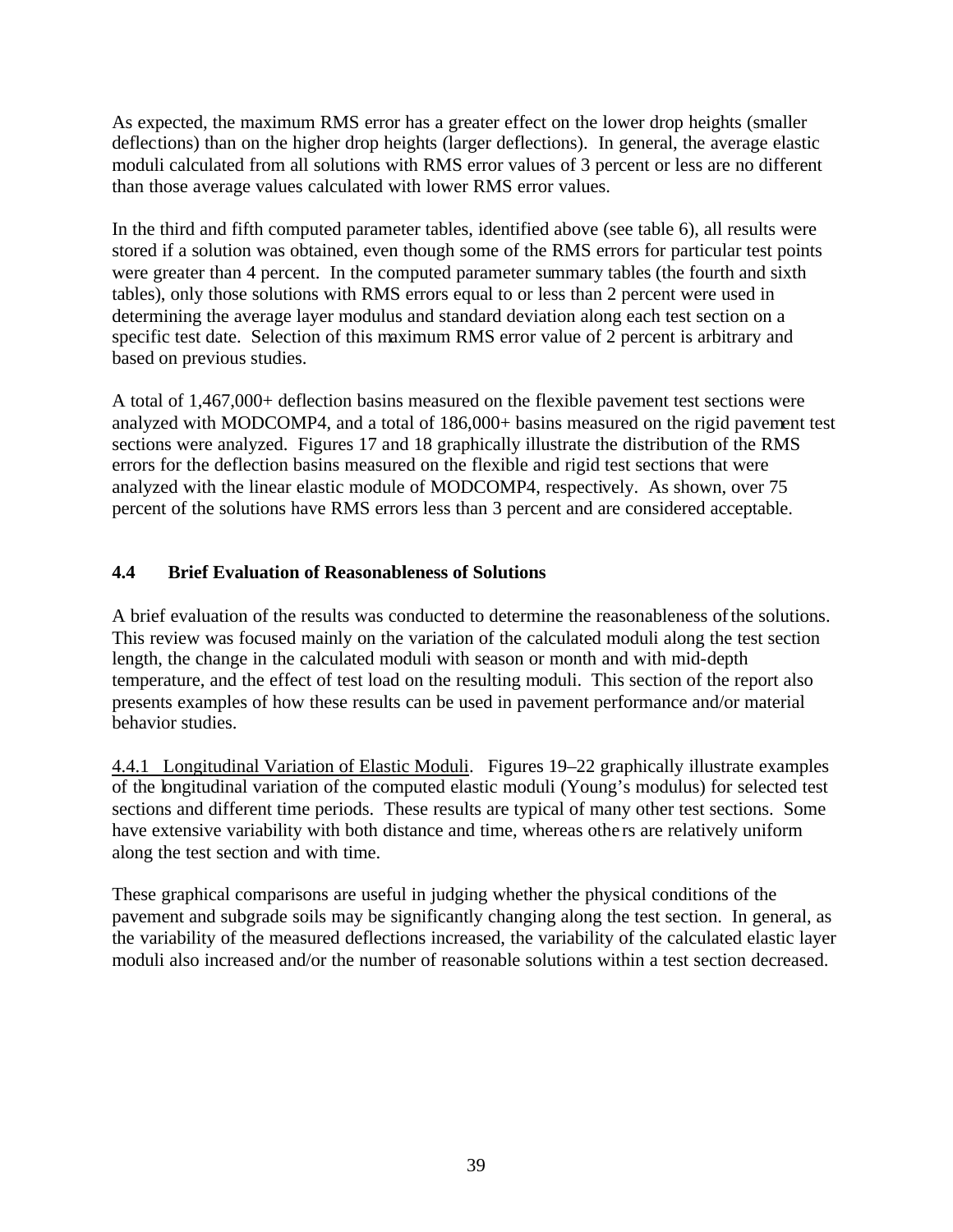





Figure 17. Distribution of the RMS errors for all of the deflection basins measured on the flexible pavement test sections that were analyzed with the linear elastic module of MODC OMP4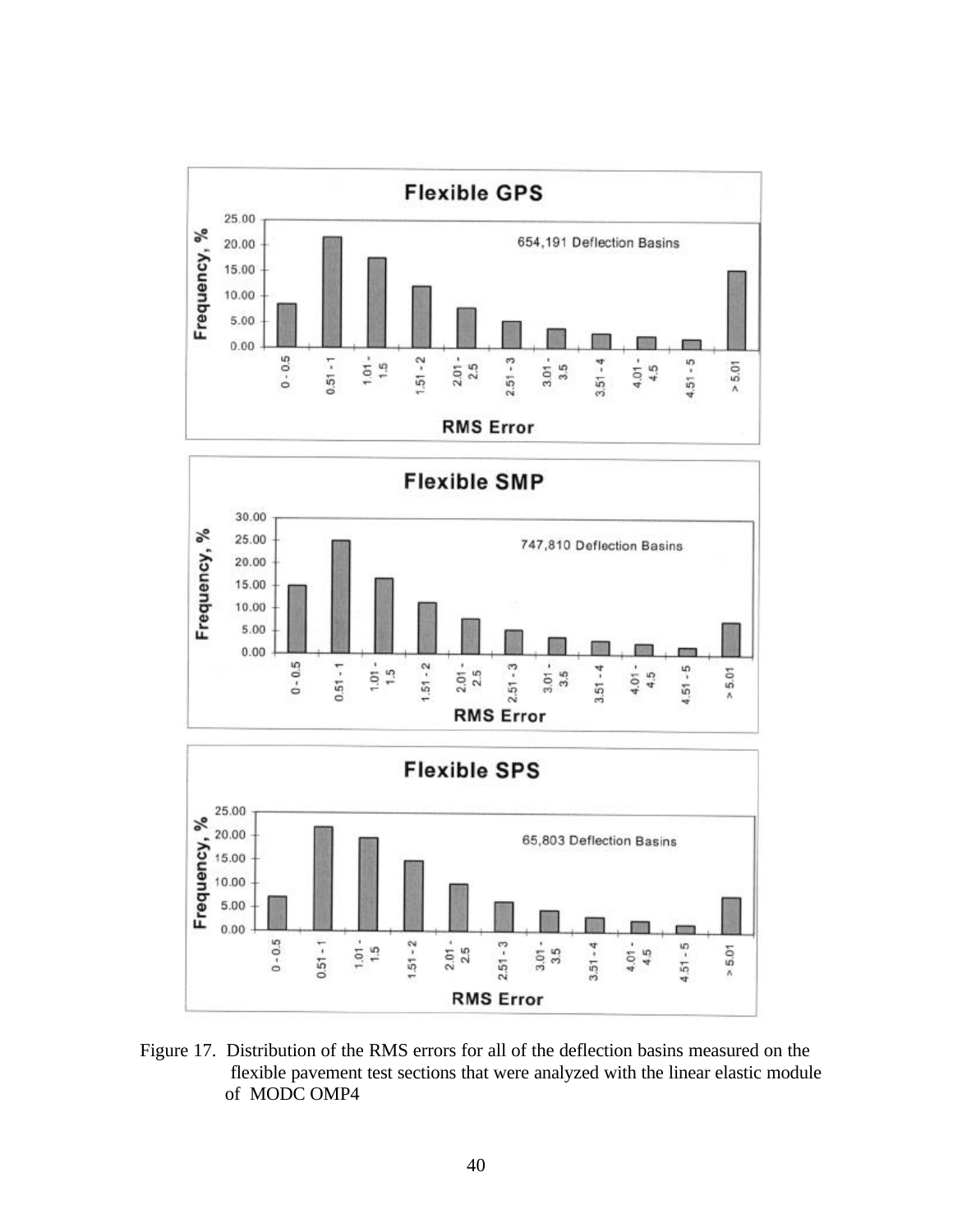



Figure 18. Distribution of the RMS errors for all of the deflection basins measured on the rigid pavement test sections that were analyzed with the linear elastic module of MODCOMP4.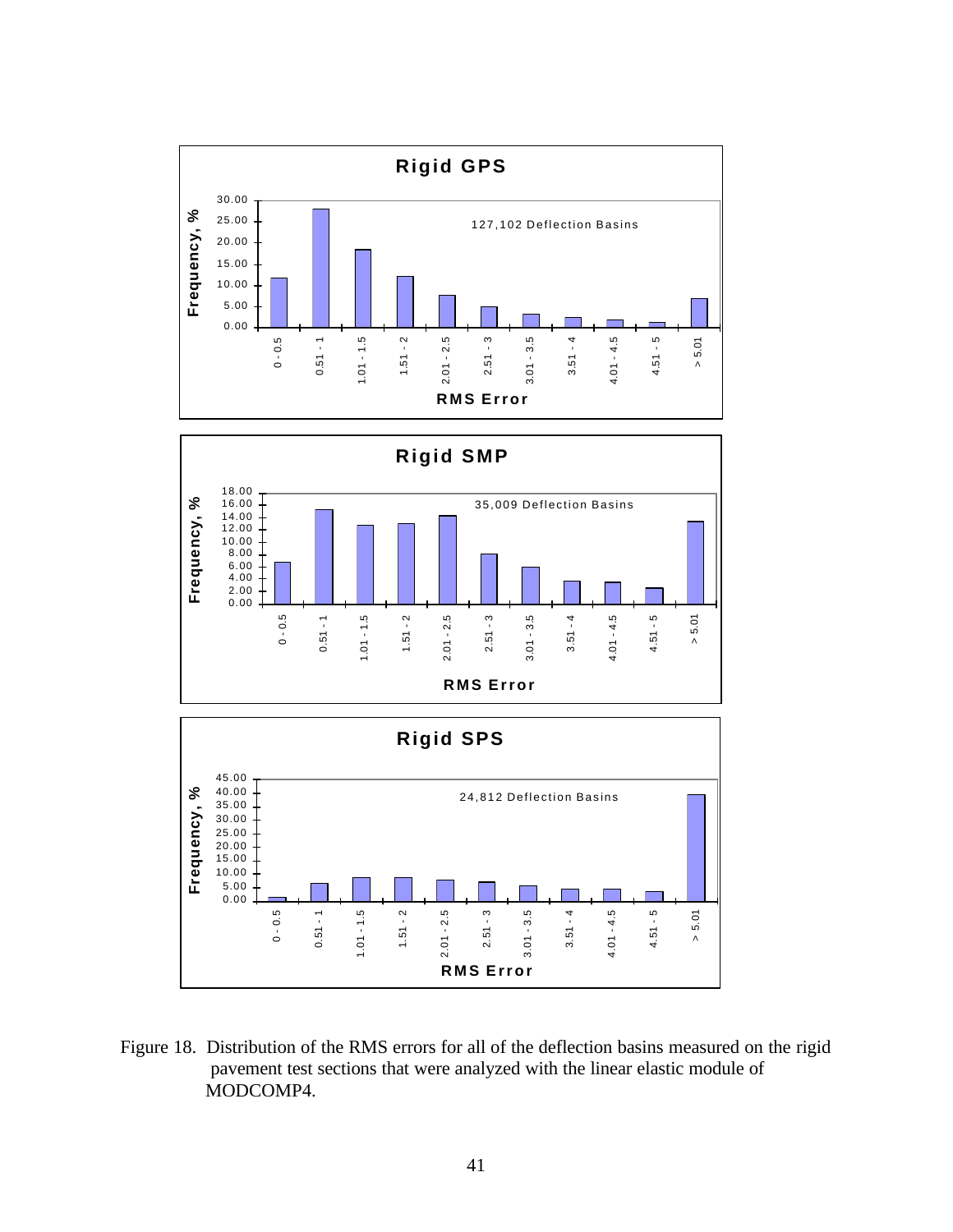



Figure 19. Longitudinal variation of Young's modulus in the wheelpath for each pavement layer and subgrade along test section 091803 in August 1994.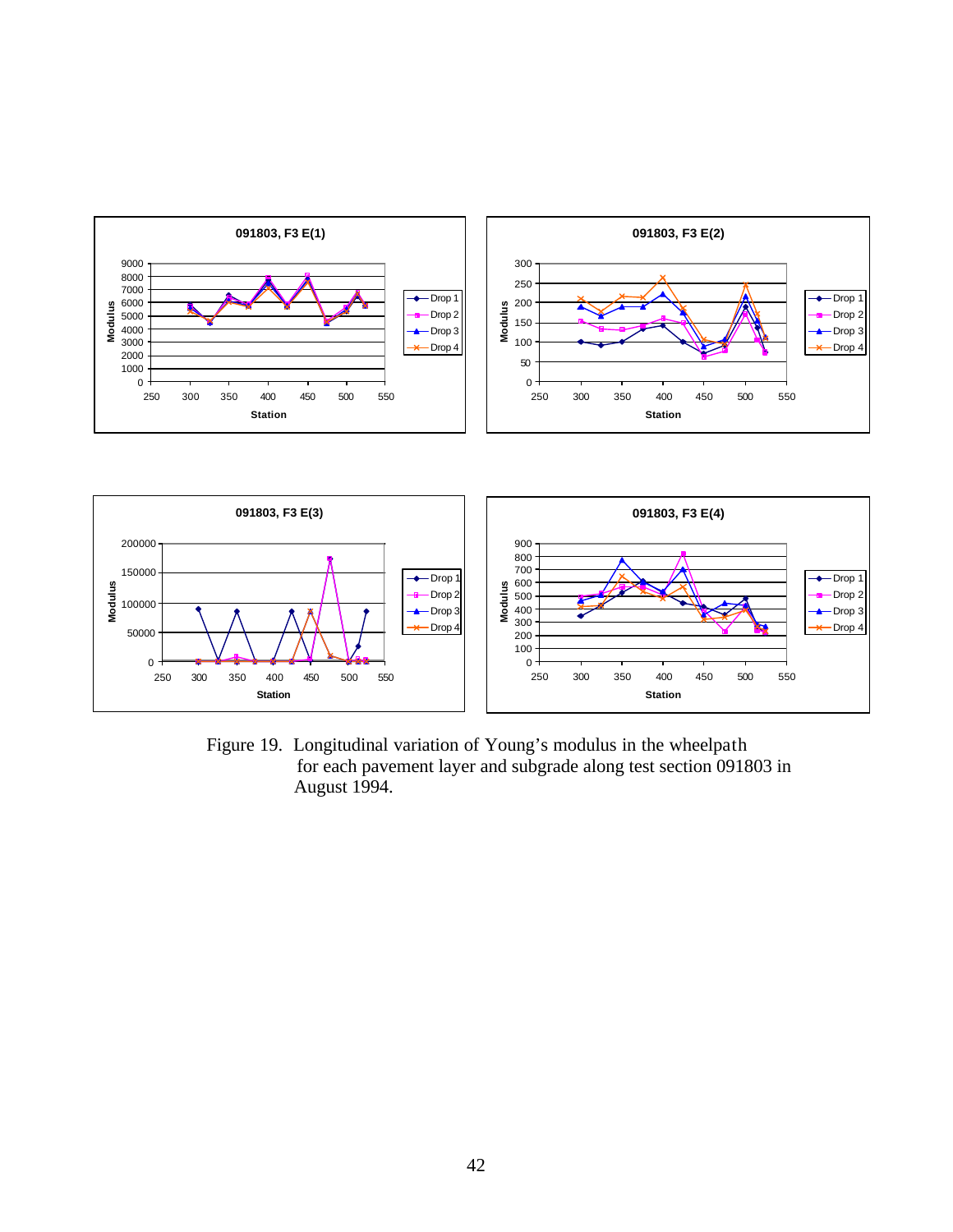

Figure 20. Longitudinal variation of Young's modulus in the wheelpath for each pavement layer and subgrade along test section 131005 in January 1996.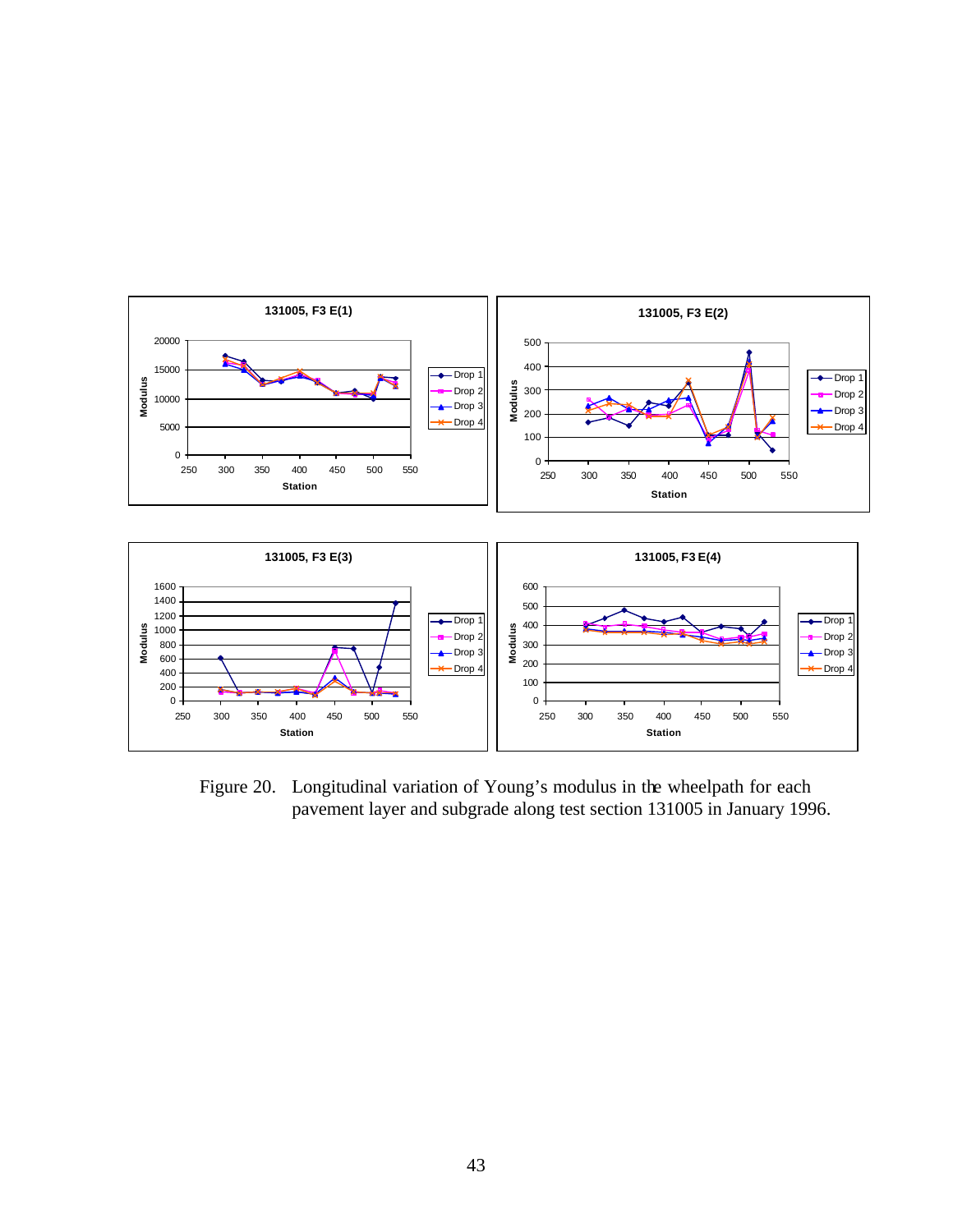

Figure 21. Longitudinal variation of Young's modulus in the wheelpath for each pavement layer and subgrade along test section 481068 in August 1994.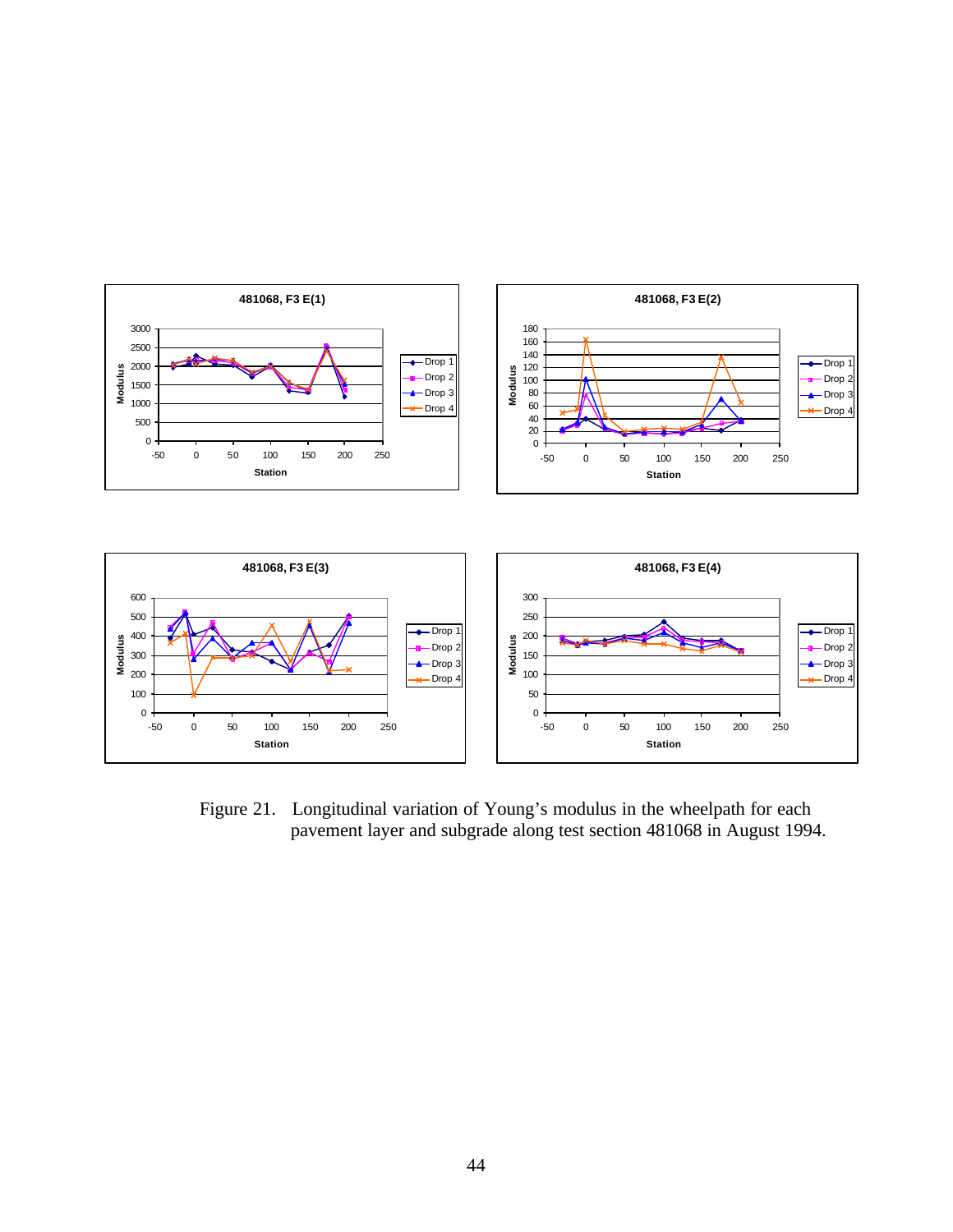





Figure 22. Longitudinal variation of Young's modulus in the wheelpath for each pavement layer and subgrade along test section 081053 in March 1995.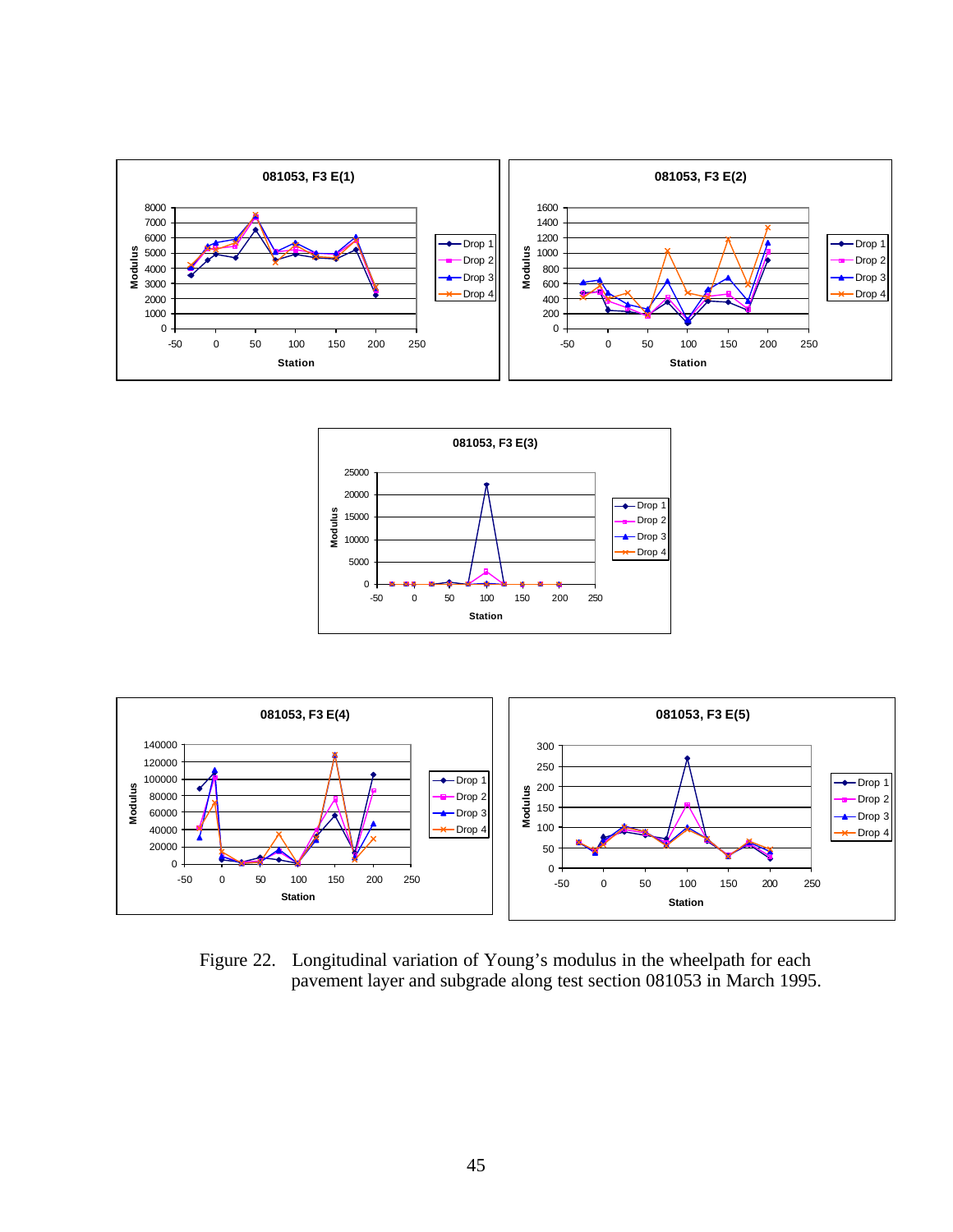For many test sections, a very stiff layer was computed for the subbase or stabilized subgrade layer of the pavement structure. These computed moduli are unrealistic and are not representative of the material, as shown in table 7 for test section 081053. These unrealistic moduli generally occurred for the more extreme Type II deflection basins (see figure 7). This condition was identified previously by Von Quintus and Killingsworth in a back-calculation study using the MODULUS software package.<sup>(3)</sup> Appendix C lists those test sections where the results for many of the test points are questionable.

4.4.2 Wheelpath Versus Non-Wheelpath Measurements. At all of the LTPP test sections, deflections are measured both in the "outer wheelpath" (within the wheelpath) and in the "midlane" (between wheelpaths). The outer wheelpath measurements are identified as F3 in the database, whereas the mid-lane measurements are identified as F1. The back-calculation of layer moduli was completed for both sets separately.

Table 7 summarizes the average layer moduli computed for four test sections. For many of the test sections, there is no significant difference in the computed Young's modulus for the between- wheelpath and within-wheelpath measurement locations (e.g., test section 091803). However, significant differences were found for other test sections (e.g., test sections 081053 and 481068).

|                                    |                             | <b>Mid-Lane</b>     |                                             |                                         | <b>Outer Wheelpath</b> |                                             |                                         |
|------------------------------------|-----------------------------|---------------------|---------------------------------------------|-----------------------------------------|------------------------|---------------------------------------------|-----------------------------------------|
| <b>LTPP Test</b><br><b>Section</b> | Layer<br><b>Designation</b> | Mean,<br><b>MPa</b> | <b>Standard</b><br>Deviation,<br><b>MPa</b> | Coefficient<br>of Variation,<br>Percent | Mean, MPa              | <b>Standard</b><br>Deviation,<br><b>MPa</b> | Coefficient<br>of Variation,<br>Percent |
| 081053<br>(March 1995)             | $\mathbf{1}$                | 5,955               | 1,639                                       | 27.5                                    | 5,081                  | 1,191                                       | 23.4                                    |
|                                    | $\boldsymbol{2}$            | 1,355               | 528                                         | 38.9                                    | 641                    | 370                                         | 57.8                                    |
|                                    | $\overline{3}$              | 95                  | 12                                          | 12.6                                    | 129                    | 44.8                                        | 34.7                                    |
|                                    | $\overline{4}$              | 127,086             | 107,095                                     | 84.3                                    | 32,559                 | 38,370                                      | 117.5                                   |
| 091803                             |                             |                     |                                             |                                         |                        |                                             |                                         |
| (August<br>1994)                   | $\mathbf{1}$                | 6,076               | 959                                         | 15.8                                    | 5,864                  | 996                                         | 17.0                                    |
|                                    | $\boldsymbol{2}$            | 190                 | 60                                          | 31.6                                    | 189                    | 54                                          | 28.6                                    |
|                                    | $\overline{3}$              | 379                 | 173                                         | 45.6                                    | 282                    | 85                                          | 30.1                                    |
|                                    | $\overline{4}$              | 450                 | 110                                         | 24.4                                    | 421                    | 128                                         | 30.4                                    |
| 131005                             |                             |                     |                                             |                                         |                        |                                             |                                         |
| (January<br>1996)                  | $\mathbf{1}$                | 15,097              | 1,463                                       | 9.6                                     | 13,258                 | 2,034                                       | 15.3                                    |
|                                    |                             | 291                 | 130                                         | 44.7                                    | 216                    | 98                                          | 45.4                                    |
|                                    | $\frac{2}{3}$               | 145                 | 33                                          | 22.8                                    | 153                    | 57                                          | 37.3                                    |
|                                    | $\overline{\mathbf{4}}$     | 368                 | 26                                          | 7.1                                     | 342                    | 27                                          | 7.9                                     |
| 481068                             |                             |                     |                                             |                                         |                        |                                             |                                         |
| (August<br>1994)                   | $\mathbf{1}$                | 1,695               | 200                                         | 11.8                                    | 1,980                  | 311                                         | 15.7                                    |
|                                    | $\boldsymbol{2}$            | 216                 | 104                                         | 48.1                                    | 57                     | 51                                          | 89.5                                    |
|                                    | $\overline{3}$              | 79                  | 49                                          | 62.0                                    | 318                    | 116                                         | 36.5                                    |
|                                    | $\overline{4}$              | 193                 | 5                                           | 2.6                                     | 179                    | 8                                           | 4.5                                     |

Table 7. Average Young's modulus calculated for the outer wheelpath and mid-lane for each layer along specific test sections for drop height 4, MPa.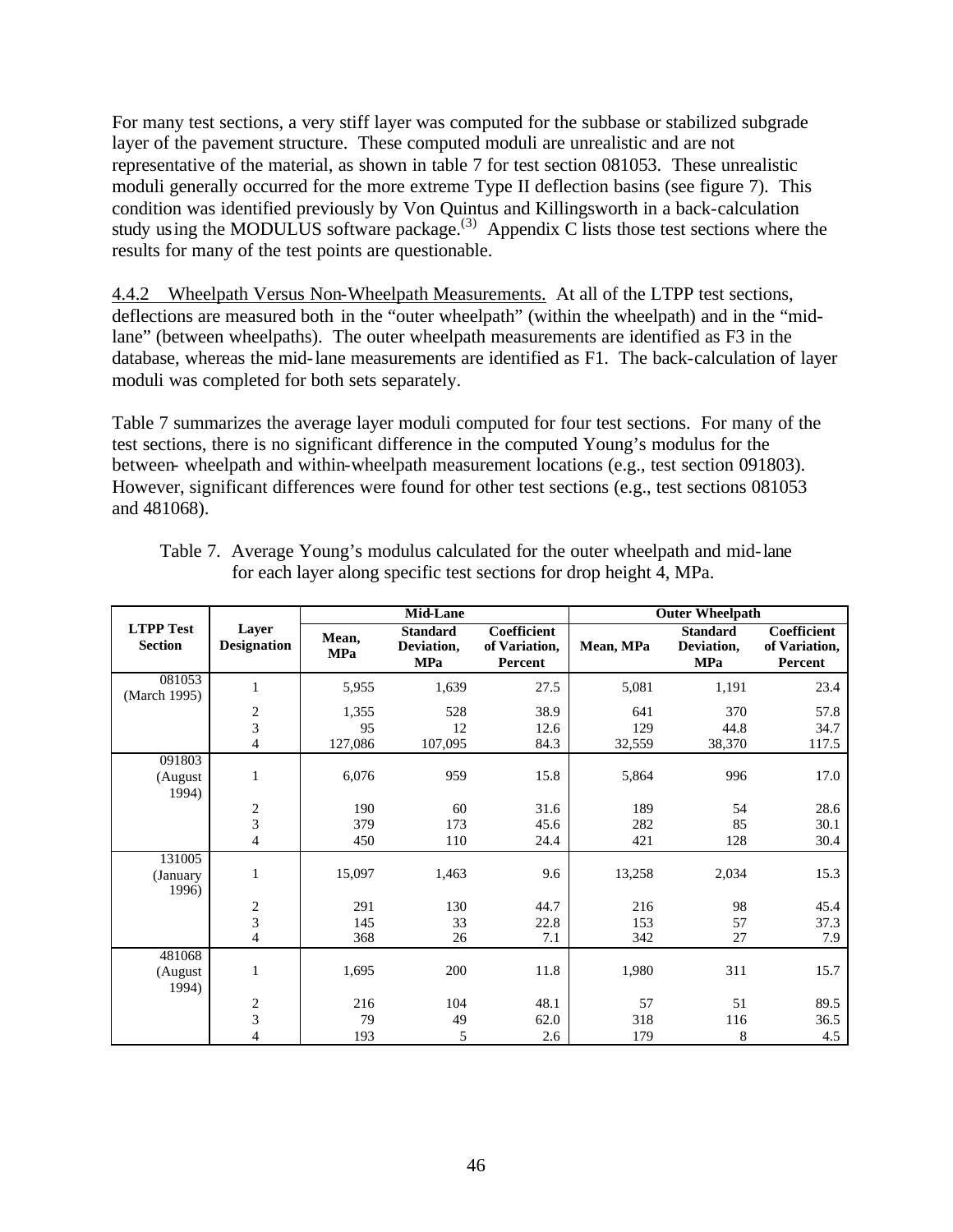Based on a brief review of the results, there is no consistent difference between the withinwheelpath and non-wheelpath measurements. For some of the test sections, however, low moduli were calculated for layers directly under the surface for within-wheelpath measurement locations. In most such cases, a higher modulus was calculated for the lowest layer, as shown in table 7 for test section 481068. These computations are believed to be unrealistic, even though the computations for both within- and between-wheelpaths were completed in the same withinand between-wheelpaths production run using the same pavement structure. Slight thickness variations, caused by plastic flow or lateral movement of the underlying materials close to the surface, may be a cause of this condition.

4.4.3 Seasonal or Monthly Effects. Figures 23–26 graphically illustrate examples of the monthly variation of the computed elastic moduli for the different layers of selected test sections. As shown, the moduli of the asphalt concrete layers increase for the winter months and decrease for the summer months. In addition, the modulus of the unbound aggregate layers and subgrade soils becomes extremely high during periods of possible freezing temperatures below the surface, as shown by the LTPP test section in Minnesota (276251).

4.4.4 Temperature Effects. Figures 27–30 graphically illustrate examples of the computed elastic moduli for the asphalt concrete surface layer as a function of mid-depth temperature. As shown, the modulus of the asphalt concrete layer increases with decreasing temperatures. However, there are some cases where there are inconsistent changes in modulus with temperature. Some of these test sections were identified as having potential stripping in the HMA layer or were found to have extreme variations in the underlying support layers. Appendix C includes a summary of the overall average Young's modulus calculated at different temperature intervals for all HMA surface layers. As tabulated and expected, the average layer modulus decreases with increasing pavement temperature.

4.4.5 Time Effects. The SPS projects were used to look at systematic increases in the elastic moduli of the HMA and PCC surface layers as a result of hardening and curing. However, there are insufficient data to identify statistically any changes (increases) in the HMA and PCC moduli with time.

4.4.6 Stress Sensitivity from Linear Elastic Solutions. The linear elastic solutions were used to determine the change in computed elastic moduli (Young's moduli) with increasing load level. For fine-grained soils, the modulus decreased with increasing load level, as expected. For the coarse-grained soils, the opposite was the case, again an expected result, based on laboratory tests. These unbound materials or soils are stress-sensitive, and consistent changes were calculated with increasing load levels, as shown for some of the layers in figures 19–21.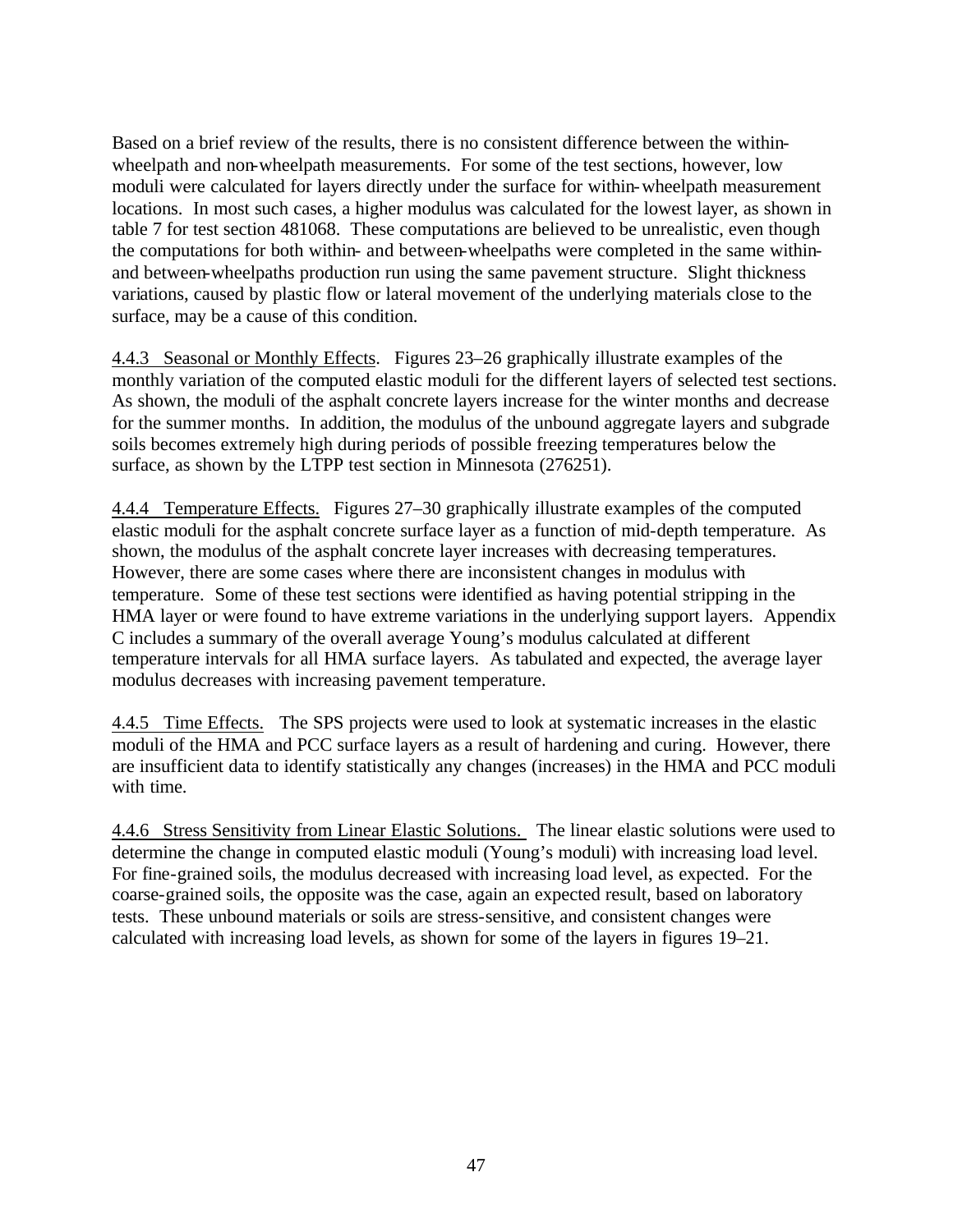

Figure 23. Monthly variation of Young's modulus for each pavement layer and subgrade at test section 041024.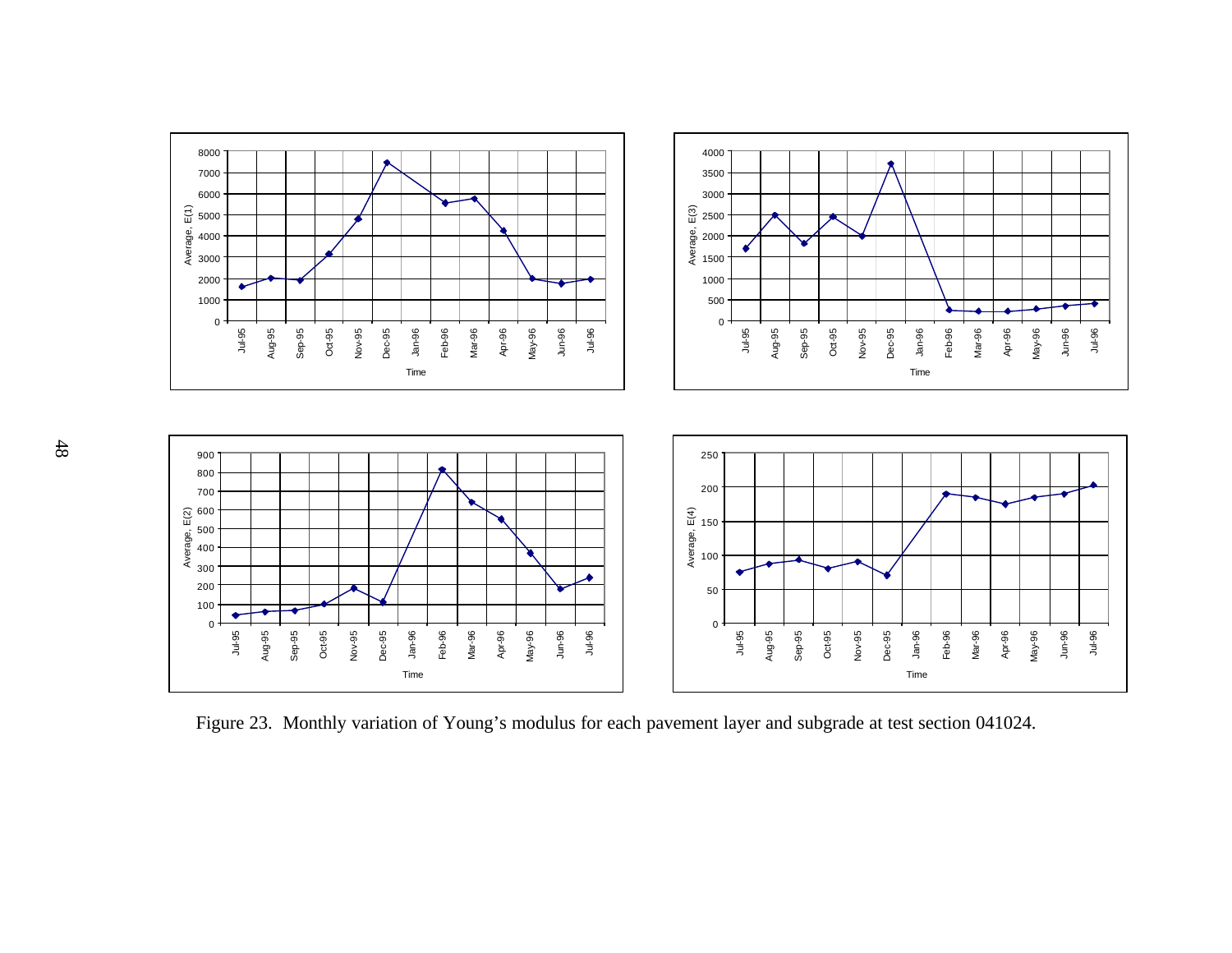



Aug-95 Sep-95 Oct-95 Nov-95 Dec-95 Jan-96 Feb-96 Mar-96 Apr-96 May-96 Jun-96 Jul-96 Aug-96 Time

Aug-95 Sep-95 Oct-95 Nov-95 Dec-95 Jan-96 Feb-96 Mar-96 Apr-96 May-96 Jun-96 Jul-96 Aug-96 Time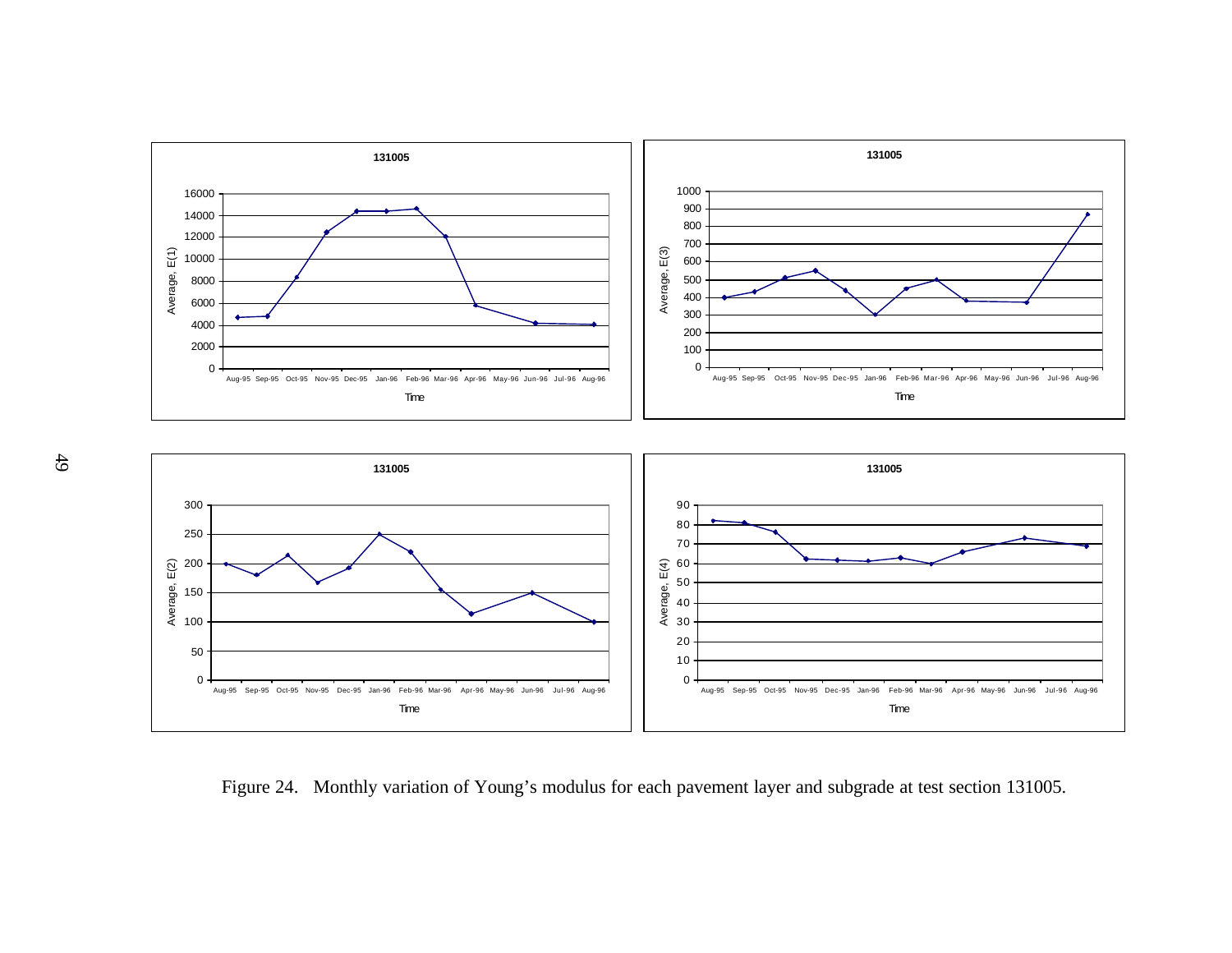

Figure 25. Monthly variation of Young's modulus for each pavement layer and subgrade at test section 241634.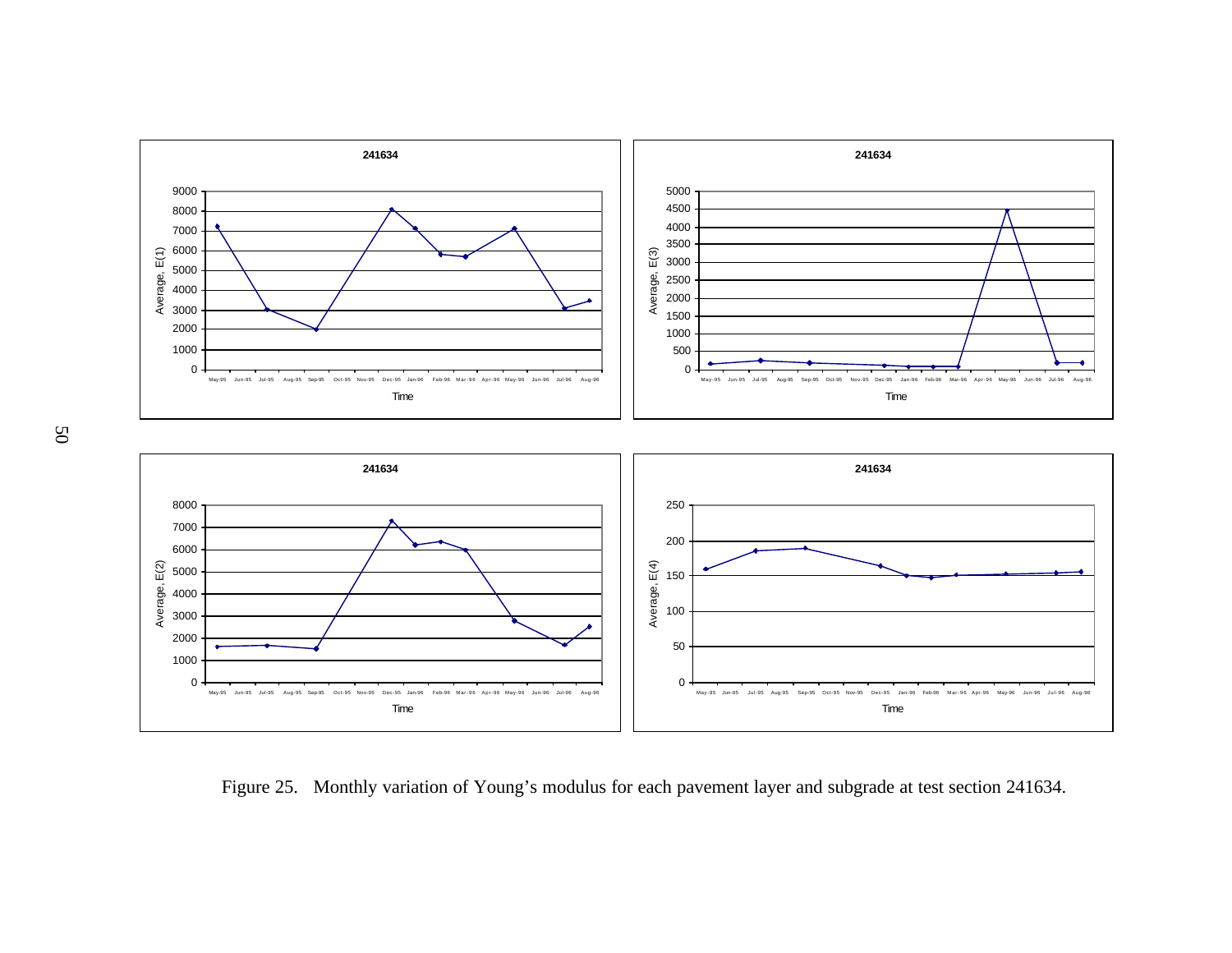

Figure 26. Monthly variation of Young's modulus for each pavement layer and subgrade at test section 276251.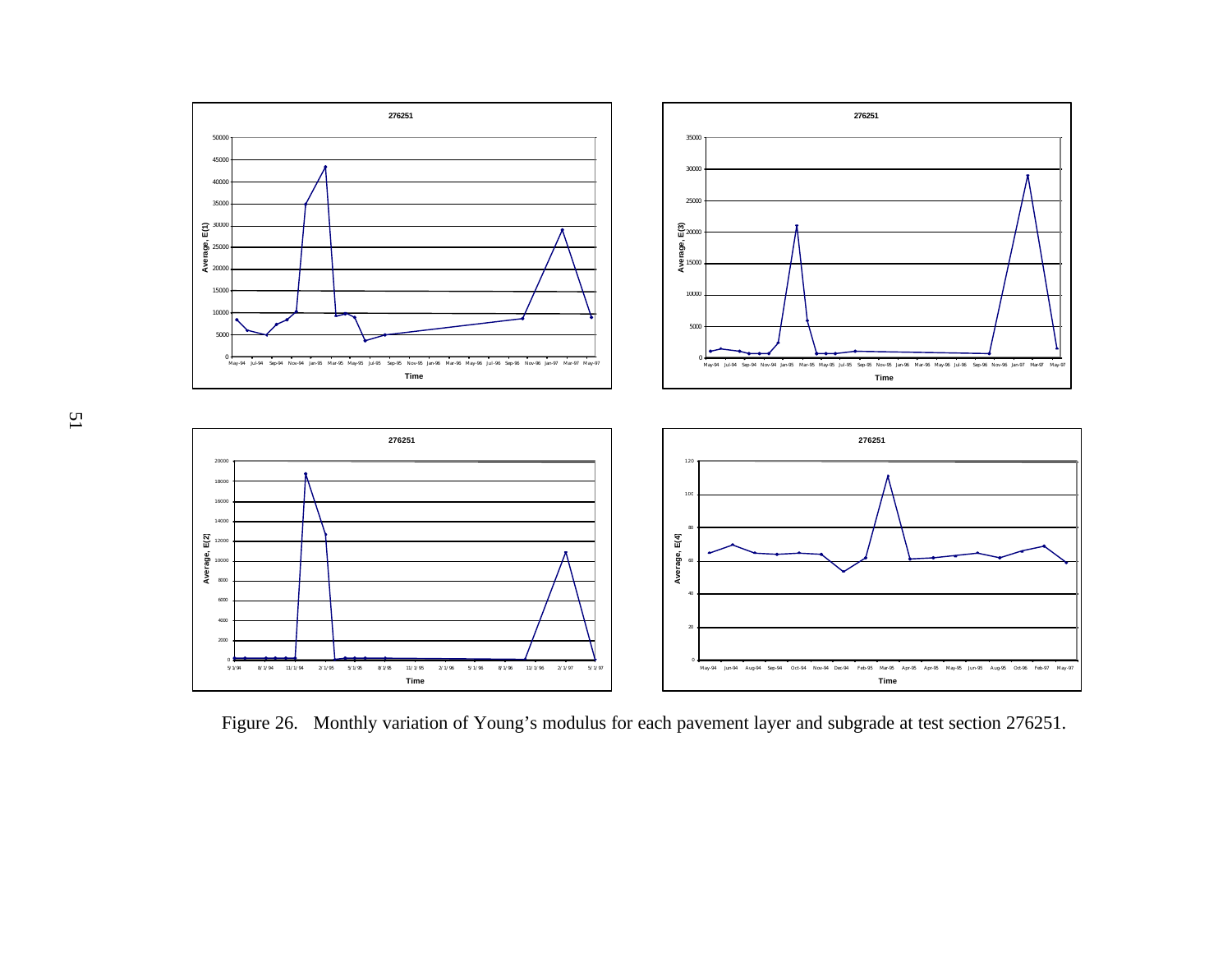

Figure 27. Graphical comparison of the computed Young's modulus and mid-depth pavement temperature measured along SMP test section 040113.



Figure 28. Graphical comparison of the computed Young's modulus and mid-depth pavement temperature measured along SMP test section 131005.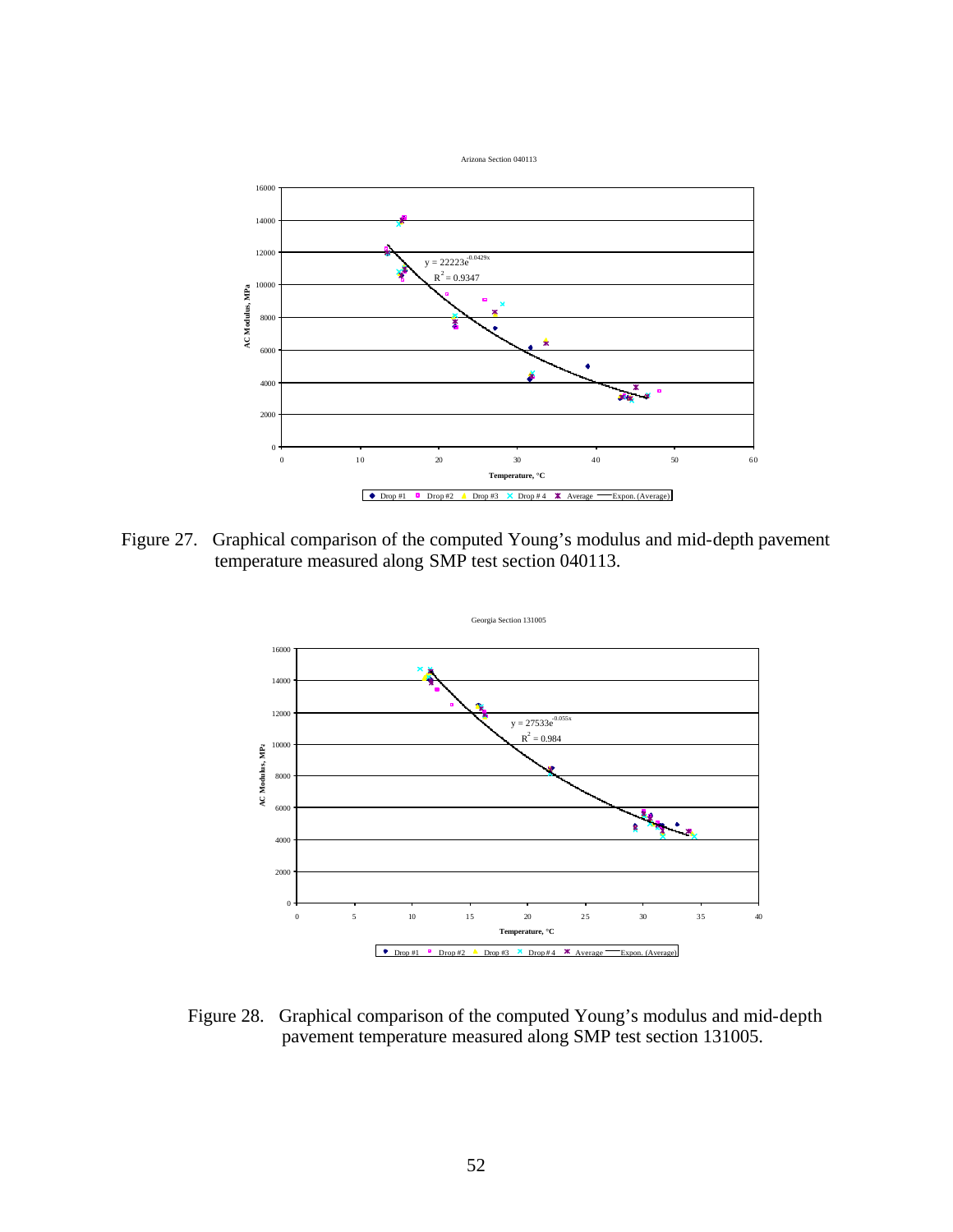

Figure 29. Graphical comparison of the computed Young's modulus and mid-depth pavement temperature measured along SMP test section 501002.



Figure 30. Graphical comparison of the computed Young's modulus and mid-depth pavement temperature measured along SMP test section 561007.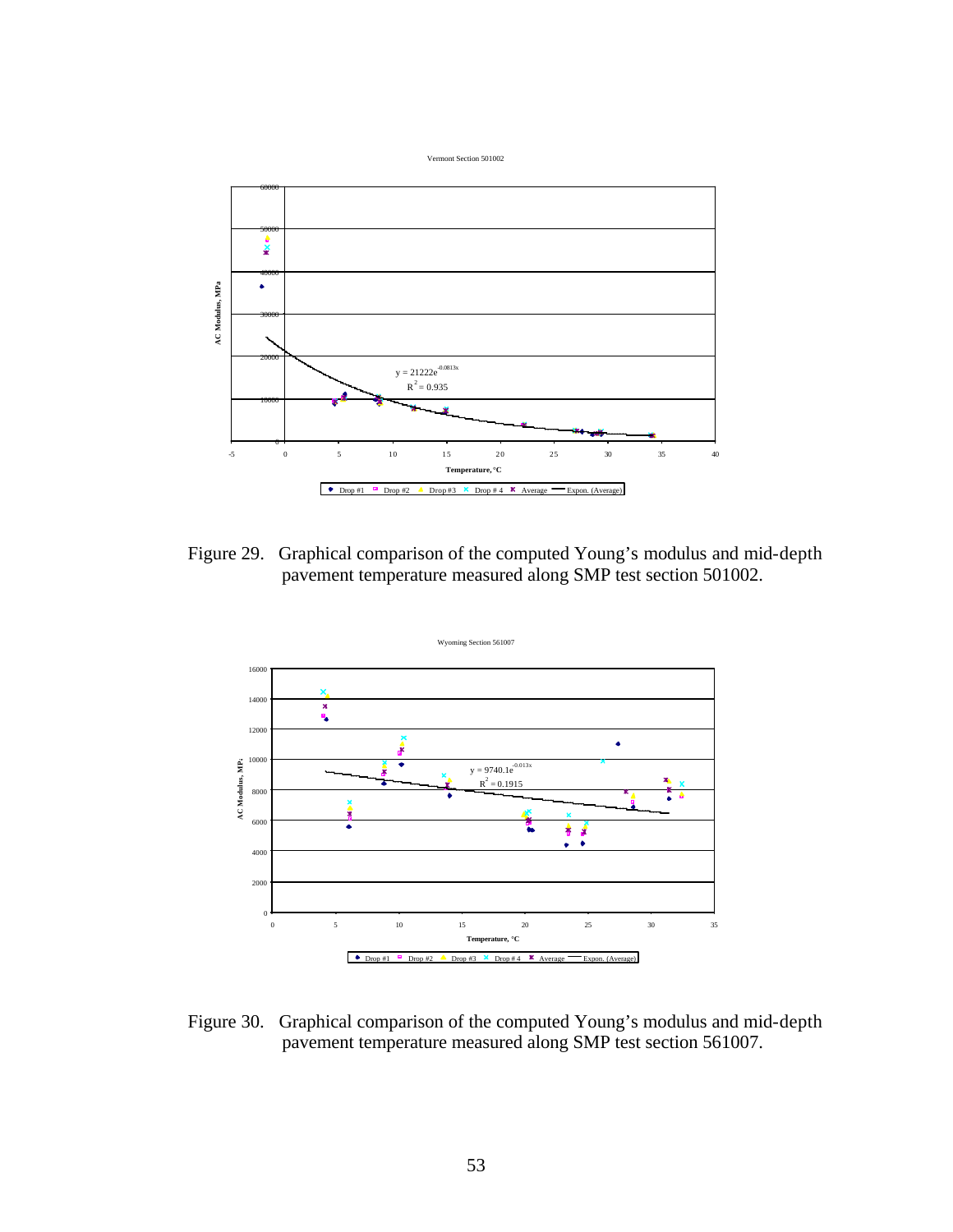Changes in the stress sensitivity of some layers also were observed along some of the LTPP test sections. For example, layer 2 in test section 091803 (figure 19) and layers 2 and 4 at test section 481068 (figure 21) illustrate consistent changes in the calculated moduli for different drop heights. The question becomes: Is this a real condition or simply an anomaly from the back-calculation process? It is believed that the stress sensitivity can change but is dependent on the physical conditions of the soils or material (moisture content, gradation, permeability, etc.).

The HMA layer is assumed to be a linear elastic material—the modulus should not change with changes in load level. However, the computed elastic moduli resulting from the linear solutions were found to increase and decrease consistently with increasing load levels for many test sections (i.e., layer 1 in figure 22). Although these changes in moduli are not consistent with laboratory test results, they have been observed from other back-calculation studies using different programs. This observation could be just an artifact of the back-calculation process, the result of compensating errors or opposite changes in elastic modulus between two different but adjacent layers with increasing drop heights, and/or a stiffening or weakening effect with increased loads.

Again, the question becomes, "Is this a real condition or simply an anomaly from the backcalculation process?" It is believed that this condition may be more related to the interface condition between layers near the surface or damage that has occurred (accumulated) in the bound surface layers, rather than the true stress sensitivity of the layer.

## **4.5 Linear Versus Nonlinear Solutions**

One of the primary purposes of this study was to compute the nonlinear elastic properties of the pavement materials and subgrade soils. In fact, the largest effort was devoted to calculating these nonlinear elastic properties. One of the questions to be answered at the beginning of the data study was whether the nonlinear solutions were worth the effort. Unfortunately, this question cannot be answered until a detailed comparison is completed between laboratoryderived properties and those computed from deflection basins.

Overall, fewer test points had acceptable RMS errors for the nonlinear solutions than for the linear elastic ones. Three possible explanations for this observation are listed below.

- 1. The first and most likely explanation is that there are more unknowns when using the nonlinear constitutive equations. The more unknowns there are, the more difficult it is to find a solution (the elastic properties for each layer), all other things being equal.
- 2. A quasi-nonlinear elastic structural response model simply does not adequately simulate the real-world, nonlinear response of the pavement and soil interaction from vertical loads.
- 3. Young's modulus, calculated for the surface layers, varies with drop height at some of the test sections, as noted above, but for the nonlinear solutions it is assumed to be independent of drop height. This assumption increases the RMS error between the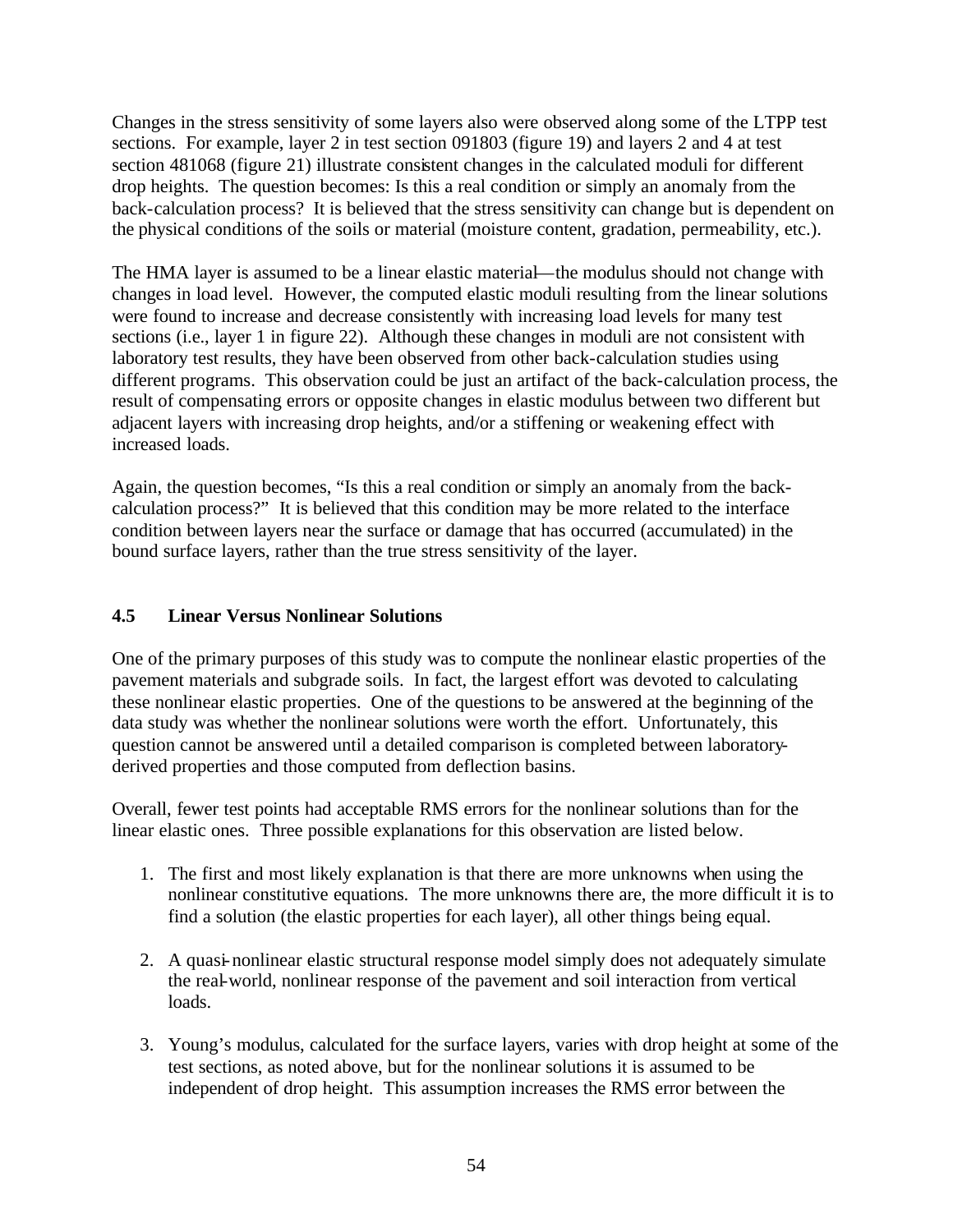measured and computed deflection basins because elastic layer response models do not simulate real-world conditions.

Another observation was that the HMA elastic moduli (bound layers) for the linear solutions were less than those for the nonlinear solutions but greater than the nonlinear solutions for the unbound layers. There are probably compensating differences between the bound or surface layers and unbound, subsurface layers. The cause for these differences is unknown but may be related to the interface condition of the surface layers/lifts, surface distortion, and/or microcracking of the HMA layers.

To begin to answer some of these questions would require a detailed analysis and comparison of the results with the laboratory tests and observations of the cores taken from the test sections, which was beyond the scope of work for this study.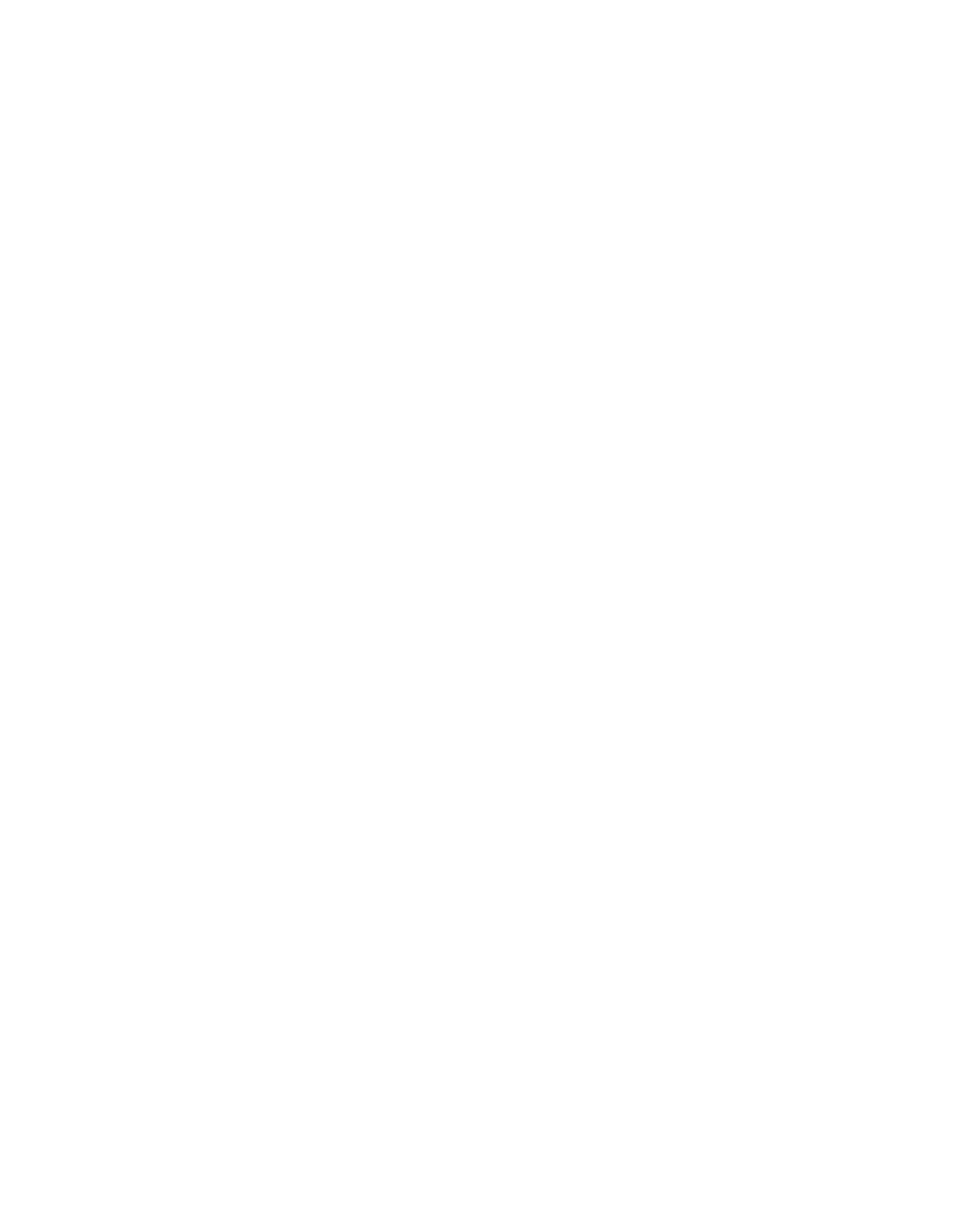#### **5.0 SUMMARY OF FINDINGS AND RECOMMENDATIONS**

The back-calculation procedure and steps reported in this document were used to determine the layered elastic properties (Young's modulus and the coefficient and exponent of the nonlinear constitutive equation) from deflection basin measurements for all LTPP test sections with a level E data status. The report summarized the reasons why MODCOMP4 was selected for the computations and analyses of the deflection data, provided a summary of the results using the linear elastic module (Young's modulus) for selected test sections, and identified those factors that can have a significant effect on the results. Some of the highlights and findings from this study and recommendations for future activities in support of accomplishing the overall LTPP objectives are included in this section of the report.

## **5.1 Findings**

One of the reasons that MODCOMP4 was selected as the back-calculation program was that it has the capability to consider different nonlinear constitutive equations. It was initially hypothesized that the use of nonlinear constitutive response equations would significantly improve on the number of solutions with low RMS errors (less than 2 percent). However, significantly less than 50 percent of the test points were found to have solutions, with the RMS error less than even 4 percent using different nonlinear constitutive equations. Thus, the hypothesis was found to be untrue or incorrect using the existing software and deflection data measured at the LTPP sites.

Back-calculation of elastic properties, however, is not an exact procedure or science and requires manual interaction with the user, especially when using the nonlinear module of MODCOMP4. More importantly, more sensors are probably needed to define clearly the deflection basins for back-calculating the nonlinear elastic properties for the pavement layers and subgrade soils, especially for pavement structure with more than two layers. Thus, the back-calculation of nonlinear elastic layer properties should not be completed on a mass-production basis.

Results from this study do provide elastic layer properties that are consistent with previous experience and laboratory material studies related to the effect of temperature, stress state, and season on material load-response behavior. The following lists some of the important observations or findings from this back-calculation study.

- 1. No one constitutive equation always resulted in the lowest RMS error. Each of the constitutive models used resulted in linear solutions for the linear elastic load-response behavior condition (i.e., intercepts of the load-deflection relationship near zero with  $R^2$ values greater than 0.99; refer to figure 2).
- 2. The bulk stress, deviator stress, and minor principal stress constitutive models (model numbers 1, 2, and 3, respectively; refer to table 5) were found to be the more reliable for obtaining an adequate or reasonable solution.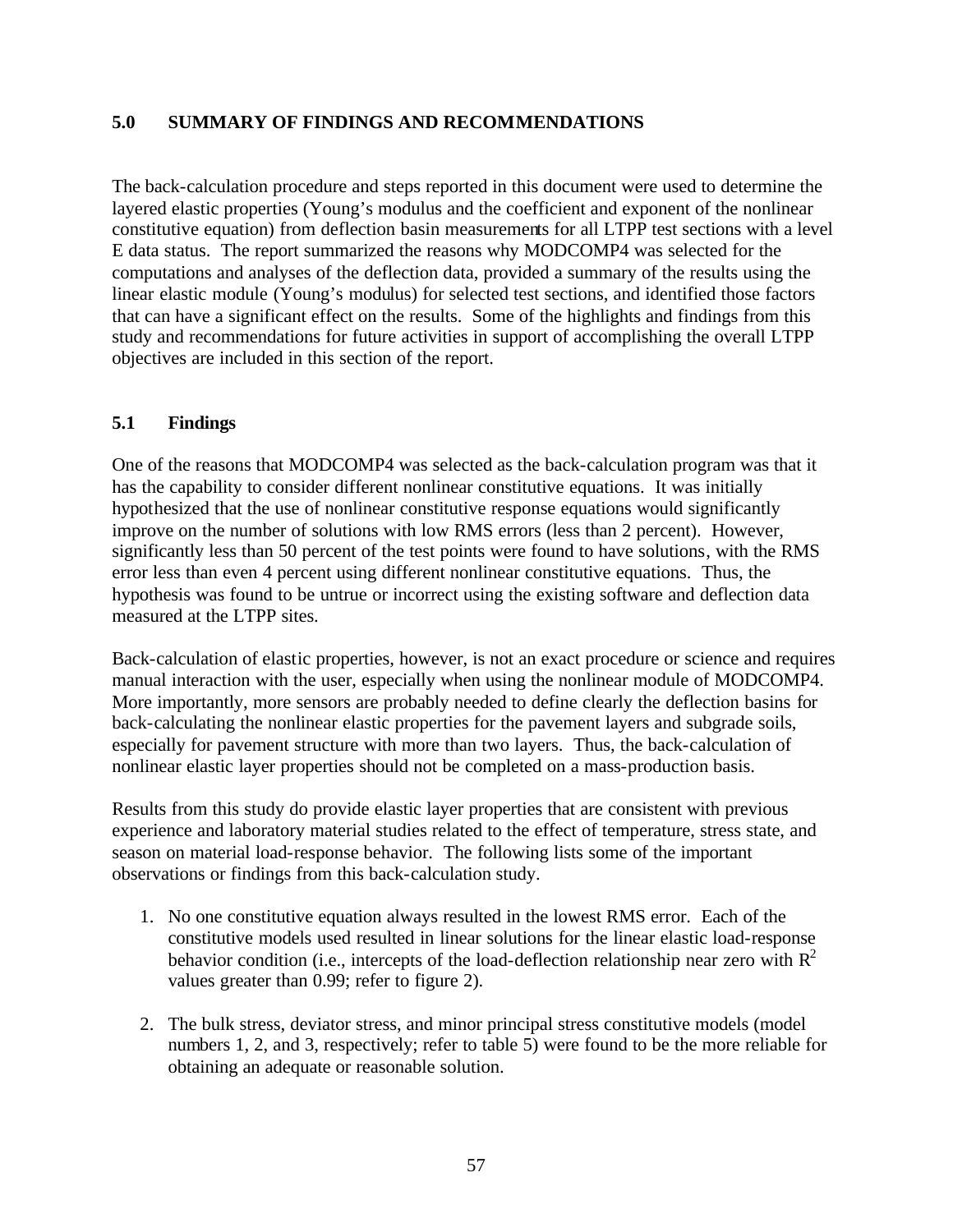- 3. On the average, over 75 percent of the deflection basins analyzed with the linear elastic module of MODCOMP4 resulted in solutions with an RMS error less than 3 percent and are considered acceptable.
- 4. Those pavements exhibiting deflection-softening behavior with Type II deflection basins were the most difficult to analyze and were generally found to have RMS errors greater than 2 percent. Some of these basin analyses resulted in no reasonable solutions or the solutions provided unrealistic layer modulus for the type of material defined in the LTPP database.
- 5. The use of four layers generally resulted in lower RMS errors than the use of three layers (i.e., breaking the subgrade into two layers). In many cases, breaking or separating the subgrade into at least two layers significantly improved on the match between the measured and calculated deflection basins.
- 6. The consideration and use of an apparent depth to a rigid layer is important, and the results were found to be sensitive to this input parameter element. In other words, a rigid layer must be accounted for when present. However, low RMS error values were obtained for many test sections without specifying an apparent rigid layer at some depth. In fact, there were many cases in which the RMS error was larger when a rigid layer was arbitrarily included at 6 m or more.

# **5.2 Recommendations**

The results from this study have shown that elastic layer properties, especially Young's modulus, can be computed from deflection basins and provide the pavement engineer with useful information on the pavement's structure and subgrade condition. It is recommended that a detailed analysis of these results be completed to demonstrate their usefulness and to identify problem or unique test sections. It is also recommended that deflection basins, measured in the future along the LTPP test sections (especially the SPS test sections), be used to compute the elastic properties of the pavement and subgrade layers in order to evaluate changes in the layer moduli with time or age. Completing the back-calculation process of the nonlinear elastic properties on a production basis, however, is not recommended.

Von Quintus and Killingsworth previously recommended a set of C-values for adjusting the back-calculated moduli from FWD deflections to laboratory-measured resilient moduli or vice versa.(1) These C-values were determined from back-calculated layer moduli using the MODULUS and WESDEPTH software packages. In all probability, these C-values are dependent on the back-calculation software package used. Thus, the back-calculated Young's modulus derived from MODCOMP should be compared with laboratory-measured resilient moduli for the different pavement materials and subgrade soils.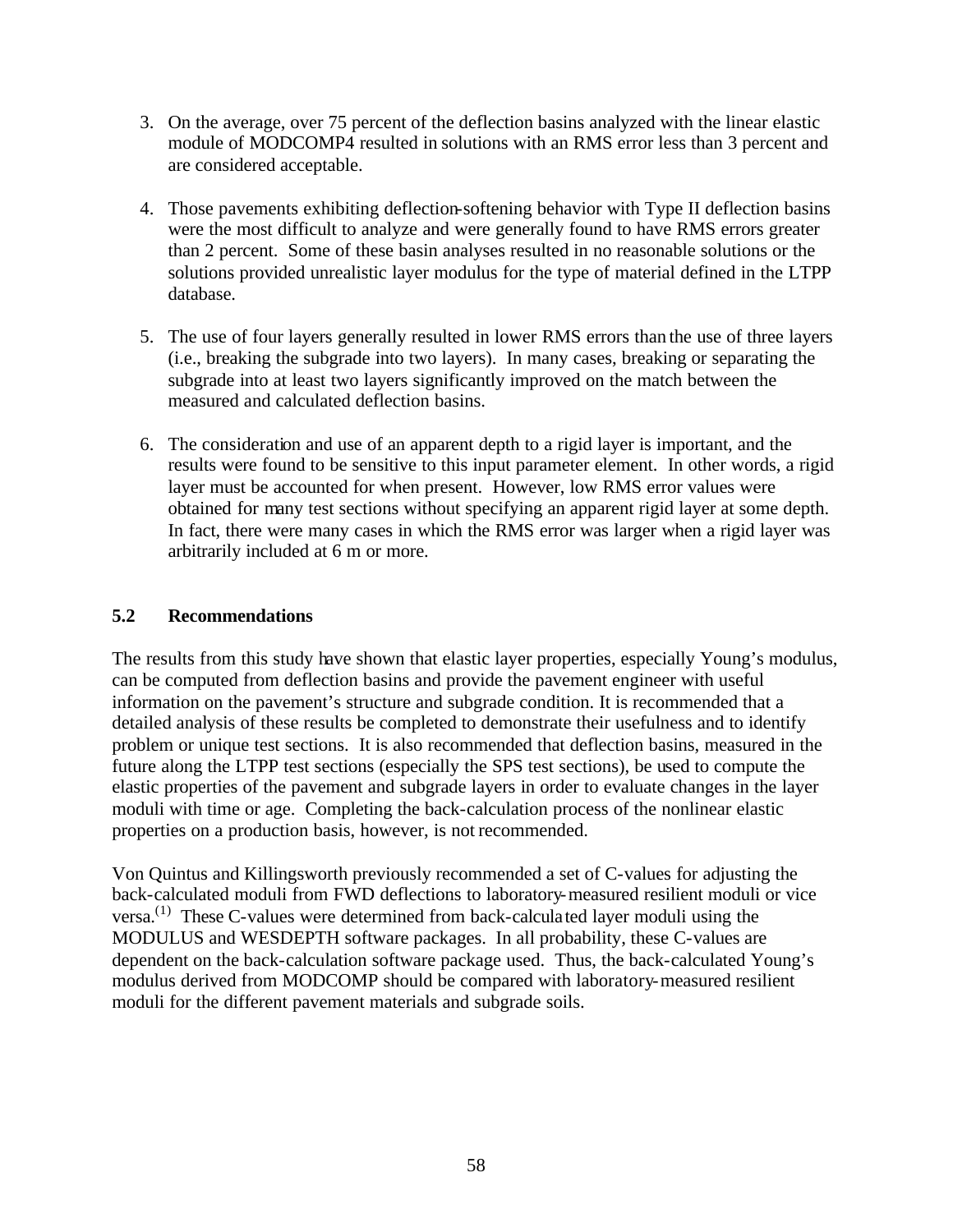#### **5.3 Concluding Remarks**

The use of MODCOMP, MODULUS, and other software packages to calculate elastic layer properties from FWD deflection basins does not provide reasonable solutions in every case because these programs are not perfect simulations of real-world conditions. Each program has limitations and inaccuracies in simulating the deflection basins. However, as quoted from Von Quintus, Bush, and Baladi in the 1994 International Conference on NDT and Back-Calculation of Moduli: $^{(13)}$ 

In summary, most participants concurred that there needs to be a standard baseline of values from which to compare a project, material, or pavement base and that one should not become paralyzed by the imperfection of the procedures. More importantly, research must be merged into practice on a consistent basis and one way to accomplish this is through the standardization process. As such, a procedure needs to be standardized and that procedure should concentrate on user oriented issues.

This study has attempted to implement and apply existing standardized procedures (ASTMD5858 and FHWA-RD-97-076) to back-calculate Young's modulus and the nonlinear elastic properties for each pavement and subgrade layer. Results from this extensive effort, as well as from other studies, such as FHWA-RD-97-086, are promising and have shown that reasonable solutions for Young's modulus can be obtained. These computed parameters have been included in the LTPP database for future pavement performance and material studies. These results also provide a baseline of solutions and elastic properties for which the results from future studies can be compared and improved upon.

Another quote from Von Quintus, Bush, and Baladi at the 1994 International Conference reads as follows:  $(13)$ 

The question, however, is still: what is the reliability of these values? Specifically, it was the general consensus of the panel and attendees that the accuracy of back-calculated moduli is model dependent and unknown, as well as those values measured in the laboratory because there is a diversity of opinion on the simulation of field conditions in the laboratory. For example, there is controversy within the industry on whe ther backcalculation procedures should be based on a dynamic or static analysis, and what values actually represent the truth, both in the laboratory or from field measurements.

Unfortunately, the relationship between the computed parameters from this study and resilient moduli from the laboratory repeated-load testing has not yet been established.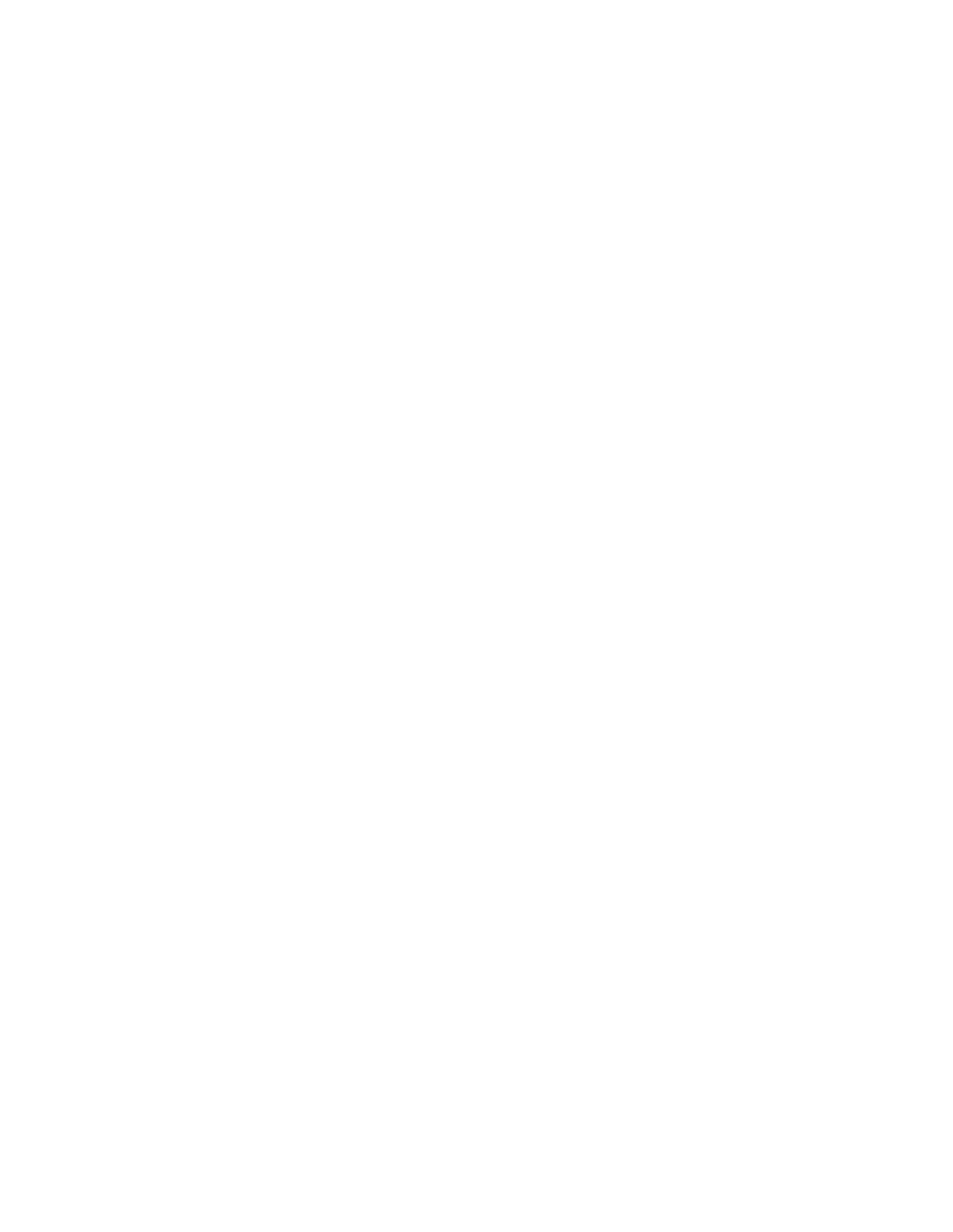#### **6.0 REFERENCES**

- 1. Von Quintus, H.L. and B. Killingsworth*, Design Pamphlet for the Backcalculation of*  Pavement Layer Moduli in Support of the 1993 AASHTO Guide for the Design of *Pavement Structures,* Publication No. FHWA-RD-97-076, Washington, DC: Federal Highway Administration, September 1997.
- 2. Harichandran, R. S. et al, *MICHBACK User's Manual,* Version 1.0 for DOS, Michigan State University, Lansing, MI, 1995.
- 3. Von Quintus, H. L. and B. Killingsworth, *Back-Calculation of Layer Moduli of LTPP General Pavement Study (GPS) Sites,* Publication No. FHWA-RD-97-086, Washington, DC: Federal Highway Administration, July 1997.
- 4. Von Quintus, H. L. and B. Killingsworth, *Analysis Relating to Pavement Material Characterizations and their Effects on Pavement Performance,* Publication No. FHWA-RD-97-086, Washington, DC: Federal Highway Administration, May 1997.
- 5. May, R. W. and H. L. Von Quintus, *The Quest for a Standard Guide to NDT Back-Calculation,* STP 1198, American Society for Testing and Materials, Philadelphia, PA, December 1994.
- 6. PCS/Law Engineering, SHRP's Layer Moduli Back-Calculation Procedure, SHRP-P655, Washington, DC: Strategic Highway Research Program, National Academy of Science, 1993.
- 7. Strategic Highway Research Program, SHRP Layer Moduli Back-Calculation Procedure-Software Selection, SHRP Technical Report, Washington, DC: July 1991.
- 8. Daleiden, J. F., et al., *Evaluation of the AASHTO Design Equations and Recommended Improvements,* Report No. SHRP-P394, Washington, DC: Strategic Highway Research Program, National Academy of Science, 1994.
- 9. Simpson, A. L., et al., *Sensitivity Analyses for Selected Pavement Distresses,* Report No. SHRP-P393, Washington, DC: Strategic Highway Research Program, National Academy of Science, 1994.
- 10. Irwin, L. H., *Instructional Guide for Back-Calculation and the Use of MODCOMP,* CLRP Publication No. 94-10, Cornell University, Local Roads Program, Ithaca, NY, March 1994.
- 11. Telephone conversation with Dr. Vincent Janoo, CREL, November 1997.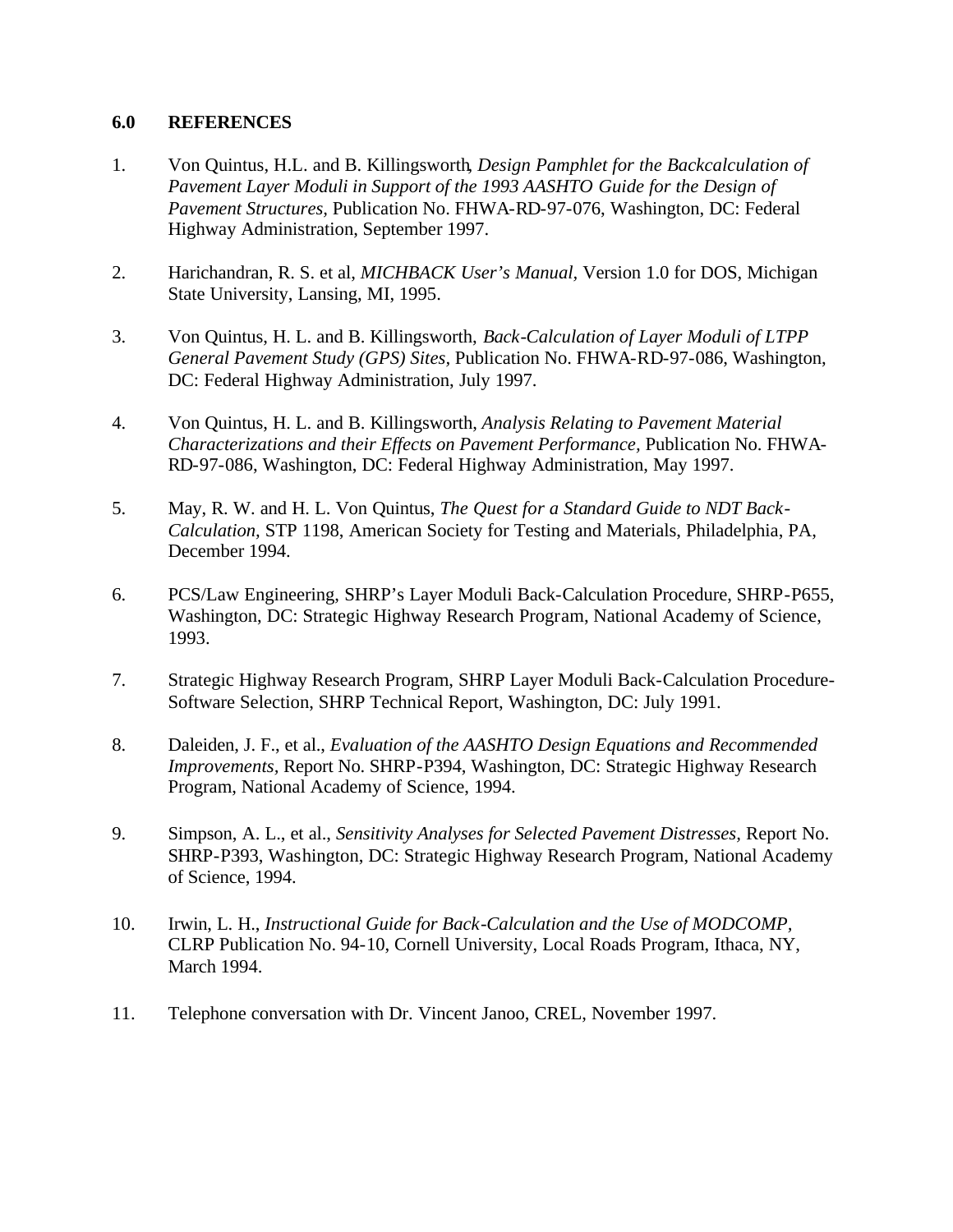- 12. *Nondestructive Testing of Pavements and Back-Calculation of Moduli*, STP 1026, American Society for Testing and Materials (Editors: Albert J. Bush, III and Gilbert Y. Baladi), Philadelphia, PA, November 1989.
- 13. *Nondestructive Testing of Pavements and Back-Calculation of Moduli*, Second Volume, STP 1198, American Society for Testing and Materials (Editors: Harold L. Von Quintus, Albert J. Bush, III and Gilbert Y. Baladi), Philadelphia, PA, December 1994.
- 14. Meeting of consultant and agency personnel to discuss the benefits, advantages, and disadvantages of different back-calculation programs, sponsored by FHWA under the DATS contract, Baltimore, MD: February 1997.
- 15. Rada, G., C. Richter and P. Jordahl, *SHRP's Layer Moduli Backcalculation Procedure*, Second Volume, STP 1198, American Society for Testing and Materials (Editors: Harold L. Von Quintus, Albert J. Bush, and Gilbert Y. Baladi), Philadelphia, PA, December 1994.
- 16. Michalak, C.H. and T. Scullion, *MODULUS 4.2: User's Manual*, Research Report 1939- 1, Texas Transportation Institute, College Station, TX, 1993.
- 17. *AASHTO Guide for the Design of Pavement Structures,* American Association of State Highway and Transportation Officials, Washington, DC: 1993.
- 18. *LTPP Strategic Analysis Plan*, Publication No. FHWA-Rd-01-086, Washington, DC: Federal Highway Administration, March 2001.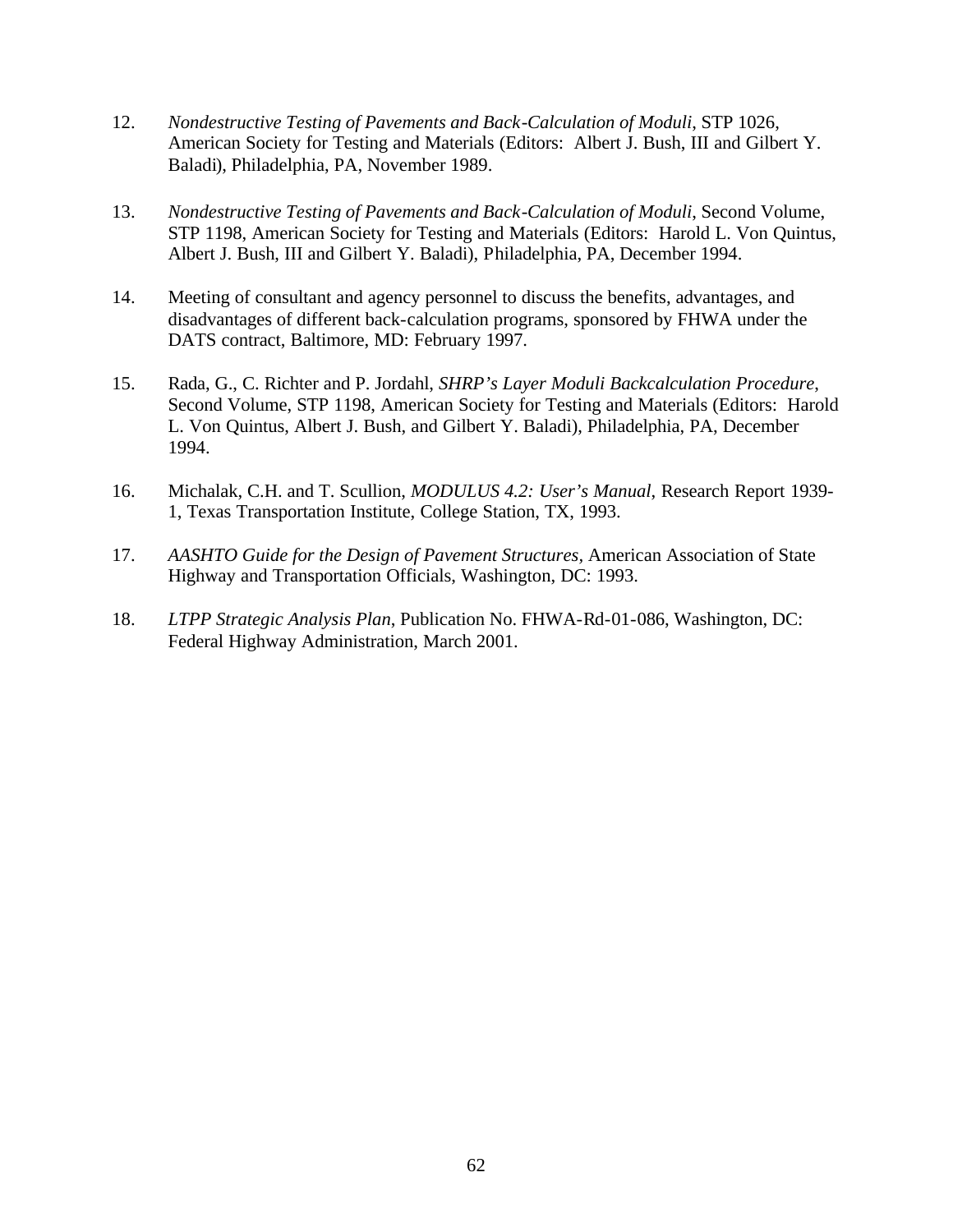# **Appendix A**

# **Back-Calculation of Layer Elastic Properties from LTPP-FWD Deflection Basin Data Using MODCOMP User's Guide**

## **Introduction**

Back-calculation is a process for estimating the elastic layer modulus in pavement structures that represent in situ conditions under a test load. Back-calculation gets its name from the fact that a load of known size and shape is applied to the pavement and deflections are measured by sensors at known distances from the load. Theoretical predictions are made of the deflections, assuming certain layer properties, and those properties (usually elastic layer modulus) are adjusted until the calculated deflections match the measured deflections within a reasonable RMS error (goodness-of-fit between the measured and calculated deflection basins).

Back-calculation of elastic properties is usually performed with static-linear analyses, and there are numerous computer programs or software packages that can be used to calculate the elastic properties of each layer. The MODCOMP4 software package was selected and used for analyzing the LTPP deflection data, because (among other features) it is capable of doing back-calculation for massive quantities of deflection data using both linear (Young's modulus) and nonlinear (stress dependent elastic modulus) approaches for materials characterization.

Nonlinear materials are those for which the modulus depends on the applied stress (i.e., stressdependent) and is not a single number but a relationship between modulus and stress. Numerous mathematical forms have been used to represent the relationship between modulus and stress. The particular relationship adopted for a layer material is referred to later in this document as a *constitutive equation*.

## **Purpose of User's Guide**

The back-calculation procedure explained in this appendix is a tool that agencies can use in the future to update the computed parameters (elastic properties) of each layer for the LTPP test sections as more and more deflection basin data are measured over time. This User's Guide is intended to accomplish the following objectives:

- 1. To describe the features of the software and combination of the individual models so that potential users can determine its applicability to their needs.
- 2. To list and define those steps and decision functions that are used in the process, especially those requiring engineering judgment of the user.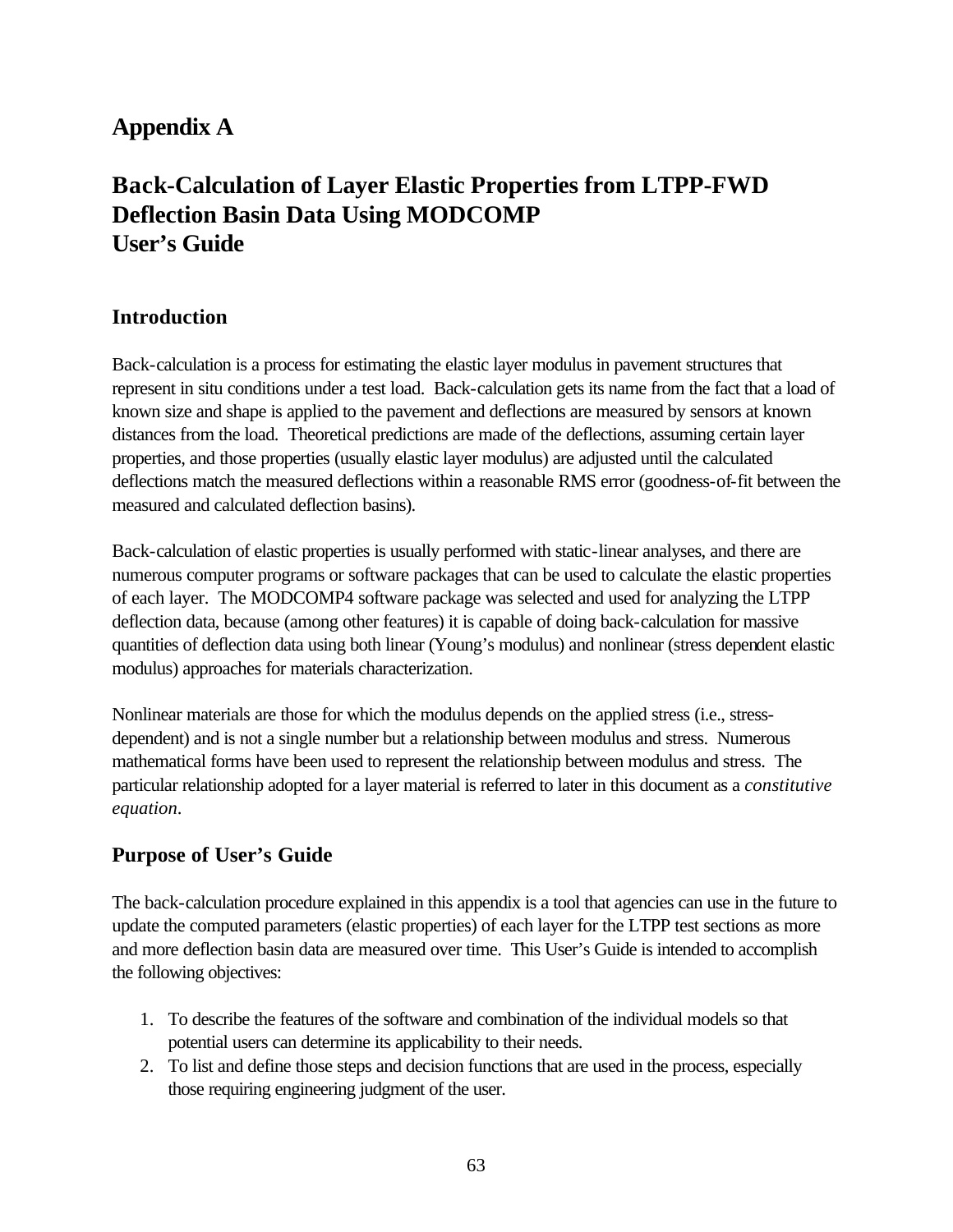3. To provide users with all of the information necessary for them to operate and use the software packages or models efficiently.

The back-calculation process is a series of DOS-based programs, and the user must be familiar with the use of these types of programs to complete the process. The user should also be experienced and knowledgeable in the back-calculation process and familiar with the LTPP database. The audience intended for this User's Guide includes pavement materials and design engineers; research engineers; pavement management engineers; and other professionals in Federal, State, and local government; academia; and in private industry.

## **Back-Calculation Procedure Overview**

The overall operational process for back-calculating the layer modulus basically follows the procedure outlined by Von Quintus and Killingsworth in publication number FHWA-RD-97-076<sup>(1)</sup> and the *Instructional Guide for Back-Calculation and the Use of MODCOMP*.<sup>(10)</sup> This process was developed for back-calculating massive quantities of deflection data that are stored within the LTPP database (the IMS or a centralized location).

The procedure used to back-calculate the elastic properties of each layer for the LTPP test sections consists of a number of operations. This User's Guide identifies and discusses all of the operations (programs and decision functions) included in this process.The procedure is not fully automated but is an iterative process between the different programs and requires engineering judgment of the user. The following lists those major steps that are used in the process:

- Step 1 Extract Data from IMS
- Step 2 Preprocess the Extracted FWD Deflection Basin Data and Section Classification
- Step 3 Create Input Files for MODCOMP4
- Step 4 Trial Computations and Modification of Inputs
- Step 5 Back-Calculate Young's Modulus and the Nonlinear Elastic Properties Using MODCOMP4
- Step 6 Extract Elastic Properties and Create Summary Output Files

An important fact regarding future use of the procedure is that the LTPP database is dynamic, and the programs that are used to extract the data were written based on the database that existed in 1998. These programs may need to be revised as the LTPP database is updated and changed over time. The following identifies and describes briefly the programs used to accomplish the above operations. Figure 31 is a flow chart of the back-calculation procedure.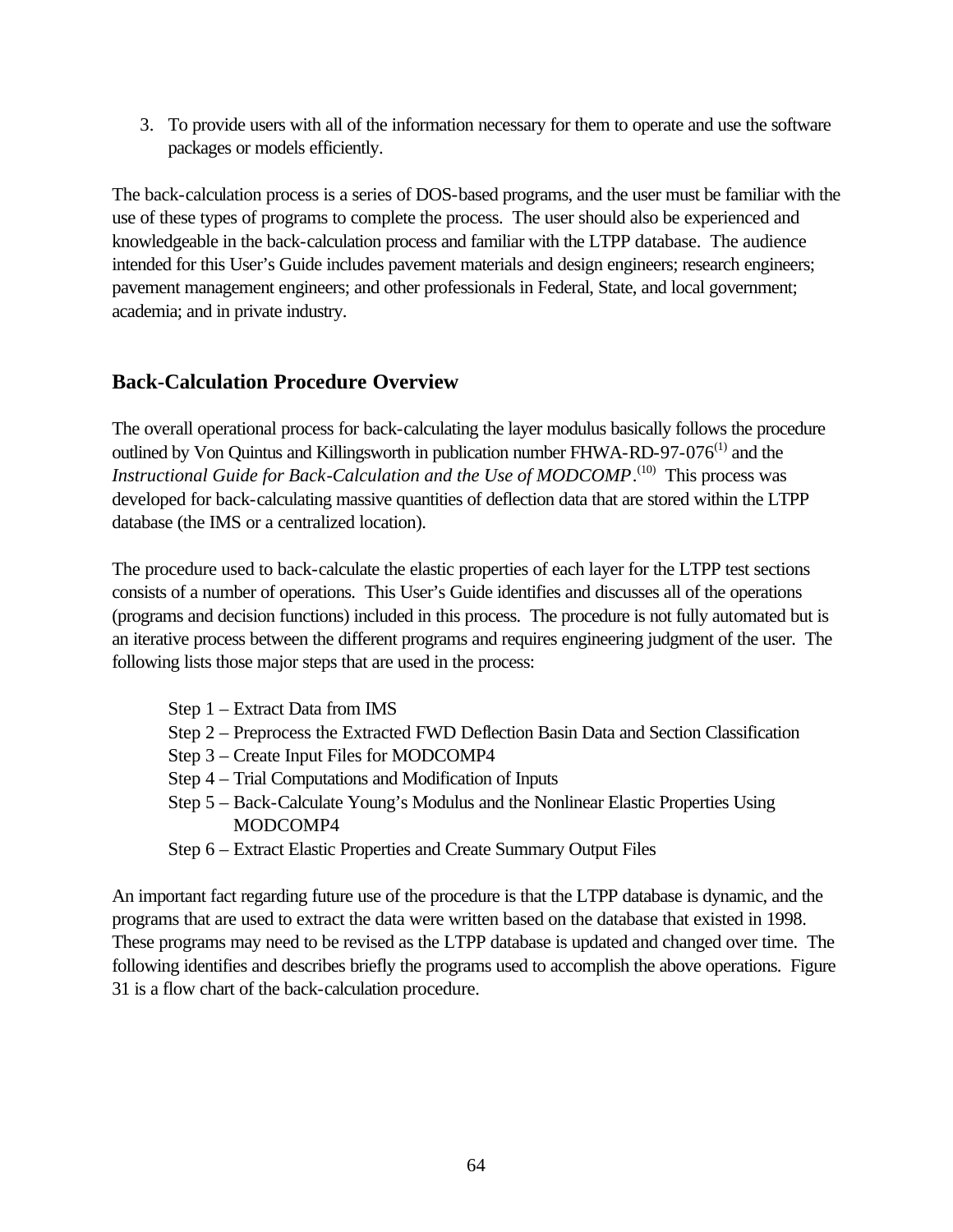

Figure 31. Flow chart showing the overall back-calculation process for the linear and nonlinear material characterization modules in MODCOMP4.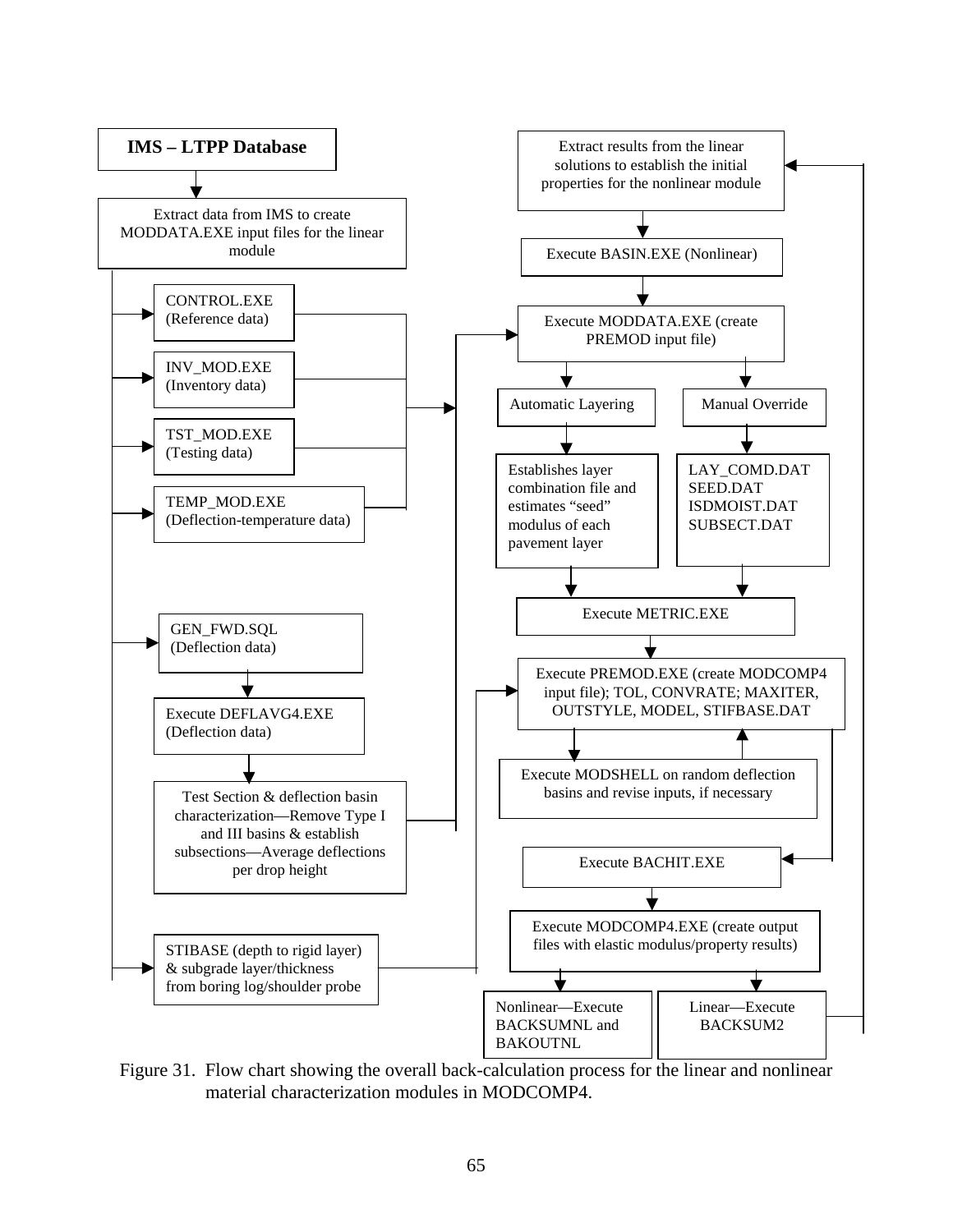- 1. Programs INV\_MOD, TST\_MOD, and TST\_MOD2 obtain materials data from State highway agency (SHA) inventory files and LTPP materials testing programs that have been collected and stored in the LTPP database. CONTROL gets a list of sections and dates for which deflection data exist, and TEMP\_MOD retrieves pavement temperature data taken during the deflection acquisition. Structured Query Language (SQL), a database query tool, statements generated by a SQL script GEN\_FWD.SQL are used to obtain the deflections themselves.
- 2. Program DEFLAVG4 performs averaging and editing on the acquired deflection data.
- 3. Program MODDATA takes the data acquired in steps 1 and 2, provides estimates of the modulus for each layer, and performs layer combination in accordance with a set of rules in the cases where there are too many layers to analyze separately.
- 4. Program METRIC converts the values in the MODDATA output to metric units; MODDATA was originally written for an earlier back-calculation effort in which English units were used.
- 5. Program PREMOD3 converts the metricated output of MODDATA (containing data sets for multiple locations [stations] within *one* section on one or more dates) into individual data files for the averaged deflections at each section, date, location, and drop height to be used by program MODCOMP4.
- 6. Program BATCHIT creates two batch files based on the output files generated by a single run of PREMOD3. The first sets up the directory structure to hold the (many) PREMOD3 output files for a specific test section. The second changes to each of the resulting directories in turn and executes MODCOMP4 for each data file within that subdirectory; the data and output files are then compressed together and stored.
- 7. Program MODCOMP4, written by Dr. Lynne Irwin of the Cornell University Local Roads Program (CLRP), is the program used for the actual back-calculation of layer modulus from the deflection basins. $(10)$
- 8. Program BACKSUM2 (for linear back-calculation) obtains desired information from many MODCOMP4 Asummary@ files and places it in a single file, performing many file manipulation operations to achieve this result.
- 9. Program BAKSUMNL obtains the same data as BACKSUM2 but from the summary files for nonlinear runs, which have a slightly different format.
- 10. Program BAKOUTNL obtains the specific coefficients and exponents for the selected equation form for each layer of the nonlinear solution from the much lengthier Afulloutput@ files that are not available from the summary files.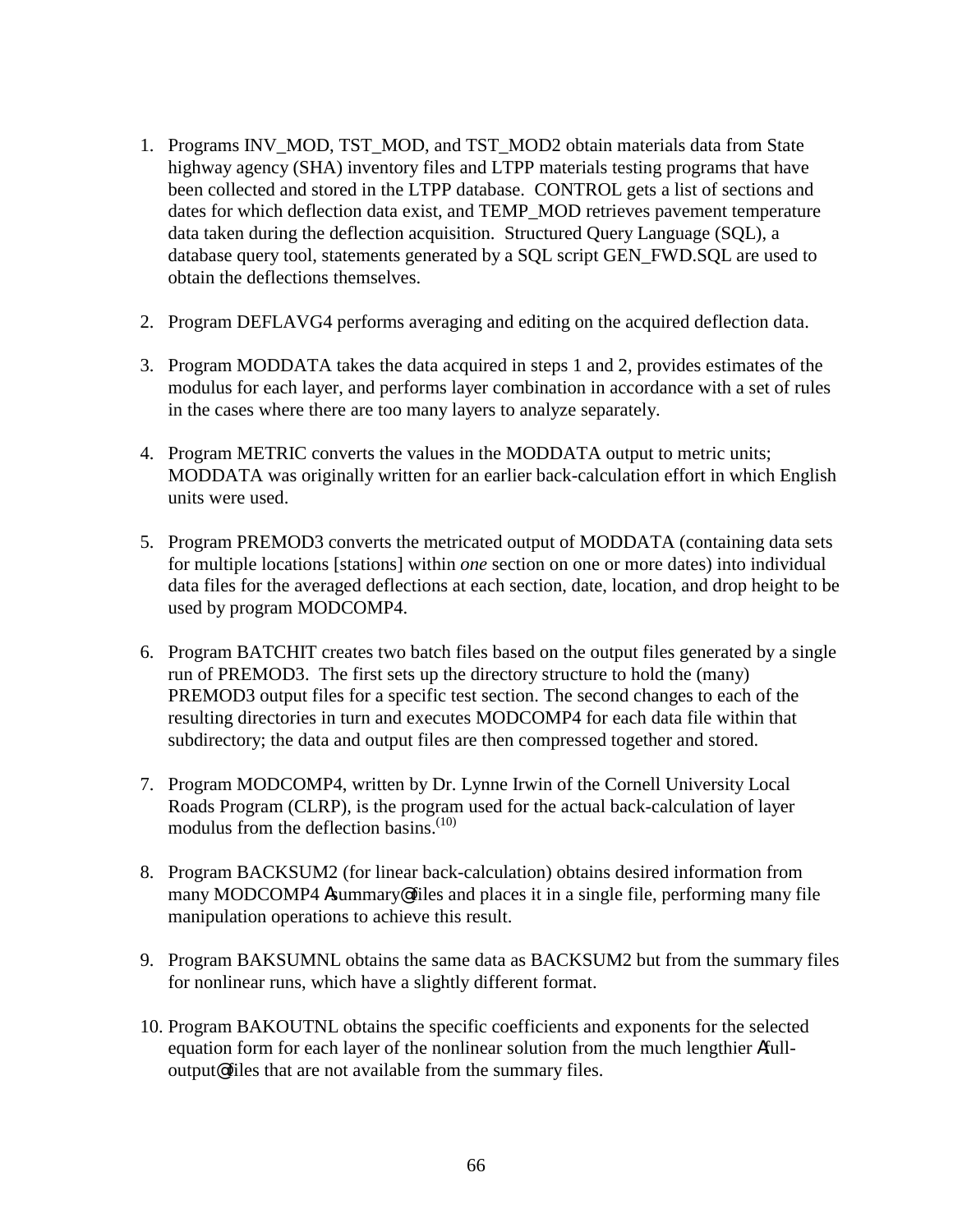At the conclusion of this process, the detailed results for each back-calculation are available in the stored MODCOMP4 summary and output files, and the specific results (layer modulus for each layer and load level for the linear solutions, and the modulus for the highest load level and the coefficients and exponents for the selected equation form for each layer for the nonlinear solutions) are stored in separate files. These files also include for each solution the section identification, location within the section, date and time of deflections, pavement layer temperatures, layer thickness and material type, and, for nonlinear solutions, the model that was used for each layer. The files are then manipulated to produce tables suitable for loading into the LTPP Oracle<sup>®</sup> database.

## **Step 1: IMS Data Extraction**

The user must first designate or identify what test sections are to be back-calculated. The Technical Services Support Contractor (TSSC) will normally execute the data extraction programs or packages to retrieve the required data and other information. These programs and their use are defined below.

Programs INV\_MOD, TST\_MOD, TST\_MOD2, and TEMP\_MOD acquire data for all sections from the relevant tables in the LTPP database. The resulting files can be considered Aarchival® in the sense that they are obtained once and used without modification during a particular series of back-calculation.

*Note 1: As more testing data and more deflection basins are acquired and added to the IMS, they should be regenerated at the beginning of each back-calculation exercise.* 

*Note 2: The LTPP database is dynamic, and the programs that are used to extract the data from the IMS were written based on the database that existed in 1998. These extraction programs may need to be revised as the LTPP database is updated and changed over time.* 

*Note 3: The inventory data are used only as a backup when other data are missing or unavailable in the database, with the exception of asphalt viscosity data. Viscosity data are included only in the inventory data tables in the LTPP database.* 

All of these extraction programs are executed with the following syntax:

programname <output file name> <connect string>

where  $\alpha$  strings is the character string  $\alpha$ username/password@databases. Obviously, these programs must be executed by an agency that has a connection to the LTPP database – normally, the TSSC.

Program CONTROL is similar but not identical in usage. The syntax for it is:

control <output file name> <connect string> <low state> <high state>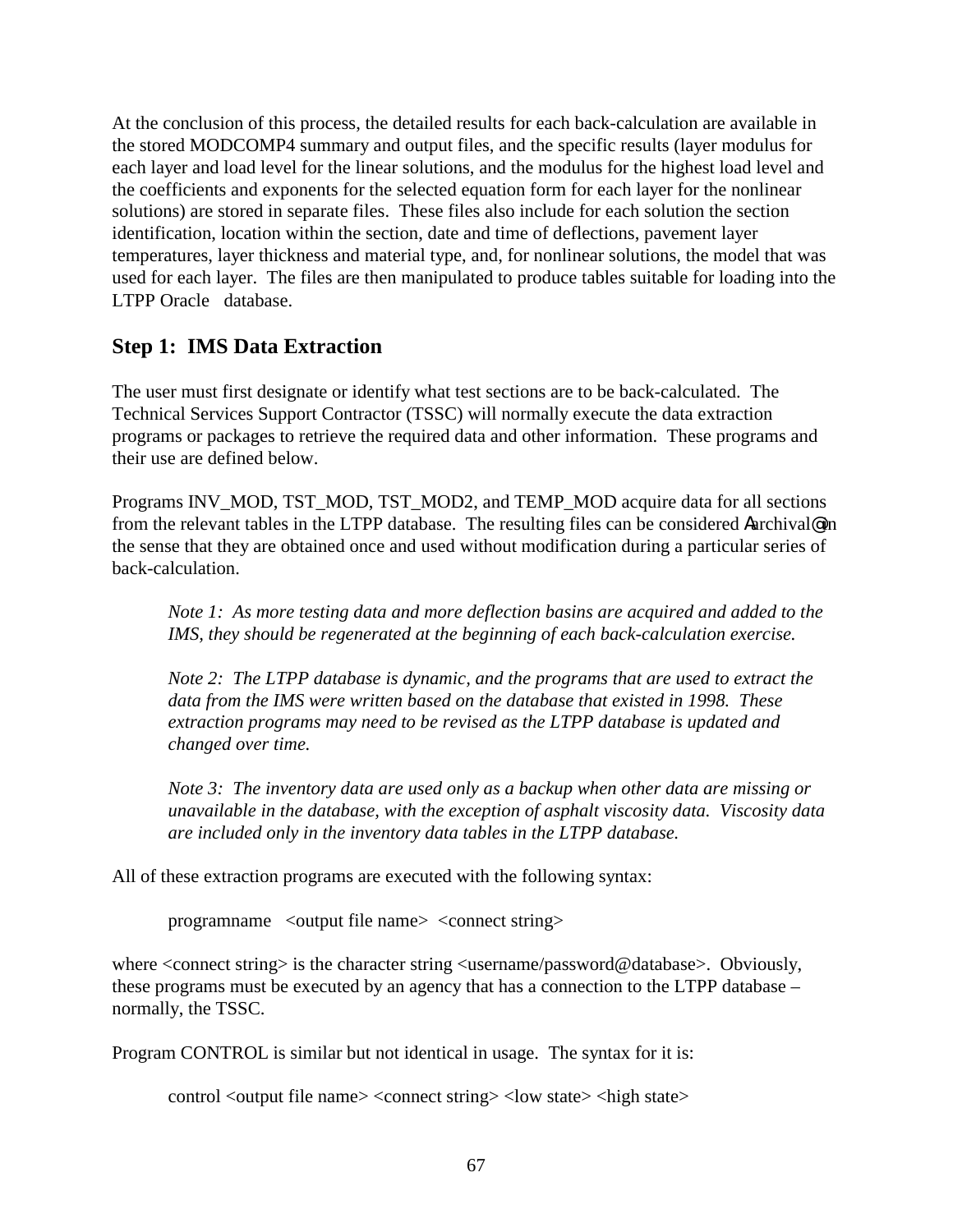where < low state > and < high state > are the LTPP State or Province codes for the first and last State to be included in the run. One may, therefore, generate control files for one State at a time, a group of States, or all the states at once (where AState@ refers to both States and Provinces). One may generate output for all the States and later break the resulting file down into smaller groups of test sections in an editor (a useful procedure if one is dependent on TSSC for running the program).

For convenience, this input guide refers to the output files of the above programs as INV\_MOD.lis, TST\_MOD.lis, TST\_MOD2.lis, TEMP\_MOD.lis, and CONTROL.lis. In the first three, remembering that TST\_MOD2.lis is the same as TST\_MOD.lis except that it provides data where available for construction number 2 (rehabilitation events), the same set of information is provided for all layers; all layers will have blank fields where the field is inappropriate for the material type of that layer. These programs convert metric density to English units but otherwise leave the values in the units used in the LTPP database. The LTPP database was undergoing a metrication process, so the user must be careful about using the programs. Program MODDATA, which uses the output of these programs, was written to use English units throughout.

TEMP\_MOD.lis provides both the hole depths and the temperature readings at those holes (which are drilled such that top, middle, and bottom temperatures are obtained) during the deflection testing for each section visit, as well as the date, time, and location of the hole. No conversions are done to the temperatures, so they are output in the units present in the LTPP database (metric after May 2000).

Sample data:

| ┯┲┲┲╂┲┲┲ <b>┚᠐┯┲┲╂┲┲┲</b> 20┲┲┲╂┲┲┲ <sup>30</sup> ┯┲┲╂┲┲┲ <b>4</b> 0┯┲┲╁┲┰┲ <sup>ҕ</sup> ᠐┯┲┲╂┲┲┲ <sup>ҕ</sup> ᠐┯┲┲╂┲┲┯ <sup>ヮ</sup> ᠐┯┲ |                        |  |     |                               |           |           |  |
|------------------------------------------------------------------------------------------------------------------------------------------|------------------------|--|-----|-------------------------------|-----------|-----------|--|
| $011001$ 1 11-OCT-1989 -5 900 1.0 71.10 2.0 68.90 3.0 67.50                                                                              |                        |  |     |                               |           |           |  |
| $0.11001$ 1 $11$ -OCT-1989 -5 1025 1.0 83.20 2.0 79.30 3.0 75.30                                                                         |                        |  |     |                               |           |           |  |
| 011001                                                                                                                                   | 1 11-0CT-1989 510 1000 |  |     | 1.0 78.60 2.0 75.20 3.0 72.20 |           |           |  |
| 011001                                                                                                                                   | 1 11-OCT-1989 510 1105 |  | 1.0 | 86.80                         | 2.0 81.80 | 3.0 77.70 |  |
| $0.11001$ 1 11-OCT-1989 510 1135 1.0 89.50 2.0 86.10 3.0 81.50                                                                           |                        |  |     |                               |           |           |  |

For section 011001 on October 11, 1989, at stations –5 and 510, we have holes in the pavement of 1.0, 2.0, and 3.0 inches deep, with the indicated temperatures (F) at times from 0900 to 1135.

The last type of data obtained from the IMS is the data for the deflection basins. An SQL script, GEN FWD.SOL, (which may be edited to obtain data for GPS, for SPS, or for seasonal sites), is run that produces a second (very large) SQL script that obtains the deflections in English units of mils (.001 inch), peak loads (in ksi), and air and pavement temperatures (in degrees F) for each section and visit date, and writes the data for each section (all visits) to a separate file. Again, this requires a connection to the IMS and would most probably be done by the TSSC. The output files from this process are labeled *F<state\_code><shrp\_id><construction\_no>.lis*.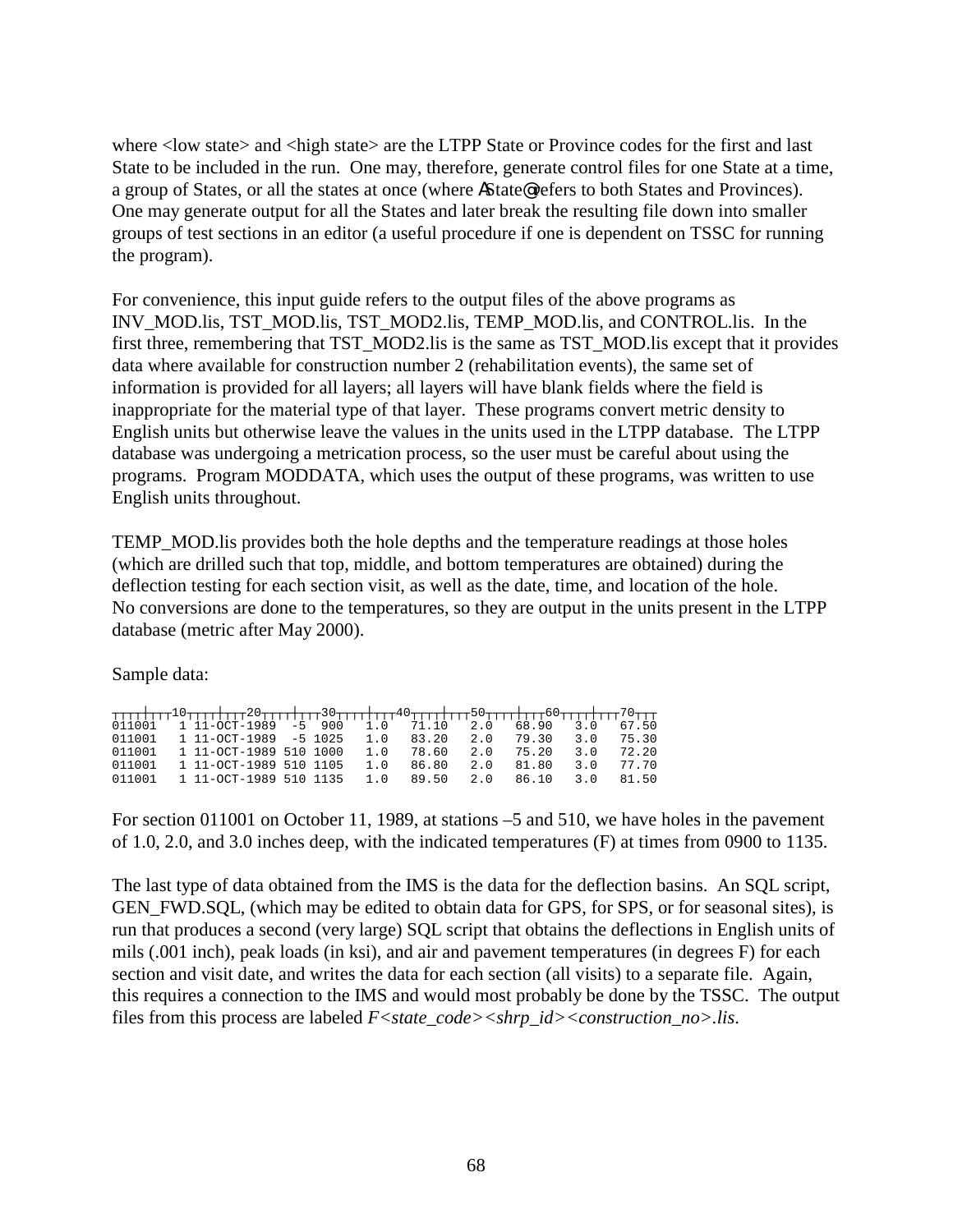## **Step 2: Preprocess the FWD Deflection Data – Execute DEFLAVG4**

As discussed above, the deflection data acquired are passed through program DEFLAVG4, which performs several operations on the data. Deflection data from the IMS consist (normally) of basins from 12 drops (rigid pavements) or 16 drops (flexible pavements), 4 at each drop height, or nominal load. The deflections for each drop at a given drop height are normalized by the load for that drop; the normalized drops are then averaged and the results multiplied by the average load for that drop height. This is done for each of the seven sensors.

The program is run by typing in the command prompt: DEFLAVG4<space><Data File Name><return>. The use of the DOS FOR-DO loop will make it possible to execute DEFLAVE4 on all FWD data files in a subdirectory with one command.

In performing these operations, the deflection basins are checked for nondecreasing deflections with increasing distance from the load; if this occurs, the drop is omitted from the average. In addition, a test for variation based on that used in the FWD software itself is applied: If an individual (renormalized) deflection value differs from the average by more than  $(0.08 + 1)$ percent [average deflection]) mils, that difference is calculated for all sensors and summed. The drop having the largest sum is excluded, and the average is recalculated. If necessary, this process is repeated, leaving only two drops. If *they* differ from their average by more than the above amount, the average is accepted but marked as Avariant<sup>®</sup> in the output file. The criteria of 0.08 mils and 1 percent are from the stated accuracy specifications on the FWD unit itself.

If all the drops at a given location and load have nondecreasing deflections, they are all discarded. If all but one is discarded, the remaining value is used, but obviously there can be no check for variation in this case. The number of drops contributing to the final average is recorded in the output file for each drop height; where only two remain and one or more sensors show variation, the deflection values for those sensors are so indicated in the output file.

The program name DEFLAVG4.exe indicates the version used for flexible data with four-digit years in the dates. (DEFLAV\_R.exe is the same except that it is used with rigid pavement deflection basin data, and uses only data from mid-slab basins [lane numbers J1 or C1].) Output files have the same file *name* as the input file, with an *extension* A.AVG.@ A Alog@ file is written for each run, showing the details of the averaging and drop exclusion process. This file has the A.LOG@ extension.

*Note 4: Program BASIN is executed external to the back-calculation process to determine the load-response (figures 2-4) and basin (figures 5-8) classification of the deflection basin data. Figure 32 illustrates the flow diagram for characterizing the deflection basin measurements. The load-response classification assists the user in selecting the initial constitutive equation for the nonlinear module of MODCOMP. The BASIN program is not needed for the linear module.*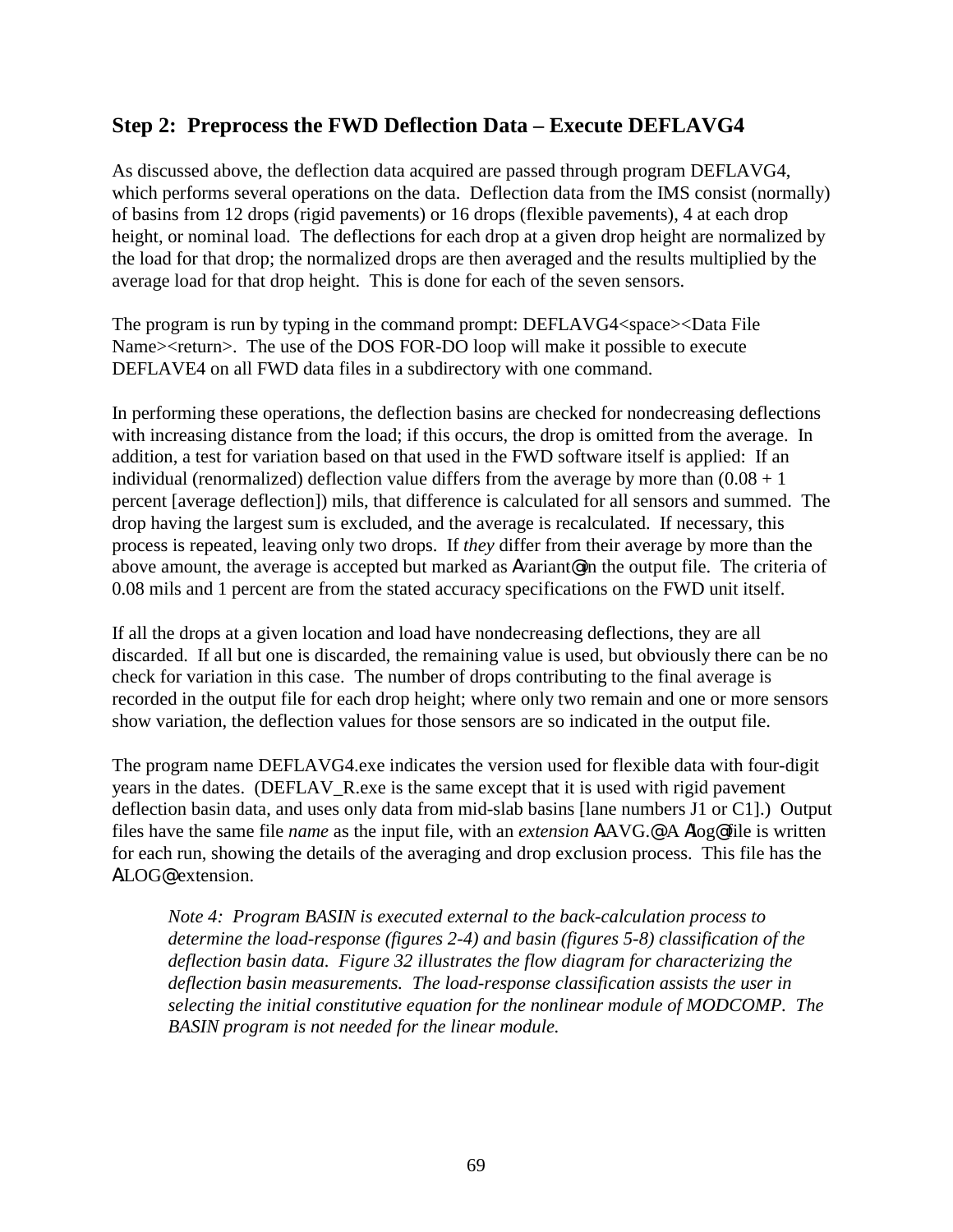



Figure 32. Flow chart for the deflection basin and load-response characterization procedure.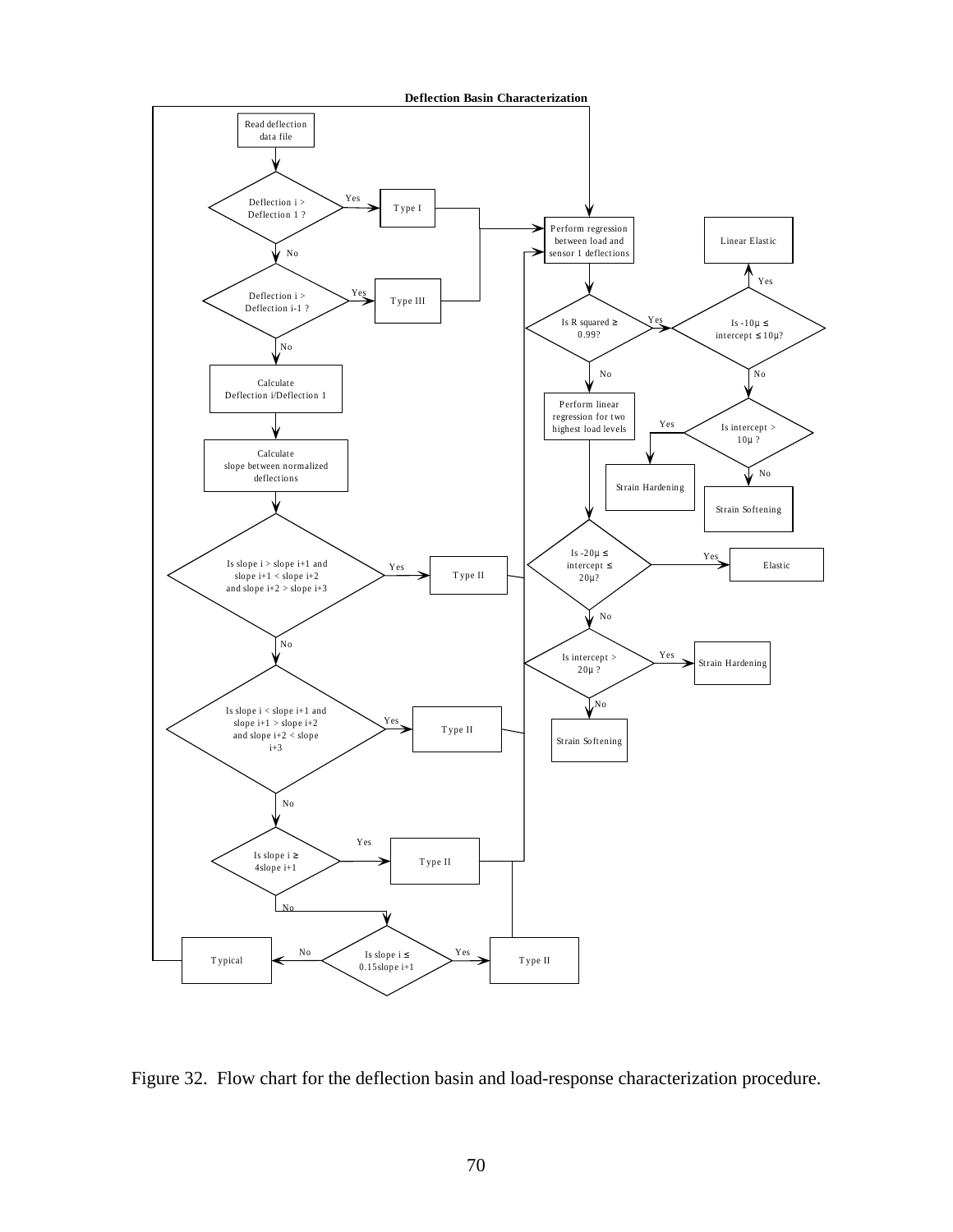|            |                  |                          | -30- |                  | 40 <sub>7</sub> |     |       |       | -80  |
|------------|------------------|--------------------------|------|------------------|-----------------|-----|-------|-------|------|
| 01         | 1001 11-OCT-1989 | F O                      |      | $-5000854$       | 64.             | 61. | 7516  | 9.29  | 6.26 |
| 01 1001    |                  | 11-OCT-1989 F0 1         |      | $-5000854$       | 64.             | 61. | 7532  | 9.33  | 6.26 |
| 01<br>1001 |                  | 11-OCT-1989 F0 1         |      | $-5000854$       | 64.             | 61. | 7532  | 9.33  | 6.26 |
| 01         |                  | 1001 11-OCT-1989 F0 1    |      | $-5000854$       | 64.             | 61. | 7516  | 9.29  | 6.26 |
| 01<br>1001 |                  | 11-OCT-1989 F0 2         |      | $-5000854$       | 64.             | 61. | 10170 | 12.05 | 8.27 |
| 1001<br>01 |                  | 11-OCT-1989 F0 2         |      | $-5000854$       | 64.             | 61. | 10185 | 12.17 | 8.31 |
|            |                  | 01 1001 11-OCT-1989 F0 2 |      | $-5000854$       | 64.             | 61. | 10201 | 12.09 | 8.27 |
|            |                  | 01 1001 11-OCT-1989 F0 2 |      | $-5000854$       | 64.             | 61. | 10185 | 12.17 | 8.31 |
|            |                  |                          |      |                  |                 |     |       |       |      |
|            |                  |                          |      |                  |                 |     |       |       |      |
| 4.53       | 2.56             | 1.61                     | .94  | .671             |                 |     |       |       |      |
| 4.53       | 2.60             | 1.65                     | .94  | .67 <sub>1</sub> |                 |     |       |       |      |
| 4.53       | 2.60             | 1.65                     | .94  | .671             |                 |     |       |       |      |
| 4.53       | 2.60             | 1.65                     | .94  | .67 <sub>1</sub> |                 |     |       |       |      |
| 6.14       | 3.70             | 2.36                     | 1.38 | 1.021            |                 |     |       |       |      |
| 6.18       | 3.70             | 2.36                     | 1.42 | 1.021            |                 |     |       |       |      |
| 6.18       | 3.66             | 2.36                     | 1.34 | .941             |                 |     |       |       |      |

Example data file for one station, two load heights (F0110011.lis):

The section (State code and SHRP\_ID), date, lane, load height, station, drop time, air temperature, and pavement temperature are present for each drop, followed by the load, the seven deflections, and the construction number.

Example output file for the above input data (F0110011.avg):

|                                         |                |  |  | <del>TTTT++TTT<sup>10</sup>TTT++TTT<sup>20</sup>TTT++TTT<sup>30</sup>TTT++TTT+0TTT++TTT<sup>50</sup>TTT++TTT<sup>50</sup>TTT++TTT<sup>80</sup></del> |      |
|-----------------------------------------|----------------|--|--|------------------------------------------------------------------------------------------------------------------------------------------------------|------|
|                                         |                |  |  | 01 1001 11-OCT-1989 F0 1 -50 0854 64, 61, 7524, 9.31                                                                                                 | 6.26 |
|                                         |                |  |  | 01 1001 11-OCT-1989 F0 2 -50 0854 64. 61. 10185. 12.12 8.29                                                                                          |      |
| ┯┯┯┯┿┯┯┯90┯┯┯┿┯┯100┯┯┯┿┯┯110┯┯┯┯┿┯┯120┯ | 2.59 1.64 .94  |  |  |                                                                                                                                                      |      |
| 6.16                                    | 3.68 2.36 1.39 |  |  |                                                                                                                                                      |      |

The single digit at the end of the output line is the number of drops that contributed to the average; the construction number is retained as the last digit in the file name.

### **Step 3: Create Input Files for MODCOMP4**

#### *Execute MODDATA*

MODDATA reads information from the files discussed above and creates an output file consisting of identification, layer information, and deflections for each location at which deflection basins were obtained (and which passed through the DEFLAVG programs). Most importantly, it derives initial estimates for modulus and Poisson's ratio for each layer from the material types and physical properties of those layers. Initial estimates for the layer modulus are computed in accordance with a regression equation or obtained from a tabular listing of values for different materials, whereas estimates of Poisson's ratio are automatically obtained from a tabular listing of values for different materials (refer to table 4). $^{(1,15)}$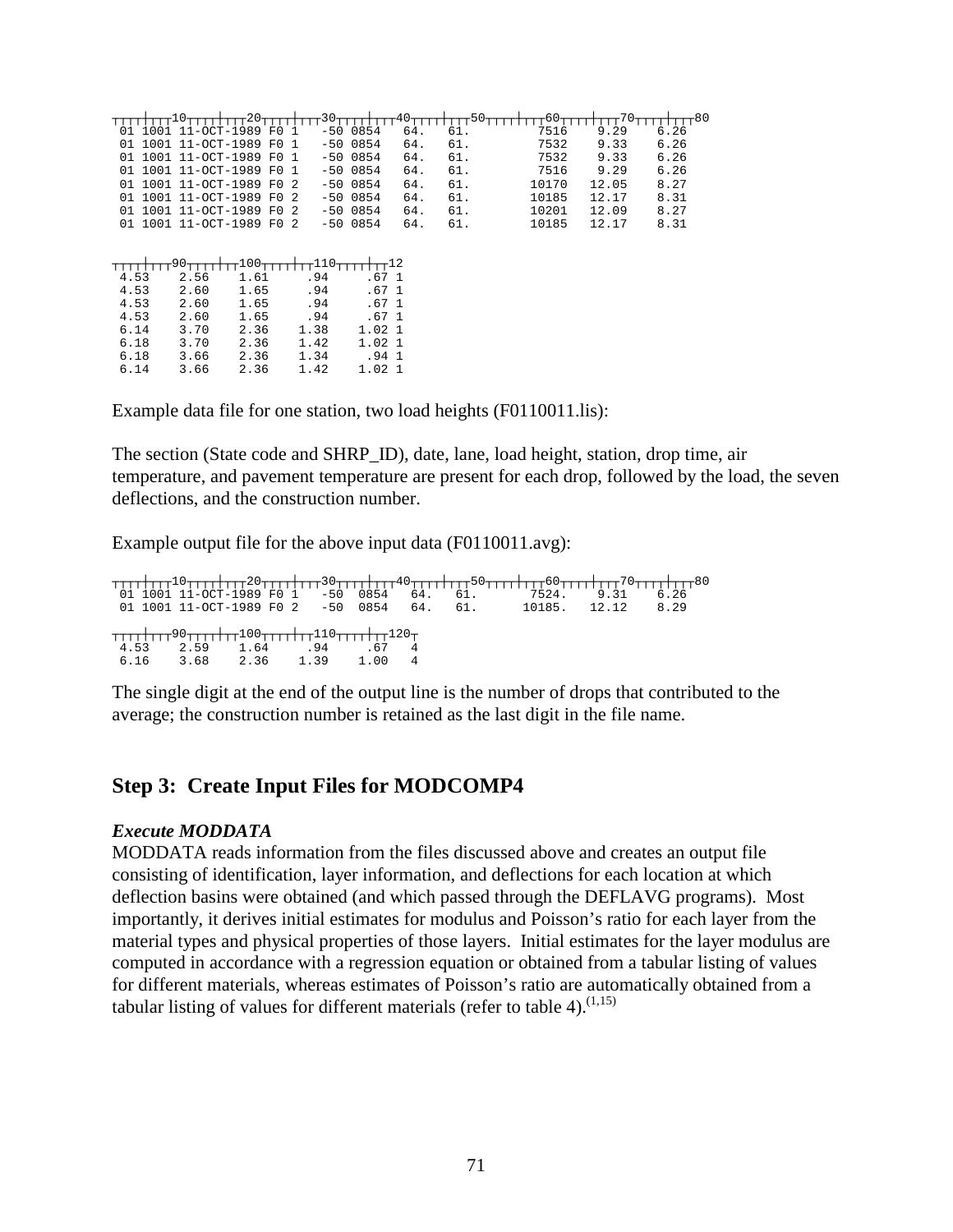Automatic Layering Definition

For sections having more than five layers, MODDATA performs layer combinations according to rules established by LTPP in 1993, unless the user overrides the process with desired specific layer combinations. $^{(15)}$ 

*Note 5: Although the original back-calculation program used with MODDATA could handle only five layers total (including rigid base) and MODCOMP4 can handle many more, it is considered inappropriate to solve for more than five layers when using MODCOMP4.* 

To run MODDATA, it is best to establish some standard file locations, or paths, ahead of time. The following are suggested:

| $\langle$ exepath $\rangle$ | The location of the executable programs in this process.                                     |
|-----------------------------|----------------------------------------------------------------------------------------------|
|                             | <commpath> The location of common data files used for multiple runs of MODDATA on</commpath> |
|                             | different deflection data (e.g., the IMS extraction data files).                             |
| $\le$ defl $path$           | The location of deflection data files generated by DEFLAVG4 or DEFLAV_R.                     |
| $\le$ sectpath $>$          | The location of files unique to a specific run of MODDATA.                                   |

MODDATA can use (but does not require) several input files in addition to those containing the IMS extraction data; when executed, the program requests that each file name be entered in response to a labeled prompt, shown as follows, with the recommended location for each:

| Enter name of REFERENCE file                                                    | $<$ sectpath>F0110011.CNT         |
|---------------------------------------------------------------------------------|-----------------------------------|
| Enter name of INVENTORY DATA file                                               | <commpath>INV_MOD.LIS</commpath>  |
| Enter name of MATERIALS TEST file                                               | <commpath>TST_MOD.LIS</commpath>  |
| Enter name of DEFLECTION TEMPS file                                             | <commpath>TEMP_GPS.LIS</commpath> |
| Enter name of DEFLECTION DATA file                                              | <deflpath>F0110011.LIS</deflpath> |
| ANONE® CAN BE ENTERED FOR THE NEXT FOUR FILENAMES                               |                                   |
| Enter name of IN-SITU DENSITY DATA file                                         | <commpath>ISDMOIST.DAT</commpath> |
| Enter name of EXTERNAL LAYER COMBINATION file <commpath>LAY_COMB.DAT</commpath> |                                   |
| Enter name of EXT. LAYER MODULUS INPUT file                                     | <commpath>SEED.DAT</commpath>     |
| Enter name of STATION SPLIT-LOCATION file                                       | <commpath>SUBSECT.DAT</commpath>  |
| Enter name of ERROR OUTPUT file                                                 | $<$ sectpath>F0110011.ERR         |
| Enter name of SUMMARY OUTPUT file                                               | <sectpath>F0110011.OUT</sectpath> |
| Enter name of DATA OUTPUT file                                                  | $<$ sectpath>F0110011.DAT         |

Each file shown in <commpath> will normally contain data for many test sections, and in the case of TEMP\_GPS, numerous dates per test section. F0110011.CNT, the control file in the example shown, will have multiple dates for the test section 011001, construction number 1. The program will search each file for the test section identification 011001 and will search for the specific dates in TEMP\_GPS and in F0110011.LIS. If a control file containing section identifications for multiple sections is used, the data for each section will be sought within each file.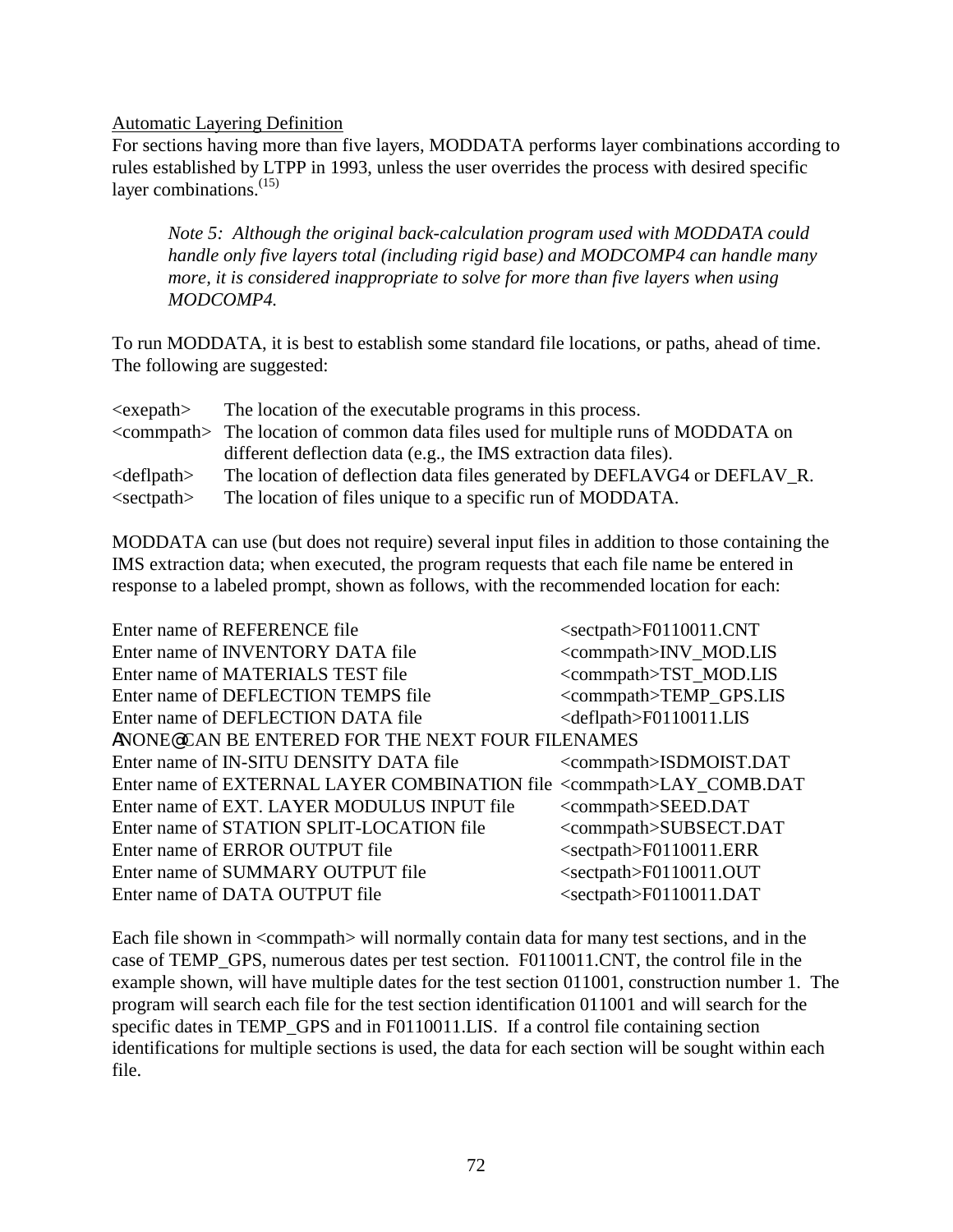### Manual Override or Optional Inputs for MODDATA.

The optional input data files ISDMOIST.DAT, LAY\_COMB.DAT, SEED.DAT, and SUBSECT.DAT provide additional data and allow the user to override the program choices.

*Note 6: Format details are provided later for these files.* 

ISDMOIST.DAT provides in situ densities (from nuclear density gauge measurements) and moisture contents for base and subgrade layers where such measures are available. The values in the IMS were obtained at specified depths from the surface; those depths must be converted to layer numbers before they are useful in this application, and that is most easily done by hand external to the program. Averages are taken of multiple data values for a single layer where such exist. These values are needed for nonlinear back-calculation where the weight of the material overlaying a given layer is taken into consideration in calculating the stresses within that layer.

| SHRP  | CΝ | LAYER | MATI. | ISD WET AVG | ISD DRY AVG | ISMC AVG |
|-------|----|-------|-------|-------------|-------------|----------|
| 11001 |    |       | 217   | 136.85      | 114.88      | 19.10    |
| 11001 |    |       | 304   | 141.20      | 135.28      | 4.38     |
| 11001 |    |       | 304   | 143.40      | 139.70      | 2.63     |

LAY COMB.DAT allows the user to control the process of layer combination externally, based on previous back-calculation attempts or on study of the standard layer combination performed by MODDATA. If *any* combination is specified in LAY\_COMB, *all* desired combinations must be specified and the automatic process is turned off.

|        |   |   |   | 10 |
|--------|---|---|---|----|
|        |   |   |   |    |
| 810502 | 5 | б | 6 |    |
| 810503 | 5 | 6 | 6 |    |
| 810504 | 5 | 6 | 6 |    |
| 810505 | 5 | б | 6 |    |
| 810506 | 4 | 6 |   |    |
| 810507 |   |   |   |    |
| 810508 |   | h |   |    |
| 810509 |   |   |   |    |

In this example, the first four sections of the Alberta SPS5 project are handled differently from the last four: In the first four layers, 4 and 5 are combined, and layer 6 is prevented from combining with another layer. In the last four, layer 4 is prevented from combining, and layers 6 and 7 are combined.

SEED.DAT allows the user to bypass the internal calculation or lookup of modulus estimates for specific layers and to specify the value to be used. The values entered apply to the original layering, not the final layering after combination. Therefore, to ensure that a layer after combination has a specific value, all components of that combined layer must be given that value. An example follows:

┬┬┬┬┼┬┬┬10┬┬┬┬┼┬┬┬20┬┬┬┼┬┬┬30┬┬┬┼┬┬┬40┬┬┬┬┼┬┬┬50┬┬┬┬┼ 011001 94.458 38.86 24.659 1109.4 1109.4 1109.4 011011 172.06 64.691 27.616 1237.7 1237.7 011019 69.381 5.615 901.60 901.60 901.60

In each of the three sections shown, the asphalt top layers were combined in the final output.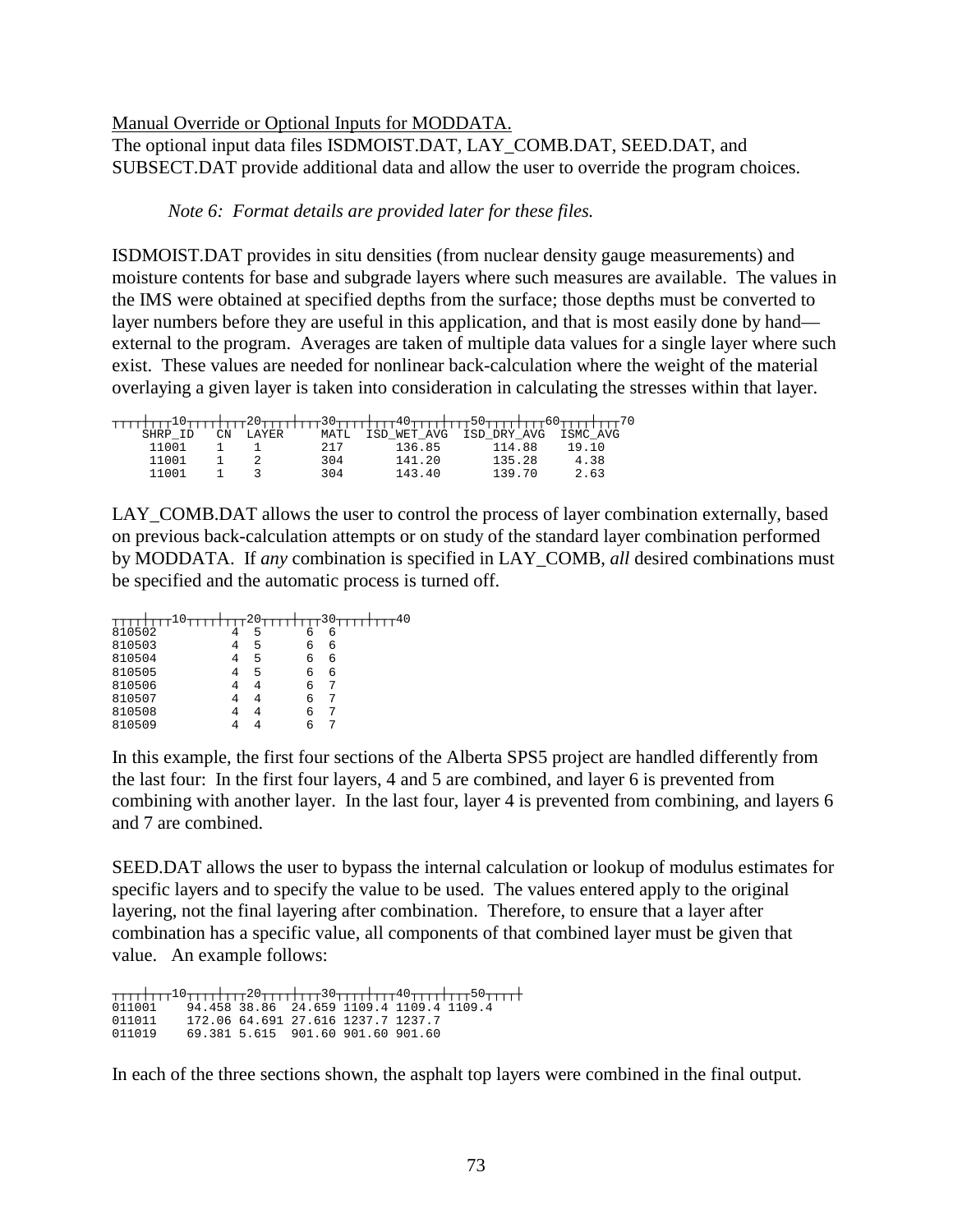SUBSECT.DAT allows the entry of a station value that serves to split the section into two subsections; thickness of each layer from the approach testing area will be applied to all deflection stations less than that value, and those from the leave testing area will be applied to the remainder of the stations. Special values for this station exist: +9999 will enable the use of average layer thickness for all stations (the default situation), and -9999 will cause thickness values from the Anearest end<sup>®</sup> to be used for analysis of deflections taken in the testing areas and the average values for deflections obtained within the section.

*Note 7: The* A*average values*@ *referred to here are the values from LTPP database table TST\_L05B, which are values considered* A*representative*@ *of the section; these are often but not always averages of the values from the two ends.* 

An example follows:

|        | <b>-----+---</b> 10 <del>----++---</del> 20 |
|--------|---------------------------------------------|
|        |                                             |
| oiiooi | 600.0                                       |
| 021004 | $-100.0$                                    |
| 026010 | $-100.0$                                    |
| 041001 | $-100.0$                                    |
| 041037 | 250.0                                       |

For the first section, the layer thickness from the approach end will be applied to all stations; for the next three sections, those from the leave end will be used. For 041037, those before station 250 will use the approach-end thickness, and those equal to or after 250 will use layer thickness from the leave end.

### Program Output.

The output files F0110011.{ERR,OUT,DAT} are to some degree redundant but have specific purposes. The .ERR file contains, in addition to error and informative messages, details of temperature interpolation and of asphalt stiffness calculations. It is *not* intended to be printed because of its size (it is too large).

The .OUT file contains the original layering, the layering after combining asphalt layers, and the final layering after combining other adjacent layers of similar materials. In this way, the user can see exactly what is being done and make decisions as to whether the automatic process produces a result consistent with the user needs. The .DAT file is the output file used in following the steps in the back-calculation process; it contains the final layer system (with estimated modulus, thickness, Poisson-s ratios, material densities and moisture contents, and for pavement layers the interpolated mid-layer temperature) and the average load and deflections at a specific date, time, station, and load height.

Because there are so many input and output files for MODDATA, it is recommended that a Afile of file names,@or metafile, be established prior to running the program. This can easily be done in a text editor and allows easy corrections of typing errors without starting over from the beginning, as would be required if an error occurred in a file name entry directly into MODDATA. In addition, such a metafile can be stored with the run-specific input (CONTROL) and output files in a compressed (ZIP) file for future reference and/or use. The standard DOS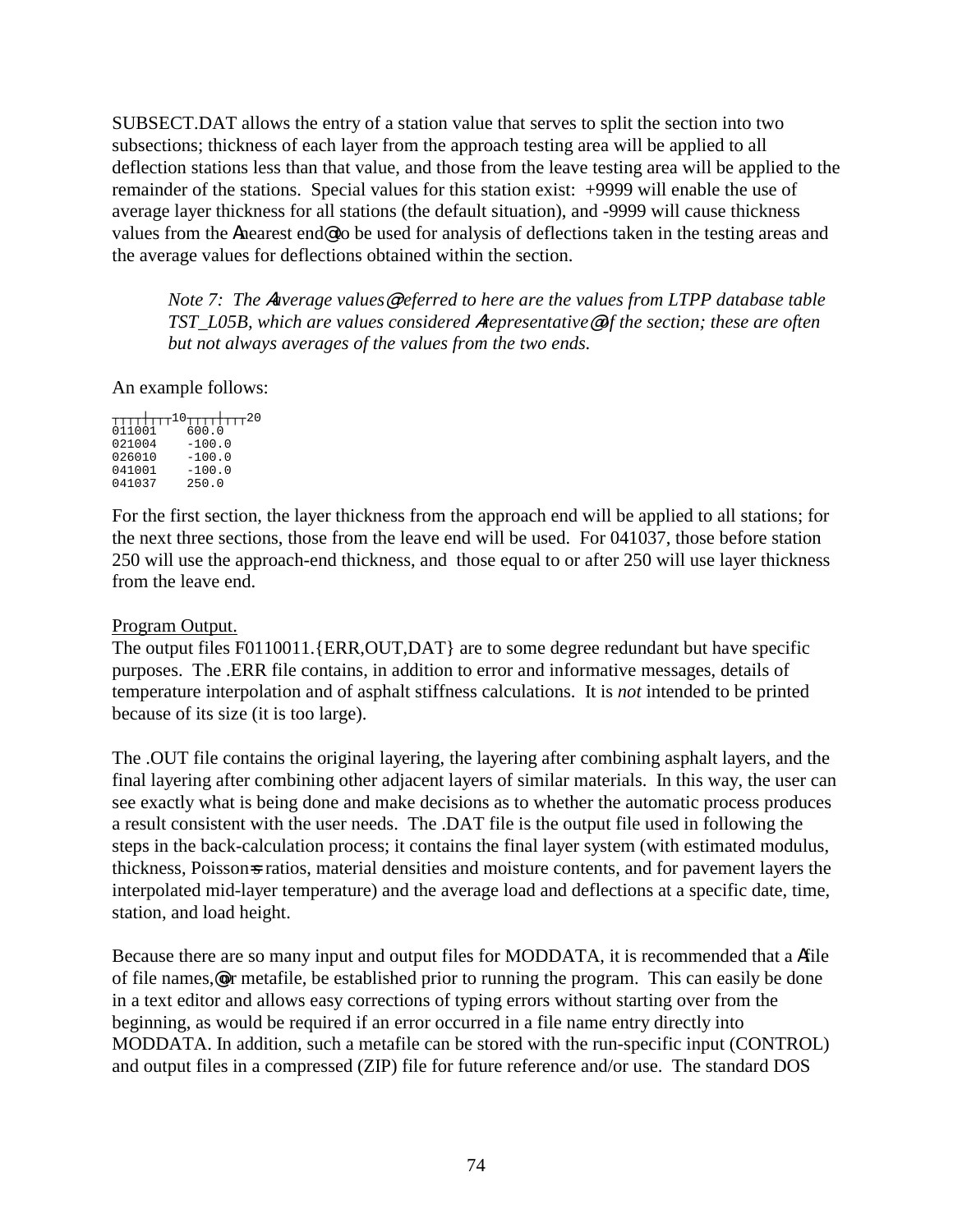redirection of input from the console to the specified metafile is accomplished using the less-than symbol, as shown below:

MODDATA < metafilename

### *Execute METRIC*

Program METRIC uses the .DAT file output by MODDATA as input and writes out a file, normally with the same file name and an extension of .MET, containing the same information in metric (SI) units for use in MODCOMP4, as follows:

| <b>MODDATA</b> | <b>METRIC</b> |                   |                |
|----------------|---------------|-------------------|----------------|
| 1n             | m             | $(=$ inches       | $*0254$        |
| ksi            | MPa           | $(=\mathrm{k}$ si | $*6.894757)$   |
| pcf            | $kg/m^3$      | $(=$ pcf          | $*16.01846$    |
| in             | mm            | $($ = inches      | $*25.4$        |
| $\mathrm{^oF}$ | $\rm ^{o}C$   |                   | $*.555555)$    |
| ft             | m             | $(= feet)$        | $*$ .3048)     |
| lb force       | kN            | $(=\text{lbs})$   | $*004448222$   |
| mils           | $\mu$ m       | $(=$ mils         | $*25.4$        |
|                |               |                   | $(=[deg F-32]$ |

*Note 8: Deflection location values (in feet) were not changed because they are descriptive only.* 

Sample input and output files:

#### English

| <del>TTTT TTT<sup>10</sup>TTTT TTT<sup>20</sup>TTTT TTT<sup>30</sup>TTTT TTT<sup>40</sup>TTTT TTT<sup>50</sup>TTTT TTT<sup>60</sup>TTTT TTT<sup>70</sup>TTTT<del> </del>T</del>  |                                |                      |  |                  |                             |                                   |
|----------------------------------------------------------------------------------------------------------------------------------------------------------------------------------|--------------------------------|----------------------|--|------------------|-----------------------------|-----------------------------------|
| 091803                                                                                                                                                                           | 500. 25-AUG-1994 3             |                      |  |                  |                             |                                   |
| 7 142<br>$\mathbf{1}$                                                                                                                                                            | $\cdot$ 0<br>SS                | .35 26.5 .0 .0 125.0 |  |                  |                             | 8.0                               |
| $\overline{a}$<br>5 302                                                                                                                                                          | GB 12.0                        | .35                  |  |                  | 30.0 10.0 132.4 125.0 8.0   |                                   |
| $\overline{\mathbf{3}}$<br>3 700<br>AC                                                                                                                                           | 7.2.32                         |                      |  |                  | 408.6 102.2 1225.9 153.7 .0 | 88.5                              |
| 18-JUL-1989 200.                                                                                                                                                                 |                                | 4.0                  |  |                  |                             |                                   |
| 25-AUG-1994 1323. 81. 102. 0 1 F1 1.4 96.9 3.7 88.1 6.2 80.6                                                                                                                     |                                |                      |  |                  |                             |                                   |
| 500. 6038. 5.03 3.48 2.66 1.82 1.20 .77 .43                                                                                                                                      |                                |                      |  |                  |                             |                                   |
| Metric<br><del>TTTT TTT</del> 10 <del>1TTT TTT</del> 20 <del>TTTT TTT</del> 30 <del>TTTT TTT<sup>40</sup>TTTT TTT</del> 50 <del>TTTT TTT</del> 60TTTT TTT <sup>70</sup> TTTT TTT |                                |                      |  |                  |                             |                                   |
| 091803                                                                                                                                                                           | $500.25 - \text{AUG} - 1994.3$ |                      |  |                  |                             |                                   |
| $\mathbf{1}$<br>7 142                                                                                                                                                            | .000<br>SS                     | .35                  |  | $182.7$ .0 .0    | 2002. 8.0                   |                                   |
| 2 5 3 0 2                                                                                                                                                                        | GB .305                        | .35                  |  | 206.8 68.9 912.9 | 2002. 8.0                   |                                   |
| $\mathcal{L}$<br>3 700                                                                                                                                                           | AC 183                         | $\cdot$ 32           |  |                  |                             | 2817.2 704.6 8452.3 2462. .0 31.4 |
| 18-JUL-1989 200.                                                                                                                                                                 |                                | 1.22                 |  |                  |                             |                                   |
| 25-AUG-1994 1323. 27.2 38.9 0 1 F1 35.6 36.1 94.0 31.2 157.5 27.0                                                                                                                |                                |                      |  |                  |                             |                                   |
| 500. 26.86 127.8 88.4 67.6 46.2 30.5 19.6 10.9 0                                                                                                                                 |                                |                      |  |                  |                             |                                   |

For this example, MODDATA output (English and Metric) for section 091803 (in CT) has three layers after combinations.

- The subgrade has a starting modulus of 26.5 ksi, with no stated upper and lower limits.
- The base is 12.0 inches thick, with a starting modulus of 30 ksi, bounded by 10 and 132.4 ksi.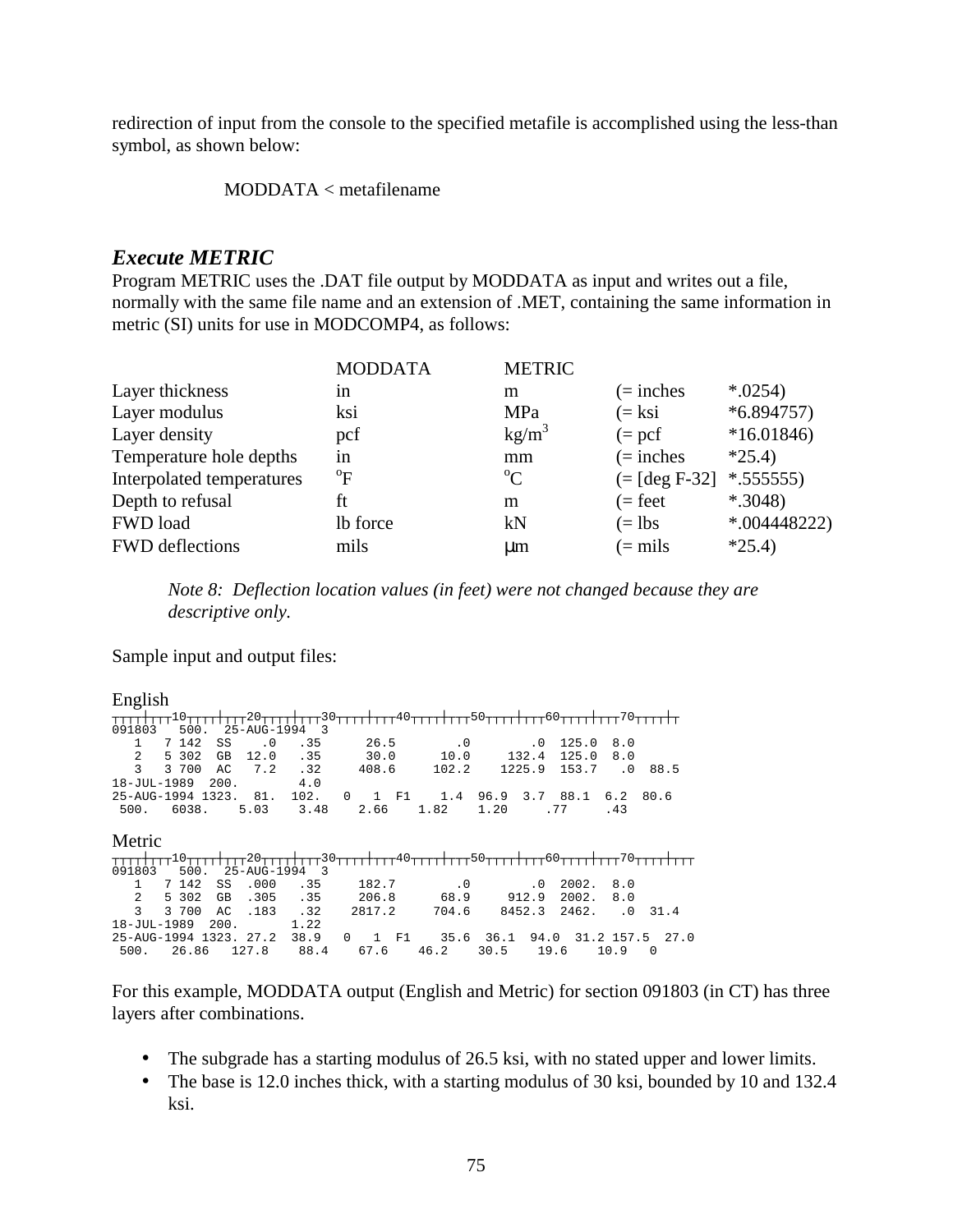- Both base and subgrade have a Poisson's ratio of 0.35, a density of 125 pcf, and a moisture content of 8 percent. (The upper and lower bounds derived by MODDATA are not used with MODCOMP4.)
- The asphalt layer, in addition to the above parameters, shows a mid-depth temperature of 88.5 F.
- The depth to refusal as determined in July 1989 was 4 feet.
- Deflections from August 1994 at station 500 were taken with a load of 6,038 pounds, at air and pavement surface temperatures of 81 and  $102^{\circ}$ F, respectively, in mid-lane (F1), with gradient temperatures interpolated to the time of observation of 96.9, 88.1, and  $80.6^{\circ}$ F at depths of 1.4, 3.7, and 6.2 inches, respectively.
- The single digits 0 and 1 prior to the lane specification are the crack width (not measured except for load-transfer deflection data, which is not used for back-calculation) and load height indicators, respectively.

## *Execute PREMOD3*

Program PREMOD3 takes data from MODDATA (after passing through METRIC), consisting of multiple average deflection basins for different loads at multiple points on multiple dates, and writes out input data files acceptable to MODCOMP4. For linear back-calculation, one data file is required for each average basin studied; for nonlinear studies, the basins for all loads done at one location and time are included in one data file. A very large number (up to 5,000) of data files can be generated by one run of PREMOD3 (e.g., linear studies for a seasonal site).

The program allows external user control (again, by auxiliary data files) of the choice of sensors associated in MODCOMP4 with a specific layer (usually done after the first run through MODCOMP4 with automatic assignment), the choice of nonlinear models for specific layers, and the choice and depth of a second subgrade layer and/or a rigid foundation.

*Note 9: A second subgrade is often used to model the changes of confining and deviator stresses with depth. A rigid foundation can model the actual presence of a very stiff layer at depth or the effect on the subgrade of a nearly vanishing deviator stress and increasing confining pressure at depth, which may make the subgrade material act as though it were a very stiff layer. In addition, for a thin layer or a layer for which the stiffness is considered known, the modulus can be entered as a* A*known*@ *value, not subject to change by the program.* 

A metafile can be established for PREMOD3 runs in a manner similar to that for MODDATA, enabling better batch (unattended) operation, if needed, and providing the opportunity for correcting typing errors without restarting the program. This metafile can use the extension .PMD and a file name showing the SHRP\_ID, if desired. It will contain responses to questions asked by PREMOD3, as well as the file names (or ANONE@) of the files described above. When executed, PREMOD3 asks the user for the following information:

English (E) or Metric (M) ENTER NAME OF MODDATA OUTPUT FILE <shrp\_id>.MET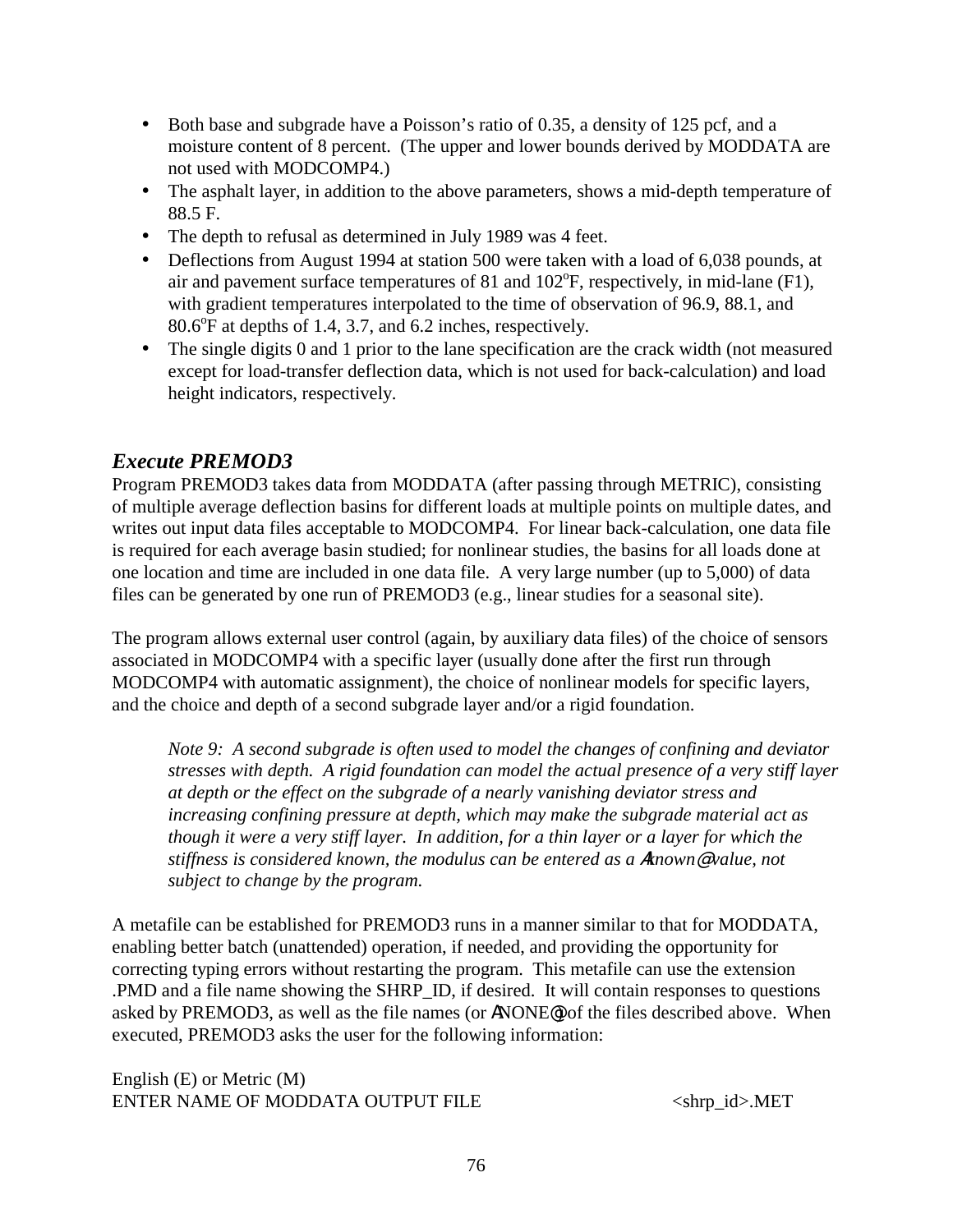### ENTER NAME OF STIFF-BASE-DEPTH FILE, or type NONE: STIFBASE.DAT ENTER NAME OF NON\_LINEAR MODELS FILE, or type NONE: MODELS.DAT ENTER NAME OF SENSOR/FIXED-STIFF FILE, or type NONE: SENSOR.DAT ENTER LOG FILE NAME FOR THIS RUN: <shrp\_id>.LOG

ENTER OUTSTYLE, TOL, CONVRATE, MAX ITER, MODEL NUMBER (use single quotes on CHAR. inputs)

Because for this project MODCOMP4 was to be run in metric units, the first question is always answered with an M, and the .MET data file output by METRIC is used for the second. Standard names were established for the next three files, as shown above; the log file name is arbitrary, but the above choice is consistent and recommended.

- OUTSTYLE is a character variable in MODCOMP4 describing the volume of output requested: BRIE (brief), LONG, or ALL. BRIEF echoes the input and gives final layer modulus. LONG reports the layer modulus for each iteration, and ALL reports intermediate calculations as well; ALL gives very lengthy output and should be used with care.
- TOL is a single character variable in MODCOMP4 describing the allowable tolerance on the fit to the deflections: values of L (low), M (medium) and H (high) are allowed, H (high) is recommended. This applies only to those sensors assigned to specific layers. H (high) tolerance implies a good fit, *not* large residuals.
- CONVRATE is a numeric value indicating a lower limit on the rate of change of modulus between iterations; 1.5 percent is usually used.
- MAX ITER is the maximum number of iterations allowed before the program Agives up" usually 15. If this number is reached, either new starting values or new sensor assignments are probably needed.

MODEL NUMBER has the following allowable values and meanings:

- 0 Use linear for all layers
- >0 Nonlinear model to be used for -ALL- base/subgrade layers
- -1 Use the bulk stress model (model 1) for base/subbase and the deviator stress model (model 2) for subgrade soil
- -2 Model number to be read in for each layer from external file

With this information, PREMOD3 can generate a MODCOMP4 input data file for each basin (linear) or each set of basins at different load levels but the same location and time (nonlinear).

The auxiliary input files for PREMOD3 allow the user to modify the default behavior of the program and/or of MODCOMP4, as follows:

STIFBASE.DAT provides information on the desired value of depth to stiff base, if the value calculated within PREMOD3 is inappropriate, and the thickness of a top subgrade layer, if such a layer is desired.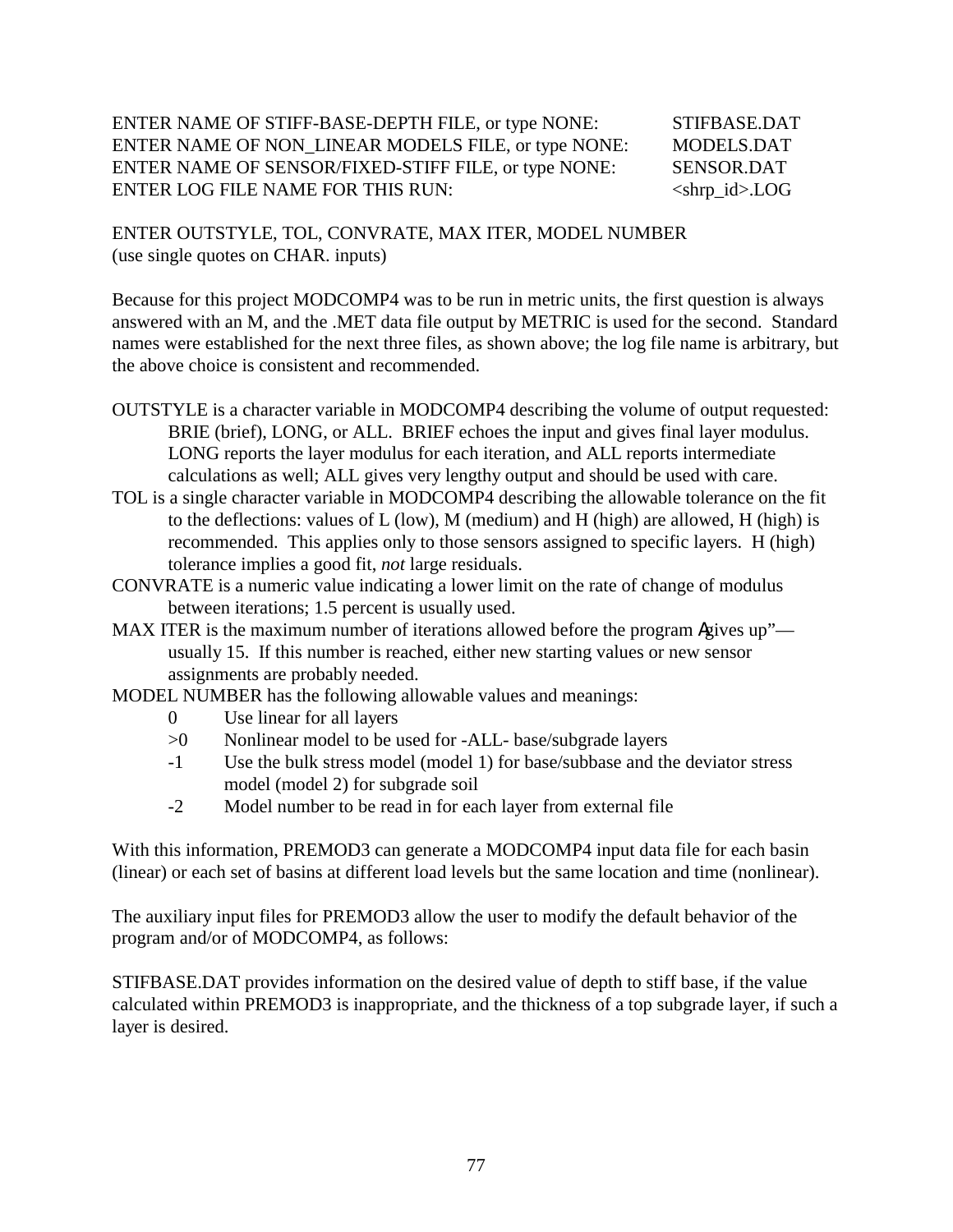*Note 10: The internal calculation of the depth to an apparent rigid layer is based on the Texas A&M procedure by G. Rohde, which was taken from the MODULUS 4.0 program.(16)* 

Values required are the six-character section ID, the depth to stiff base from the top of the pavement, and the thickness of an assumed Atop-subgrade@ layer. Space is available for comments on the origins of the values used. If no value is present for the thickness of the top subgrade layer, such a layer will not be included. If  $a - 1$ . (decimal point required) is present for the depth to stiff base, no rigid base will be modeled, and the bottom (or only) subgrade will be considered of semi-infinite extent.

|        |        |      | <del>TTTT++TTT<sup>10</sup>TTT++TTT<sup>20</sup>TTT++TTT<sup>30</sup>TTT++TTT<sup>40</sup>TTT++TTT<sup>50</sup>TTT++TTT<sup>50</sup>TTT++TTT<sup>80</sup></del> |
|--------|--------|------|-----------------------------------------------------------------------------------------------------------------------------------------------------------------|
| 011001 | 178.5  |      | No Split, Average of Approach and Leave                                                                                                                         |
| 011011 | 35.9   |      | No Split, Average of Approach and Leave                                                                                                                         |
| 011019 | 252.6  | 80.0 | Split, Average of Approach and Leave                                                                                                                            |
| 011021 | 104.85 |      | No Split, Average of Approach and Leave                                                                                                                         |
| 014073 | 178.6  |      | No Split, Average of Approach and Leave                                                                                                                         |
| 014125 | 93.95  | 36.0 | Split, Average of Approach and Leave                                                                                                                            |
| 014126 | 380.35 | 43.0 | Split, Average of Approach and Leave                                                                                                                            |
| 016019 | 189.5  | 36.0 | Split, Average of Approach and Leave                                                                                                                            |

MODELS.DAT (used only if MODEL NUMBER above = -2) provides the number of the relationship between modulus and stress included within MODCOMP4 for each layer of the pavement system. Zero is entered for layers considered linear (e.g., asphalt, PCC). MODELS.DAT has one line per section. An example follows:

| $\pm$ TTT $^{10}$ T<br>TTT | $\tau$ t $\tau$ t $\tau$ t $\tau$ 70t | ┯┿┯┯ | -30 |
|----------------------------|---------------------------------------|------|-----|
| 011001                     |                                       |      |     |
| 011011                     |                                       |      |     |
| 011019                     |                                       |      |     |
| 011021                     | 2                                     |      |     |
| 014073                     |                                       |      |     |
| 014126                     |                                       |      |     |
| 016019                     |                                       |      |     |

*Note 11: Most of the subgrade and base layers use model 1.* 

For the above example, model 2 (deviator stress model) was found to be a better fit for the subgrade for test section 011021, and the subbase layer (a lime-treated soil) of 014073 was found to be linear.

SENSOR.DAT provides the user an opportunity to change the association of a particular sensor with a particular layer in the pavement system from the default association provided by the program. This may improve the resultant fit and is used more often with nonlinear problems; finding the best association may require several attempts. In addition, this file is used to enter values for layer moduli that the user wishes MODCOMP4 to consider as fixed values, not subject to variation in the calculation. For each layer, input is in the form LL S EEEEE., where LL is the layer number, S is the number of the sensor to be associated with that layer, and EEEEE. is the fixed modulus for that layer. Obviously, if a fixed value is supplied, one should have no sensor associated with that layer.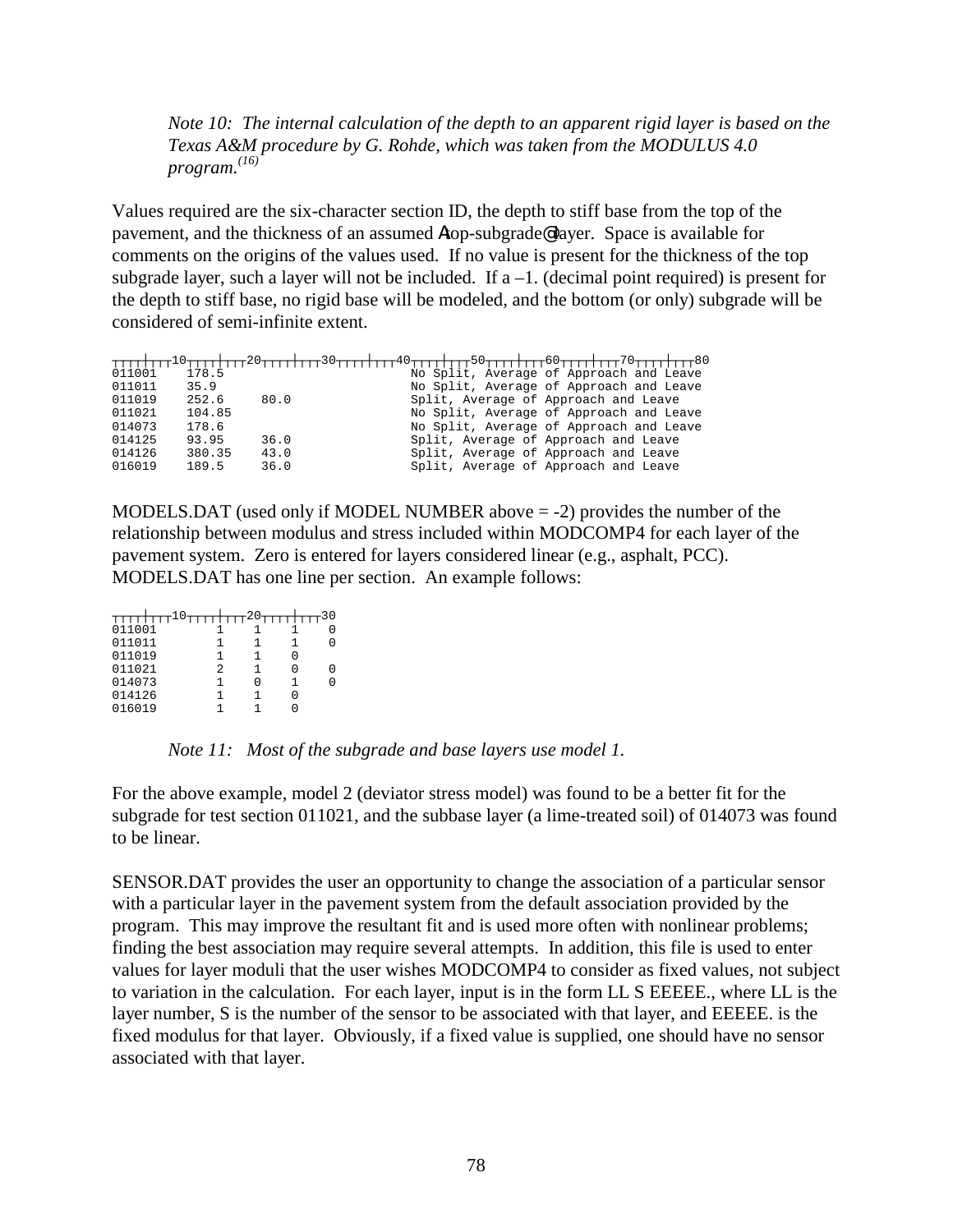Because it was desired to be able to associate a sensor with the second (lower) subgrade layer if one was created, for the purposes of this data file, that layer was given an arbitrary designation as layer 10. Because this layer did not exist at the time MODDATA was run, no seed value could then be entered for it; hence, a programming trick allows a seed (NOT a fixed value) to be entered for such a layer if the value of EEEEE. (see above) is negative. Remember that because this file is read into PREMOD3, any modulus values must be in metric units (MPa).

An example of the file follows:

| $011011$ 1 0     |    |                   | $\mathbf{0}$ .   |  |                                   |      | 2 0 1270. 3 3 0.          |  | 4 0<br>0 <sub>1</sub>            |     | $10 \quad 0 \quad -568$ .          |
|------------------|----|-------------------|------------------|--|-----------------------------------|------|---------------------------|--|----------------------------------|-----|------------------------------------|
| 011019           | 15 |                   | $\Omega$ .       |  | $2 \quad 3$<br>0.                 |      | $3 \quad 0$<br>$\Omega$ . |  | $-119$ .                         |     |                                    |
| 011021<br>014073 |    | -5<br>$1 \quad 0$ | 0.<br>$\Omega$ . |  | 2 0<br>$0.$ $\blacksquare$<br>2 5 | 0.30 | 3 0<br>0.<br>0.           |  | 4 0<br>$0-$<br>4 0<br>$\Omega$ . | 1 O | $10 \quad 0 \quad -360$ .<br>-961. |
|                  |    |                   |                  |  |                                   |      |                           |  |                                  |     |                                    |

Output files from PREMOD3 are named in such a way as to identify them as well as possible and to avoid duplicate names in a single directory containing as many as 5,000 separate files.

For Seasonal Monitoring Pavement (SMP) sites, the file naming convention is:

### ssstttph.dmy

where:

- sss = a three-character label for the seasonal site, consisting of the two-digit state code and a letter indicating the specific site within that state, obtained from a data statement within PREMOD3 correlating standard six-character SHRP\_ID=s to seasonal ID=s. These letters are not arbitrary but have been assigned previously.
- ttt  $=$  a three-character label for the station at which the deflections were observed. using M in the first character if the station was negative (no negative three-digit stations were used) and prefixing two- or single-digit stations with 0 and 00, respectively.
- $p = a$  single character in alphabetic sequence indicating the number of times the present station and load height have been used so far on this particular day.
- $\ell$  = a single digit (0,1,3) indicating the lane in which the data was taken (0, test pit area; 1, mid-lane; 3, outer wheelpath)
- $d = a$  single character (A–Z, 1-5) indicating the day of the month of the site visit.
- $m = a$  single character (A–L) indicating the month of the site visit.
- $y = a$  single character (0–9) indicating the last digit of the year of the site visit. This convention assumed that all visits were within the same decade, which was true for the present data set.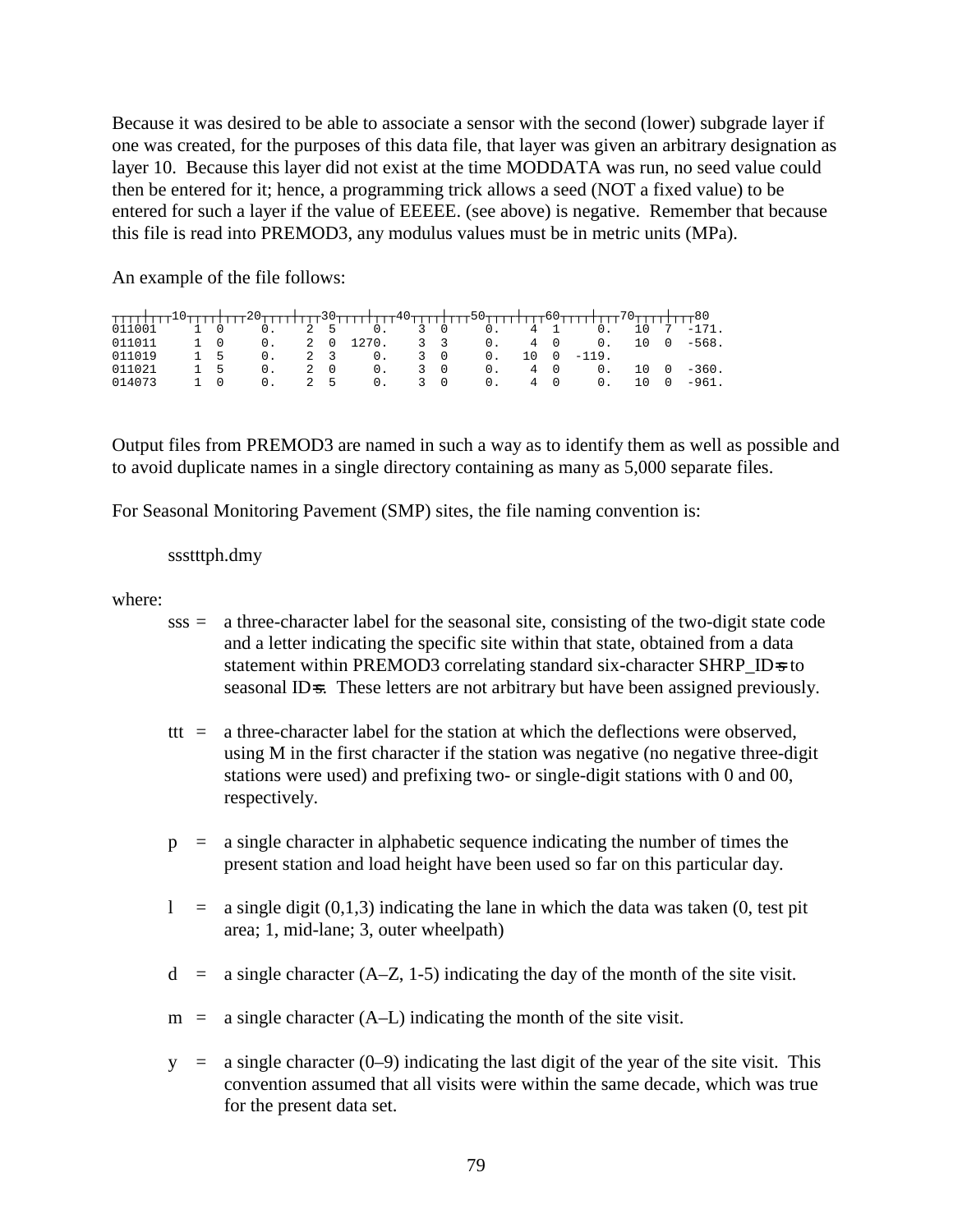It should be noted that the pass number *p* starts at *A* for a given SHRP\_ID, date, and station, and is incremented until either the corresponding file name has not been already used, or 36 values  $(26$  letters  $+ 10$  digits) have been attempted, in which case the program prints an error message and quits. A total of 24 cases (corresponding to six sequences of observations and four load heights at each location) should be the maximum needed. Where multiple data sets were taken at the same location on the same sequence, more values may be needed, but this is a data error and should be fixed in the data.

For nonseasonal sites the file-naming convention is:

aaaaaach.lmy

where:

| аааааа      |          | the full 6-character SHRP_ID of the section being studied                                                                                                                                                                                                                                                 |
|-------------|----------|-----------------------------------------------------------------------------------------------------------------------------------------------------------------------------------------------------------------------------------------------------------------------------------------------------------|
| $\mathbf c$ | $=$      | a single character $(A-Z, 0-9)$ indicating the station at which the data was<br>taken (for flexible sections, 21 stations are used in each lane, and for rigid<br>sections, up to 20 stations are used for the mid-slab deflections, which are<br>the only ones for which back-calculation is attempted). |
| h           | $\equiv$ | a single digit $(1-4)$ corresponding to the load height used for the current<br>deflections, corresponding to different nominal loads (6,000; 9,000;<br>12,000; and 16,000 pounds).                                                                                                                       |
| l,m,y       |          | (lane, month, year) as above for seasonal data file names (note that we<br>assume there will not be two visits for non-seasonal sites in the same<br>month, nor will there be more than one complete sequence on a single<br>day).                                                                        |

## **Step 4: Trial Computations and Modification of Inputs**

## *Execute MODSHELL*

To begin the computation process, a limited number of points are manually selected at random along the test section to complete the back-calculation of elastic properties. The number of test points selected are generally in the range of three to eight and depend on the amount of variation of the measured deflection basins within the subsection. For test sections with "uniform" load response, three or four deflection basins should be used, whereas six to eight basins should be used for those test sections with load-response characteristics defined as "drift" or "highly variable." $(1)$ 

MODSHELL is used to analyze the basins measured at those random test points. Results from these initial solutions are reviewed to determine whether the production runs should be executed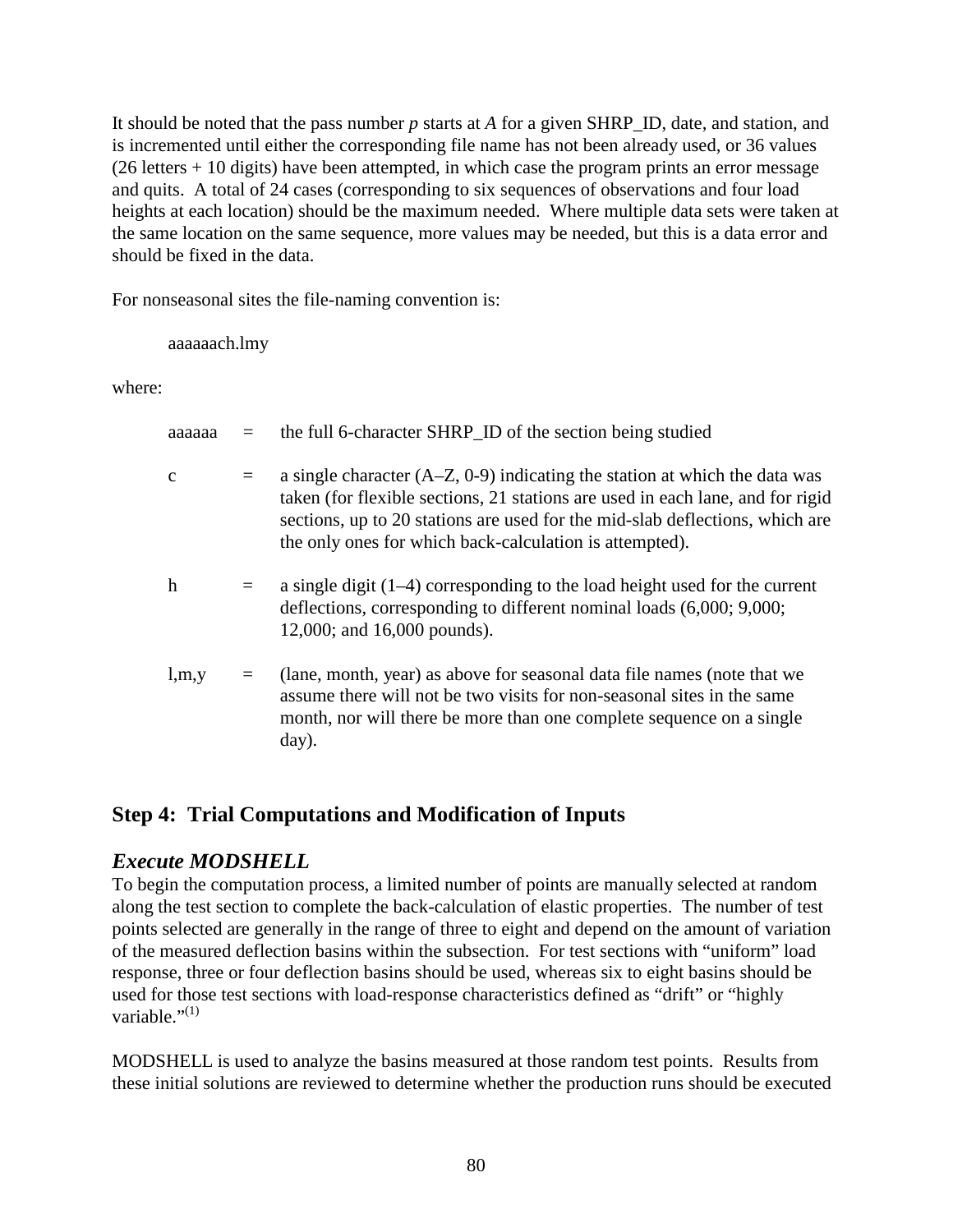or changes should be made to the inputs before proceeding to the production runs. The decision on whether to proceed is based on, in order of importance:

- The magnitude of the RMS errors—revisions should be made until the RMS error is reduced to 2 percent or less, or to the lowest possible value.
- The computed elastic layer modulus (Young's modulus)—revisions should be made if "extreme" (high or low) layer moduli are calculated for the type of material identified.
- Changes occur in the elastic layer modulus from one iteration to the other near the end of the computations.

If the RMS errors are found to be large (greater than 2 percent) or the calculated layer elastic moduli are questionable for the type of material, the inputs should be checked and adjustments made to the layer combinations, layer-sensor assignments, and/or the use or omission of an apparent rigid layer. MODSHELL is used to recalculate the elastic layer modulus with those changes. This iterative process is continued until "reasonable or acceptable" solutions are achieved. As stated above, a reasonable or acceptable solution is one with an RMS error less than or equal to 2 percent with elastic layer moduli that are considered typical for the material type. The revisions, if any, to the input parameters created by PREMOD are then used for the production runs.

For some test sections, extremely high or low layer moduli can be computed for one or more layers in the pavement structure with good RMS error values. If this occurs, changes should be made to the inputs and MODSHELL used to recalculate Young's modulus, as noted above. If the final RMS error is less than 2 percent for the trial runs that resulted in the extremely high or low moduli and is much greater than 2 percent for the other trial runs, the trial run resulting in the high or low moduli should be used for the production runs.

## *Execute Program BATCHIT*

Program BATCHIT creates batch files to assist in the automated handling of the many MODCOMP4 input files generated by PREMOD3. The program is executed from the directory containing those output files (see below). BATCHIT examines the extensions of all the data files; the first batch file creates a subdirectory corresponding to each such extension below a directory specified by the user, and moves all files with that extension to that subdirectory. The second batch file causes the system to change to each of those subdirectories in turn, execute MODCOMP4 on each data file, and compress (using PKZIP) the data files and short and long output files into separate ZIP files for future reference. These ZIP files are stored in <startid>/<stateid>.

The program assumes that the data files from PREMOD3 are in a directory:

<startid>\<stateid>\<seasid>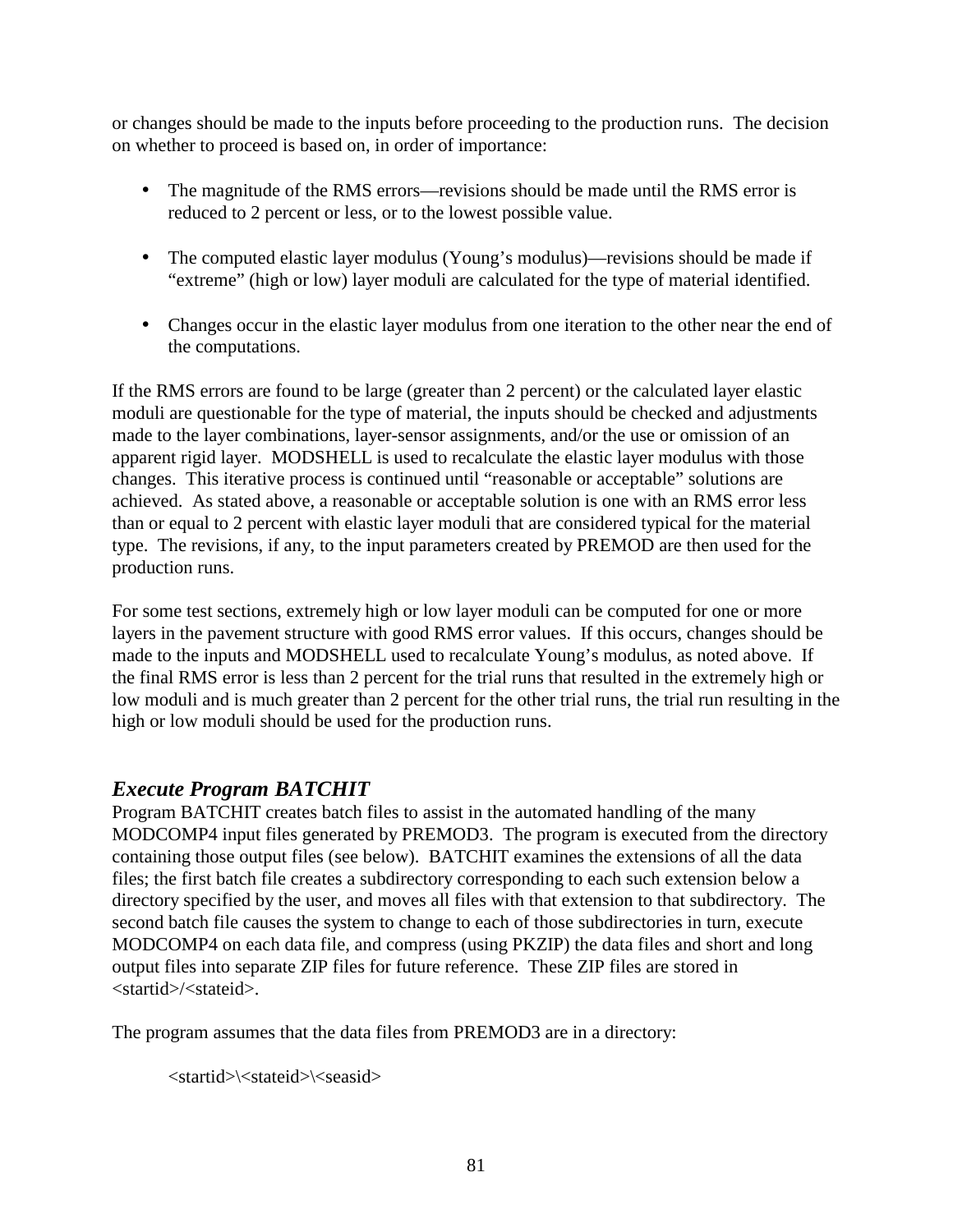where:

|  | $\le$ startid $>$ = an arbitrary top-level directory.                                                                                                                                                                                                                                        |
|--|----------------------------------------------------------------------------------------------------------------------------------------------------------------------------------------------------------------------------------------------------------------------------------------------|
|  | $\le$ stateid $>$ = a subdirectory named using either a two-digit numeric FIPS (Federal<br>Information Processing System) State code (e.g., 01, 48) or a two-                                                                                                                                |
|  | character State postal identifier (e.g., AL, TX).<br>$\le$ seasid $>$ = in the case of seasonal FWD data this would be the three-character<br>seasonal ID referred to above in the description of PREMOD3 output file<br>names; for nonseasonal data, a three-character substitute was used: |
|  | a, b, c, d, etc.                                                                                                                                                                                                                                                                             |

where the *a,b,c,d* are surrogates for the SHRP\_ID=s of sections in the current states. It would be possible to modify the program to use the full 6-character ID in this situation, if desired, but some of the later filenaming conventions assume the use of three characters here.

The program requests that the user enter the drive and the value for  $\langle$ startid $\rangle$ .

Examples of the output of BATCHIT for a nonseasonal case (011001, with three-character surrogate  $\_\A)$  follow:

#### File DO\_\_ADIR.BAT

┬┬┬┬┼┬┬┬10┬┬┬┬┼┬┬┬20 MD 0J9 MOVE \*.0J9 0J9 MD 1J9 MOVE \*.1J9 1J9 MD 3J9 MOVE \*.3J9 3J9

#### File DO\_\_AMOD.BAT

```
┬┬┬┬┼┬┬┬10┬┬┬┬┼┬┬┬20┬┬┬┬┼┬┬┬30
CD c:\backcalc\AL\__a\0J9
CALL c:\backcalc\MC4 * __a 0J9
CD c:\backcalc\AL\__a\1J9
CALL c:\backcalc\MC4 * __a 1J9
CD c:\backcalc\AL\__a\3J9
CALL c:\backcalc\MC4 * __a 3J9
```
#### File MC4.BAT

```
┬┬┬┼┬┬┬10┬┬┬┼┬┬┬20┬┬┬┼┬┬┬30┬┬┬┼┬┬┬40┬┬┬┼┬┬┬50┬┬┬┼┬┬┬60┬┬┬┼┬┬┬70
cls
REM This batch file is called with three arguments:
REM 1. The file name part of the file spec (can be wild card [*])
REM 2. The seasonal ID for the section under study (e.g., 48E).
REM 3. The extension part of the file spec (normally = the DATE code)
@ECHO OFF
BREAK ON
FOR %%F IN (%1.%3) DO \MODCOMP4\MODCOMP4 %%F
ren *.lst *.out
PKZIP -M ..\%2%3SM *.SUM
PKZIP -M ..\%2%3OT *.OUT
PKZIP -M ..\%2%3DT *.%3
```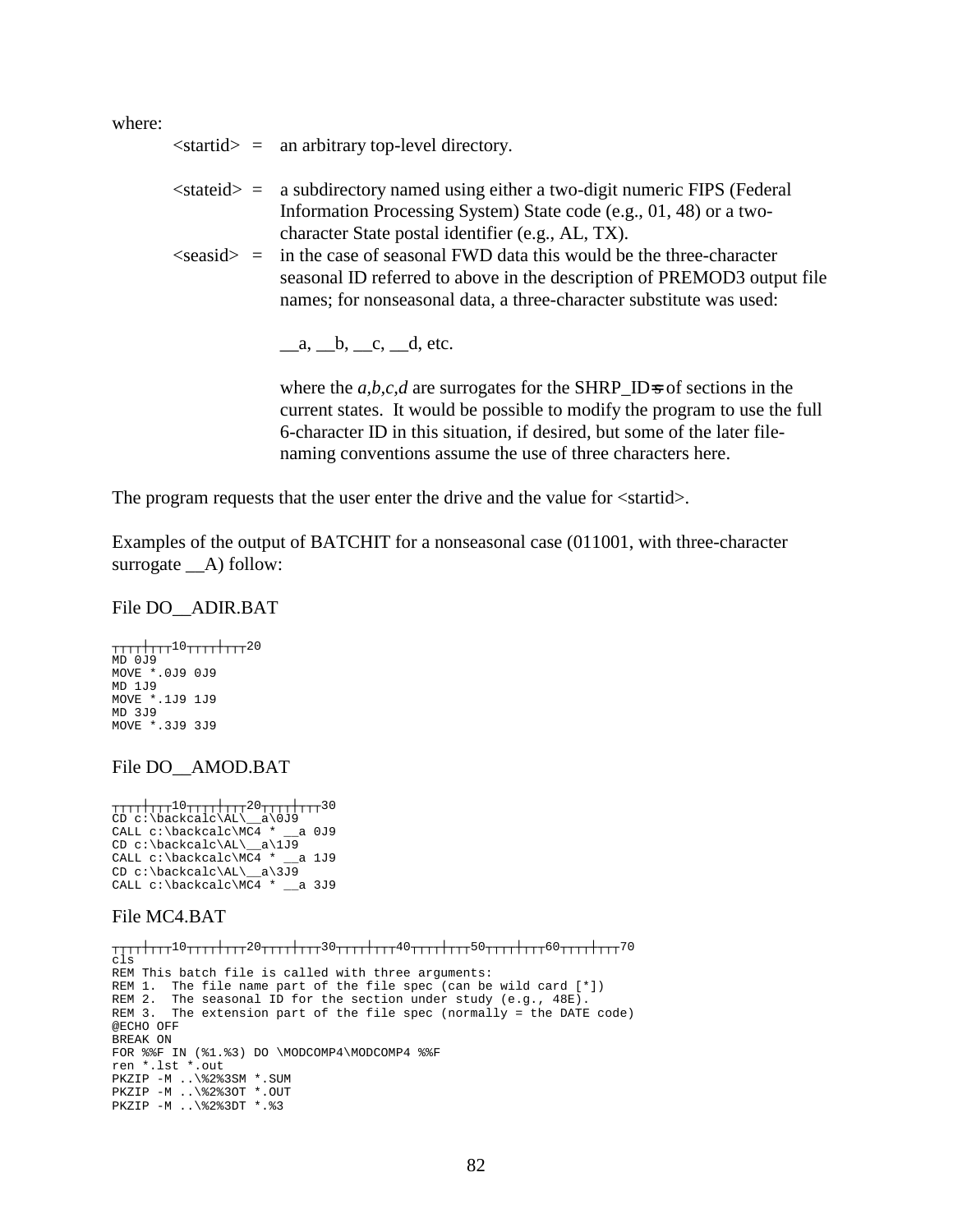## **Step 5: Execute MODCOMP4 – Back-Calculate Young's Modulus and Nonlinear Elastic Properties**

Program MODCOMP4 is executed for each data file by a call to the separate batch file (MC4.BAT) shown above. It would be impossible to provide an appropriate discussion of this program in this document; it is suggested that the user refer to the documents provided with the MODCOMP4 package.<sup>(10)</sup>

It is assumed that MODCOMP4.exe is in a directory named MODCOMP4, directly off the current root directory. Upon finishing all of the basins, MC4.BAT also causes the data files, short output files, and long output files to be zipped into files whose names are made up of the seasonal section name or surrogate, therefore, the data file extension (which will be the same for all data files in that directory); and a two-character label (DT, SM, or OT) indicating data, summary or output, respectively. MC4.BAT is assumed to be located in the <startdir> of the discussion for PREMOD3.

A sample input file for a linear problem (011001A1.0J9, created by PREMOD3) follows:

```
┬┬┬┼┬┬┬10┬┬┬┼┬┬┬20┬┬┬┼┬┬┬30┬┬┬┼┬┬┬40┬┬┬┼┬┬┬50┬┬┬┼┬┬┬60┬┬┬┼┬┬┬70
 011001 11-OCT-1989 854. F0 -50. 20.5 4 33.47
'METR', 'LONG', 'N'
 'H', 1.5, 15
 5
 'U', 0 0, 4903.6, .30, 2353., .00, .084, .00, .00
 'U', 0 0, 382.0, .35, 2002., .36, .157, .00, .00
 'U', 0 4, 442.6, .35, 2002., .36, .485, .00, .00
 'U', 0 5, 1201.1, .45, 2002., .43, 3.810, .00, .00
 'U', 0 0, 1201.1, .45, 2002., .43, .000, .00, .00
1, .1501
   33.47, 0.
7
  .0000 .2032 .3048 .4572 .6096 .9144 1.5240
 236.5, 159.0, 115.1, 65.8, 41.7, 23.9, 17.0
```
The above file shows the problem identification line, the run parameters, and the fact that there are five layers, each of which is considered to have an unknown modulus. Layers 3 and 4 (counting down from the surface) are to be associated with sensors 4 and 5 (457 and 610 mm from the center of the loading plate). There is one load level, with a load of radius 0.1501 m; the following field (0. in this case) on this line permits specification of load pressure instead of total load). The load is expressed as 33.47 kN, and there are seven sensors, whose positions and readings are given. For each layer, the model is zero (linear), and the initial modulus, Poisson's ratio, density, coefficient of lateral pressure, and thickness are given, followed by zeroes for the estimates of K1 and K2 used for a known layer in a nonlinear solution.

*Note 12: The "N" on the end of the second line in the data file is placed there automatically by PREMOD3. It tells MODCOMP4 not to run all load levels for a linear data set; the option of running more than one was added after PREMOD3 was written; hence, no linear data sets are written with more than one load level.*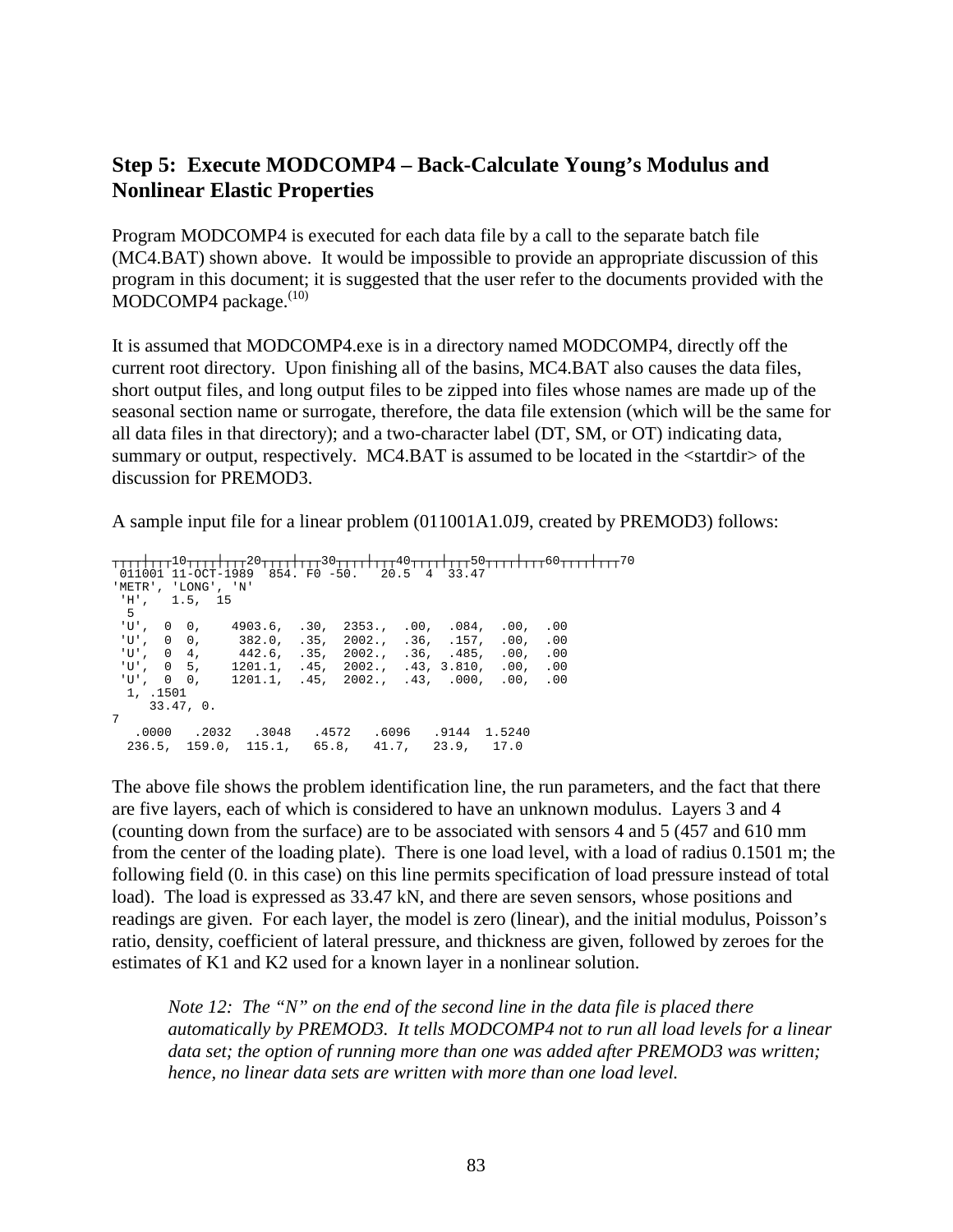### **Step 6: Extract Elastic Properties and Create Summary Output Files**

### *Execute BACKSUM2*

Program BACKSUM2 is run to obtain summary information from the MODCOMP4 summary (short) output files for the final iteration of linear back-calculation runs. The data desired are the SHRP\_ID, the date, time, and temperature when the deflections were obtained, the location (station and lane), the load applied, the thickness and derived modulus for each layer, and the average error between the observed and predicted deflections for the final values of layer modulus. The program is run from the directory containing the ZIP files created by the second batch file and expands each SM (summary) ZIP file, obtains a directory of the summary files, and extracts the required information from each file in turn.

The output for all of the summary files in a given ZIP file is written to a single file, one line per basin, whose location in the directory structure is given by a file DIRECT.NAM in the current directory and whose file name is the first six characters of the ZIP file, which is made up of the three-character seasonal ID (or its surrogate for nonseasonal sections) and the three-character data file extension. If DIRECT.NAM does not exist, the user is prompted for the need to create it, and the program is halted. The program could be modified to assume that the file DIRECT.NAM is in a standard location, instead of being in the current directory. Sample output follows:

┬┬┬┼┬┬┬10┬┬┬┬┼┬┬┬20┬┬┬┼┬┬┬30┬┬┬┼┬┬┬40┬┬┬┬┼┬┬┬50┬┬┬┼┬┬┬60┬┬┬┼┬┬┬70┬┬┬┬┼ SHRP\_ID FWD\_DATE TIME LN STN TAC #DRP LOAD ITN %ERR T(1) E(1) 836454 17-JUL-1992 1056. F3 475. T 18.3 4 25.96 4 12.8 .272 1580. ┬┬┬80┬┬┬┬┼┬┬┬90┬┬┬┬┼┬┬100┬┬┬┬┼┬┬110┬┬┬┬┼┬┬120  $T(2)$   $E(2)$   $T(3)$   $E(3)$   $T(4)$   $E(4)$ .914 191. 14.054 147. .000 3450.

### *Execute BAKSUMNL*

Program BAKSUMNL does what BACKSUM2 does but for the results of nonlinear calculations. The MODCOMP4 output formats are slightly different, and the results in terms of layer modulus are given only for the highest load value for which a basin was included (remember that for nonlinear processing, the MODCOMP4 data files each contain the basins for a full four load levels done at that time and place). Sample output follows:

┬┬┬┬┼┬┬┬10┬┬┬┼┬┬┬20┬┬┬┼┬┬┬30┬┬┬┬┼┬┬┬ 40┬┬┬┼┬┬┬50┬┬┬┼┬┬┬50┌┬┬┬┼┬┬┬70┬┬┬┼┬┬┬80 SHRP\_ID FWD\_DATE TIME LN STN TAC #DRP LOAD ITN %ERR T(1) MOD E(1) S 040114 06-FEB-1996 827. F1 300. A 10.8 4 28.94 3 3.3 .173 0 9880.0<br>040114 06-FEB-1996 830. F1 325. A 10.8 4 28.65 5 3.8 .173 0 11300.0 040114 06-FEB-1996 830. F1 325. A 10.8 4 040114 06-FEB-1996 833. F1 350. A 10.8 4 28.49 4 3.0 .173 0 9860.0 040114 06-FEB-1996 836. F1 375. A 10.8 4 28.56 4 3.0 .173 0 11600.0 040114 06-FEB-1996 841. F1 400. A 10.9 4 28.08 15 9.0 .173 0 20500.0 ┬┬┬┼┬┬┬90┬┬┬┼┬┬100┬┬┬┼┬┬110┬┬┬┼┬┬120┬┬┬┼┬┬130┬┬┬┼┬┬140┬┬┬┼┬┬150┬┬┬┼┬┬160┬┬┬┼┬ IG T(2) MOD  $E(2)$  SIG T(3) MOD  $E(3)$  SIG T(4) MOD  $E(4)$  SIG T(5) MOD  $E(5)$  SIG L .305 1 347.0 S .914 1 505.0 N 6.228 1 453.0 S .000 0 3450.0 F L .305 1 307.0 N .914 1 646.0 S 6.228 1 510.0 S .000 0 3450.0 F L .305 1 276.0 S .914 1 384.0 S 6.228 1 703.0 N .000 0 3450.0 F L .305 1 339.0 S .914 1 581.0 S 6.228 1 431.0 S .000 0 3450.0 F L .305 1 212.0 N .914 1 158.0 S 6.228 1 1250.0 S .000 0 3450.0 F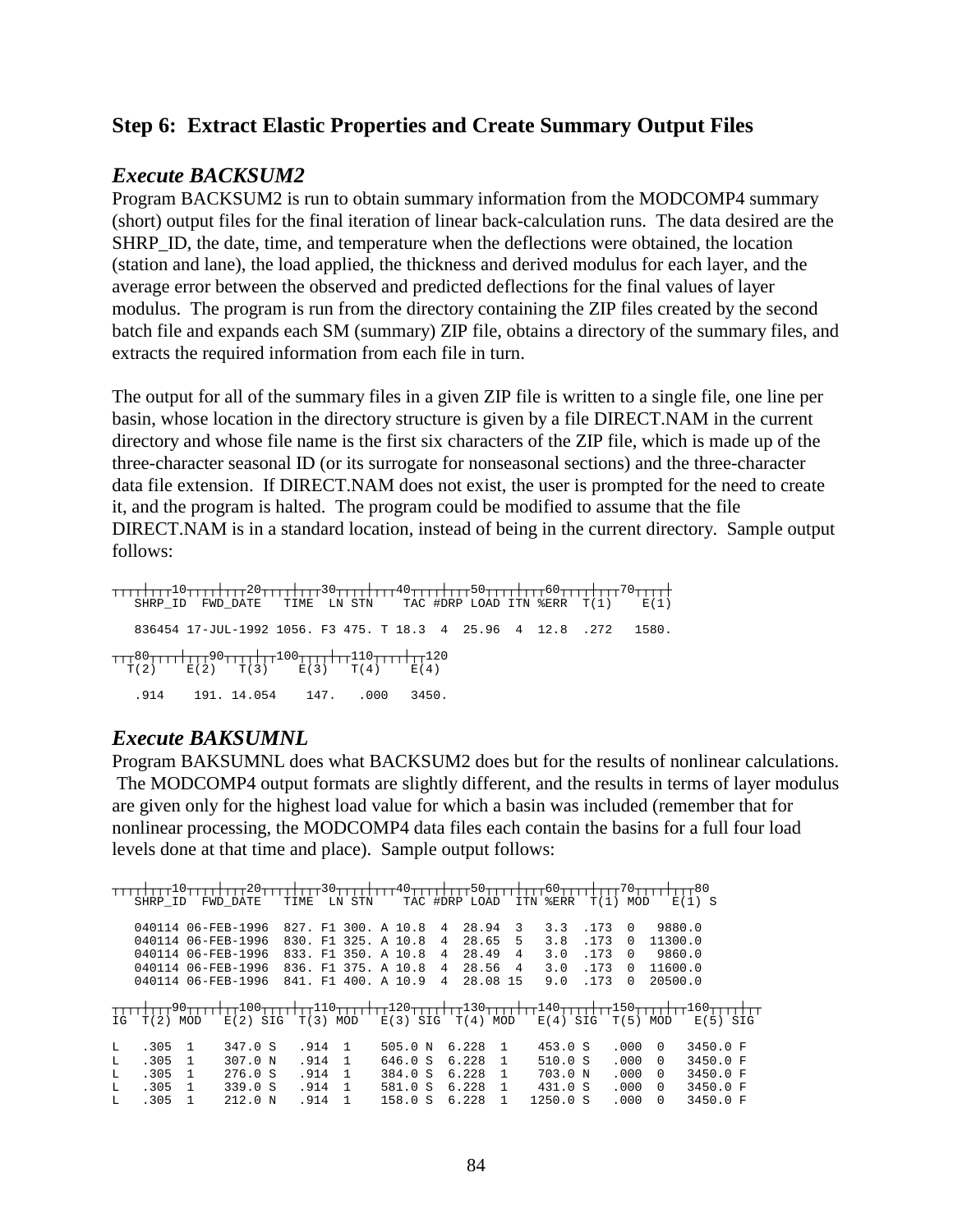Note that layer 1 is linear (L), the nonlinear solution for layers 2,3, and 4 is sometimes significant (S) and sometimes not (N), and layer 5 has fixed modulus (F). TAC is the asphalt mid-depth temperature, MOD is the model number assumed for the layer, and #DRP is the number of drops included in the averaged basin. Note also that, at station 400, the MODCOMP4 solution ran out of iterations before converging.

## *Execute BAKOUTNL*

Program BAKOUTNL operates on the longer output files for nonlinear back-calculation results to obtain information not available from the shorter summary output files. Specifically, BAKOUTNL obtains, in addition to necessary identification information, the coefficients and exponents in the mathematical relation assumed by the user to hold for the particular layer material.

In addition the number of the model used, Poisson=s ratio, the coefficient of lateral pressure, and the density of the layer are extracted, as well as the correlation coefficient R for the regression between modulus and stress for the different load levels, showing how well the chosen model actually fits the data.

*Note 13: The number obtained is R, not the R-squared that is usually used in this application.* 

If a linear layer is included in the layer structure, the modulus obtained for that layer under the highest load is retrieved instead of the model parameters.

The program is executed for each nonlinear back-calculation, with two parameters, as shown below:

 $BAKOUTNL \leq infile \geq \leq outfile \geq$ 

where  $\langle$ infile $>$  is a long output file of MODCOMP4, and the output is written to  $\langle$ outfile $>$  as one line per *layer*. Sample output follows:

| SHRP ID | FWD DATE                         | DROP    | LN             | STN          | ITER |          | POISS |      | <b>DENS</b> | Ε         | COEFF          | EXP     |
|---------|----------------------------------|---------|----------------|--------------|------|----------|-------|------|-------------|-----------|----------------|---------|
|         |                                  | TIME    |                |              |      | MODEL    |       | K0   |             |           |                |         |
|         |                                  |         |                |              |      |          |       |      |             |           |                |         |
|         | 040114 02-APR-1996               | 856.    |                | F1 300.      | 4    | $\Omega$ | .30   |      | .002246.0   | 9180.0    | $.00000E + 00$ | .000    |
|         | 040114 02-APR-1996               | 856.    | F1             | 300.         | 4    | 1        | .35   |      | .36 2002.0  | . 0       | .21080E+03     | .001    |
|         | 040114 02-APR-1996               | 856.    | F1             | 300.         | 4    |          | .35   |      | .432002.0   | . 0       | $.43790E + 03$ | .009    |
|         | 040114 02-APR-1996               | 856.    |                | F1, 300.     | 4    |          | .35   |      | .432002.0   | . 0       | $.11790E + 07$ | $-.086$ |
|         | 040114 02-APR-1996               |         |                | 856. F1 300. | 4    | $\Omega$ | .20   | .00  |             | .03447.4  | $.00000E + 00$ | .000    |
|         | 040114 02-APR-1996               |         |                | 932. F3.300. | 15   | $\Omega$ | .30   |      | .002246.0   | 8030.0    | $.00000E + 00$ | .000    |
|         | 040114 02-APR-1996               | 932.    |                | F3 300.      | 15   | 1        | . 35  |      | .362002.0   | . 0       | $.14400E + 03$ | .000    |
|         | 040114 02-APR-1996               |         |                | 932. F3 300. | 1.5  | 1        | .35   |      | .432002.0   | . 0       | $.15170E + 03$ | .042    |
|         | 040114 02-APR-1996               | 932. F3 |                | 300.         | 15   | 1        | .35   |      | .432002.0   | . 0       | $.16290E + 10$ | $-.168$ |
|         | 040114 02-APR-1996               | 932.    | F <sub>3</sub> | 300.         | 15   | $\Omega$ | .20   | . 00 | .0          | 3447.4    | $.00000E + 00$ | .000    |
|         | 040114 02-APR-1996               | 1016.   | F1             | 300.         | 3    | $\Omega$ | .30   | . 00 | 2246.0      | 7650.0    | $.00000E + 00$ | .000    |
|         | 040114 02-APR-1996               | 1016    |                | F1 300.      | 3    |          | .35   |      | .362002.0   | . 0       | $.19370E + 03$ | .001    |
| 040114  | 02-APR-1996                      | 1016.   | F1             | 300.         | 3    |          | .35   |      | .432002.0   | . 0       | $.21670E + 03$ | .028    |
|         | 040114 02-APR-1996 1016. F1 300. |         |                |              | 3    |          | .35   |      | .432002.0   | $\cdot$ 0 | $.90830E + 09$ | $-159$  |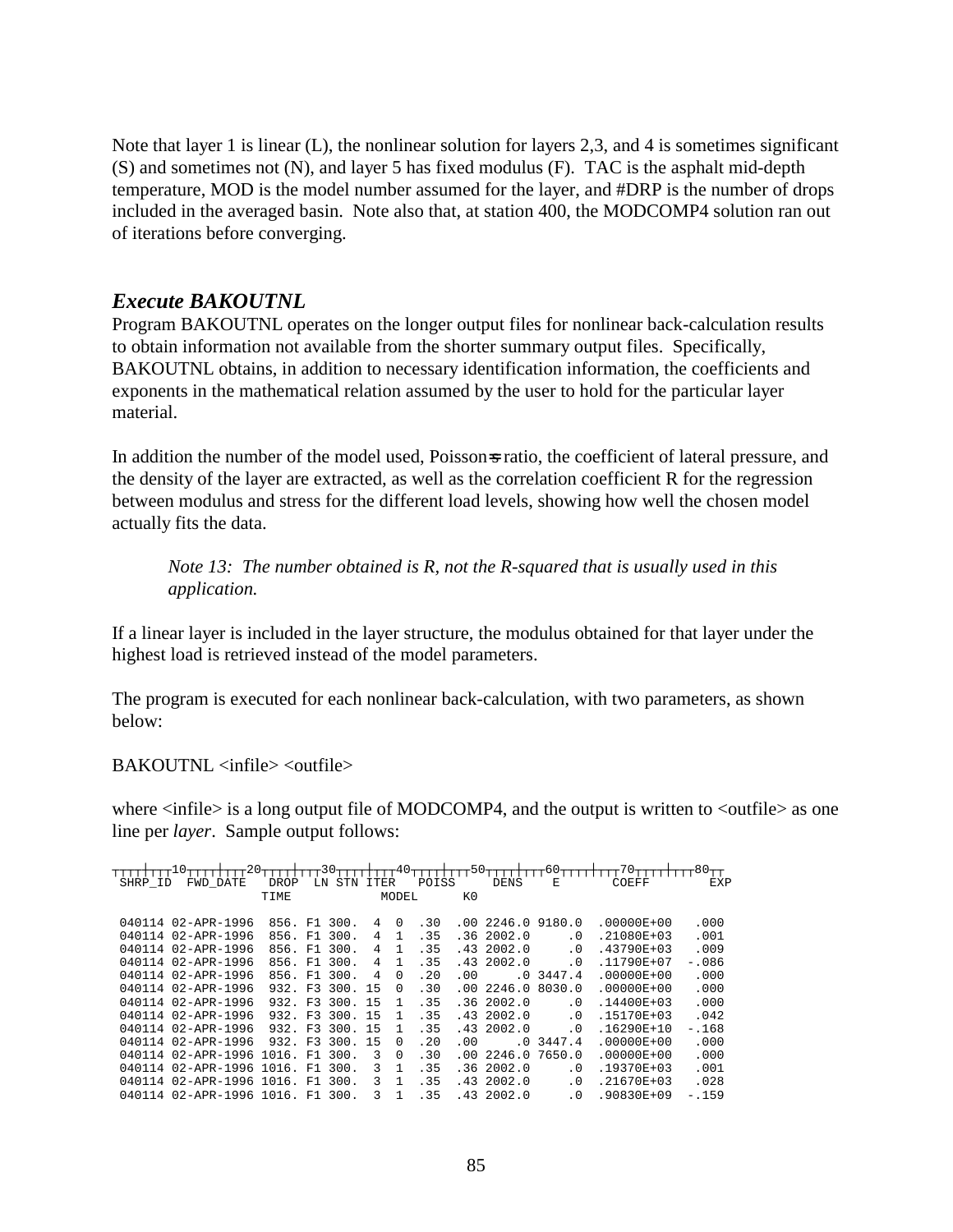Note here, for the example, that COEFF and EXP are 0.0 for the linear asphalt layer and the fixed layer.

## **Summary**

This guide has been prepared to implement and apply existing standardized procedures (ASTM D5858 and FHWA-RD-97-076) to back-calculate Young's modulus and the nonlinear elastic properties for each pavement and subgrade layer.<sup>(1)</sup> However, the use of MODCOMP4, as well as other software packages, to calculate elastic layer properties from FWD deflection basins does not always provide reasonable solutions, because the program is not a perfect simulation of realworld conditions. Each program has limitations and inaccuracies in simulating the deflection basins.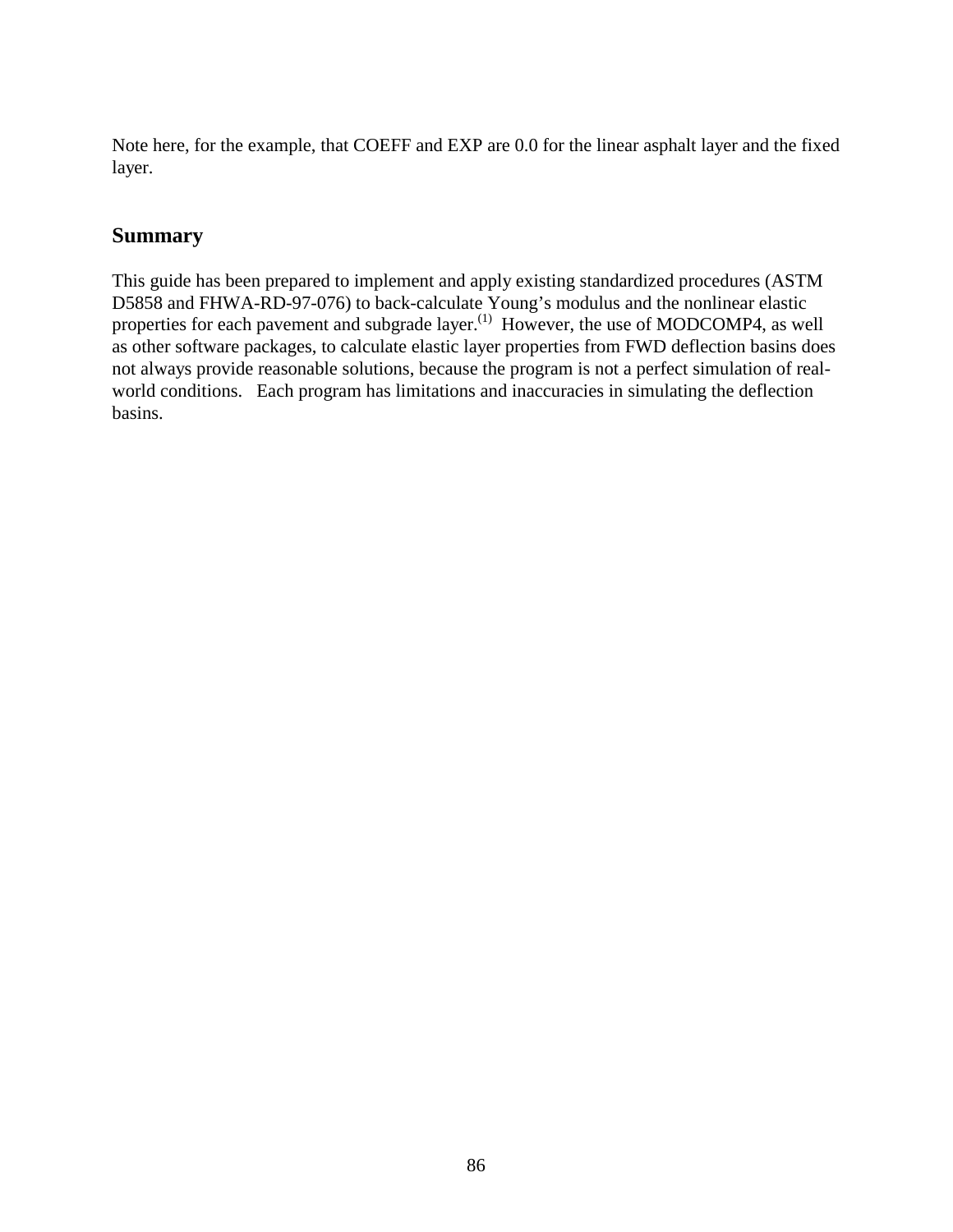## **Appendix B**

# **Test Section Classification and Subgrade Information for the Back-Calculation Process**

Appendix B provides a listing of the LTPP test sections that have extensive variability and drift and those that were subdivided into two subsections. Appendix B also provides a listing of the LTPP test sections where an apparent rigid layer was used in the back-calculation process and the depth to sampling refusal from the shoulder probe drilled at each site.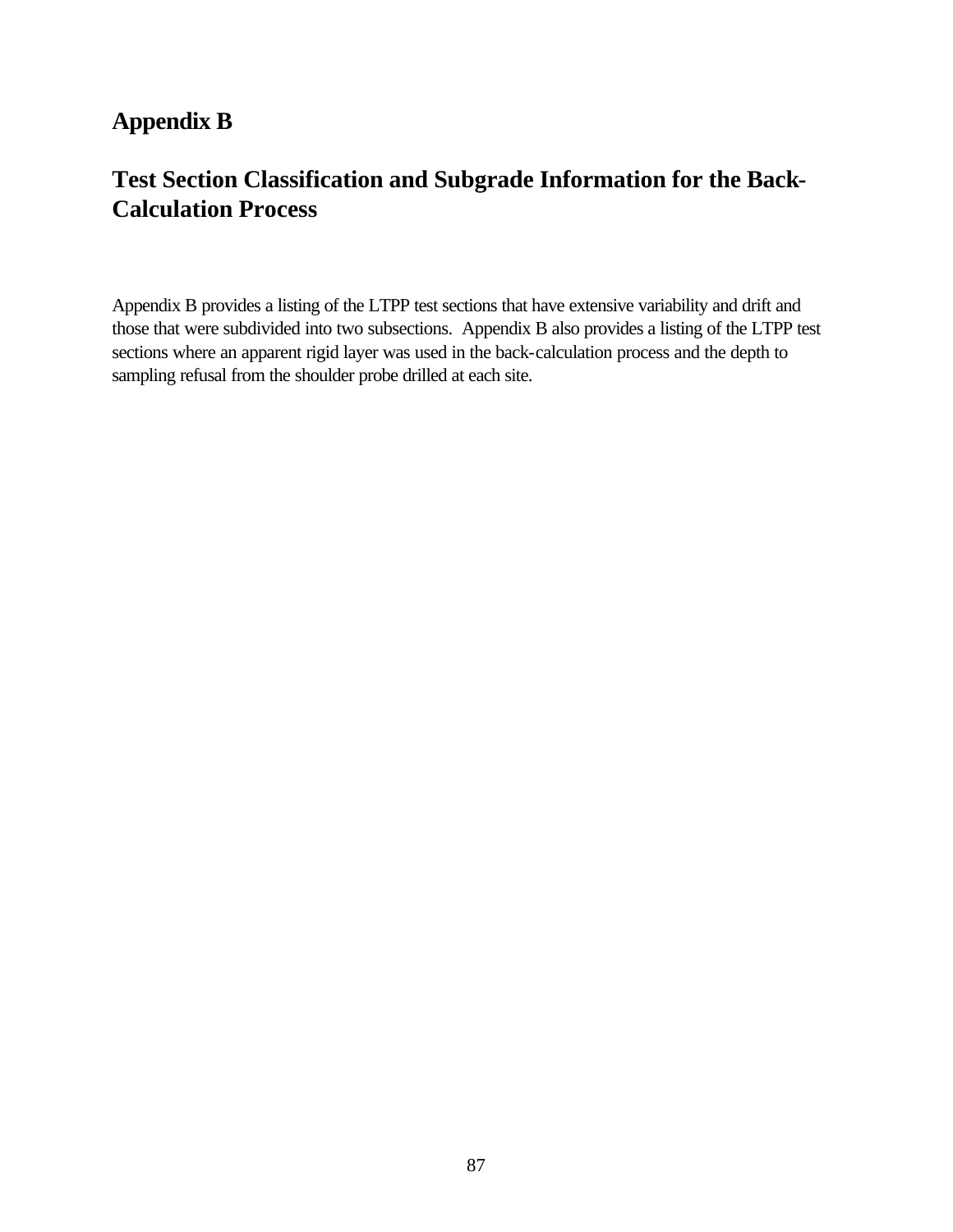| <b>Consistent Change in Deflections</b><br>Along the Test Section - "Drift"<br>(figure 11) | <b>Highly Variable Deflections Along</b><br>the Test Section<br>(figure 10) | <b>Abrupt Change in Deflections Along</b><br>the Test Section (figure 12) |
|--------------------------------------------------------------------------------------------|-----------------------------------------------------------------------------|---------------------------------------------------------------------------|
| $02 - 1004$                                                                                | $04 - 1007$                                                                 | $01 - 4127 - 2 + 75*$                                                     |
| $02 - 6010$                                                                                | $04 - 1016$                                                                 | $01 - 4129 - 2 + 75$                                                      |
| $04 - 1021$                                                                                | $04 - 1025$                                                                 | $02 - 9035 - 2 + 25$                                                      |
| $04 - 1065$                                                                                | $04 - 6054$                                                                 | $02 - 1001 - 2 + 75$                                                      |
| $06 - 8149$                                                                                | $04 - 6055$                                                                 | $04 - 1018 - 0 + 75$                                                      |
| $06 - 8156$                                                                                | $04 - 6060$                                                                 | $04 - 1002 - 1 + 50$                                                      |
| $08 - 2008$                                                                                | $05 - 2042$                                                                 | $04 - 1034 - 1 + 75$                                                      |
| $08 - 7780$                                                                                | $06 - 2002$                                                                 | $04 - 1065 - 2 + 25$                                                      |
| $13 - 4111$                                                                                | $06 - 2004$                                                                 | $04 - 1022 - 2 + 50$                                                      |
| $15 - 1003$                                                                                | $06 - 2040$                                                                 | $04 - 1037 - 2 + 50$                                                      |
| $16 - 1007$                                                                                | $06 - 2041$                                                                 | $04 - 1015 - 2 + 75$                                                      |
| $16 - 9032$                                                                                | $06 - 2053$                                                                 | $04 - 1006 - 3 + 25$                                                      |
| $17 - 9327$                                                                                | $06 - 8201$                                                                 | $04 - 1016 - 2 + 50$                                                      |
| $21 - 1010$                                                                                | $06 - 8202$                                                                 | $04 - 6053 - 2 + 75$                                                      |
| $21 - 6040$                                                                                | $08 - 1057$                                                                 | $06 - 8534 - 3 + 00$                                                      |
| $26 - 1001$                                                                                | $08 - 7781$                                                                 | $08 - 6002 - 3 + 25$                                                      |
| $27 - 1087$                                                                                | $13 - 1001$                                                                 | $08 - 6013 - 1 + 75$                                                      |
| $28 - 3083$                                                                                | $15 - 7080$                                                                 | $19 - 6049 - 3 + 25$                                                      |
| $30 - 7088$                                                                                | $19 - 1044$                                                                 | $20 - 1005 - 1 + 25$                                                      |
| $34 - 1031$                                                                                | $19 - 6150$                                                                 | $20 - 7085 - 2 + 75$                                                      |
| $37 - 1803$                                                                                | $27 - 1085$                                                                 | $21 - 6043 - 3 + 75$                                                      |
| $37 - 1814$                                                                                | $27 - 7090$                                                                 | $27 - 1023 - 2 + 25$                                                      |
| $37 - 2819$                                                                                | $28 - 2807$                                                                 | $27 - 1087 - 1 + 75$                                                      |
| $37 - 2824$                                                                                | $28 - 3082$                                                                 | $27 - 1029 - 0 + 75$                                                      |
| $38 - 2001$                                                                                | $28 - 3085$                                                                 | $30 - 7088 - 1 + 75$                                                      |
| $40 - 1017$                                                                                | $28 - 3089$                                                                 | $31 - 6702 - 0 + 25$                                                      |
| $40 - 6010$                                                                                | $28 - 7012$                                                                 | $37 - 1992 - 1 + 75$                                                      |
| $42 - 1618$                                                                                | $29 - 1010$                                                                 | $37 - 2824 - 2 + 75$                                                      |
| $45 - 1025$                                                                                | $29 - 5403$                                                                 | $38 - 2001 - 2 + 50$                                                      |
| $47 - 3075$                                                                                | $29 - 5413$                                                                 | $40 - 4088 - 1 + 50$                                                      |
| $48 - 1039$                                                                                | $30 - 7076$                                                                 | $41 - 6012 - 3 + 50$                                                      |
| $48 - 1076$                                                                                | $31 - 6700$                                                                 | $42 - 1614 - 2 + 25$                                                      |
| $48 - 1174$                                                                                | $31 - 7040$                                                                 | $42 - 1618 - 3 + 75$                                                      |
| 49 - 1007                                                                                  | $32 - 1020$                                                                 | $45 - 1011 - 1 + 25$                                                      |
| $49 - 1017$                                                                                | $32 - 1021$                                                                 | $47 - 3110 - 3 +00$                                                       |
| $51 - 1002$                                                                                | $35 - 1002$                                                                 | $48 - 1061 - 4 + 25$                                                      |
| $51 - 1417$                                                                                | $35 - 6033$                                                                 | $48 - 1096 - 3 + 00$                                                      |
| $51 - 1464$                                                                                | $36 - 1011$                                                                 | $48 - 3669 - 1 +00$                                                       |
| $51 - 2021$                                                                                | $37 - 1024$                                                                 | $48 - 9005 - 2 + 25$                                                      |
| 81 - 1804                                                                                  | $37 - 1040$                                                                 | $49 - 1004 - 2 + 25$                                                      |
|                                                                                            | $37 - 1801$                                                                 | $53 - 1002 - 3 + 25$                                                      |

|  |  |  | Table 8. Uniformity classification of LTPP test sections (refer to figures 9-12). |  |
|--|--|--|-----------------------------------------------------------------------------------|--|
|  |  |  |                                                                                   |  |

Note: Those test sections not listed in table were classified as "uniform."

\* Denotes the station number where the abrupt change in the deflections occurred.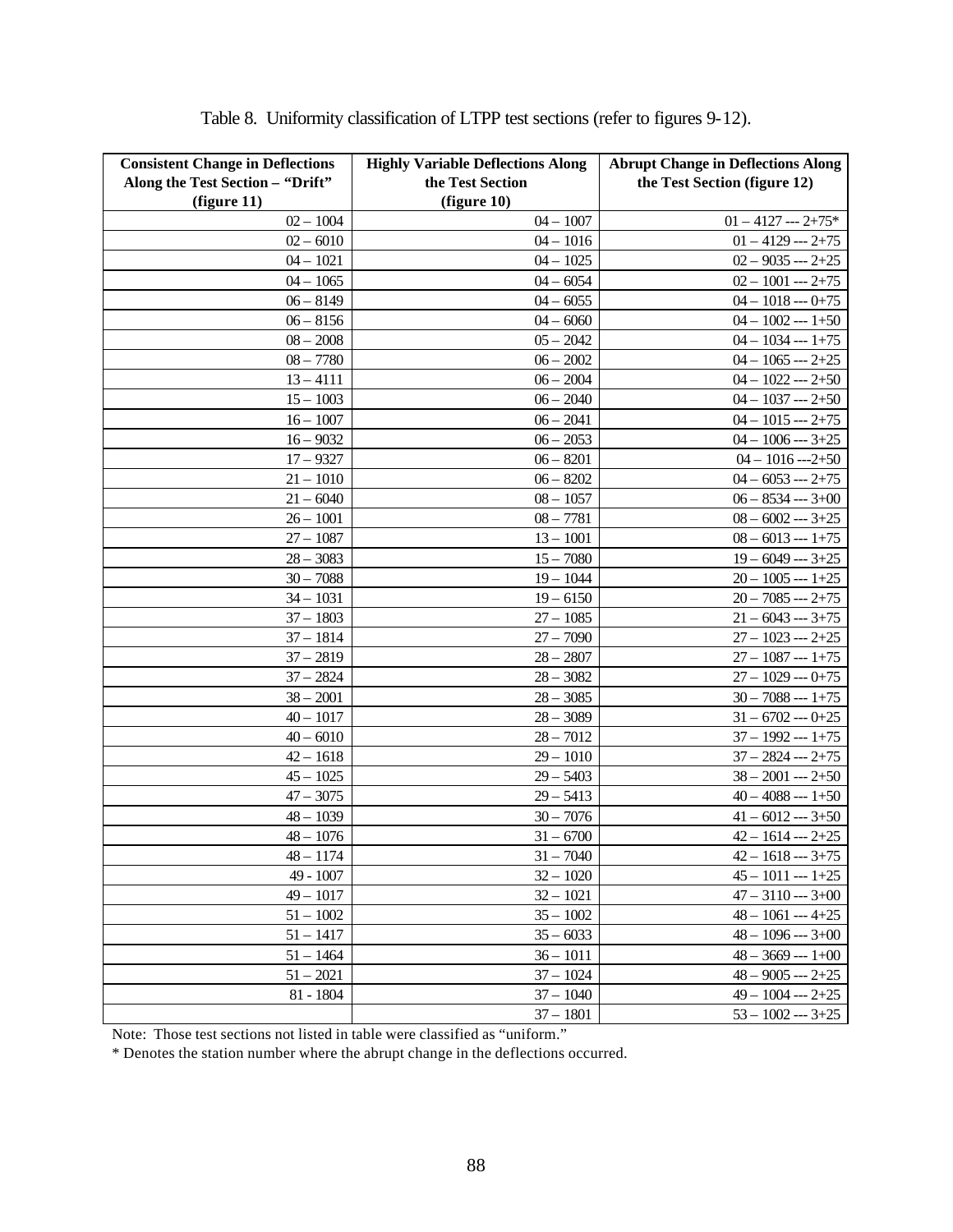| <b>Consistent Change in Deflections</b> | <b>Highly Variable Deflections Along</b> | <b>Abrupt Change in Deflections Along</b> |
|-----------------------------------------|------------------------------------------|-------------------------------------------|
| Along the Test Section - "Drift"        | the Test Section                         | the Test Section (figure 12)              |
| (figure 11)                             | (figure 10)                              |                                           |
|                                         | $37 - 1802$                              | $53 - 6056 - 1 +00$                       |
| $\overline{\phantom{0}}$                | $37 - 1817$                              | $56 - 2015 - 2 + 25$                      |
| -                                       | $37 - 2825$                              | $56 - 7772 - 1 + 25$                      |
| $\overline{\phantom{0}}$                | $40 - 4087$                              | $81 - 1805 - 3 + 50$                      |
| $\overline{\phantom{0}}$                | $41 - 2002$                              | $81 - 2812 - 2 + 25$                      |
| —                                       | $42 - 7025$                              | $\qquad \qquad -$                         |
| $\qquad \qquad -$                       | $45 - 1008$                              | $\qquad \qquad -$                         |
| $\qquad \qquad -$                       | $45 - 7019$                              | $\qquad \qquad -$                         |
| $\overline{\phantom{0}}$                | $46 - 9106$                              |                                           |
|                                         | $47 - 3101$                              |                                           |
| -                                       | $47 - 3104$                              |                                           |
|                                         | $47 - 6022$                              |                                           |
|                                         | $47 - 9025$                              |                                           |
| $\overline{\phantom{0}}$                | $48 - 1050$                              | $\overline{\phantom{0}}$                  |
| $\qquad \qquad -$                       | $48 - 1056$                              | $\qquad \qquad -$                         |
| $\overline{\phantom{0}}$                | $48 - 1094$                              | $\qquad \qquad -$                         |
| $\overline{\phantom{0}}$                | $48 - 1109$                              | $\overbrace{\phantom{1232211}}$           |
| —                                       | $48 - 1111$                              |                                           |
| -                                       | 48 - 1119                                |                                           |
|                                         | $48 - 1168$                              | $\overline{\phantom{0}}$                  |
|                                         | $48 - 1181$                              | $\qquad \qquad -$                         |
| —                                       | $48 - 1183$                              | $\overline{\phantom{0}}$                  |
| $\qquad \qquad -$                       | $48 - 2176$                              | $\equiv$                                  |
| $\equiv$                                | $48 - 3609$                              | $\overline{\phantom{0}}$                  |
| —                                       | $48 - 3679$                              | $\qquad \qquad -$                         |
| $\overline{\phantom{0}}$                | $48 - 3689$                              | -                                         |
|                                         | $48 - 3769$                              | $\overline{\phantom{0}}$                  |
| $\overline{\phantom{0}}$                | $48 - 3865$                              | $\overline{\phantom{0}}$                  |
|                                         | $48 - 6079$                              |                                           |
| $\overline{\phantom{0}}$                | $48 - 6160$                              | $\overline{\phantom{0}}$                  |
| $\qquad \qquad -$                       | $49 - 1008$                              | $\qquad \qquad -$                         |
| $\overline{\phantom{m}}$                | $50 - 1682$                              | $\qquad \qquad -$                         |
|                                         | $51 - 1423$                              |                                           |
|                                         | $51 - 2004$                              |                                           |
|                                         | $53 - 1008$                              |                                           |
|                                         | $53 - 1501$                              |                                           |
|                                         | $56 - 2017$                              |                                           |
|                                         | $56 - 2018$                              |                                           |
|                                         | $82 - 6006$                              |                                           |
|                                         | $87 - 1620$                              |                                           |
| $\overline{\phantom{0}}$                |                                          | —                                         |
| $\overline{\phantom{0}}$                | $87 - 2812$                              | $\overline{\phantom{0}}$                  |
| $\overline{\phantom{0}}$                | $90 - 6420$                              | $\overline{\phantom{0}}$                  |

|  | Table 8. Uniformity classification of LTPP test sections (refer to figures 9-12) (continued). |  |  |  |
|--|-----------------------------------------------------------------------------------------------|--|--|--|
|  |                                                                                               |  |  |  |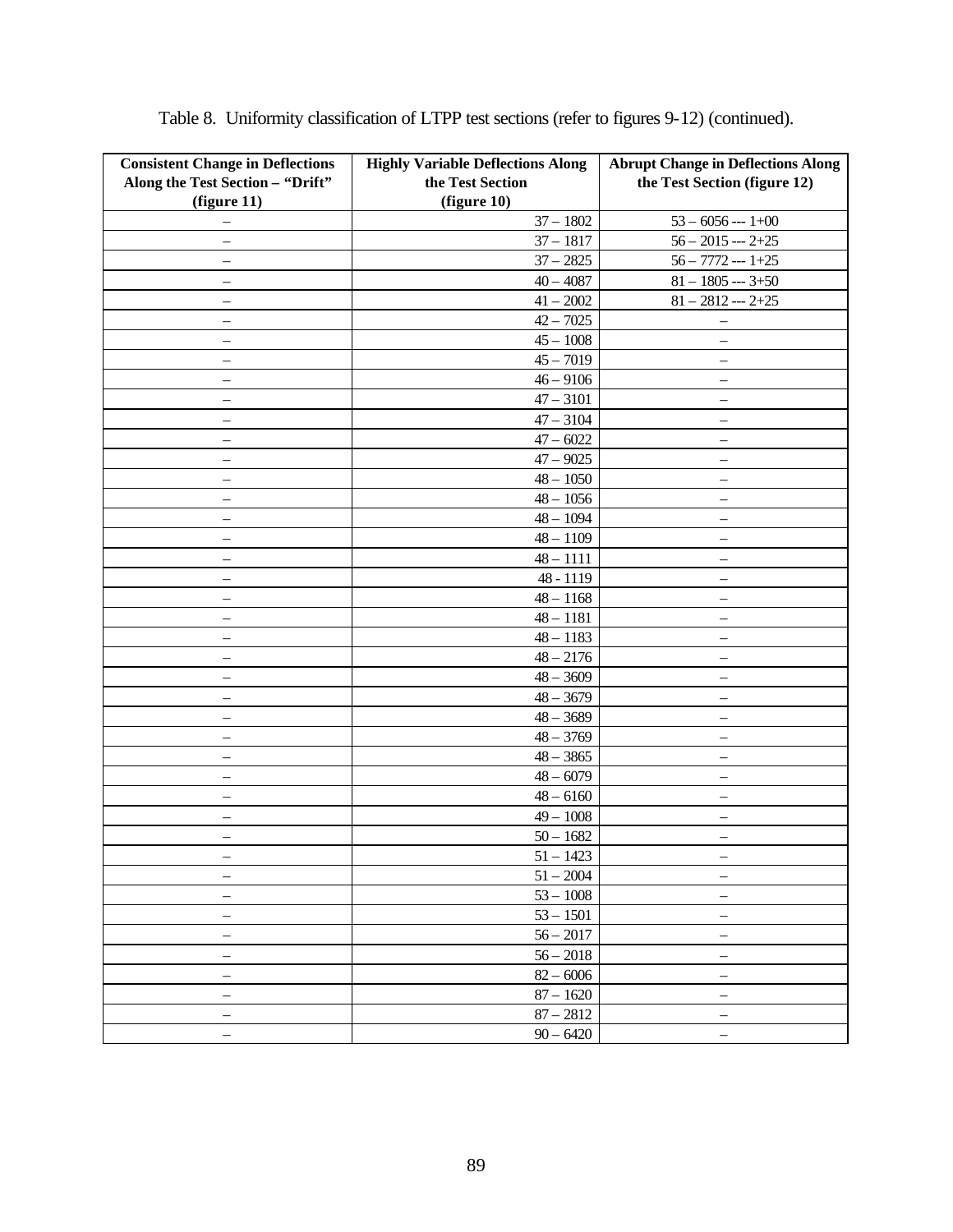| <b>State Code</b> | <b>LTPP Test Section</b>     | <b>Average Depth to an</b> | <b>Refusal Depth Noted on</b>     |
|-------------------|------------------------------|----------------------------|-----------------------------------|
|                   | <b>Identification Number</b> | Apparent Rigid Layer, m    | Boring Log, m                     |
| 01                | 1019                         | 6.4                        | 7.5                               |
| 01                | 4126                         |                            | 3.4                               |
| 01                | 6019                         | 7.6                        | $\overline{\phantom{0}}$          |
| 01                | <b>B330</b>                  | 6.4                        | 6.2                               |
| 02                | 1008                         | 7.6                        | $\qquad \qquad -$                 |
| 02                | 6010                         | 4.5                        | $\qquad \qquad -$                 |
| 04                | 0113                         | 7.6                        | $\qquad \qquad -$                 |
| 04                | 0114                         | 7.6                        | $\qquad \qquad -$                 |
| 04                | 0606                         |                            | 1.8                               |
| 04                | 1007                         | 6.1                        | $\overline{\phantom{0}}$          |
| 04                | 0115                         | 15.2                       |                                   |
| 04                | 0116                         | 15.2                       | 3.3                               |
| 04                | 0117                         | 15.2                       | -                                 |
| 04                | 0118                         | 15.2                       | $\hspace{1.0cm} - \hspace{1.0cm}$ |
| 04                | 0119                         | 15.2                       | $\overline{\phantom{0}}$          |
| 04                | 0120                         | 15.2                       | $\overline{\phantom{0}}$          |
| 04                | 0121                         | 15.2                       | $\overline{\phantom{0}}$          |
| 04                | 0122                         | 15.2                       | $\overline{\phantom{0}}$          |
| 04                | 0123                         | 15.2                       | $\qquad \qquad -$                 |
| 04                | 0124                         | 15.2                       | $\overline{\phantom{0}}$          |
| 04                | 1016                         | 15.2                       | $\qquad \qquad -$                 |
| 04                | 1018                         | 15.2                       | $\qquad \qquad -$                 |
| 04                | 1025                         | $2.0\,$                    | 2.1                               |
| 04                | 1034                         | 6.1                        | $\qquad \qquad -$                 |
| 04                | 1003                         | 15.2                       | $\overline{\phantom{0}}$          |
| 04                | 1037                         | 6.7                        | $\qquad \qquad -$                 |
| 04                | 1062                         | 7.6                        | 1.4                               |
| 04                | 1065                         | 7.6                        | $\overline{\phantom{0}}$          |
| 04                | 6053                         | 15.2                       | $\qquad \qquad -$                 |
| 04                | 6054                         | 15.2                       | $\qquad \qquad -$                 |
| 04                | 6055                         | 15.2                       | -                                 |
| 04                | 6060                         | 7.6                        | $\overline{\phantom{0}}$          |
| 04                | D320                         | 15.2                       | $\qquad \qquad -$                 |
| 04                | D330                         | 15.1                       | $\qquad \qquad -$                 |
| 04                | 7613                         |                            | 3.2                               |
| 05                | 2042                         | 2.4                        | $\overline{\phantom{a}}$          |
| 05                | 5805                         |                            | 0.9                               |
| 05                | 0213                         |                            | $\overline{0.7}$                  |
| 05                | 0214                         | $\qquad \qquad -$          | 3.7                               |
| 05                | 0217                         | $\overline{\phantom{m}}$   | 3.4                               |
| $\overline{05}$   | 0218                         | $\overline{\phantom{m}}$   | $\overline{3.2}$                  |
| 05                | 0221                         |                            | 2.1                               |
| 06                | 2002                         | 7.6                        | $0.4\,$                           |
| 06                | 2004                         | 7.6                        | -                                 |
| 06                | 2040                         | 15.2                       | $\frac{1}{\sqrt{2}}$              |
| 06                | 2053                         | 15.2                       | $\equiv$                          |

Table 9. LTPP test sections with an apparent rigid layer that was used in the back-calculation process and the depth of that rigid layer.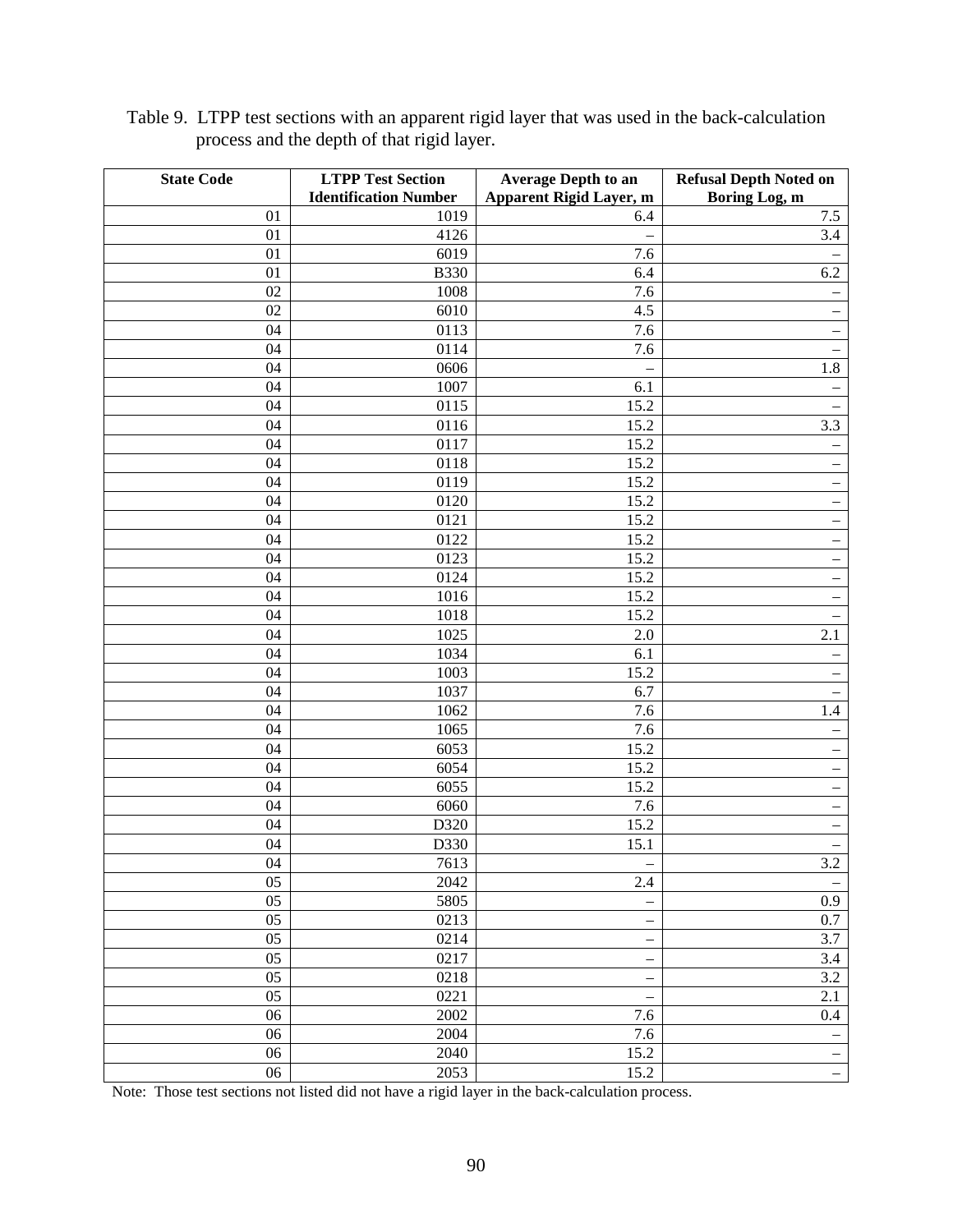| <b>State Code</b>     | <b>LTPP Test Section</b>     | <b>Average Depth to an</b>     | <b>Refusal Depth Noted on</b> |
|-----------------------|------------------------------|--------------------------------|-------------------------------|
|                       | <b>Identification Number</b> | <b>Apparent Rigid Layer, m</b> | Boring Log, m                 |
| 06                    | 6044                         | 15.2                           | $\overline{\phantom{0}}$      |
| 06                    | 7452                         | 7.6                            | $\qquad \qquad -$             |
| 06                    | 7454                         | 15.2                           | $\qquad \qquad -$             |
| 06                    | 8149                         | 7.6                            | $\qquad \qquad -$             |
| 06                    | 8153                         | 15.2                           | $\overline{\phantom{0}}$      |
| 06                    | 8156                         | 15.2                           | $\qquad \qquad -$             |
| 06                    | 8202                         | 15.2                           | $\qquad \qquad -$             |
| 06                    | 8534                         | 7.6                            | -                             |
| 06                    | 8535                         | 7.6                            | -                             |
| 06                    | 2051                         |                                | $0.9\,$                       |
| 06                    | 3010                         | $\overline{\phantom{0}}$       | $1.8\,$                       |
| 06                    | 3021                         |                                | 2.7                           |
| 06                    | 8151                         |                                | 2.4                           |
| 06                    | 8201                         |                                | 4.0                           |
| 06                    | A320                         | 7.6                            | $\qquad \qquad -$             |
| 06                    | A330                         | 7.6                            | $\qquad \qquad -$             |
| 06                    | A350                         | 1.1                            | $\qquad \qquad -$             |
| 08                    | 1047                         | 15.2                           | $\qquad \qquad -$             |
| 08                    | 2008                         | 1.2                            | -                             |
| 08                    | 6013                         | 15.2                           | -                             |
| 08                    | 7036                         | 15.2                           | $\qquad \qquad -$             |
| 08                    | 7780                         | 15.2                           | $\overline{\phantom{0}}$      |
| 08                    | 7781                         | 6.4                            | $\qquad \qquad -$             |
| 08                    | 7783                         | 1.0                            | $\overline{\phantom{0}}$      |
| 08                    | 3032                         |                                | 1.6                           |
| 09                    | 1803                         |                                | $\overline{1.2}$              |
| 12                    | 1030                         | 15.2                           | $\qquad \qquad -$             |
| 12                    | 4096                         | 15.2                           | $\qquad \qquad -$             |
| 12                    | 4106                         | $6.0\,$                        | $\hspace{1.0cm} -$            |
| 12                    | 4108                         | 15.2                           | $\overline{\phantom{0}}$      |
| 12                    | 4153                         | 8.0                            | $\qquad \qquad -$             |
| 12                    | 4154                         | 5.7                            | $\qquad \qquad -$             |
| 12                    | A330                         | 7.6                            | $\overline{\phantom{0}}$      |
| 12                    | 0101                         | $\overline{\phantom{0}}$       | 1.7                           |
| $12\,$                | $0102\,$                     |                                | $2.0\,$                       |
| 12                    | 0103<br>0104                 | $\overline{\phantom{0}}$       | 2.2                           |
| 12                    |                              |                                | $\overline{2.2}$              |
| 12<br>$\overline{12}$ | 0105                         |                                | 1.6<br>2.2                    |
|                       | $01\overline{06}$            |                                |                               |
| 12                    | 0107                         | $\qquad \qquad -$              | 2.7                           |
| 12<br>12              | 0108                         | $\overline{\phantom{m}}$       | 2.3<br>$\overline{2.1}$       |
| 12                    | 0109                         | $\qquad \qquad -$              |                               |
| 12                    | 0110                         | $\overline{\phantom{0}}$       | $2.0\,$                       |
| 12                    | 0111<br>$\overline{0112}$    |                                | 1.9<br>2.3                    |
|                       |                              |                                |                               |

Table 9. LTPP test sections with an apparent rigid layer that was used in the back-calculation process and the depth of that rigid layer (continued).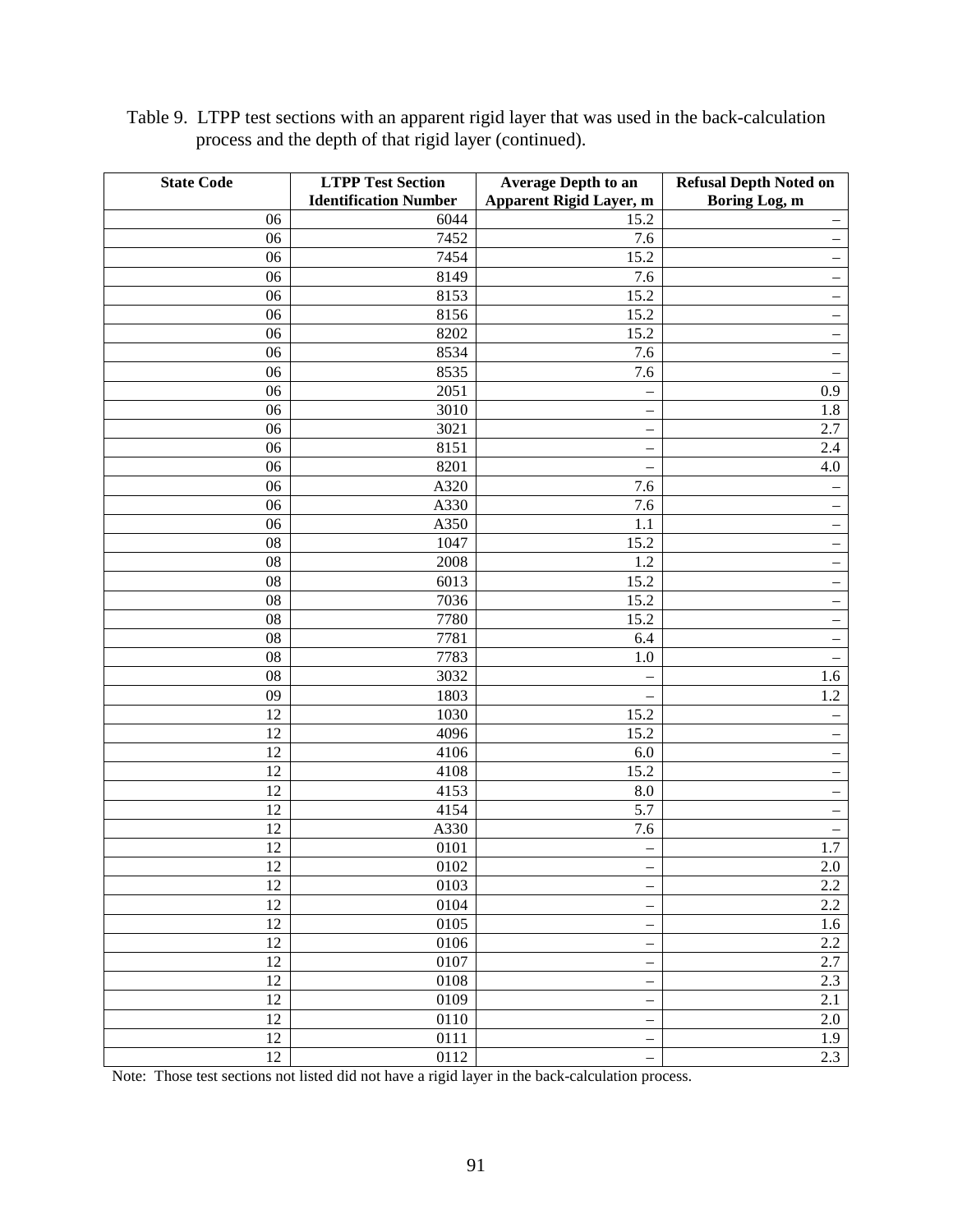| <b>State Code</b> | <b>LTPP Test Section</b>     | <b>Average Depth to an</b>     | <b>Refusal Depth Noted on</b> |
|-------------------|------------------------------|--------------------------------|-------------------------------|
|                   | <b>Identification Number</b> | <b>Apparent Rigid Layer, m</b> | Boring Log, m                 |
| 13                | 0502                         |                                | 3.7                           |
| 13                | 0503                         | —                              | 5.9                           |
| 13                | 0506                         | -                              | $1.8\,$                       |
| 13                | 1031                         | 15.2                           |                               |
| 13                | 3016                         | -                              | 1.5                           |
| 13                | 3017                         |                                | 3.7                           |
| 13                | 4092                         | 5.4                            | $\qquad \qquad -$             |
| 13                | 4111                         | 3.6                            | $\qquad \qquad -$             |
| 13                | 4112                         | 5.1                            | $\qquad \qquad -$             |
| 13                | 4113                         | 15.2                           |                               |
| 13                | 4420                         | 15.2                           |                               |
| 13                | 7028                         | 15.2                           |                               |
| 15                | 1003                         |                                | $\overline{1.8}$              |
| 15                | 1006                         | 15.2                           | $\qquad \qquad -$             |
| 16                | 1001                         | 2.2                            | 1.2                           |
| 16                | 1007                         | 15.2                           | $\overline{1.8}$              |
| 16                | A320                         | 3.0                            | $\overline{\phantom{0}}$      |
| 16                | A330                         | 3.0                            |                               |
| 16                | A350                         | 3.0                            |                               |
| 16                | 1005                         |                                | $1.\overline{8}$              |
| 16                | 1020                         |                                | $3.0\,$                       |
| 16                | 1021                         |                                | $0.8\,$                       |
| 16                | 5025                         |                                | 3.7                           |
| 16                | 6027                         |                                | $2.0\,$                       |
| 17                | 1002                         | 15.1                           | $\qquad \qquad -$             |
| 17                | 5423                         | 15.2                           | $\qquad \qquad -$             |
| 17                | 5453                         | 15.2                           | $\qquad \qquad -$             |
| 17                | 6050                         | 15.2                           | $\qquad \qquad -$             |
| 17                | 7937                         | 15.2                           | $\qquad \qquad -$             |
| 18                | 1028                         | 3.6                            | $\qquad \qquad -$             |
| 18<br>18          | 1037                         | 15.2<br>5.1                    | -                             |
| 19                | 6012<br>6150                 | 7.6                            | -                             |
| $20\,$            | 7073                         | 15.2                           | -                             |
| $20\,$            | 1005                         |                                | $\qquad \qquad -$<br>4.9      |
| $20\,$            | 1006                         |                                | 4.9                           |
| $20\,$            | 3013                         |                                | 3.8                           |
| 20                | 4053                         |                                | $3.8$                         |
| 21                | 1014                         | 6.1                            | $\overline{\phantom{a}}$      |
| $21\,$            | 6040                         | $2.\overline{6}$               | $\overline{2.6}$              |
| $\overline{21}$   | $1010\,$                     |                                | 4.6                           |
| 21                | 1034                         | $\overline{\phantom{0}}$       | 3.0                           |
| $21\,$            | 4025                         |                                | 1.6                           |
| $\overline{22}$   | 3056                         | 15.2                           | $\overline{\phantom{a}}$      |
| 23                | $1001\,$                     | 15.1                           | $2.0\,$                       |
| $23\,$            | 1009                         | $2.3\,$                        | $\overline{\phantom{0}}$      |
| $\overline{23}$   | 1012                         | 3.7                            | $\equiv$                      |

Table 9. LTPP test sections with an apparent rigid layer that was used in the back-calculation process and the depth of that rigid layer (continued).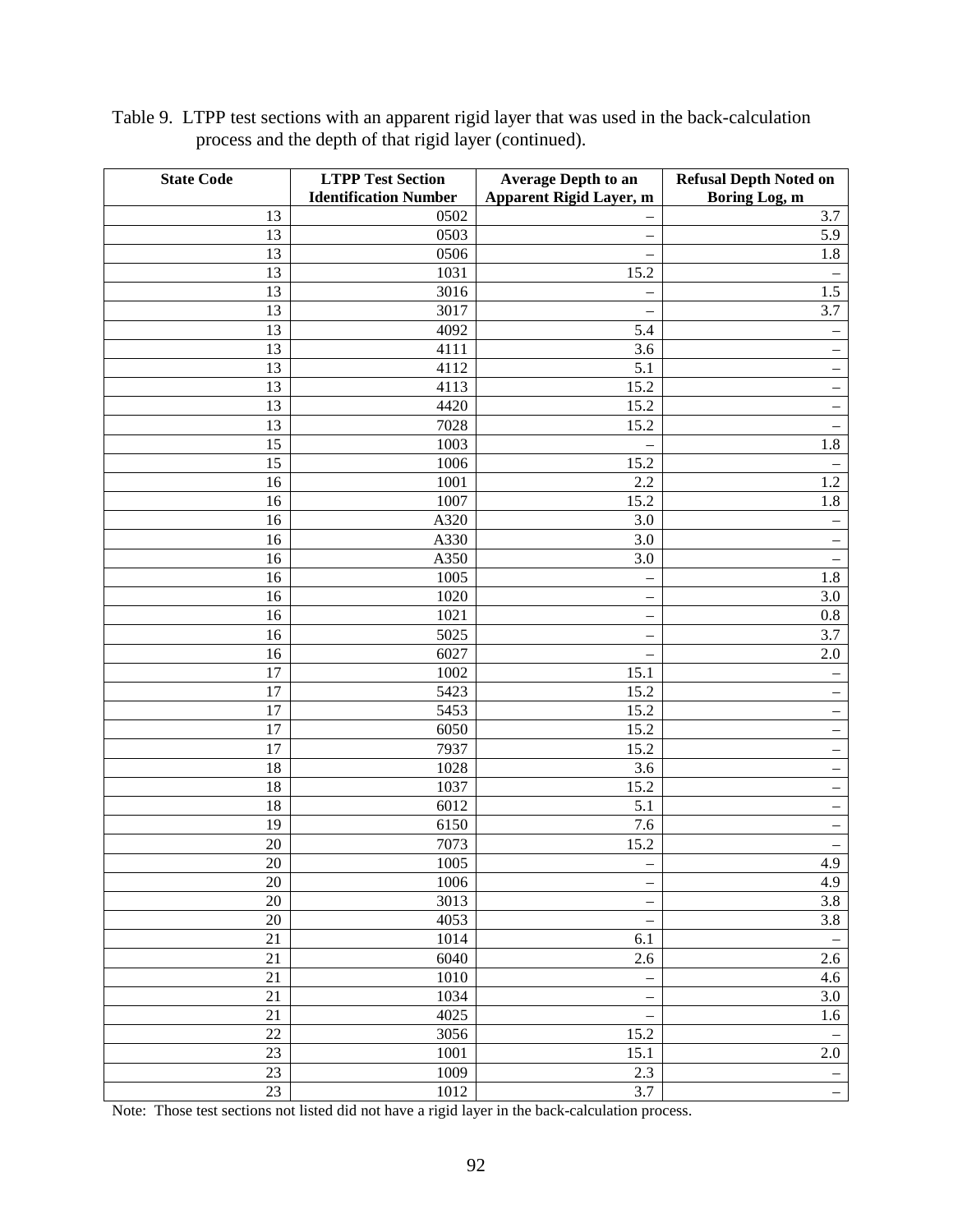| <b>State Code</b> | <b>LTPP Test Section</b>     | <b>Average Depth to an</b>     | <b>Refusal Depth Noted on</b>                 |
|-------------------|------------------------------|--------------------------------|-----------------------------------------------|
|                   | <b>Identification Number</b> | <b>Apparent Rigid Layer, m</b> | Boring Log, m                                 |
| 23                | 1028                         | 15.2                           | $\qquad \qquad -$                             |
| 23                | 7023                         | 5.5                            | $\overline{\phantom{m}}$                      |
| 23                | 3013                         |                                | 2.3                                           |
| 24                | 0503                         | $\overline{\phantom{0}}$       | 2.0                                           |
| 24                | 2805                         |                                | 1.1                                           |
| 25                | 1003                         | 3.1                            | $\qquad \qquad -$                             |
| 25                | 1004                         | 3.1                            | $\qquad \qquad -$                             |
| 26                | 1001                         | 15.1                           | $\overline{\phantom{0}}$                      |
| 26                | 1012                         | 2.5                            | $\qquad \qquad -$                             |
| 26                | 7072                         | 15.2                           | —                                             |
| 26                | 1004                         |                                | 2.2                                           |
| 27                | 1016                         | 3.3                            | $\overline{\phantom{0}}$                      |
| 27                | 1018                         | 2.3                            | $\qquad \qquad -$                             |
| 27                | 1087                         | 15.2                           | $\qquad \qquad -$                             |
| 27                | 6251                         | 2.8                            | $\hspace{1.0cm} - \hspace{1.0cm}$             |
| 27                | 7090                         | 15.2                           | $\overline{\phantom{m}}$                      |
| 27                | D330                         | $4.0\,$                        | $\qquad \qquad -$                             |
| 27                | D340                         | 4.0                            | $\qquad \qquad -$                             |
| 28                | 2807                         | 15.2                           | $\hspace{1.0cm} - \hspace{1.0cm}$             |
| 28                | 3081                         | 15.2                           | $\qquad \qquad -$                             |
| $28\,$            | 3082                         | 15.2                           | $\overline{\phantom{0}}$                      |
| $28\,$            | 3083                         | 4.2                            | $\overline{\phantom{m}}$                      |
| $28\,$            | 3089                         | 15.2                           | $\overline{\phantom{m}}$                      |
| $28\,$            | 3090                         | 15.2                           | —                                             |
| 29                | 1005                         | 15.2                           |                                               |
| 29                | 1008                         | 15.2                           | $\qquad \qquad -$<br>$\overline{\phantom{0}}$ |
| 29                | 7054                         | 15.2                           | $\overline{\phantom{m}}$                      |
| 29                | 7073                         | 15.2                           |                                               |
| 29                | 0707                         |                                | $\overline{\phantom{m}}$<br>0.9               |
| 29                | 0709                         | $\overline{\phantom{0}}$       | 1.0                                           |
| 29                | 1010                         |                                | 2.3                                           |
| 29                | 4036                         | $\overline{\phantom{0}}$       | 1.5                                           |
| 29                | 5473                         | $\overline{\phantom{0}}$       |                                               |
| 30                | 0506                         | 15.2                           | $0.6\,$                                       |
| $30\,$            |                              |                                | $\overline{\phantom{0}}$                      |
| 30                | 0507<br>0509                 | 15.2                           | 5.9                                           |
| $\overline{31}$   | 0120                         | 15.2<br>15.2                   | $\qquad \qquad -$                             |
|                   |                              |                                | $\qquad \qquad -$                             |
| 31                | 0121                         | 15.2                           | $\overline{\phantom{0}}$                      |
| $\overline{31}$   | 7005                         | 15.2                           | $\qquad \qquad -$                             |
| $\overline{31}$   | 7017                         | 15.2                           | $\overline{\phantom{0}}$                      |
| 31                | 7040                         | 15.2                           | $\overline{\phantom{0}}$                      |
| 31                | 7050                         | 15.2                           | $\overline{\phantom{0}}$                      |
| 32                | $1020\,$                     | 7.6                            | $\overline{\phantom{0}}$                      |
| $\overline{32}$   | 7000                         | $6.1\,$                        | $\equiv$                                      |
| 32                | A310                         | 5.9                            | $\frac{1}{\sqrt{2}}$                          |
| 32                | A320                         | 5.9                            | $\equiv$                                      |

Table 9. LTPP test sections with an apparent rigid layer that was used in the back-calculation process and the depth of that rigid layer (continued).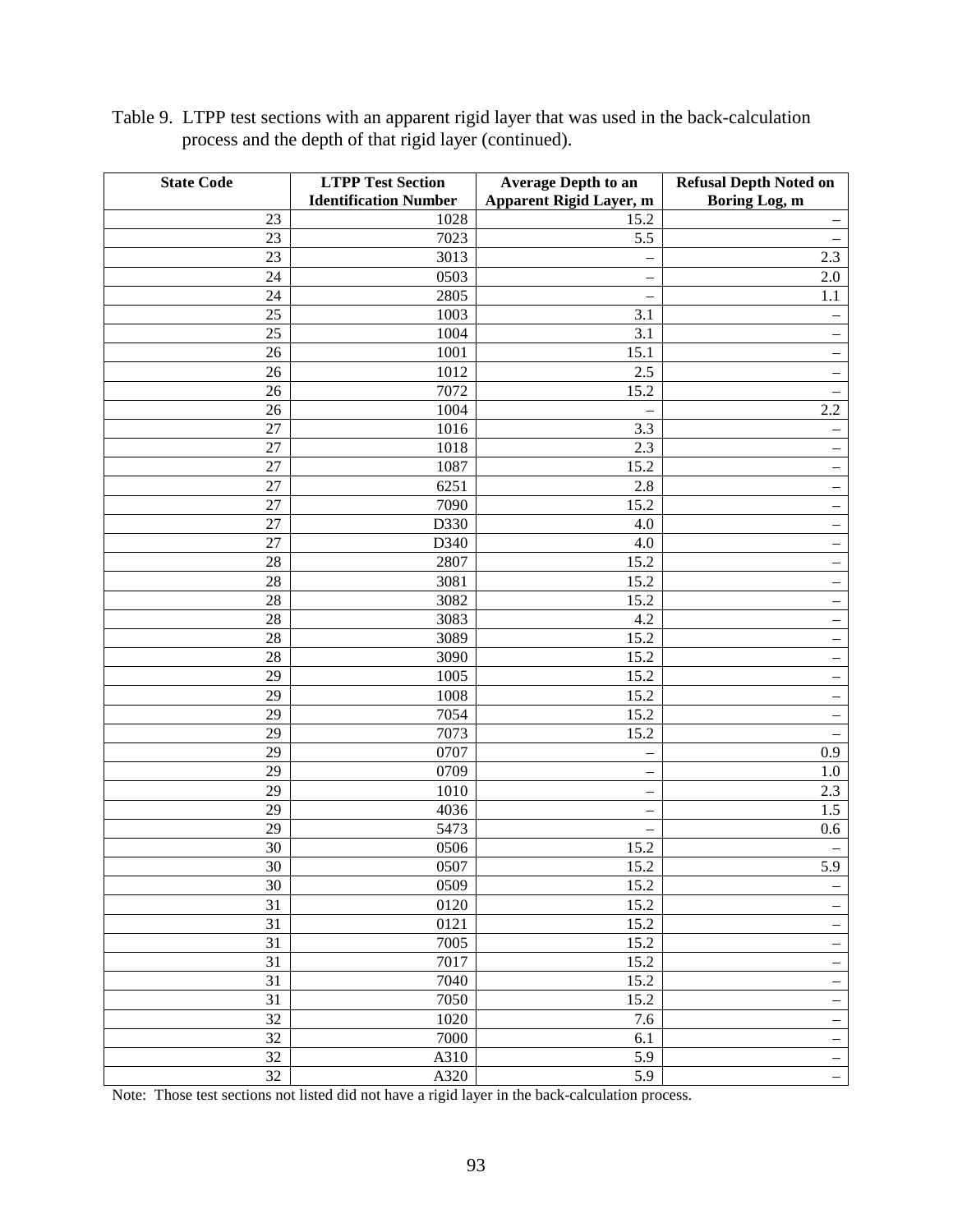| <b>State Code</b> | <b>LTPP Test Section</b>     | <b>Average Depth to an</b> | <b>Refusal Depth Noted on</b> |
|-------------------|------------------------------|----------------------------|-------------------------------|
|                   | <b>Identification Number</b> | Apparent Rigid Layer, m    | Boring Log, m                 |
| 32                | A330                         | 5.9                        | $\qquad \qquad -$             |
| 32                | A350                         | 5.9                        | -                             |
| 32                | <b>B310</b>                  | 6.1                        | $\overline{\phantom{0}}$      |
| 32                | <b>B320</b>                  | 6.1                        | $\overline{\phantom{0}}$      |
| 32                | <b>B340</b>                  | 6.1                        | $\overline{\phantom{0}}$      |
| 32                | <b>B350</b>                  | 6.1                        | $\overline{\phantom{0}}$      |
| 32                | 1030                         |                            | 1.5                           |
| 34                | 1003                         | 15.2                       | 1.4                           |
| 34                | 1011                         | 2.8                        |                               |
| 34                | 1030                         | 1.4                        | 1.4                           |
| 34                | 1033                         | 2.6                        | $3.0\,$                       |
| 34                | 1034                         | 15.2                       |                               |
| 34                | 1638                         | 15.2                       | $\overline{\phantom{0}}$      |
| 34                | 6057                         | 15.2                       | 4.4                           |
| $\overline{35}$   | 6033                         | 7.6                        | -                             |
| 35                | 6035                         | 7.6                        | -                             |
| 35                | 6401                         | 7.6                        |                               |
| 35                | 0107                         |                            | $3.4\,$                       |
| 35                | 1002                         | $\overline{\phantom{0}}$   | $0.5\,$                       |
| 35                | 1003                         | $\overline{\phantom{0}}$   | 0.9                           |
| 35                | 2118                         |                            | 5.3                           |
| 35                | 3010                         | $\overline{\phantom{0}}$   | 5.0                           |
| 36                | A310                         | 15.2                       | $\qquad \qquad -$             |
| 36                | A320                         | 15.2                       | $\qquad \qquad -$             |
| 36                | A340                         | 15.2                       | $\qquad \qquad -$             |
| 36                | A350                         | 15.2                       | -                             |
| 36                | <b>B310</b>                  | 1.5                        | -                             |
| 36                | <b>B340</b>                  | 1.5                        | -                             |
| 36                | 0801                         | $\overline{\phantom{0}}$   | 4.3                           |
| 36                | 0802                         | $\overline{\phantom{0}}$   | 3.7                           |
| 36                | 1644                         |                            | 1.5                           |
| 37                | 1006                         | 15.2                       | $\overline{\phantom{0}}$      |
| 37                | 1645                         | 15.2                       |                               |
| 37                | 1814                         | 4.1                        | 4.1                           |
| $\overline{37}$   | 1024                         |                            | 1.4                           |
| 37                | 1803                         | $\overline{\phantom{m}}$   | 1.1                           |
| 37                | 2824                         | $\overline{\phantom{0}}$   | 1.4                           |
| $\overline{37}$   | 3044                         |                            | $\overline{5.5}$              |
| $\overline{38}$   | 2001                         | 15.2                       | —                             |
| $\overline{39}$   | 7021                         | 15.2                       | $\overline{\phantom{m}}$      |
| 39                | 0208                         |                            | 6.1                           |
| $\overline{39}$   | 3801                         |                            | 2.7                           |
| $40\,$            | 4154                         | 15.2                       | $\overline{\phantom{0}}$      |
| $40\,$            | 6010                         | 4.9                        | 4.9                           |
| 40                | 7024                         | $1.8\,$                    | 1.8                           |

Table 9. LTPP test sections with an apparent rigid layer that was used in the back-calculation process and the depth of that rigid layer (continued).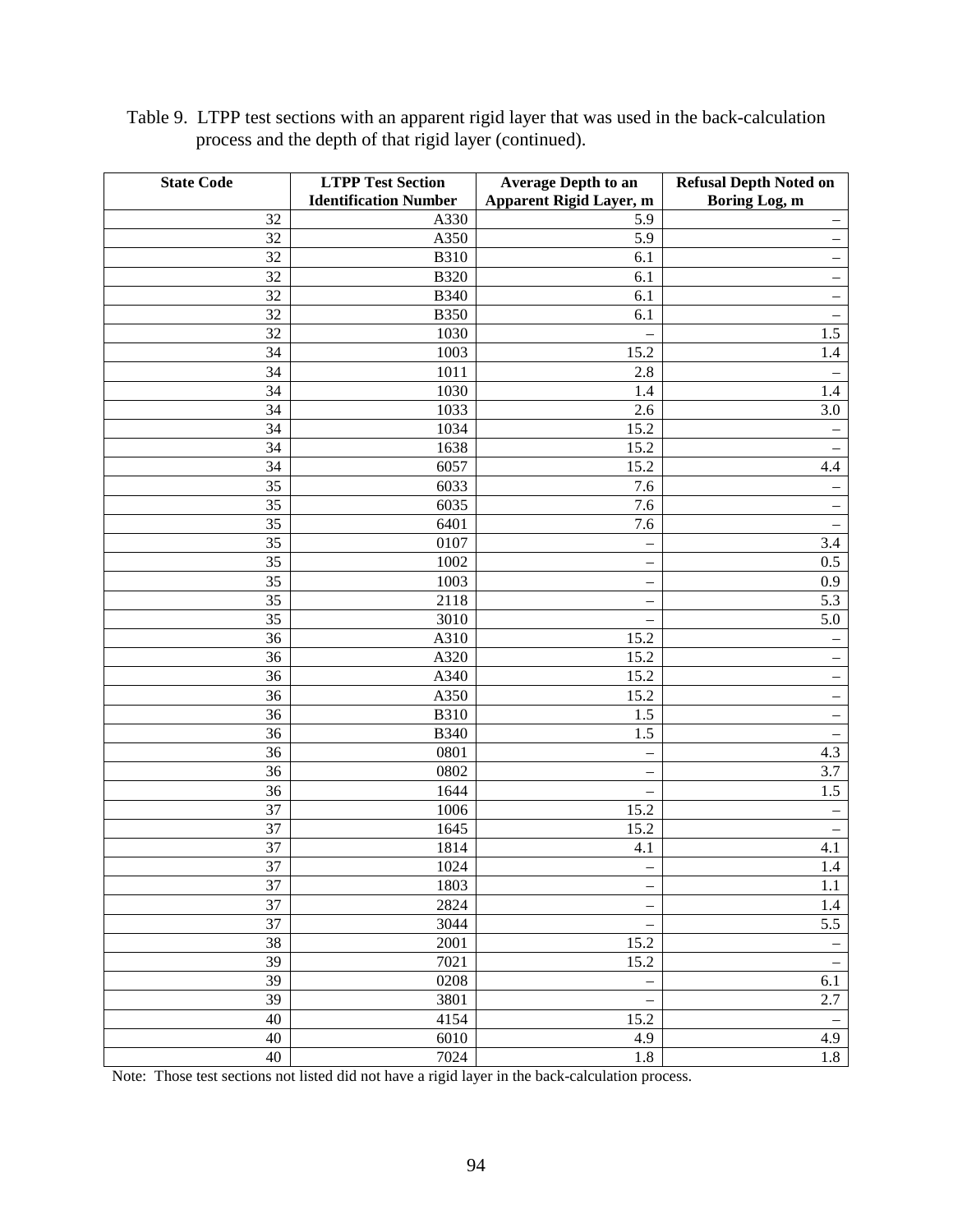| <b>State Code</b> | <b>LTPP Test Section</b>     | <b>Average Depth to an</b>     | <b>Refusal Depth Noted on</b> |
|-------------------|------------------------------|--------------------------------|-------------------------------|
|                   | <b>Identification Number</b> | <b>Apparent Rigid Layer, m</b> | Boring Log, m                 |
| 40                | A320                         | 5.0                            | $\qquad \qquad -$             |
| 40                | A340                         | 5.0                            | $\overline{\phantom{0}}$      |
| 40                | A350                         | 5.0                            | $\qquad \qquad -$             |
| 40                | 4157                         | $\overline{\phantom{0}}$       | 1.4                           |
| 40                | 0113                         | $\overline{\phantom{0}}$       | 4.1                           |
| 40                | 0114                         | —                              | $0.2\,$                       |
| 40                | 0115                         | -                              | 3.7                           |
| 40                | 0116                         | -                              | 0.9                           |
| 40                | 0117                         |                                | 1.8                           |
| 40                | 0118                         | $\overline{\phantom{0}}$       | 1.2                           |
| 40                | 0119                         | -                              | 1.8                           |
| 40                | 0120                         |                                | $2.7\,$                       |
| 40                | 0121                         | $\overline{\phantom{0}}$       | 1.2                           |
| 40                | 0122                         | $\overline{\phantom{0}}$       | $0.8\,$                       |
| 40                | 0123                         | $\overline{\phantom{0}}$       | 0.9                           |
| 40                | 0124                         |                                | $\overline{5.2}$              |
| 42                | 1599                         | 7.6                            | 2.3                           |
| 42                | 1605                         | 7.6                            | $\qquad \qquad -$             |
| 42                | 1608                         | $\overline{7.6}$               | -                             |
| 42                | 1610                         | 15.2                           | $\qquad \qquad -$             |
| 42                | 1618                         | 7.6                            | 5.2                           |
| 42                | 7025                         | 1.7                            | 2.3                           |
| 42                | 7037                         | 15.2                           | $\overline{\phantom{m}}$      |
| 42                | A310                         | 15.2                           | $\qquad \qquad -$             |
| 42                | A320                         | 15.2                           | $\overline{\phantom{0}}$      |
| 42                | A330                         | 15.2                           | $\qquad \qquad -$             |
| 42                | A340                         | 15.2                           | $\qquad \qquad -$             |
| 42                | A350                         | 15.2                           | $\qquad \qquad -$             |
| 42                | <b>B310</b>                  | 15.2                           | $\qquad \qquad -$             |
| 42                | <b>B330</b>                  | 15.2                           | $\overline{\phantom{m}}$      |
| 42                | <b>B350</b>                  | 15.2                           | $\overline{\phantom{m}}$      |
| 42                | 0601                         |                                | 2.7                           |
| 42                | 0602                         | $\overline{\phantom{0}}$       | 3.0                           |
| 42                | 0605                         |                                | 2.9                           |
| 42                | $0607\,$                     |                                | 2.4                           |
| 42                | 1598                         |                                | $1.0\,$                       |
| $42\,$            | 1606                         |                                | 5.1                           |
| $\overline{42}$   | 1613                         |                                | 2.7                           |
| 42                | 9027                         | $\overline{\phantom{0}}$       | 2.6                           |
| 44                | 7401                         |                                | 4.6                           |
| $\overline{45}$   | 1008                         | 2.6                            |                               |
| $\overline{45}$   | 7019                         | 3.7                            | $\qquad \qquad -$             |
| 45                | 3012                         |                                | 3.4                           |
| $\overline{46}$   | 3013                         |                                | $\overline{1.8}$              |
| 46                | 3053                         |                                | $1.2^{-}$                     |
| 46                | 5020                         |                                | 1.8                           |

Table 9. LTPP test sections with an apparent rigid layer that was used in the back-calculation process and the depth of that rigid layer (continued).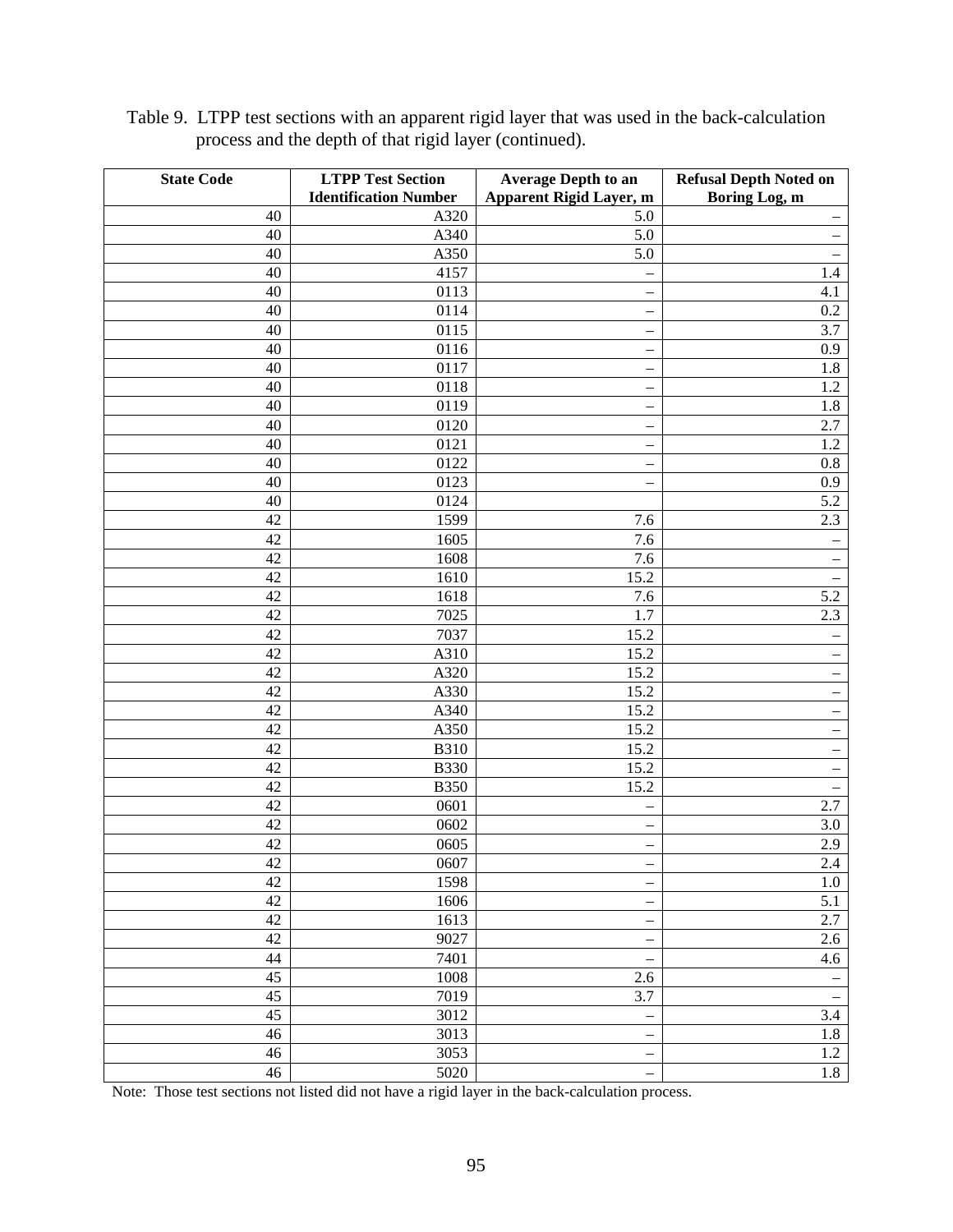| <b>State Code</b> | <b>LTPP Test Section</b>     | <b>Average Depth to an</b>     | <b>Refusal Depth Noted on</b>     |
|-------------------|------------------------------|--------------------------------|-----------------------------------|
|                   | <b>Identification Number</b> | <b>Apparent Rigid Layer, m</b> | Boring Log, m                     |
| 46                | 9187                         |                                | 5.0                               |
| 46                | 9197                         | 2.1                            | $\qquad \qquad -$                 |
| 47                | 1029                         | 7.6                            | $\qquad \qquad -$                 |
| 47                | 2001                         | 3.8                            | $\qquad \qquad -$                 |
| 47                | 2008                         | 15.2                           | $\qquad \qquad -$                 |
| 47                | 3075                         | 5.9                            | $\qquad \qquad -$                 |
| 47                | 3104                         | 7.6                            | 2.7                               |
| 47                | A310                         | 3.7                            | $\qquad \qquad -$                 |
| 47                | A320                         | 3.7                            | $\qquad \qquad -$                 |
| 47                | A330                         | 3.7                            |                                   |
| 47                | A350                         | 3.7                            | $\qquad \qquad -$                 |
| 47                | 3101                         |                                | 3.7                               |
| 47                | 3108                         | $\overline{\phantom{0}}$       | 5.6                               |
| 47                | 3109                         | $\overline{\phantom{0}}$       | 1.5                               |
| 47                | 9024                         |                                | 3.4                               |
| 48                | 0001                         | 7.6                            | $\qquad \qquad -$                 |
| 48                | 1046                         | 15.2                           | $\qquad \qquad -$                 |
| 48                | 1047                         | 7.6                            | $\overline{\phantom{0}}$          |
| 48                | 1048                         | 6.3                            | $\qquad \qquad -$                 |
| 48                | 1049                         | 3.3                            | $\qquad \qquad -$                 |
| 48                | 1060                         | 15.2                           | $\overline{\phantom{0}}$          |
| 48                | 1061                         | 7.6                            | $\overline{\phantom{0}}$          |
| 48                | 1069                         | 15.2                           | $\overline{\phantom{0}}$          |
| 48                | 1070                         | 15.2                           | $\qquad \qquad -$                 |
| 48                | 1077                         | 15.2                           | $\qquad \qquad -$                 |
| 48                | 1094                         | 7.6                            | $\qquad \qquad -$                 |
| 48                | 1116                         | 1.2                            | $\qquad \qquad -$                 |
| 48                | 1130                         | 15.2                           | $\overline{\phantom{0}}$          |
| 48                | 1168                         | 7.6                            | $\qquad \qquad -$                 |
| 48                | 1169                         | 6.1                            | $\qquad \qquad -$                 |
| 48                | 1181                         | 3.9                            | -                                 |
| 48<br>48          | 2172<br>2176                 | 15.2<br>15.2                   | 3.4<br>$\qquad \qquad -$          |
| 48                | 3629                         | 7.6                            |                                   |
| 48                | 3669                         | 15.2                           | $\qquad \qquad -$                 |
| 48                | 3679                         | 10.9                           | $\hspace{1.0cm} - \hspace{1.0cm}$ |
| $48\,$            | 3729                         | 15.2                           | $\overline{\phantom{0}}$          |
| $48\,$            | 3855                         | 7.6                            | $\qquad \qquad -$                 |
| $48\,$            | 3865                         | 5.6                            | 5.0                               |
| $48\,$            | 6086                         | 15.1                           | -                                 |
| $48\,$            | 6160                         | $7.\overline{6}$               | $\overline{\phantom{m}}$          |
| $48\,$            | 6179                         | 2.2                            | $\hspace{1.0cm} -$                |
| 48                | 7165                         | 15.2                           | $\overline{\phantom{0}}$          |
| $\overline{48}$   | 9005                         | 7.6                            | $\qquad \qquad -$                 |
| 48                | <b>B330</b>                  | 15.2                           | $\qquad \qquad -$                 |
| $48\,$            | D330                         | 15.2                           | $\qquad \qquad -$                 |
| 48                | 3845                         |                                | 4.4                               |

Table 9. LTPP test sections with an apparent rigid layer that was used in the back-calculation process and the depth of that rigid layer (continued).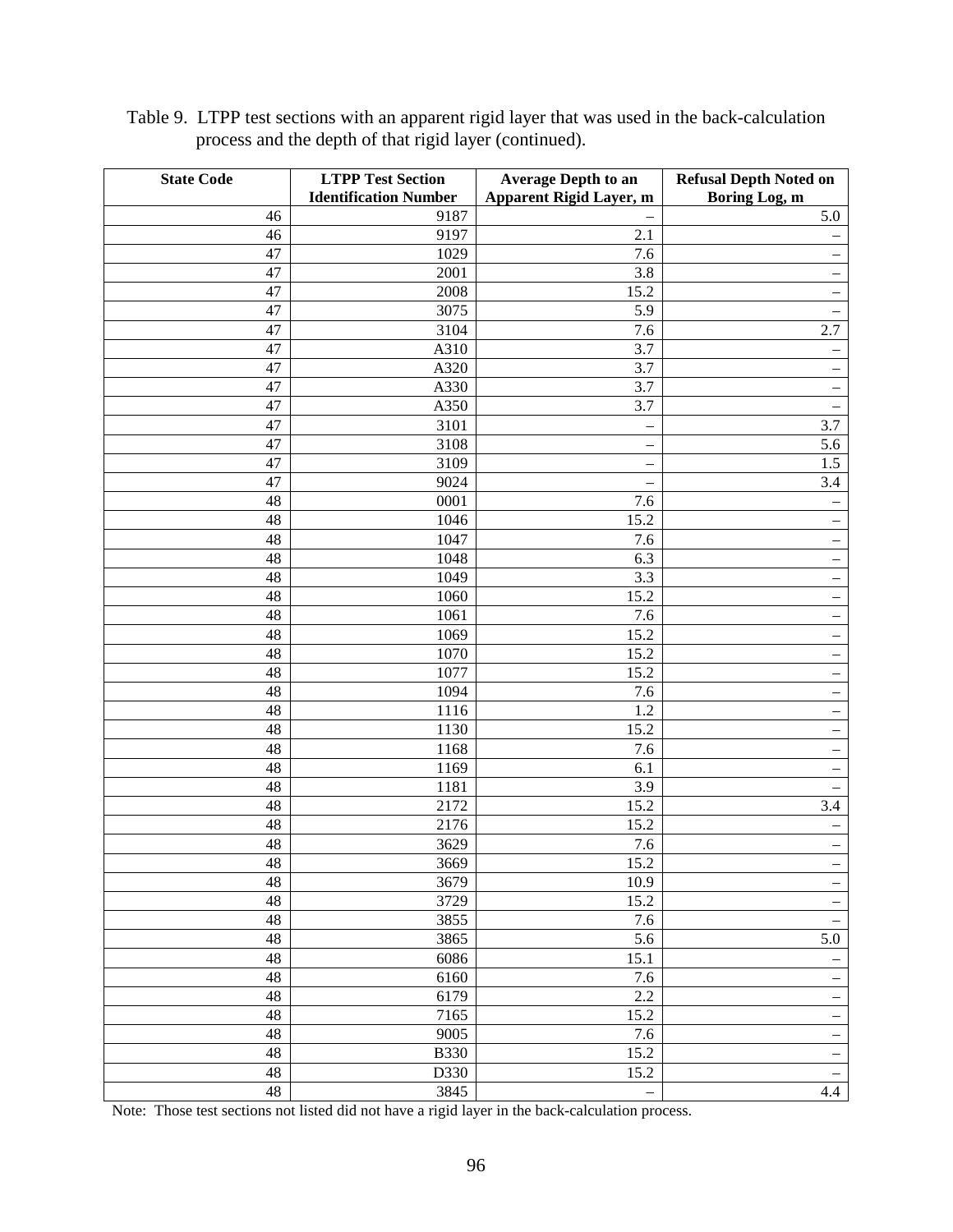| <b>State Code</b> | <b>LTPP Test Section</b>     | <b>Average Depth to an</b>     | <b>Refusal Depth Noted on</b> |
|-------------------|------------------------------|--------------------------------|-------------------------------|
|                   | <b>Identification Number</b> | <b>Apparent Rigid Layer, m</b> | Boring Log, m                 |
| 48                | 5035                         |                                | 2.4                           |
| 48                | 5278                         | -                              | 0.6                           |
| 48                | 5301                         |                                | 1.8                           |
| 48                | 9355                         |                                | 2.4                           |
| 49                | 1004                         | 2.4                            |                               |
| 49                | 1005                         | $15.\overline{2}$              | $\qquad \qquad -$             |
| 49                | 1006                         | 6.1                            |                               |
| 49                | 1007                         | 15.2                           | 3.0                           |
| 49                | 1017                         | 6.3                            |                               |
| 49                | 0803                         |                                | 2.1                           |
| 49                | 0804                         |                                | 1.8                           |
| 50                | 1004                         | 15.2                           |                               |
| 50                | 1681                         | 15.2                           | $\overline{\phantom{0}}$      |
| 50                | 1683                         | 3.8                            | $\overline{\phantom{0}}$      |
| 51                | 1023                         | 15.2                           | $\qquad \qquad -$             |
| 51                | 1464                         | 7.6                            | -                             |
| $\overline{51}$   | 2004                         | 15.2                           |                               |
| 51                | 2021                         | 5.0                            | 1.1                           |
| 51                | 1002                         |                                | 1.8                           |
| 51                | 1419                         | -                              | 3.7                           |
| 51                | 1423                         | $\overline{\phantom{0}}$       | 1.2                           |
| 51                | 0116                         | -                              | 2.4                           |
| 51                | 0117                         | —                              | 1.1                           |
| 51                | 0121                         | $\overline{\phantom{0}}$       | 2.1                           |
| 51                | 0122                         | $\overline{\phantom{0}}$       | 0.9                           |
| 51                | 0123                         | $\overline{\phantom{0}}$       | 2.3                           |
| 53                | 1008                         | 15.2                           | $\overline{\phantom{0}}$      |
| 53                | 1501                         | 7.6                            | 1.7                           |
| 53                | 1801                         | 7.6                            | 1.1                           |
| 53                | 1002                         | -                              | 1.7                           |
| 53                | 3813                         | -                              | 1.8                           |
| 53                | 6020                         | -                              | 2.3                           |
| 53                | 6049                         | -                              | 4.3                           |
| 53                | 7409                         | $\overline{\phantom{0}}$       | $0.8\,$                       |
| 53                | 0201                         |                                | 3.4                           |
| $\overline{53}$   | 0202                         | —                              | $0.3\,$                       |
| $\overline{53}$   | 0203                         | $\qquad \qquad -$              | $\overline{0.7}$              |
| $\overline{53}$   | 0204                         | $\qquad \qquad -$              | 1.7                           |
| 53                | 0206                         | -                              | 2.7                           |
| $\overline{53}$   | 0208                         | $\overline{\phantom{0}}$       | 1.2                           |
| 53                | 0209                         | -                              | 0.4                           |
| 53                | 0210                         | -                              | $0.8\,$                       |
| 53                | 0211                         |                                | $\rm 0.8$                     |
| $\overline{53}$   | 0212                         |                                | $\overline{0.4}$              |

Table 9. LTPP test Sections with an apparent rigid layer that was used in the back-calculation process and the depth of that rigid layer (continued).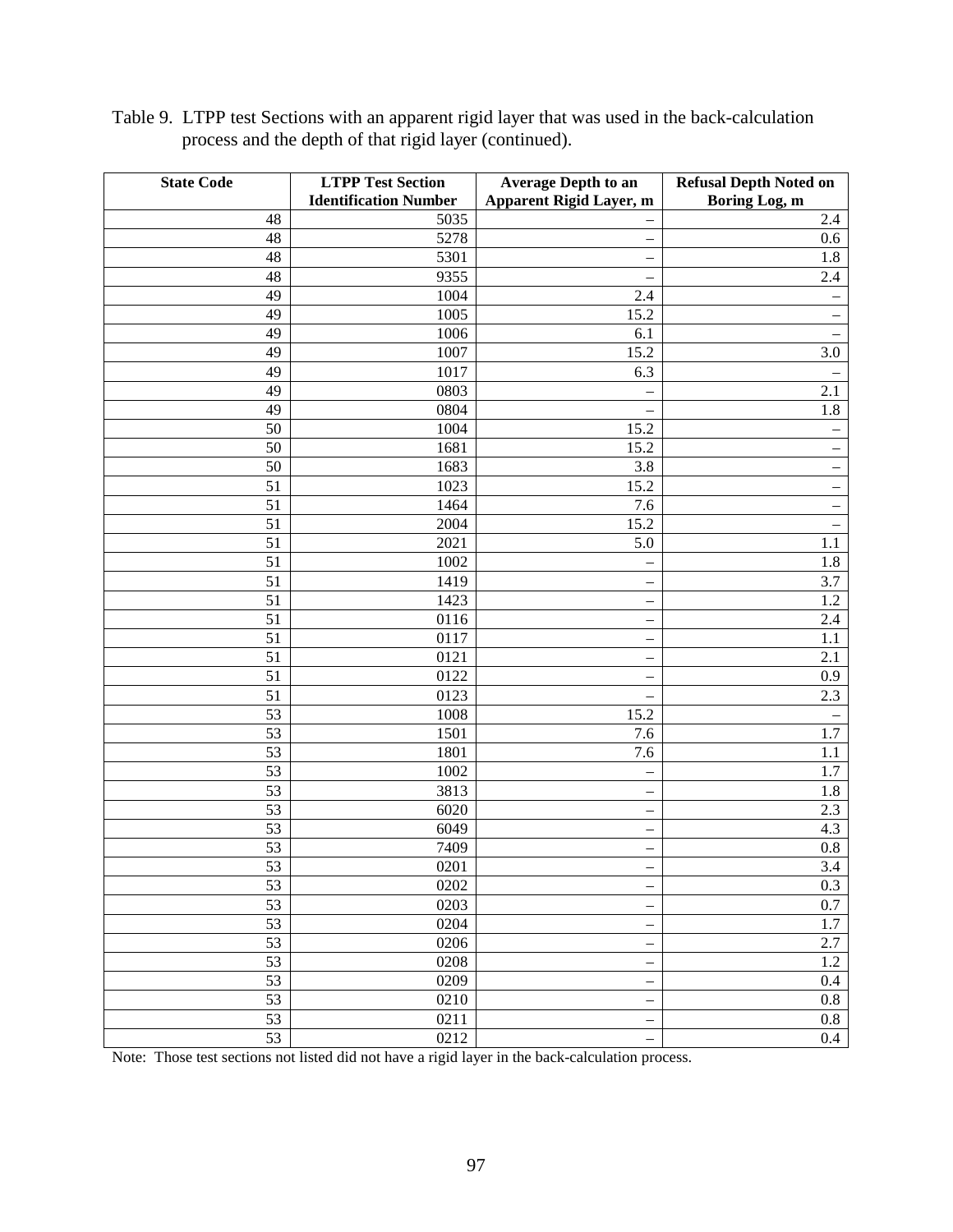| <b>State Code</b> | <b>LTPP Test Section</b>     | <b>Average Depth to an</b>     | <b>Refusal Depth Noted on</b>     |
|-------------------|------------------------------|--------------------------------|-----------------------------------|
|                   | <b>Identification Number</b> | <b>Apparent Rigid Layer, m</b> | Boring Log, m                     |
| 54                | 1640                         | 2.1                            | 2.1                               |
| 54                | 7008                         | 15.2                           | $\qquad \qquad -$                 |
| 54                | 4003                         | -                              | 2.1                               |
| 54                | 4004                         |                                | 2.1                               |
| 54                | 5007                         | -                              | 2.1                               |
| 55                | 6351                         | -                              | 1.8                               |
| 55                | 6352                         |                                | 1.2                               |
| 55                | 6354                         |                                | 2.7                               |
| 55                | 6355                         |                                | 2.1                               |
| 56                | 2015                         | 7.6                            |                                   |
| 56                | 2019                         | 15.2                           | $\qquad \qquad -$                 |
| 56                | 2020                         | 15.2                           | $\qquad \qquad -$                 |
| 56                | 6029                         | 2.5                            | $\qquad \qquad -$                 |
| 56                | A330                         | 6.1                            |                                   |
| 56                | 2018                         |                                | 5.3                               |
| 56                | 6032                         | $\overline{\phantom{0}}$       | 0.9                               |
| 56                | 7775                         |                                | 3.0                               |
| 72                | 4121                         |                                | $1.8\,$                           |
| 81                | 1804                         | 9.3                            |                                   |
| 81                | 8529                         |                                | $1.5\,$                           |
| 82                | 1005                         | 5.5                            | $\qquad \qquad -$                 |
| 82                | 6006                         | 6.4                            | $\qquad \qquad -$                 |
| 82                | 6007                         | 3.3                            | $\overline{\phantom{0}}$          |
| 83                | 6454                         | 15.2                           | $\qquad \qquad -$                 |
| 84                | 1684                         | 7.6                            | $\hspace{1.0cm} - \hspace{1.0cm}$ |
| 84                | 1802                         | 7.6                            | $\qquad \qquad -$                 |
| 84                | 6804                         | 6.1                            | $\qquad \qquad -$                 |
| 84                | 3803                         |                                | 5.8                               |
| 85                | 1801                         | 7.6                            | 1.4                               |
| 85                | 1803                         | 6.1                            | 0.9                               |
| 85                | 1808                         | 7.6                            | $0.8\,$                           |
| 86                | 6802                         | 7.6                            | 1.3                               |
| 87                | 1620                         | 7.6                            | $\equiv$                          |
| 87                | 1680                         | 3.2                            | $\qquad \qquad -$                 |
| 87                | 1806                         | 2.2                            |                                   |
| 87                | A310                         | 15.2                           | $\overline{\phantom{0}}$          |
| $88\,$            | 1645                         | 7.6                            | $\overline{\phantom{m}}$          |
| 88                | 1646                         | 7.6                            | $\qquad \qquad -$                 |
| 88                | 1647                         | 7.6                            | $\qquad \qquad -$                 |
| $8\overline{9}$   | 1021                         | 15.2                           | $\overline{\phantom{0}}$          |
| 89                | 1125                         | 15.2                           | $\qquad \qquad -$                 |
| 89                | 1127                         | 15.2                           | $\overline{\phantom{a}}$          |
| 89                | 2011                         | 15.1                           | $\overline{\phantom{0}}$          |
| 89                | A310                         | 15.2                           | $\qquad \qquad -$                 |
| 89                | A320                         | 7.6                            | $\qquad \qquad -$                 |
| 89                | A330                         | 7.6                            | $\bar{ }$                         |

Table 9. LTPP test sections with an apparent rigid layer that was used in the back-calculation process and the depth of that rigid layer (continued).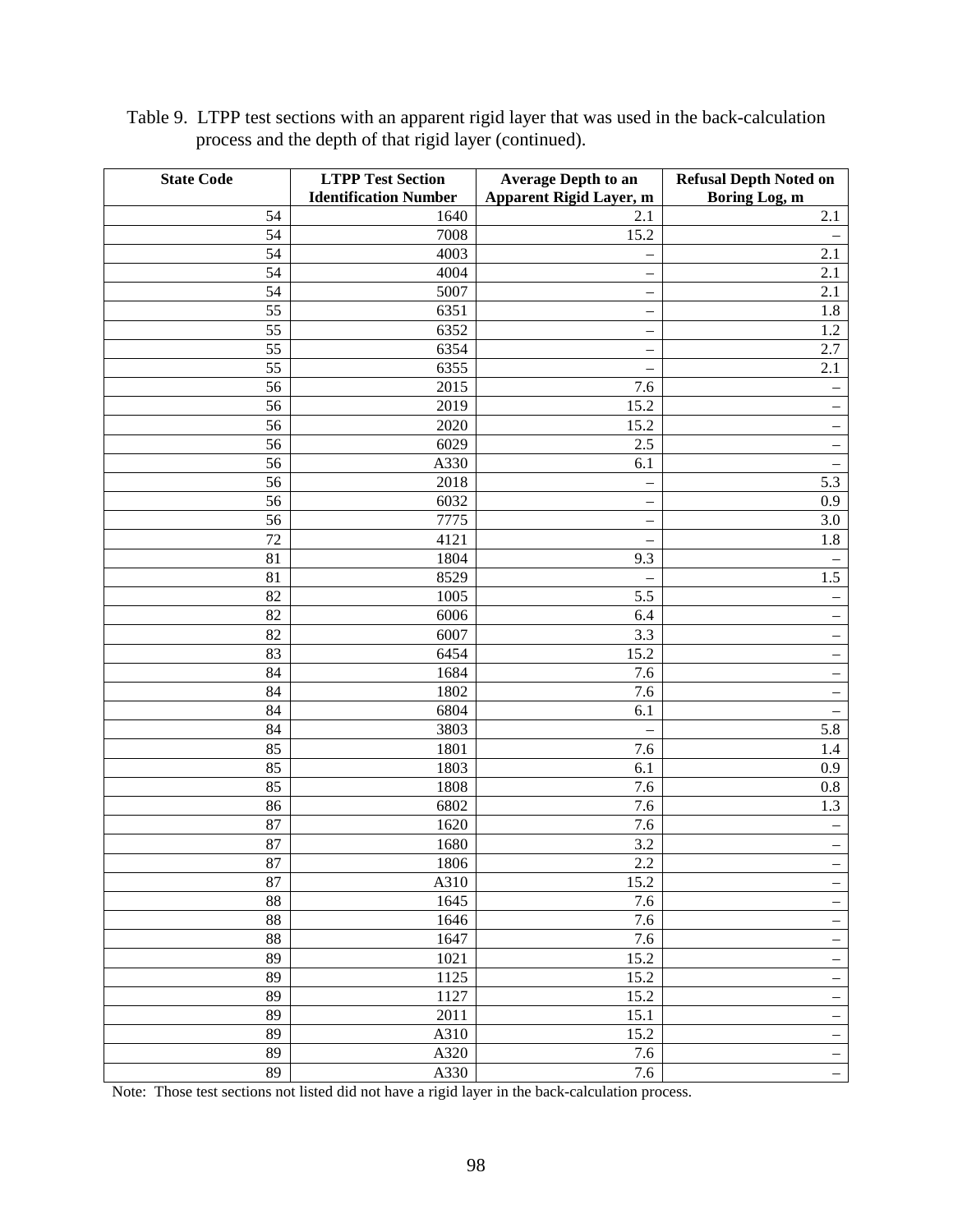Table 9. LTPP test sections with an apparent rigid layer that was used in the back-calculation process and the depth of that rigid layer (continued).

| <b>State Code</b> | <b>LTPP Test Section</b><br><b>Identification Number</b> | <b>Average Depth to an</b><br><b>Apparent Rigid Layer, m</b> | <b>Refusal Depth Noted on</b><br>Boring Log, m |
|-------------------|----------------------------------------------------------|--------------------------------------------------------------|------------------------------------------------|
| 89                | A340                                                     | 7.6                                                          |                                                |
| 89                | 9018                                                     |                                                              |                                                |
| 89                | A901                                                     |                                                              |                                                |
| 89                | A902                                                     |                                                              |                                                |
| 90                | 6400                                                     | 3.3                                                          |                                                |
| 90                | 6801                                                     | 3.3                                                          |                                                |

Note: Those test sections not listed did not have a rigid layer in the back-calculation process.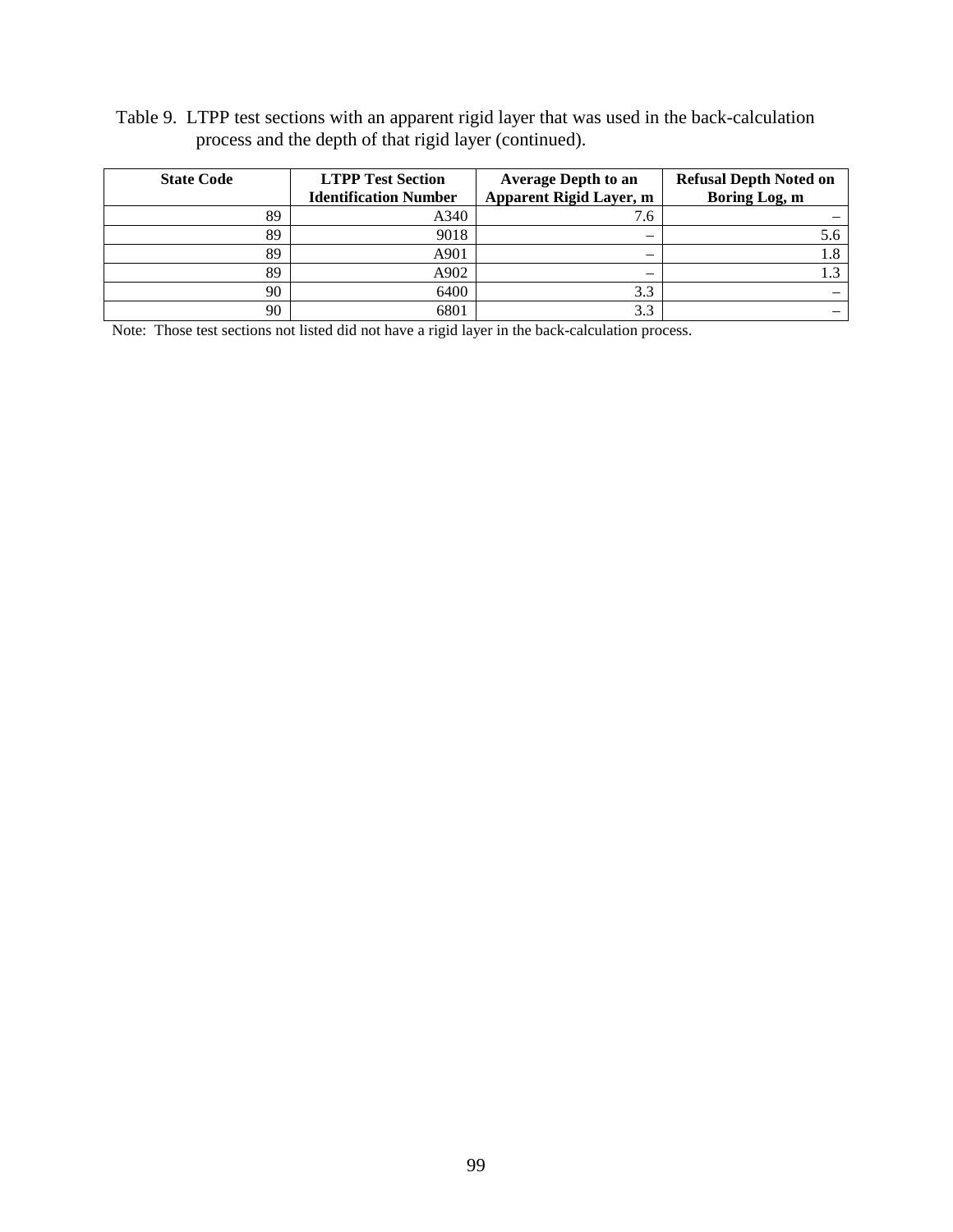| <b>State Code</b> | <b>SHRP Identification Number</b> | <b>Test Date with Non-Standard</b> |
|-------------------|-----------------------------------|------------------------------------|
|                   |                                   | <b>Sensor Placement</b>            |
| 5                 | 0902                              | $9 - 11 - 96$                      |
| 5                 | 0902                              | $9-12-96$                          |
| 5                 | 0903                              | $9 - 11 - 96$                      |
| $\mathfrak s$     | A601                              | 9-13-96                            |
| 5                 | A602                              | $9-14-96$                          |
| 5                 | A603                              | 9-13-96                            |
| 5                 | A606                              | 9-12-96                            |
| 5                 | A606                              | 9-13-96                            |
| 5                 | A608                              | $9 - 12 - 96$                      |
| 28                | 0805                              | $9 - 17 - 96$                      |
| 28                | 0806                              | 9-17-96                            |
| 28                | 0902                              | 9-18-96                            |
| 28                | 0903                              | 9-18-96                            |
| 28                | 0959                              | 9-18-96                            |
| 47                | 3104                              | 10-25-96                           |
| 48                | 1092                              | $6 - 29 - 96$                      |
| 48                | 1094                              | 7-30-96                            |
| 48                | 1096                              | 7-29-96                            |
| 48                | 1109                              | $8 - 5 - 96$                       |
| 48                | 1122                              | $8-1-96$                           |
| 48                | 3589                              | $9 - 5 - 96$                       |
| 48                | 3845                              | 8-22-96                            |
| 48                | 5328                              | 8-23-96                            |
| 48                | 9005                              | $7 - 31 - 96$                      |
| 48                | A310                              | 7-30-96                            |
| 48                | A320                              | 7-30-96                            |
| 48                | A330                              | 7-30-96                            |
| 48                | A340                              | 7-30-96                            |
| 48                | A350                              | 7-30-96                            |
| 48                | C410                              | $8-21-96$                          |
| 48                | C420                              | 8-21-96                            |
| 48                | C420                              | $9 - 4 - 96$                       |
| 48                | C430                              | $9-4-96$                           |
| 48                | J310                              | $8-1-96$                           |
| 48                | J320                              | $8 - 1 - 96$                       |
| 48                | J330                              | $8 - 1 - 96$                       |
| 48                | J340                              | $8-1-96$                           |
| 48                | J350                              | $8-1-96$                           |
| 48                | K310                              | $7 - 31 - 96$                      |
| 48                | K320                              | $7 - 31 - 96$                      |
| 48                | K330                              | $7 - 31 - 96$                      |
| 48                | K340                              | $8-2-96$                           |
| 48                | K350                              | $8-2-96$                           |
| 48                | K351                              | $7 - 31 - 96$                      |

Table 10. Listing of LTPP test sections and test dates where a nonstandard sensor placement was used during FWD testing.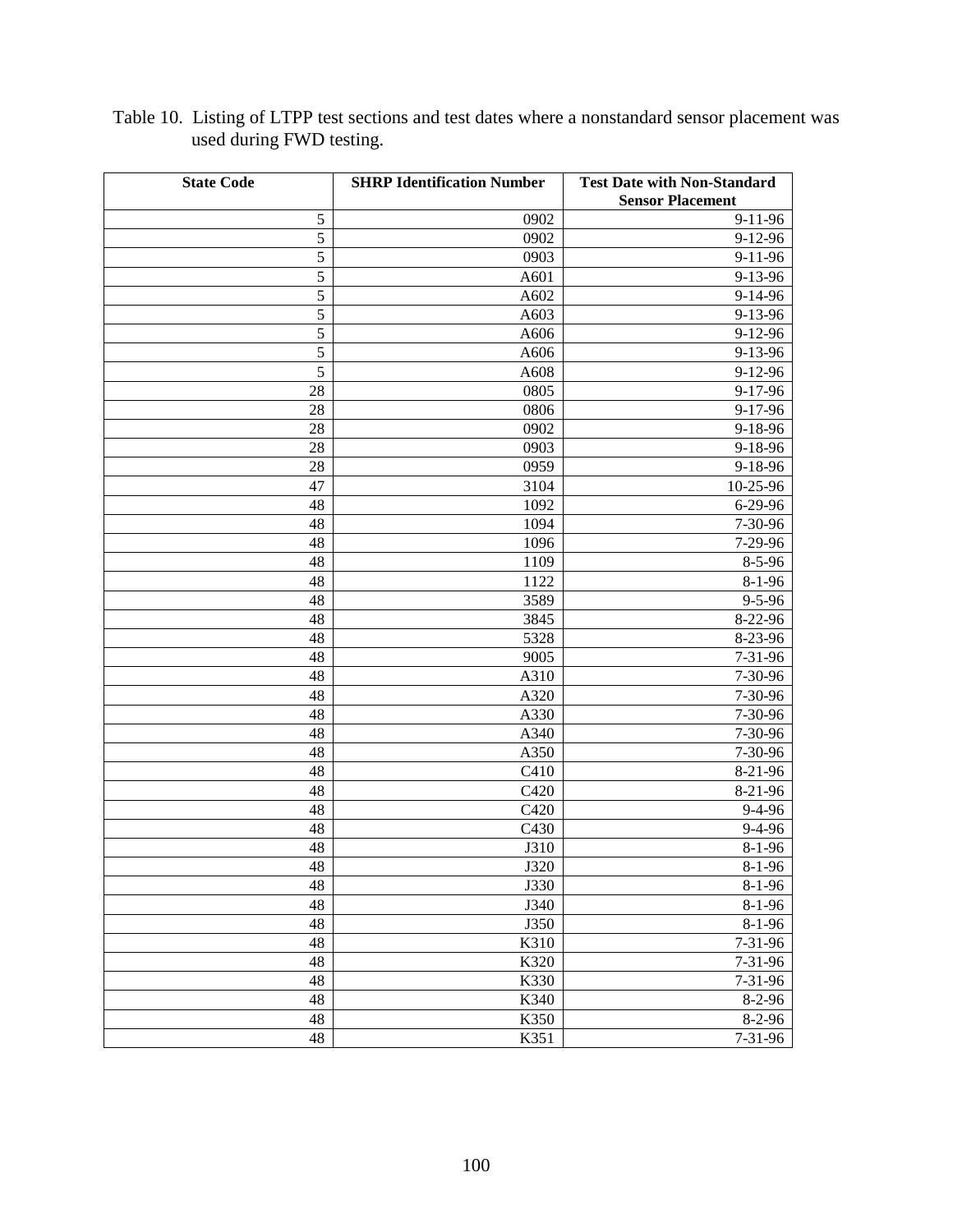## **Appendix C**

## **Median Values and Histograms of Young's Modulus Back-Calculated for Different Materials**

Appendix C is a summary of the results from the back-calculation of elastic properties. It is subdivided into two basic parts. The first part is a tabulation of the test sections for which only a few of the deflection basins (less than 30 percent) had solutions with RMS errors less than 2 percent and the median Young's modulus for different materials and pavement cross-sections for those solutions with RMS errors of less than 2 percent. The second part includes histograms of the results from the back-calculation of Young's modulus for different pavement materials and soils.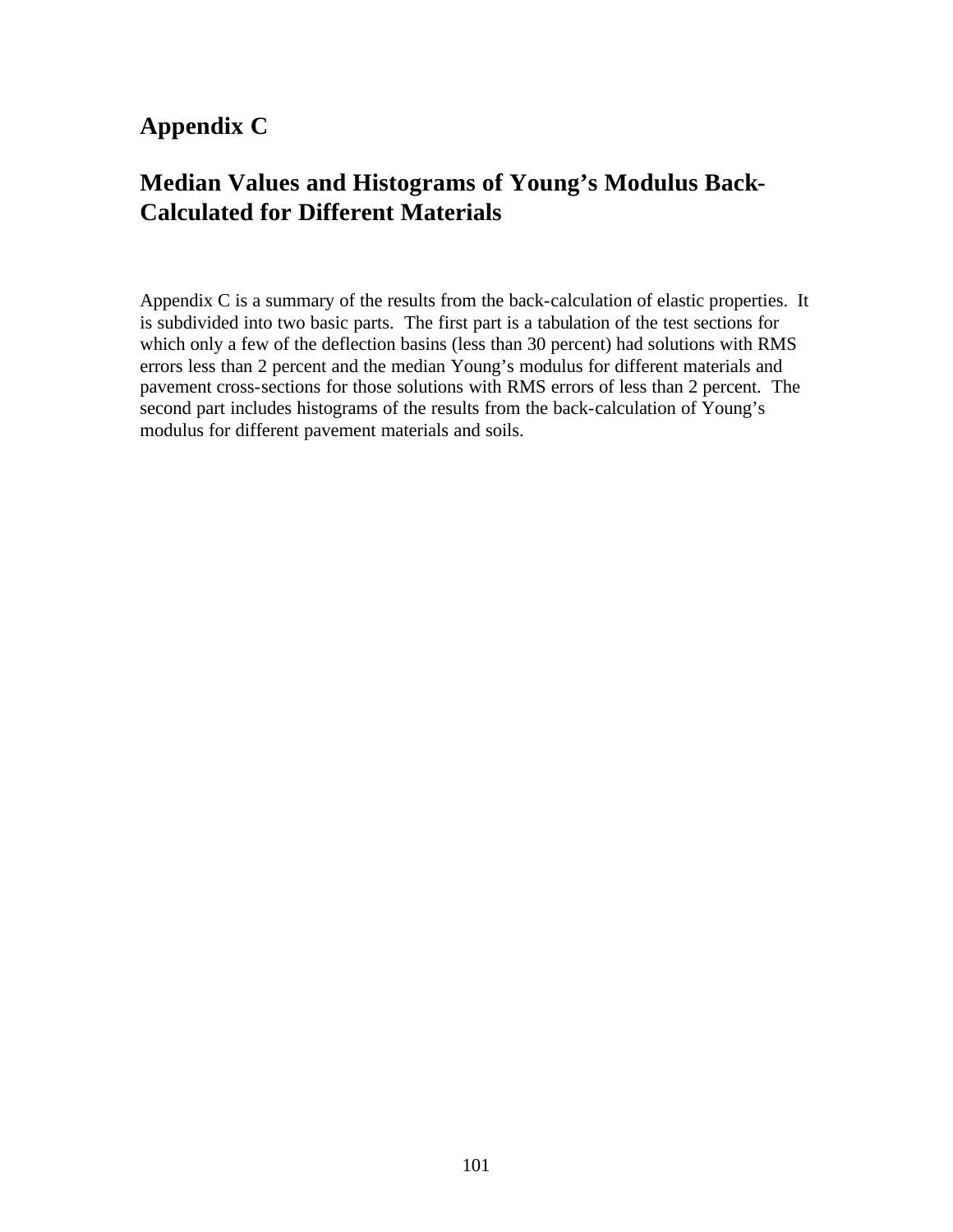| <b>State Code</b> | <b>LTPP Test Section</b>     | <b>Number of Basins</b> | <b>Percentage of Basins</b> |
|-------------------|------------------------------|-------------------------|-----------------------------|
|                   | <b>Identification Number</b> |                         | with an RMS Error of        |
|                   |                              |                         | <b>Less than 2 Percent</b>  |
| 04                | 0116                         | 264                     | 19.7                        |
| 04                | D320                         | 48                      | 2.1                         |
| 04                | D330                         | 48                      | 16.7                        |
| 06                | A350                         | 107                     | 27.1                        |
| 12                | A330                         | 143                     | 11.2                        |
| 12                | C350                         | 48                      | 8.3                         |
| 16                | A320                         | 36                      | 16.7                        |
| 16                | A350                         | 36                      | 16.7                        |
| 30                | 0509                         | 136                     | 14.7                        |
| 40                | <b>B350</b>                  | 48                      | 18.8                        |
| 56                | A330                         | 140                     | 17.9                        |
| 81                | 0506                         | 48                      | 20.8                        |
| 83                | 0502                         | 164                     | 11.0                        |
| 83                | 0503                         | 160                     | 27.5                        |
| 83                | 1801                         | 2741                    | 24.3                        |
| 02                | 6010                         | 591                     | 10.7                        |
| 02                | 9035                         | 156                     | 12.2                        |
| 04                | 1002                         | 511                     | 15.3                        |
| 04                | 1015                         | 344                     | 17.4                        |
| 04                | 1017                         | 1340                    | 11.7                        |
| 04                | 1018                         | 564                     | 00.4                        |
| 04                | 1025                         | 556                     | 21.8                        |
| 04                | 1037                         | 512                     | 26.0                        |
| 04                | 6054                         | 300                     | 26.0                        |
| 04                | 6055                         | 344                     | 14.5                        |
| 04                | 6060                         | 348                     | 10.6                        |
| 06                | 2053                         | 167                     | 28.7                        |
| 06                | 8149                         | 336                     | 21.4                        |
| 08                | 2008                         | 679                     | 25.5                        |
| 08                | 7783                         | 344                     | 15.7                        |
| 12                | 4103                         | 320                     | 8.4                         |
| 12                | 4135                         | 336                     | 00.3                        |
| 12                | 4137                         | 327                     | 27.8                        |
| 12                | 4153                         | 340                     | 6.5                         |
| $\overline{12}$   | 4154                         | 629                     | 15.9                        |
| 12                | 9054                         | 388                     | 21.1                        |
| 13                | 4093                         | 504                     | 29.0                        |
| 16                | 1001                         | 340                     | 23.8                        |
| 16                | 1021                         | 428                     | $20.0\,$                    |
| 16                | 6027                         | 176                     | $00.6\,$                    |
| $18\,$            | 1028                         | 930                     | 28.4                        |
| 21                | 1034                         | 583                     | 28.1                        |
| 26                | 1010                         | 596                     | 17.3                        |
| 27                | 1016                         | 764                     | 11.3                        |
| $28\,$            | 3085                         | 344                     | 20.1                        |
| 30                | 1001                         | 508                     | $00.2\,$                    |
| 30                | 6004                         | 344                     | 00.3                        |

Table 11. LTPP test sections with many deflection basins that did not result in a solution with an RMS error of less than 2 percent.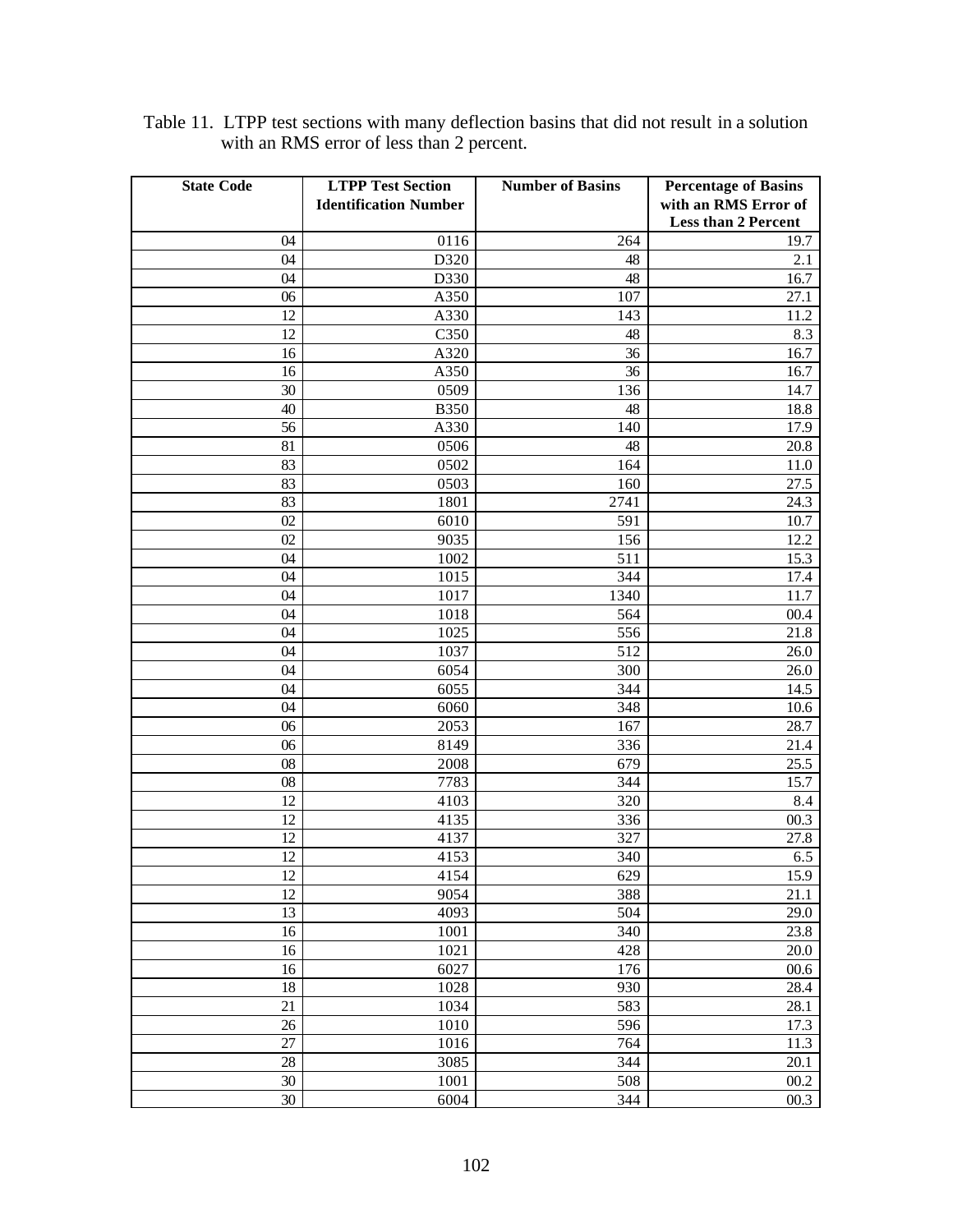| <b>State Code</b> | <b>LTPP Test Section</b>     | <b>Number of Basins</b> | <b>Percentage of Basins</b> |
|-------------------|------------------------------|-------------------------|-----------------------------|
|                   | <b>Identification Number</b> |                         | with an RMS Error of        |
|                   |                              |                         | <b>Less than 2 Percent</b>  |
| 30                | 7075                         | 344                     | 21.5                        |
| 30                | 7088                         | 344                     | 21.5                        |
| 32                | 7000                         | 344                     | 6.1                         |
| 37                | 1992                         | 168                     | 13.7                        |
| 37                | 2819                         | 331                     | 22.7                        |
| 45                | 1008                         | 330                     | 2.7                         |
| 45                | 1024                         | 427                     | 11.2                        |
| 46                | 9197                         | 176                     | 13.1                        |
| 47                | 1028                         | 516                     | 20.7                        |
| 47                | 3104                         | 432                     | 18.3                        |
| 48                | 1061                         | 176                     | 13.1                        |
| 48                | 1168                         | 344                     | 12.2                        |
| 48                | 1169                         | 272                     | 15.4                        |
| 48                | 3579                         | 436                     | 6.7                         |
| 48                | 3855                         | 328                     | 00.3                        |
| 49                | 1004                         | 340                     | 4.1                         |
| 49                | 1005                         | 344                     | 4.4                         |
| 49                | 1007                         | 340                     | 9.4                         |
| 49                | 1008                         | 344                     | 22.1                        |
| 49                | 1017                         | 344                     | 19.5                        |
| 53                | 1008                         | 932                     | 14.5                        |
| 53                | 1501                         | 628                     | 6.4                         |
| 56                | 2015                         | 176                     | 9.1                         |
| 56                | 2037                         | 173                     | 11.6                        |
| 56                | 6029                         | 344                     | 00.3                        |
| 56                | 7772                         | 343                     | 17.5                        |

Table 11. LTPP test sections with many deflection basins that did not result in a solution with an RMS error of less than 2 percent (continued).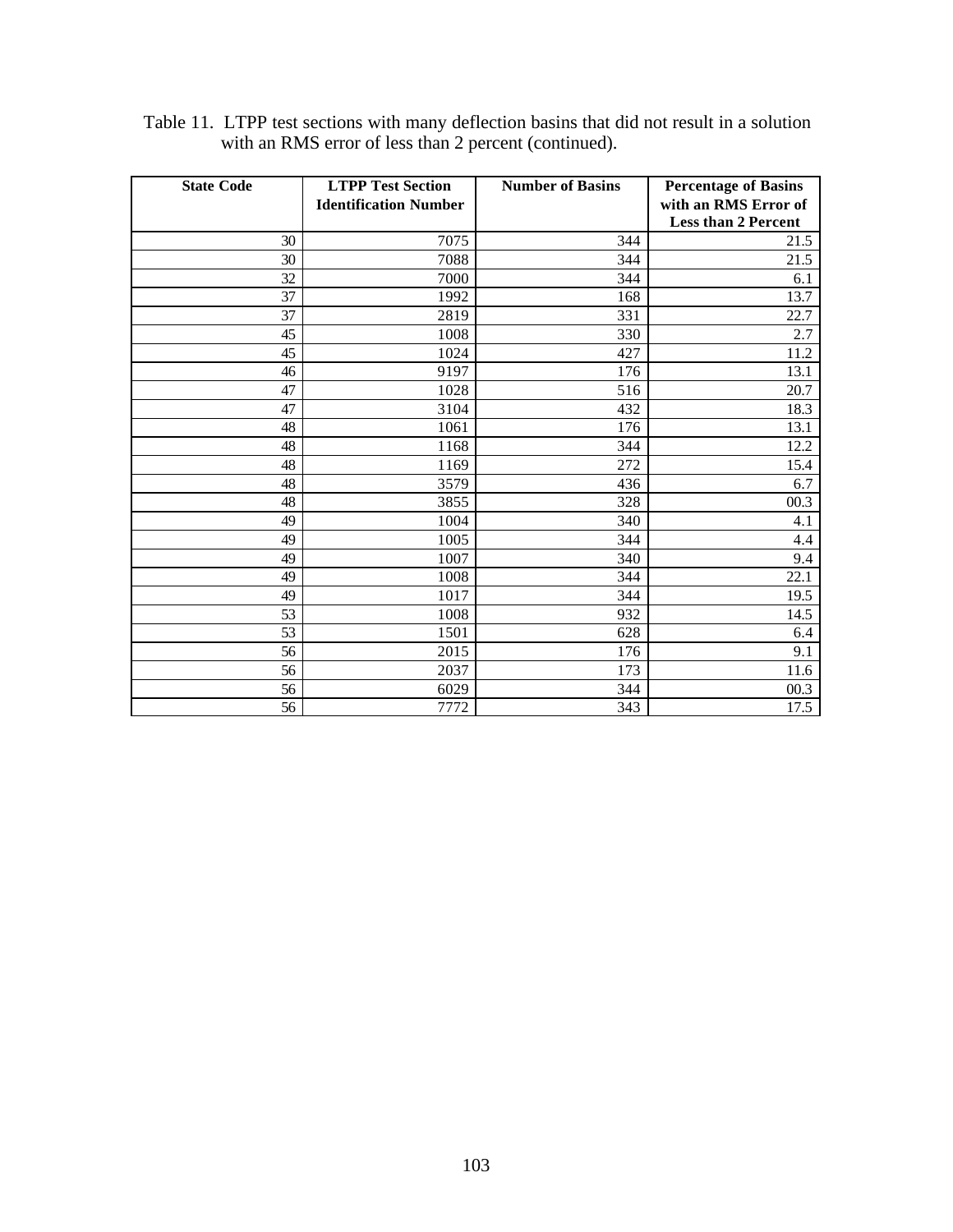Table 12. Median Young's modulus back-calculated for unbound pavement materials and soils, based on the AASHTO soil classification system, for the LTPP flexible test sections.

|                            | <b>Material</b>                | <b>Number of Test Points</b> | Median Young's<br>Modulus, MPa |
|----------------------------|--------------------------------|------------------------------|--------------------------------|
| <b>AASHTO Soil</b>         | $A-1-a$                        | 2,106                        | 184                            |
| Classification             | $A-1-b$                        | 1,128                        | 383                            |
|                            | $A - 2 - 4$                    | 1,849                        | 197                            |
|                            | $A-2-5$                        | 33                           | 320                            |
|                            | $A-2-6$                        | 250                          | 328                            |
|                            | $A-2-7$                        | 21                           | 702                            |
|                            | $A-3$                          | 1,466                        | 240                            |
|                            | $A-4$                          | 1,024                        | 241                            |
|                            | $A-5$                          | 152                          | 1,069                          |
|                            | $A-6$                          | 868                          | 225                            |
|                            | $A-7-5$                        | 85                           | 194                            |
|                            | $A-7-6$                        | 422                          | 158                            |
| Aggregate Base and         | <b>Granular Base Materials</b> | 1,564                        | 193                            |
| Subbase Layers             | Granular Materials,            | 1,224                        | 187                            |
|                            | Undefined                      |                              |                                |
|                            | <b>Granular Subbase</b>        | 710                          | 152                            |
|                            | Materials                      |                              |                                |
| Asphalt-Treated Base       | Flexible pavements             |                              | 1,923                          |
|                            | Rigid pavements                |                              | 1,580                          |
|                            | Semi-rigid                     |                              | 6,407                          |
| <b>Cement-Treated Base</b> | Flexible pavements             |                              | 5,352                          |
|                            | Rigid pavements                |                              | 3,110                          |
|                            | Semi-rigid                     |                              | 1,332                          |
| HMA, Flexible              | $Temp. = Cold$                 |                              | 10,229                         |
| Pavements                  | Temp. = Moderate               |                              | 8,102                          |
|                            | $Temp. = Hot$                  |                              | 4,902                          |
| HMA, Rigid Pavements       | $Temp. = Cold$                 |                              | 5,940                          |
|                            | $Temp. = Moderate$             |                              | 5,470                          |
|                            | $Temp. = Hot$                  |                              | 3,350                          |
| HMA, Semirigid             | $Temp. = Cold$                 |                              | 15,899                         |
| Pavement                   | $Temp. = Moderate$             |                              | 9,557                          |
|                            | $Temp. = Hot$                  |                              | 5,242                          |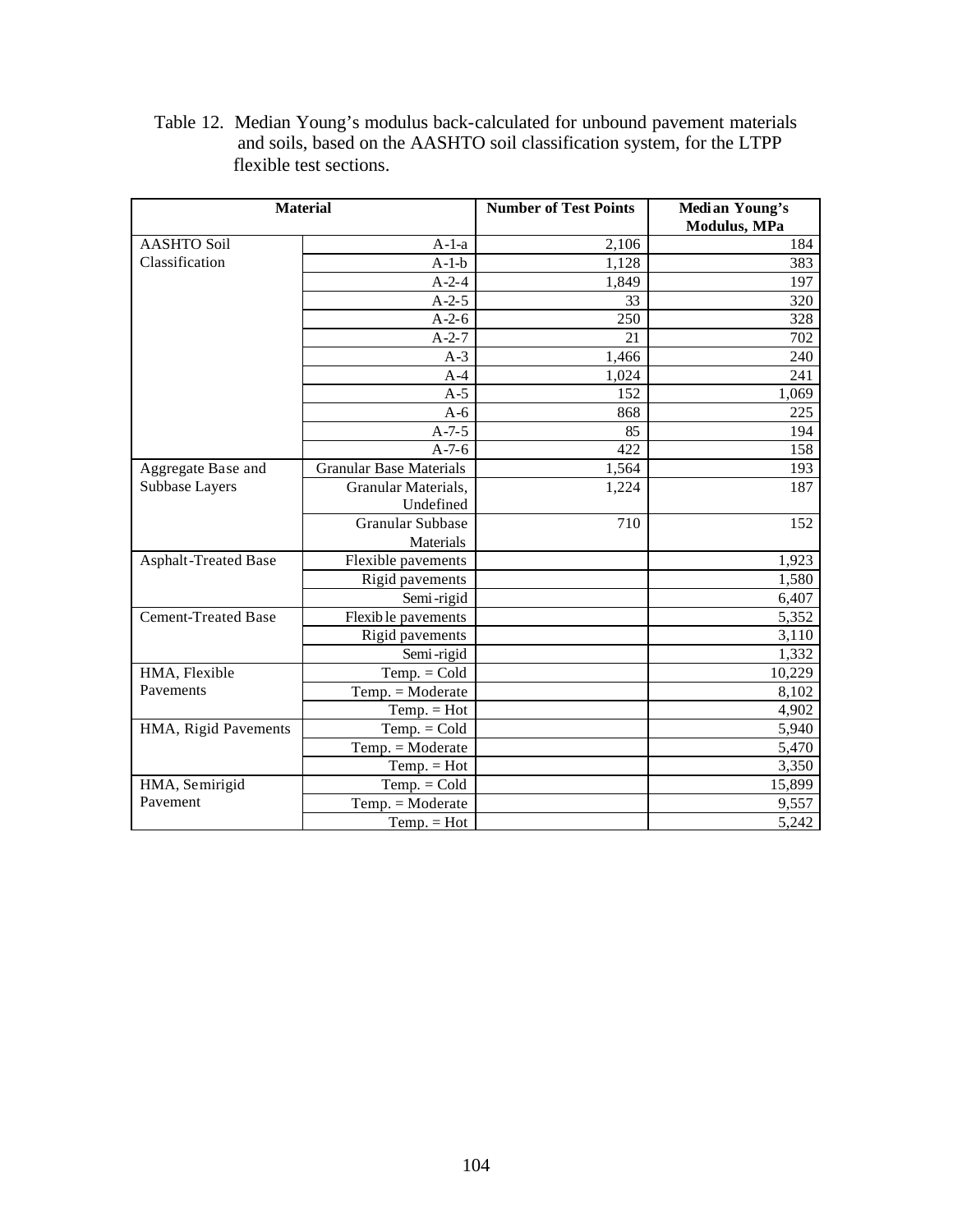| <b>Temperature Range,</b> | <b>Number of Test Points</b> | <b>Average Temperature,</b> | <b>HMA Young's</b>   |
|---------------------------|------------------------------|-----------------------------|----------------------|
| Degrees C                 |                              | Degrees C                   | <b>Modulus</b> , MPa |
| $-20$ to $-15$            | 9                            | $-17.5$                     | 70,372               |
| $-15$ to $-10$            | 19                           | $-13.3$                     | 71,927               |
| $-10$ to $-5$             | 35                           | $-7.1$                      | 49,250               |
| $-5$ to $0$               | 141                          | $-1.6$                      | 28,802               |
| $0$ to 5                  | 315                          | 2.9                         | 15,063               |
| 5 to 10                   | 683                          | 7.9                         | 12,745               |
| 10 to 15                  | 1,047                        | 12.8                        | 11,354               |
| 15 to 20                  | 1,135                        | 17.4                        | 11,639               |
| 20 to 25                  | 1,178                        | 22.5                        | 9,518                |
| 25 to 30                  | 1,010                        | 27.3                        | 7,484                |
| 30 to 35                  | 710                          | 32.4                        | 5,815                |
| 35 to 40                  | 392                          | 37.1                        | 7,473                |
| 40 to 45                  | 112                          | 42.0                        | 6,229                |
| 45 to 50                  | 21                           | 47.5                        | 2,316                |

Table 13. Median Young's modulus back-calculated within specific temperature ranges for the LTPP flexible test sections.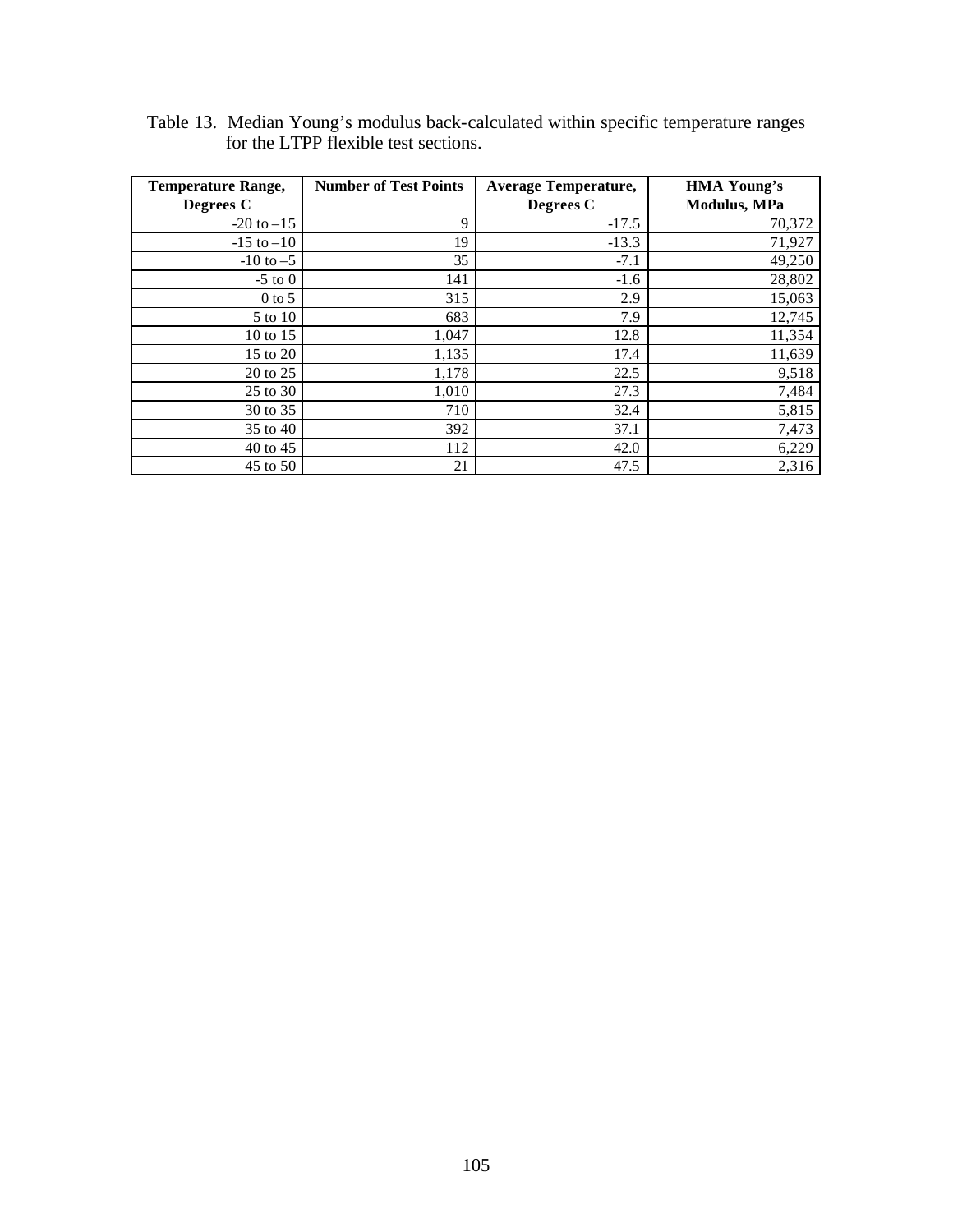## **Histograms of Back-Calculated Young's Modulus of Flexible Pavements for Subgrade Soils Separated by the AASHTO Soil Classification System:**



Figure 33. BACKCAL MODULUS by A-1-a.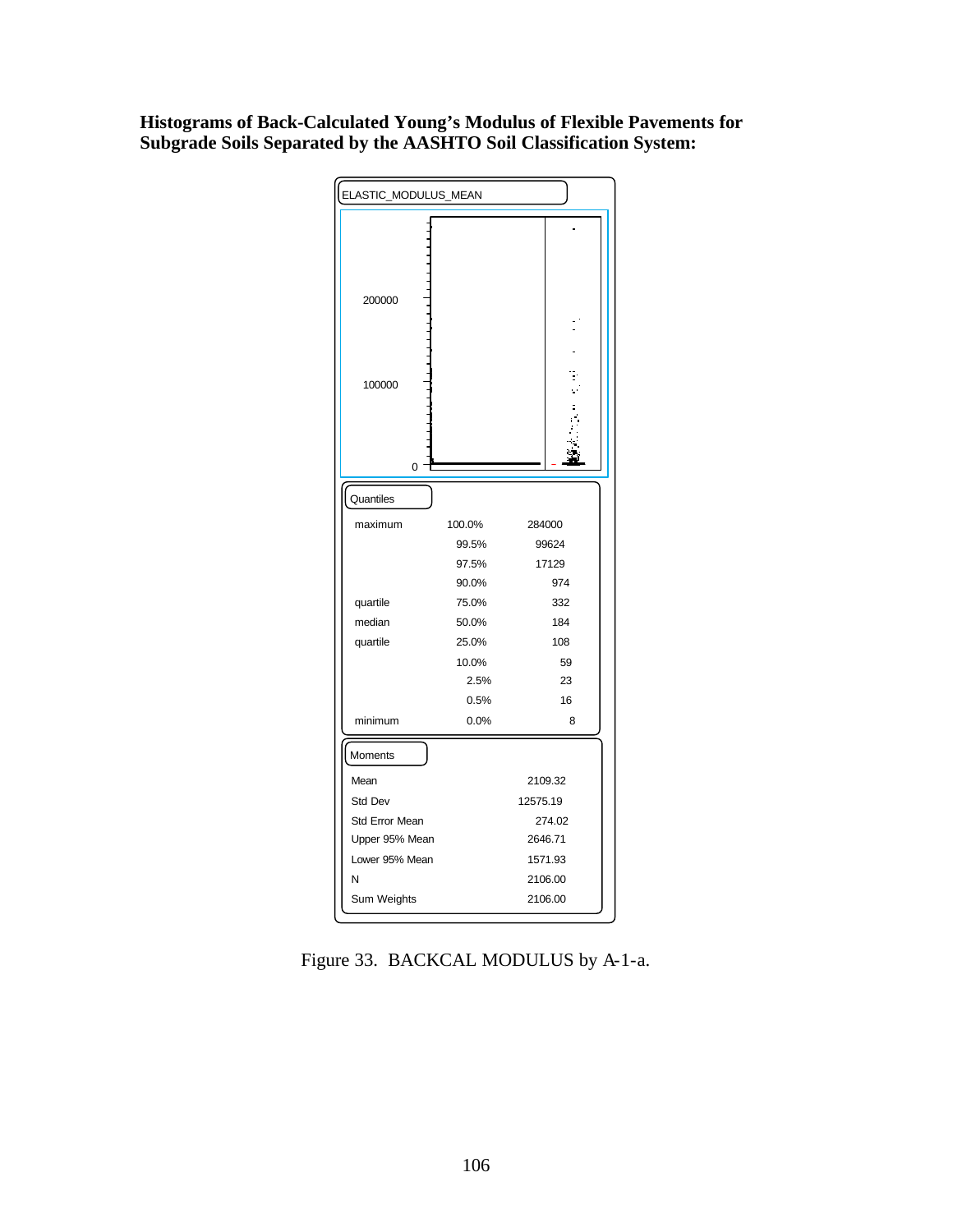| ELASTIC_MODULUS_MEAN |        |          |  |
|----------------------|--------|----------|--|
|                      |        |          |  |
| 300000               |        |          |  |
| 200000               |        |          |  |
| 100000               |        |          |  |
| 0                    |        |          |  |
| Quantiles            |        |          |  |
| maximum              | 100.0% | 344000   |  |
|                      | 99.5%  | 10841    |  |
|                      | 97.5%  | 2182     |  |
|                      | 90.0%  | 1436     |  |
| quartile             | 75.0%  | 773      |  |
| median               | 50.0%  | 383      |  |
| quartile             | 25.0%  | 184      |  |
|                      | 10.0%  | 81       |  |
|                      | 2.5%   | 28       |  |
|                      | 0.5%   | 17       |  |
| minimum              | 0.0%   | 14       |  |
| Moments              |        |          |  |
| Mean                 |        | 1555.22  |  |
| Std Dev              |        | 17386.69 |  |
| Std Error Mean       |        | 517.68   |  |
| Upper 95% Mean       |        | 2570.96  |  |
| Lower 95% Mean       |        | 539.48   |  |
| N                    |        | 1128.00  |  |
| Sum Weights          |        | 1128.00  |  |

Figure 34. BACKCAL MODULUS by A-1-b.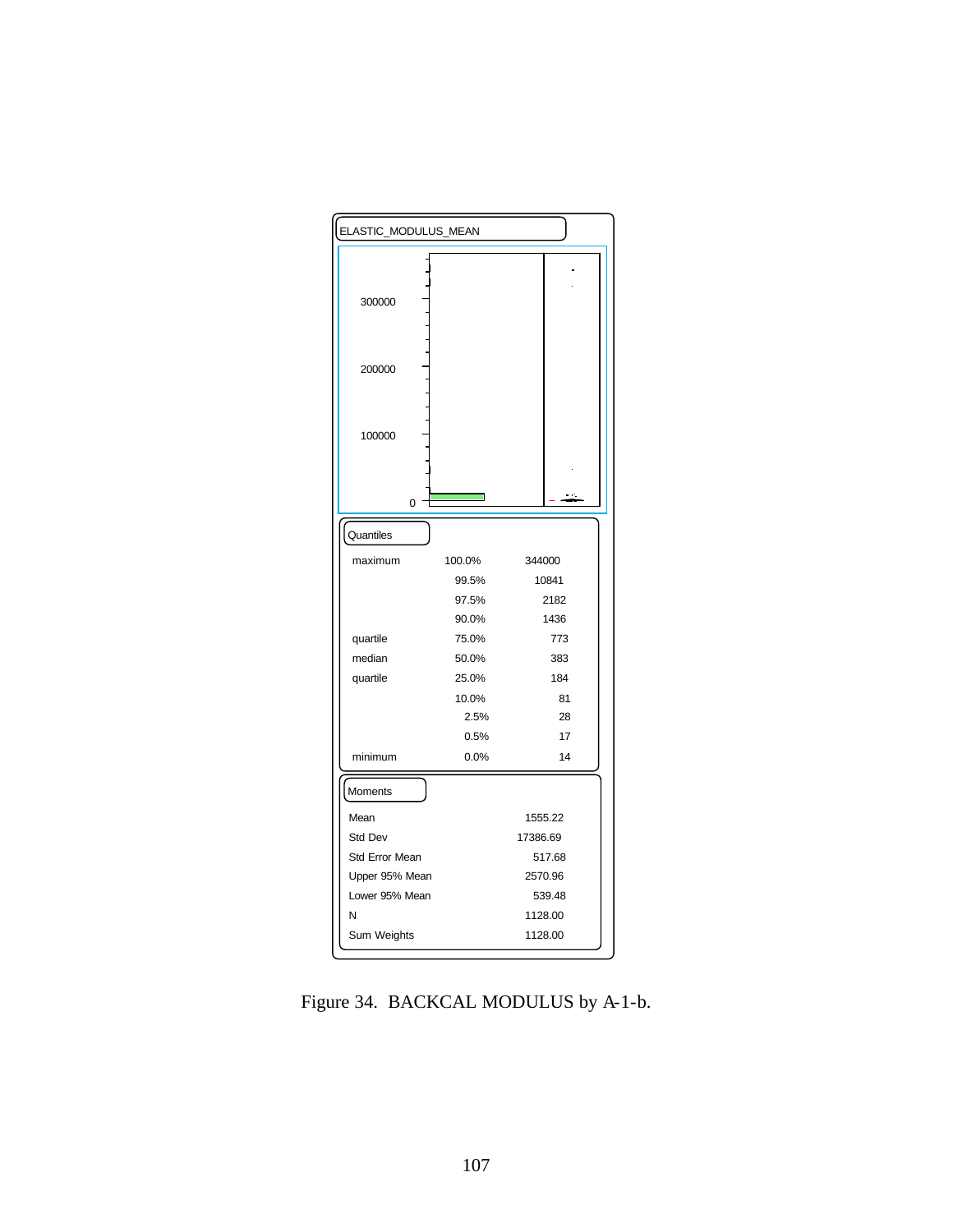

Figure 35. BACKCAL MODULUS by A-2-4.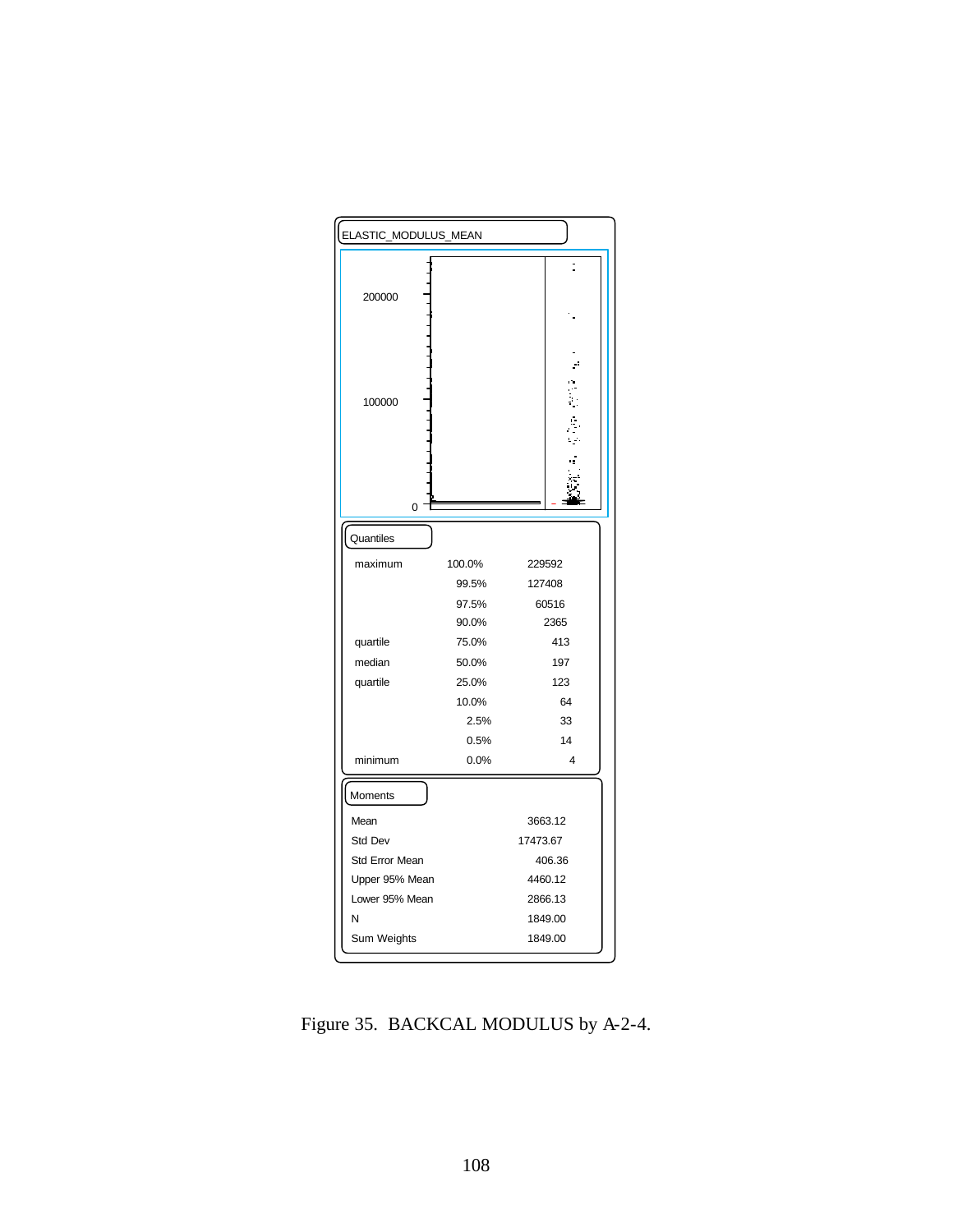

Figure 36. BACKCAL MODULUS by A-2-5.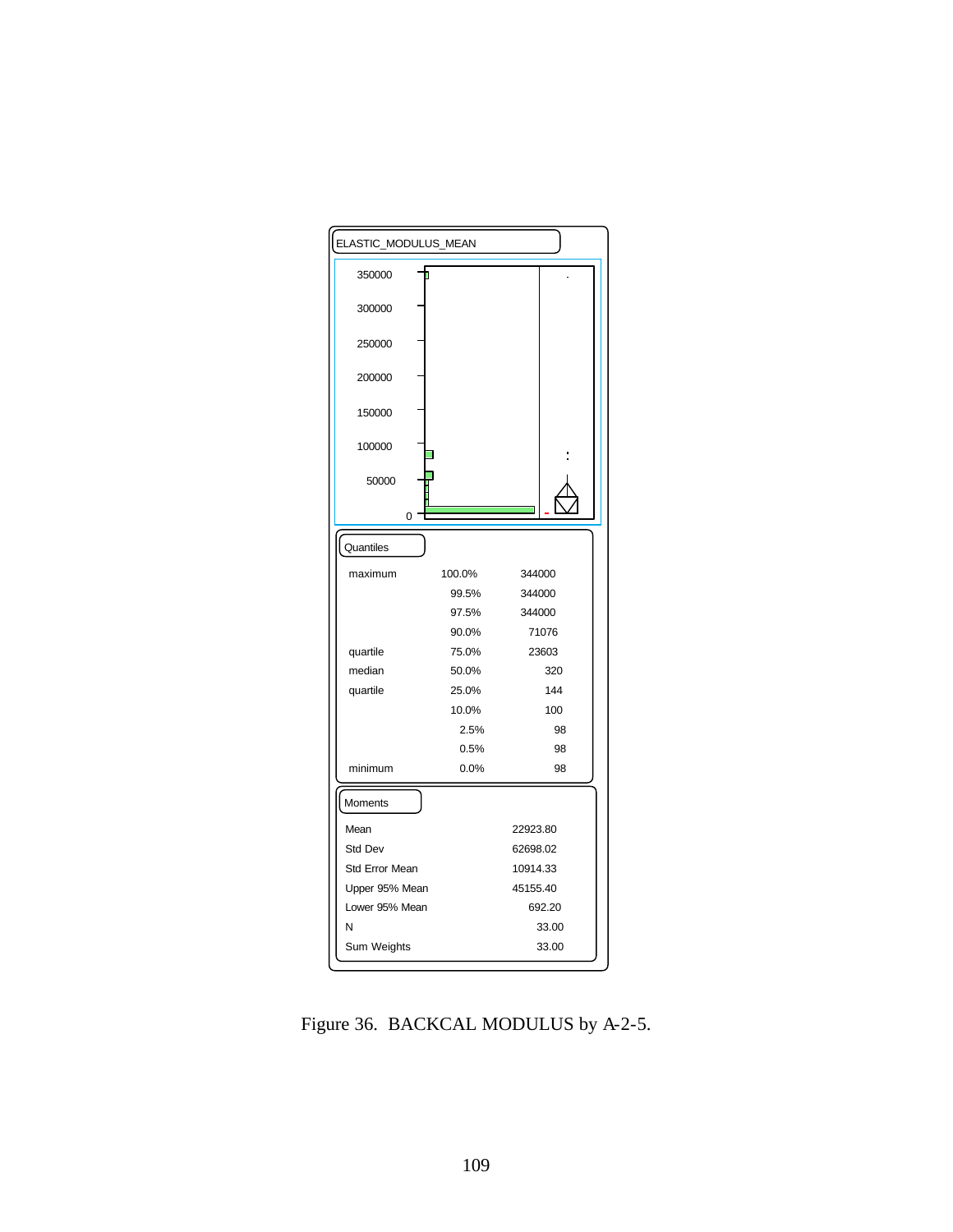

Figure 37. BACKCAL MODULUS by A-2-6.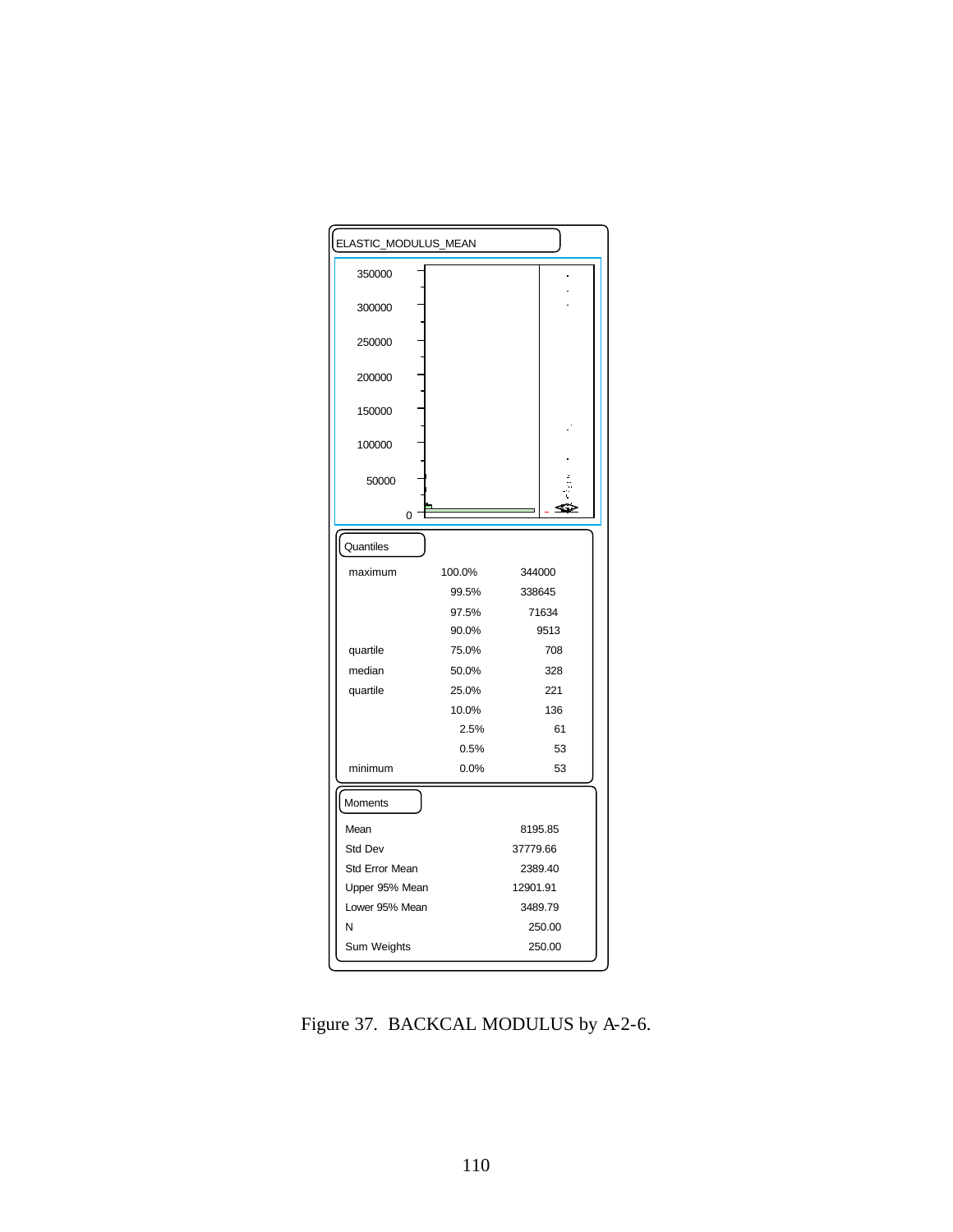

Figure 38. BACKCAL MODULUS by A-2-7.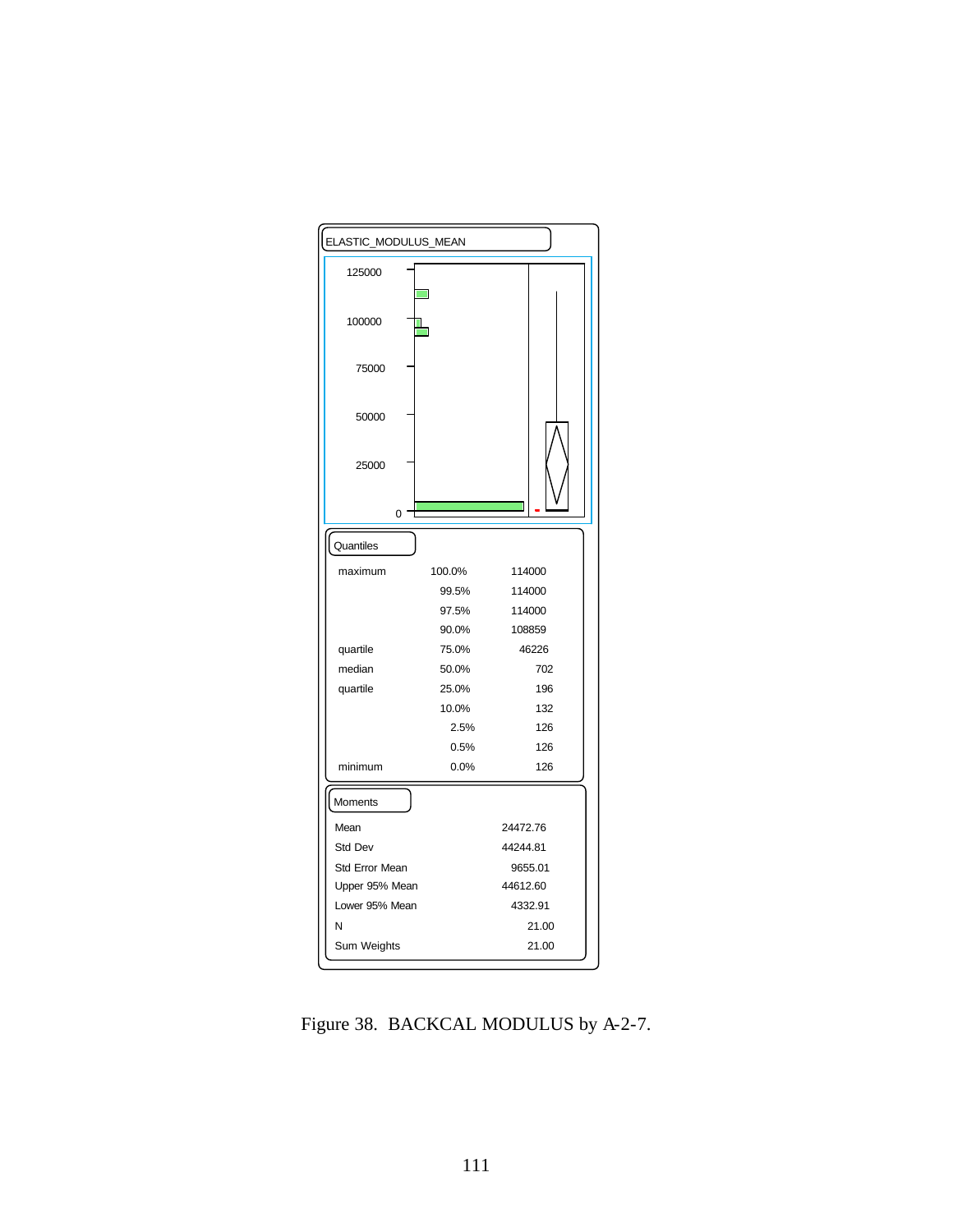

Figure 39. BACKCAL MODULUS by A-3.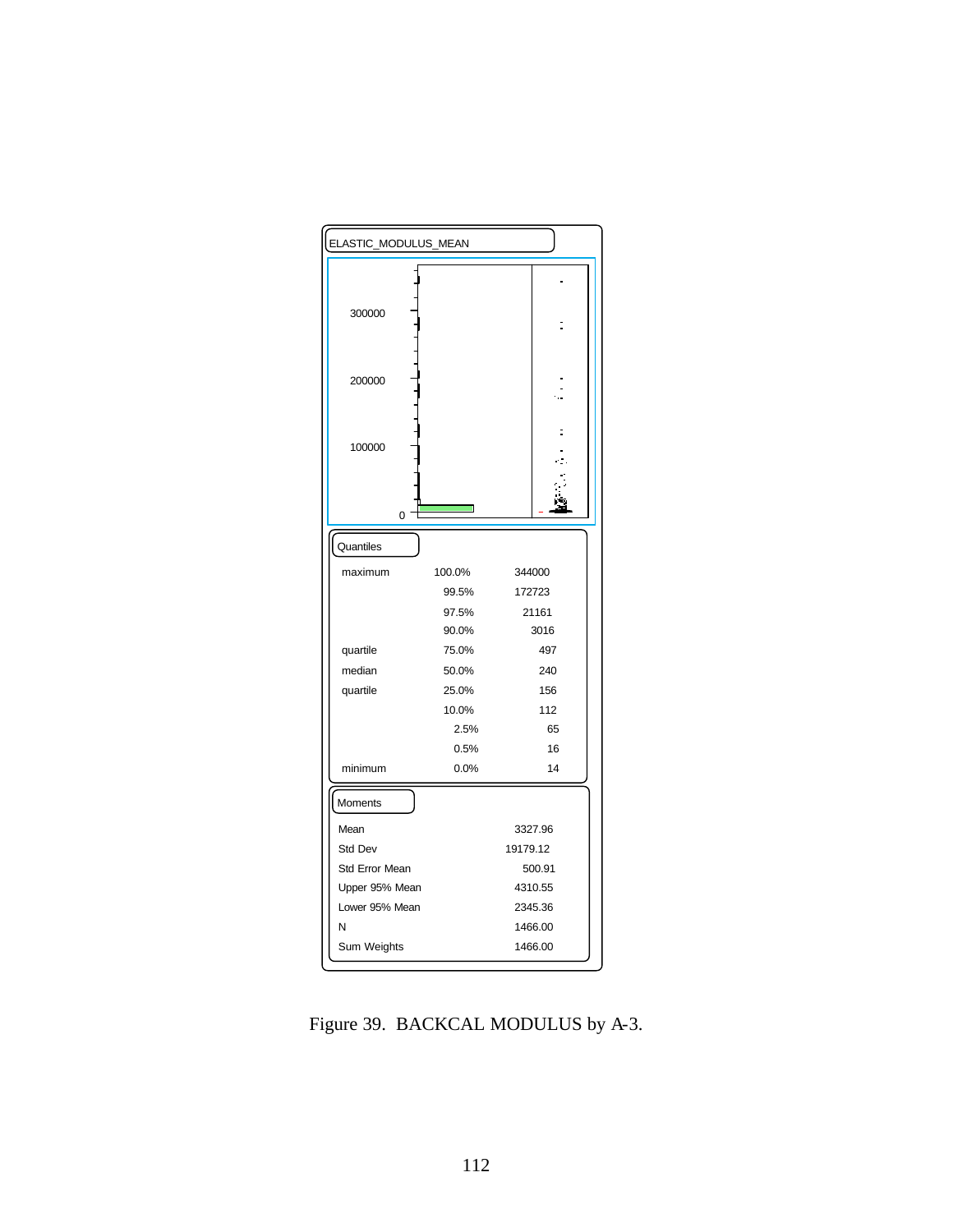

Figure 40. BACKCAL MODULUS by A-4.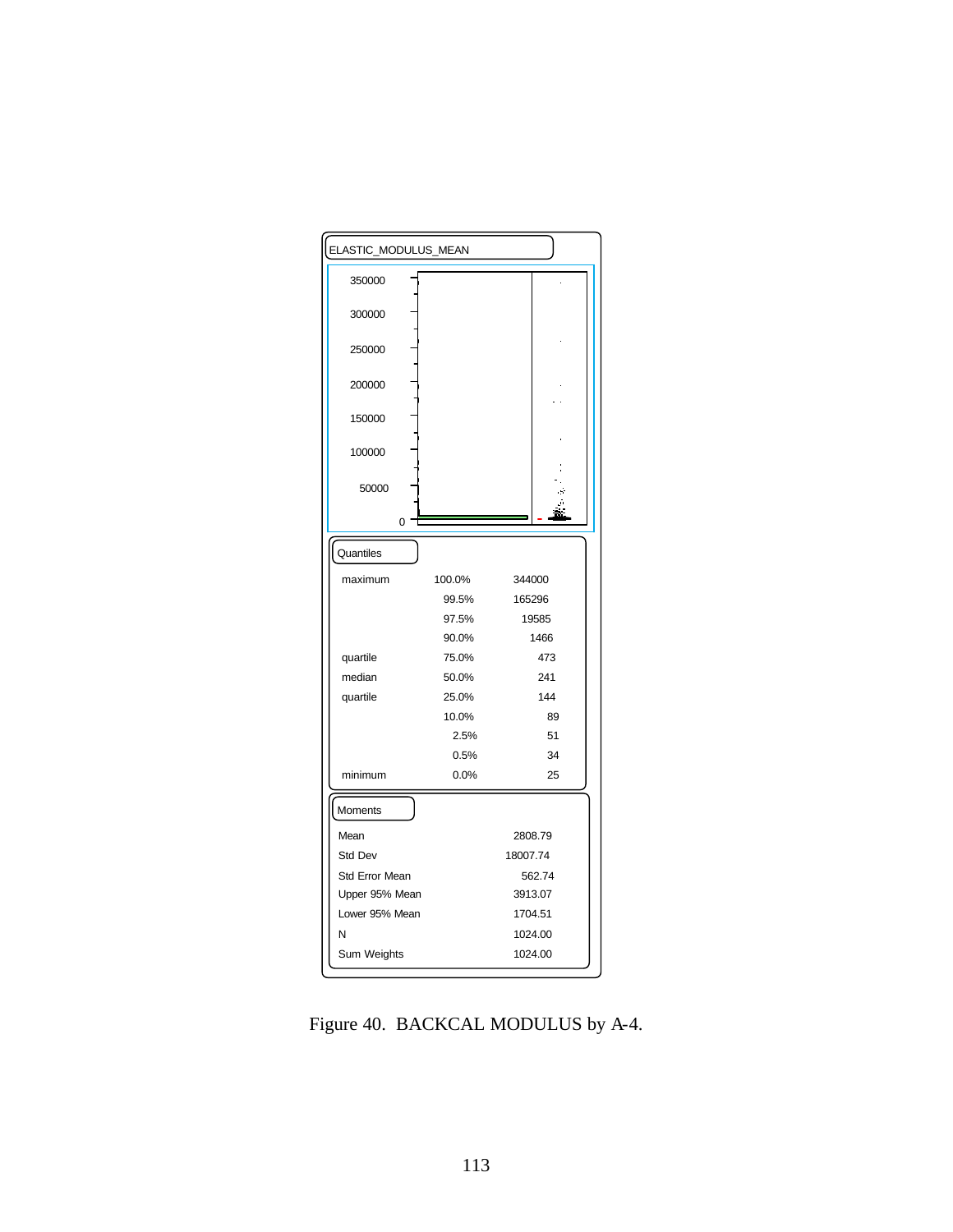

Figure 41. BACKCAL MODULUS by A-5.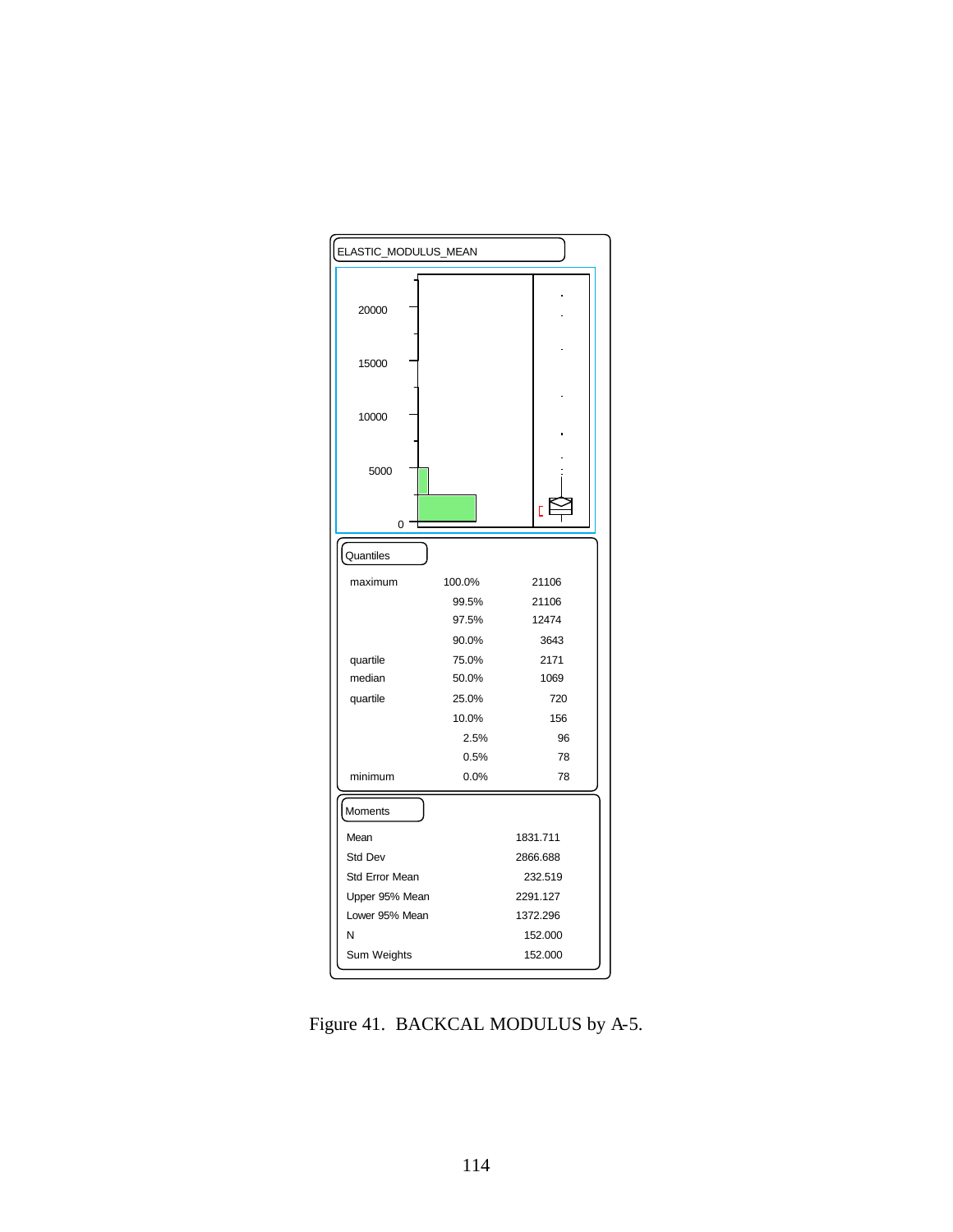

Figure 42. BACKCAL MODULUS by A-6.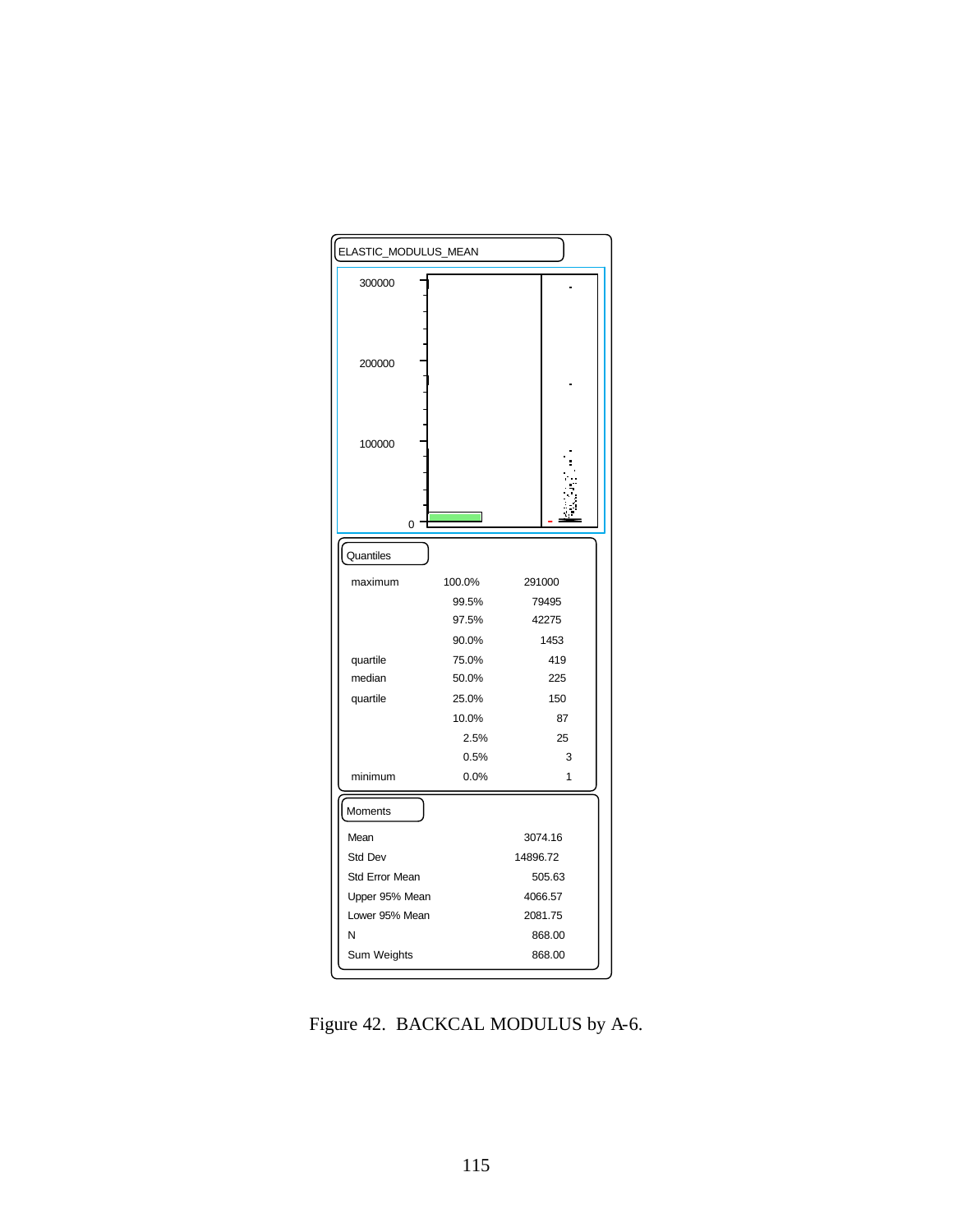

Figure 43. BACKCAL MODULUS by A-7-5.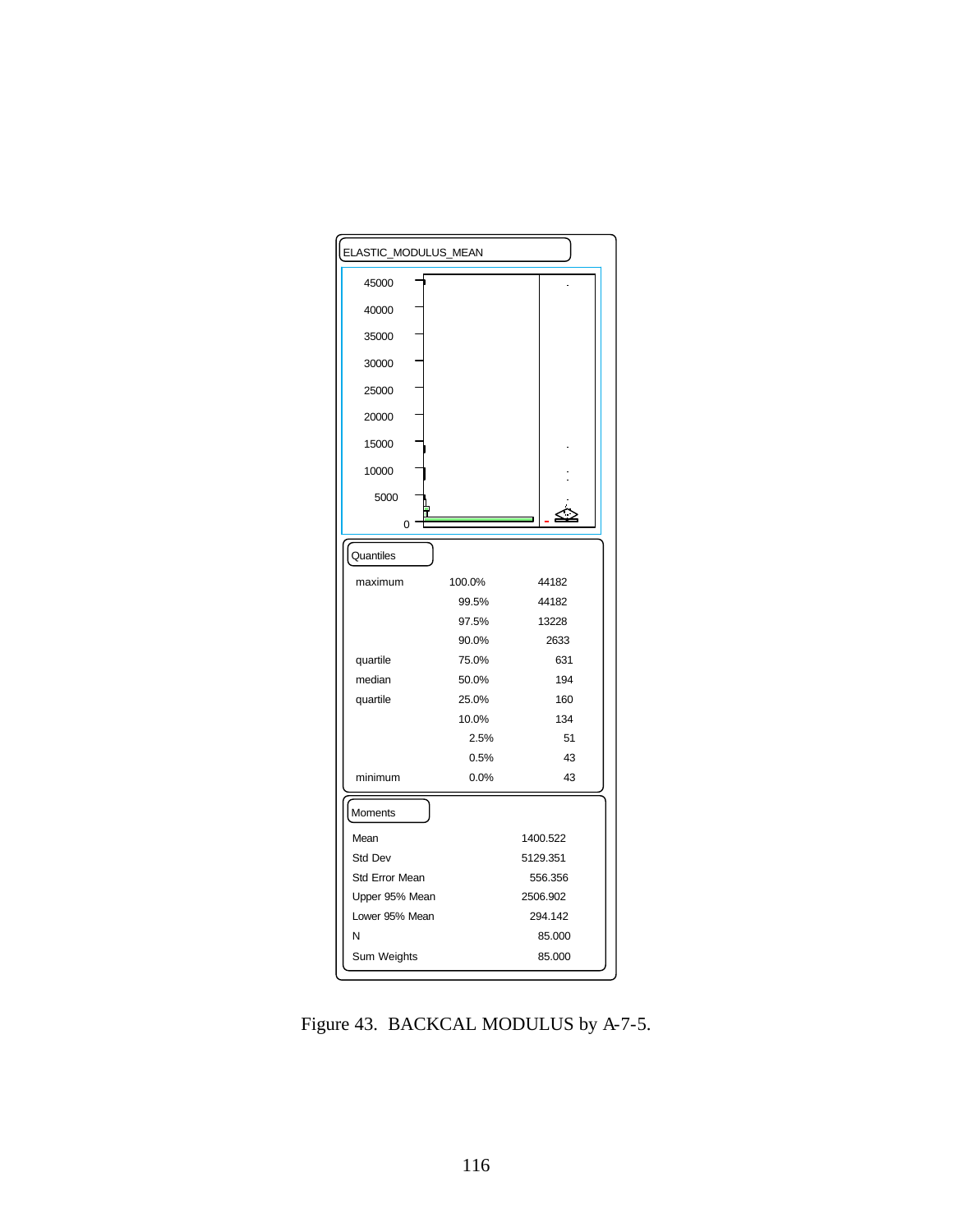

Figure 44. BACKCAL MODULUS by A-7-6.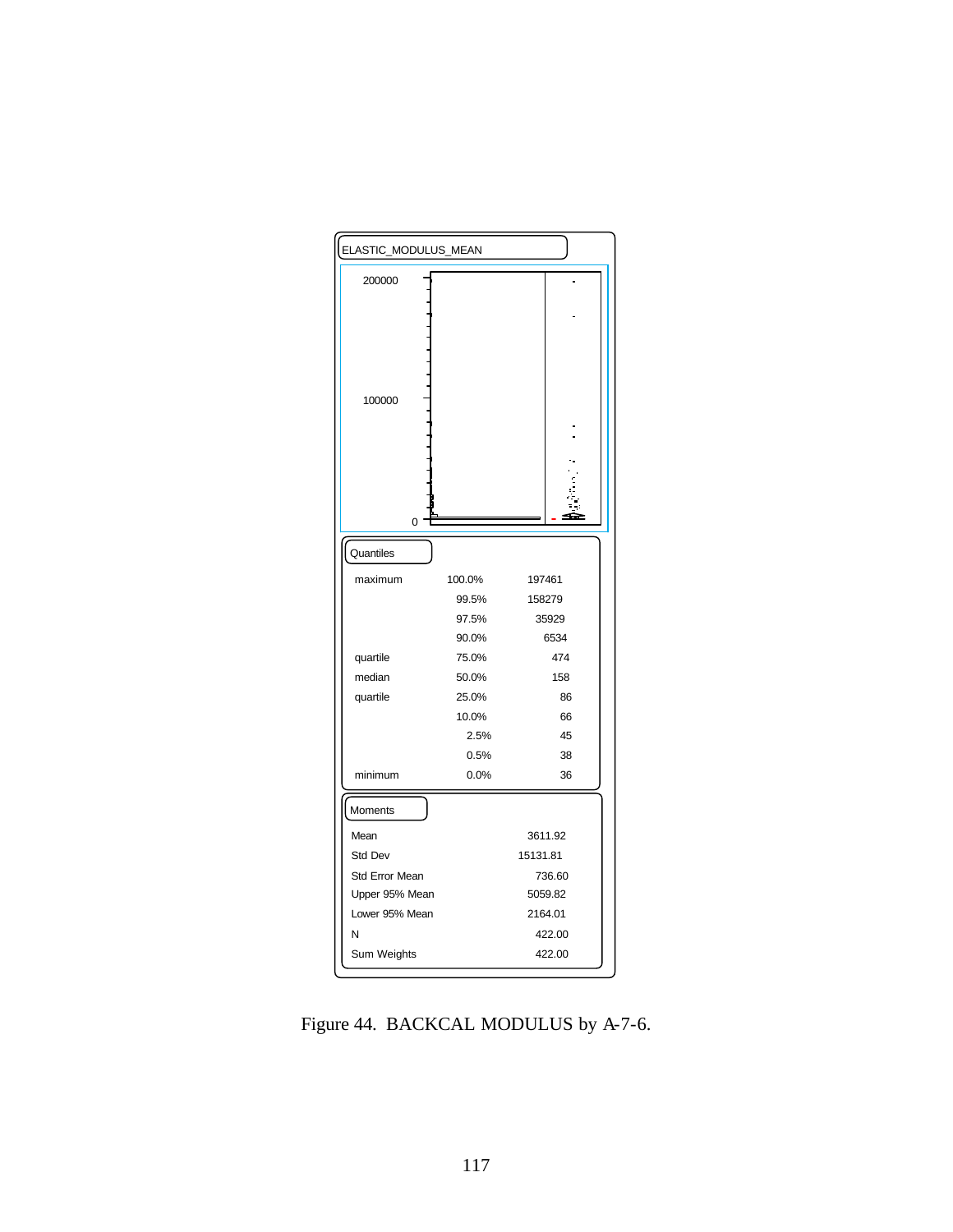**Histograms of Unbound Aggregate Base and Subbase Layers for Flexible Pavements:**



Figure 45. BACKCAL MODULUS of granular unbound AGG layers.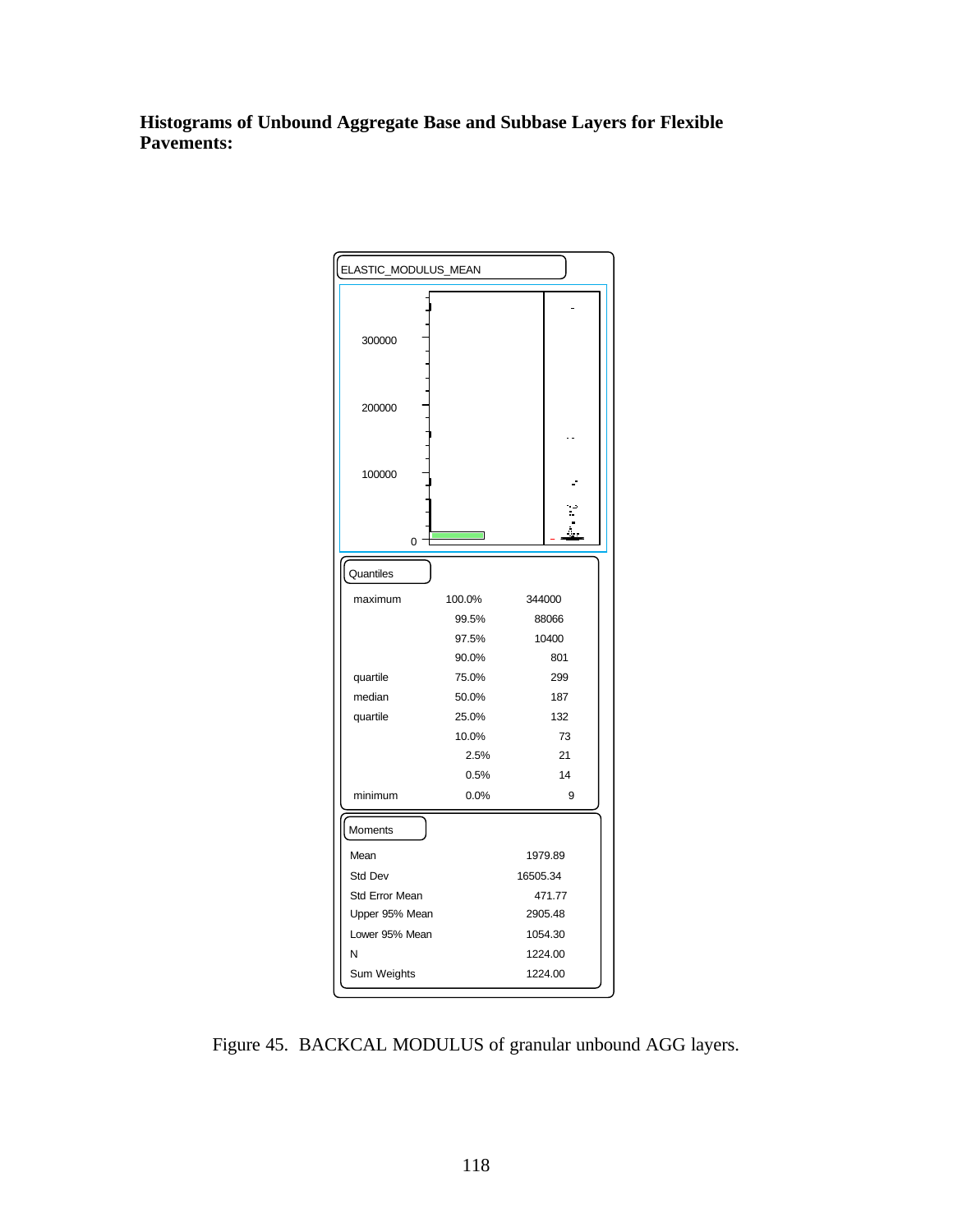

Figure 46. BACKCAL MODULUS of granular unbound base layer.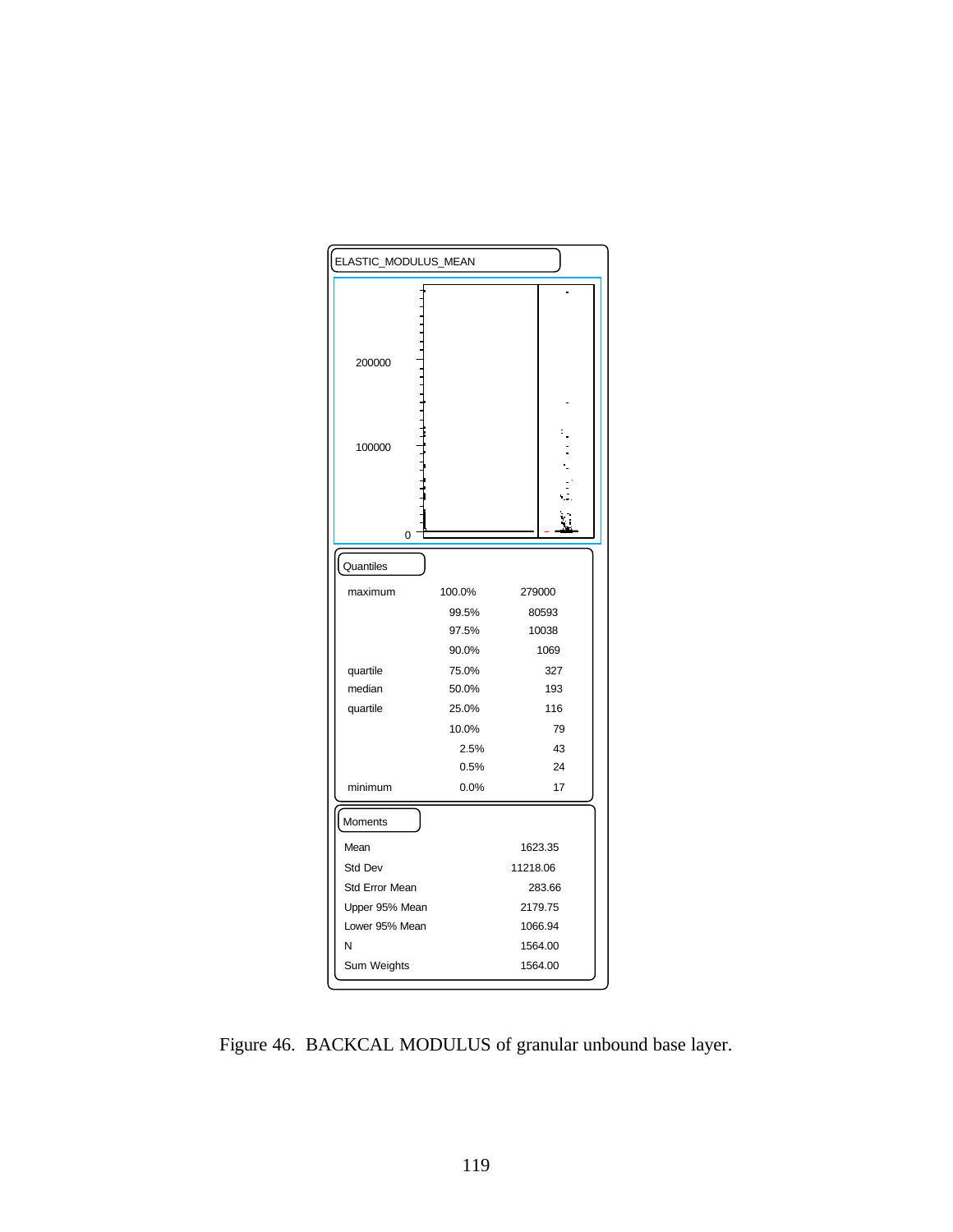

Figure 47. BACKCAL MODULUS of granular unbound subbase layer.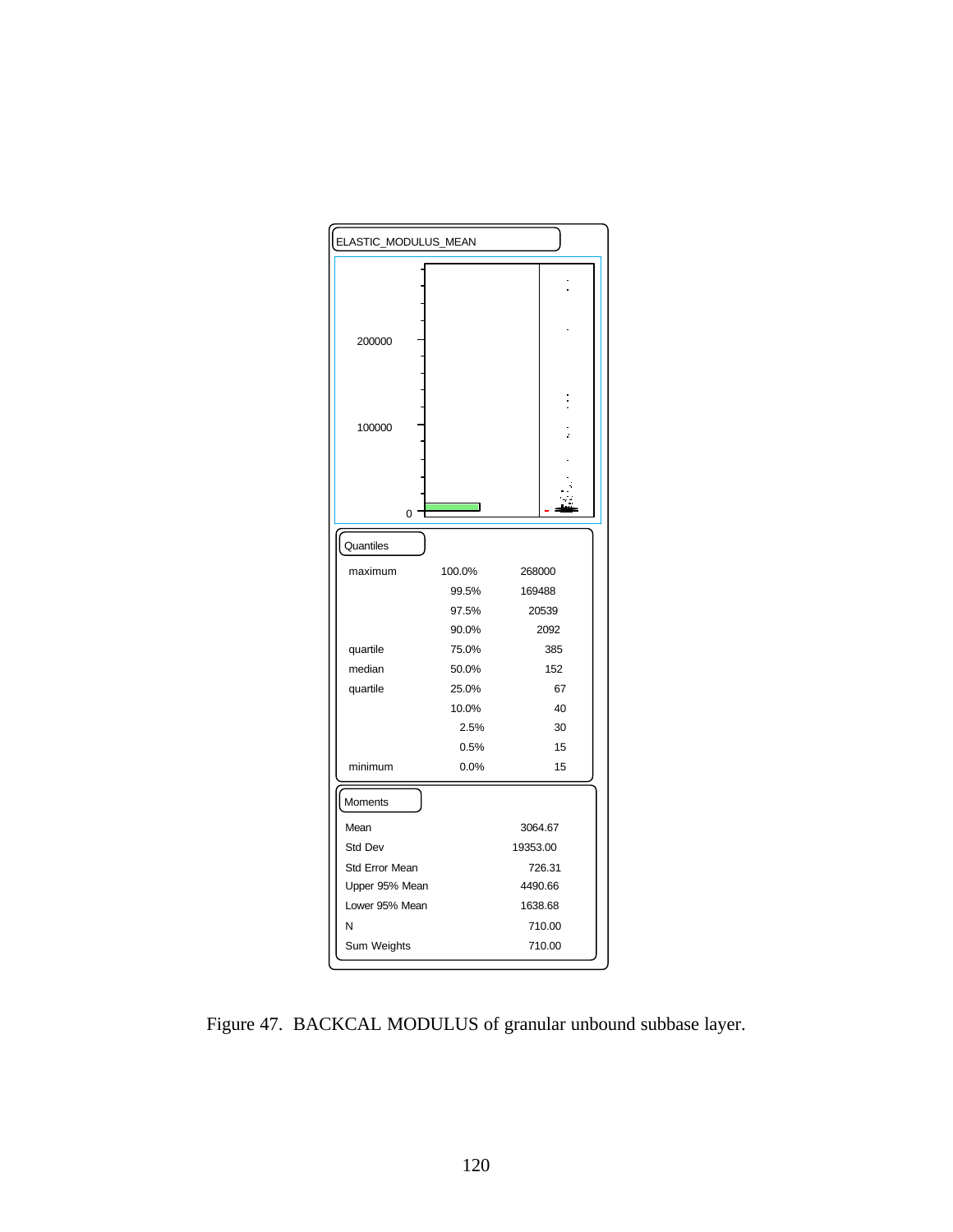

Figure 48. BACKCAL MODULUS TXT (PAVT TYPE=SEMI RIG LAY TYPE=PCC).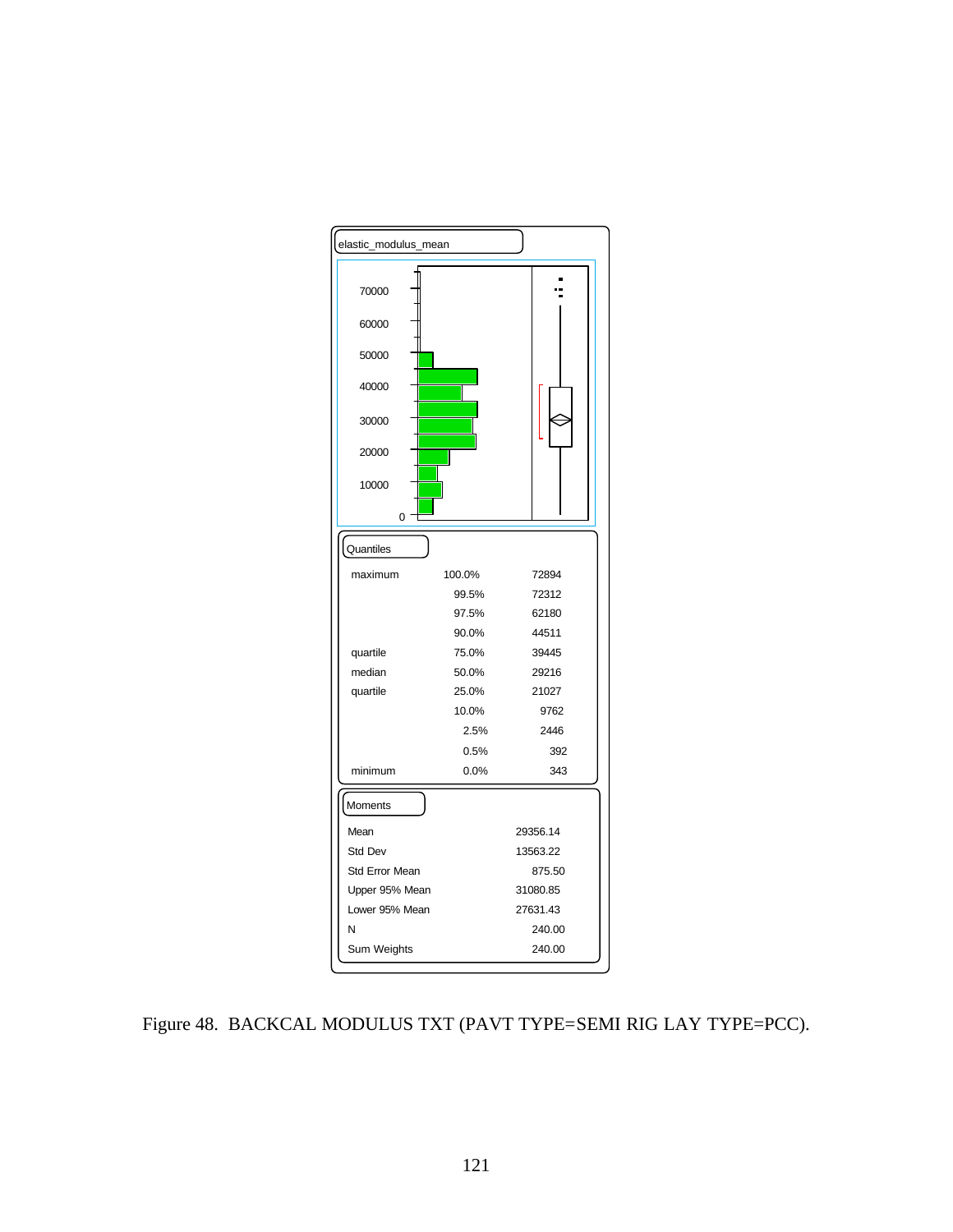

Figure 49. BACKCAL MODULUS TXT (PAVT TYPE=SEMI RIG LAY TYPE=HMA).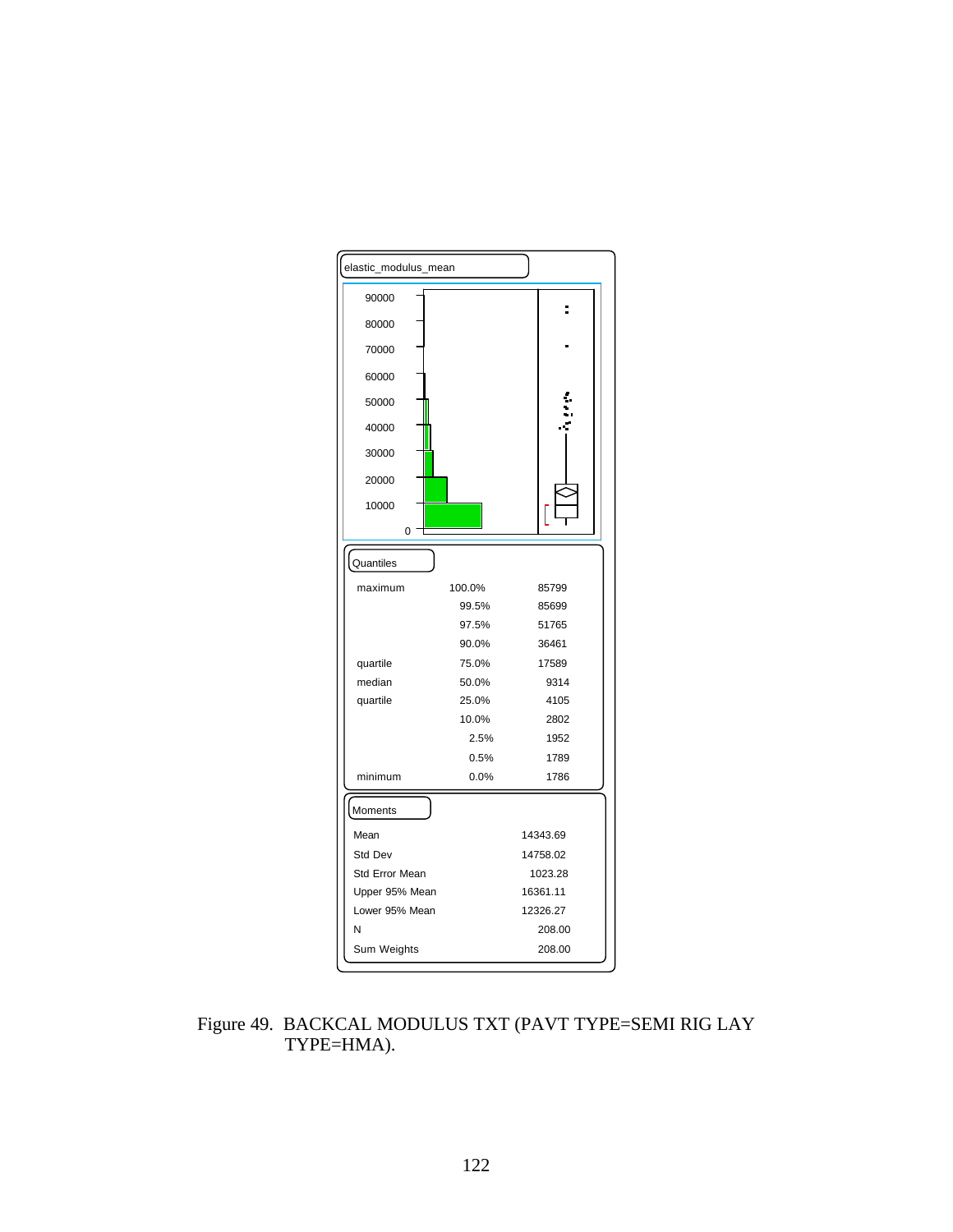

Figure 50. BACKCAL MODULUS TXT (PAVT TYPE=SEMI RIG LAY TYPE=CTB).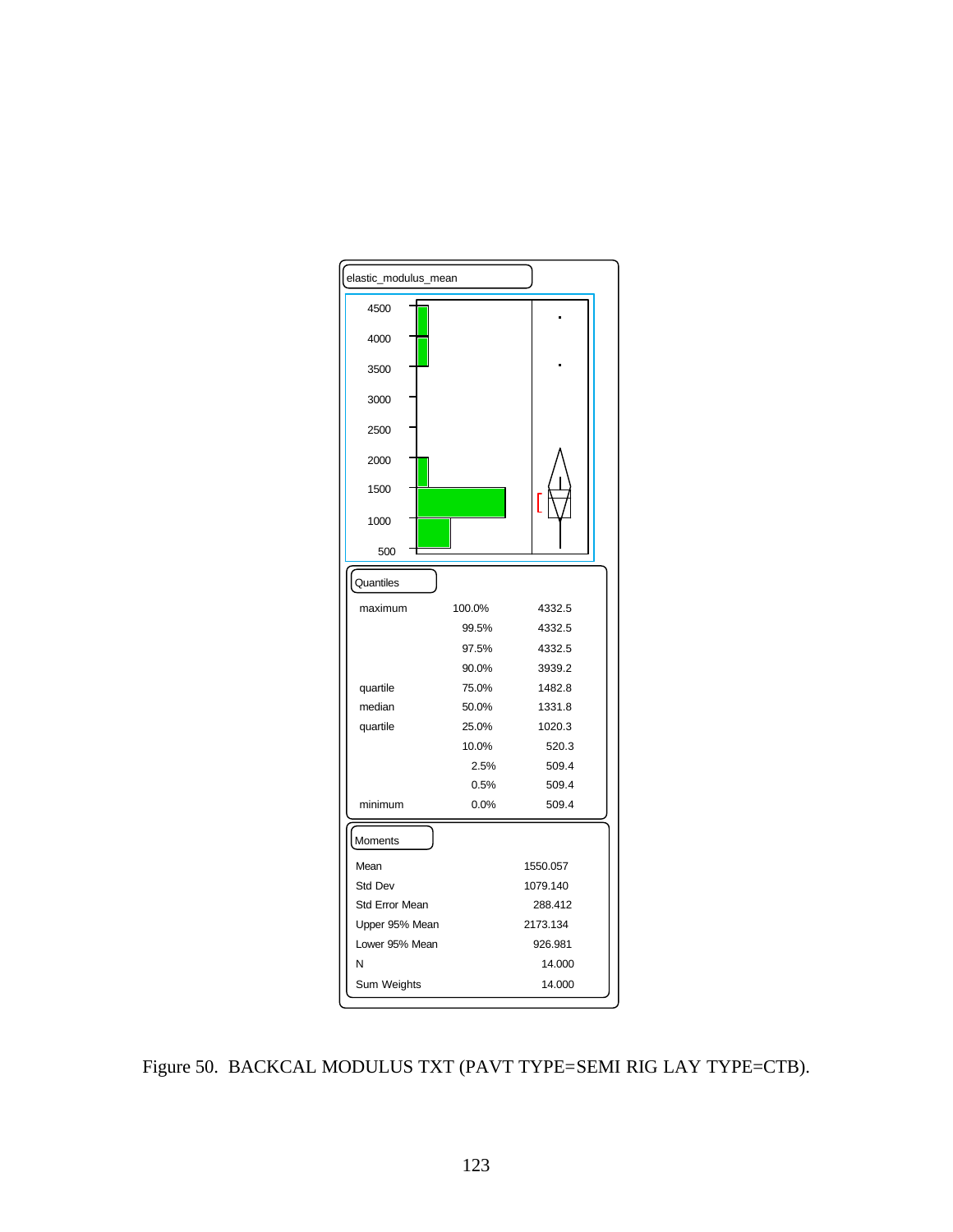

Figure 51. BACKCAL MODULUS TXT (PAVT TYPE=SEMI RIG LAY TYPE=ATB).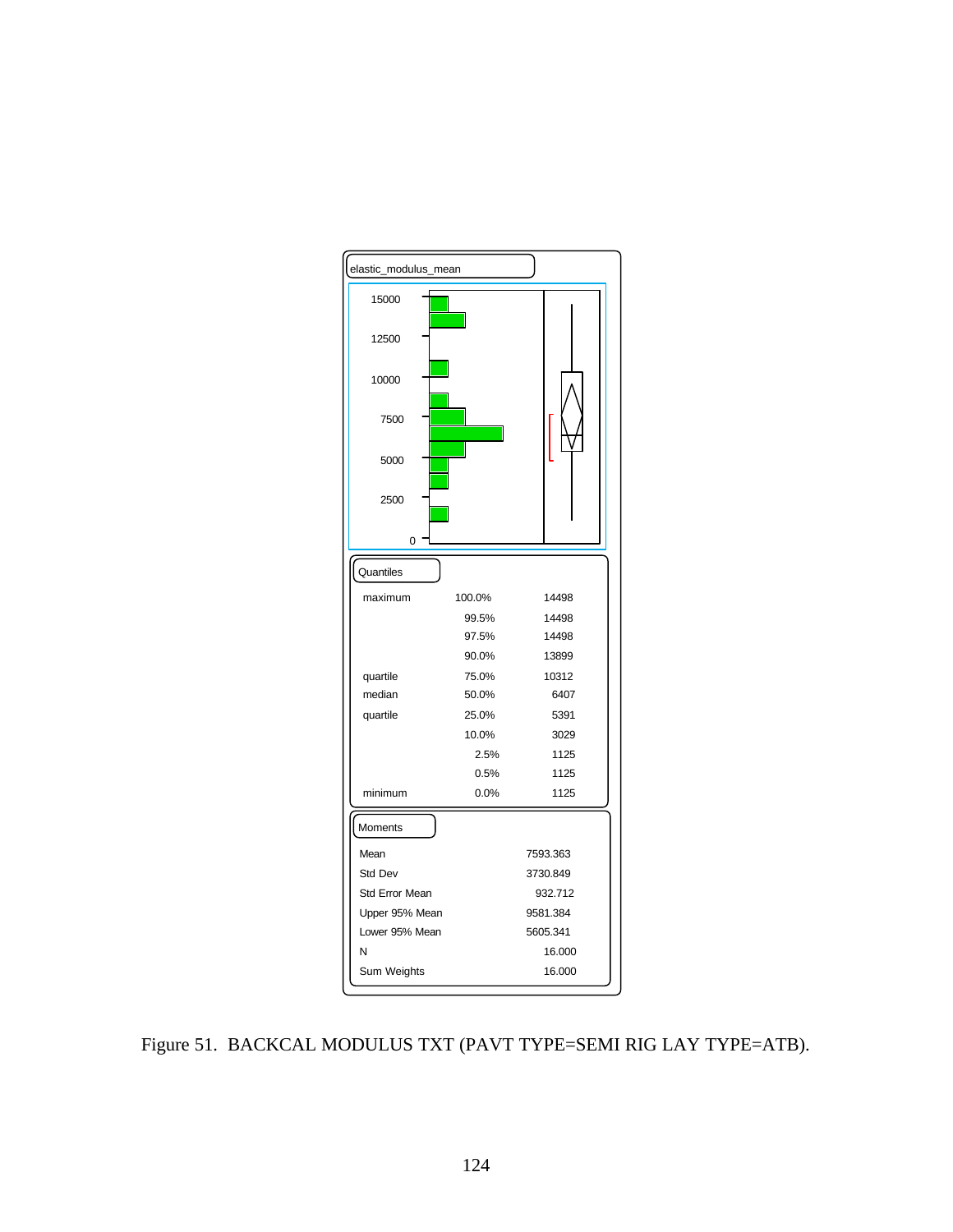

Figure 52. BACKCAL MODULUS TXT (PAVT TYPE=RIGID LAY TYPE=PCC).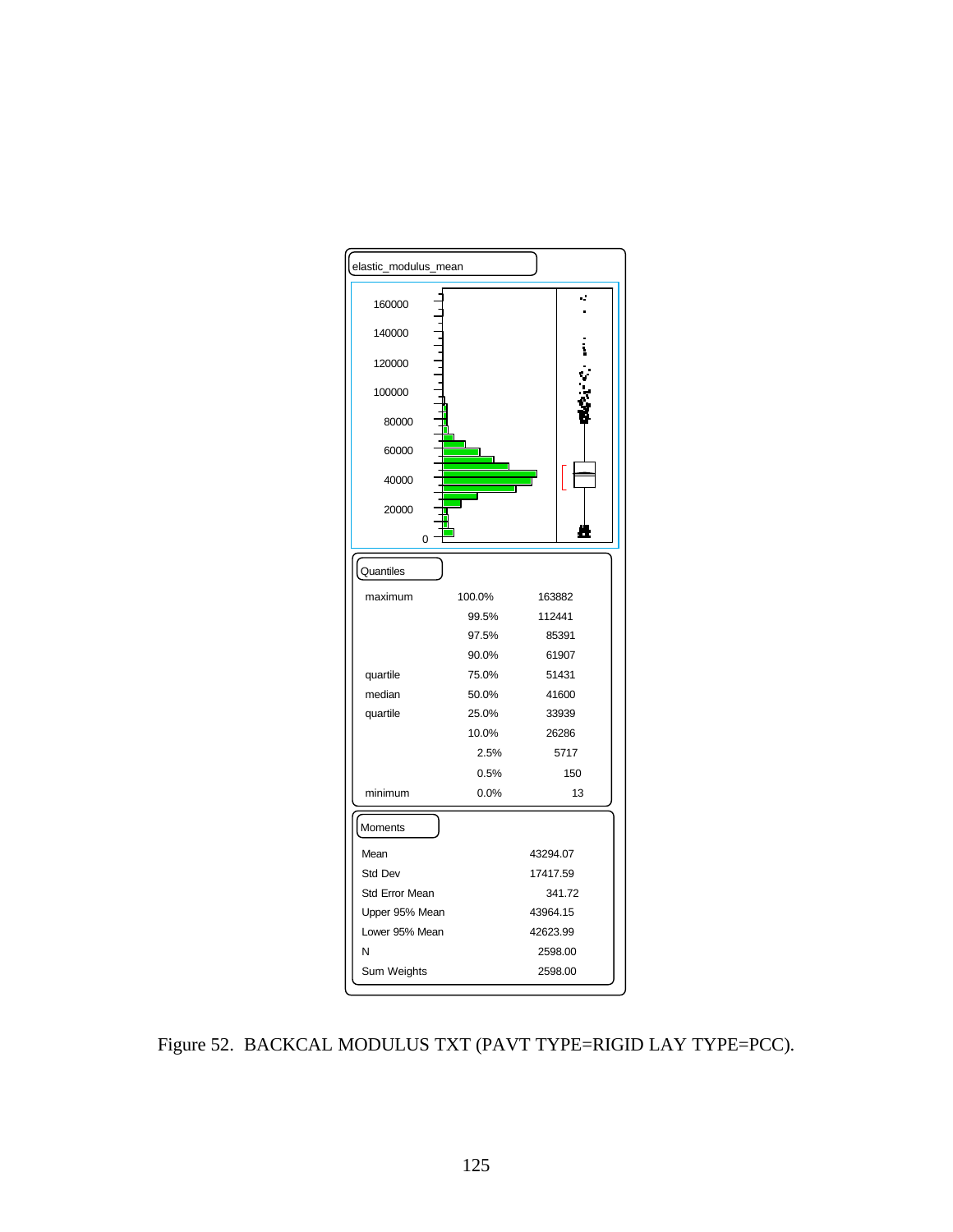

Figure 53. BACKCAL MODULUS TXT (PAVT TYPE=RIGID LAY TYPE=HMA).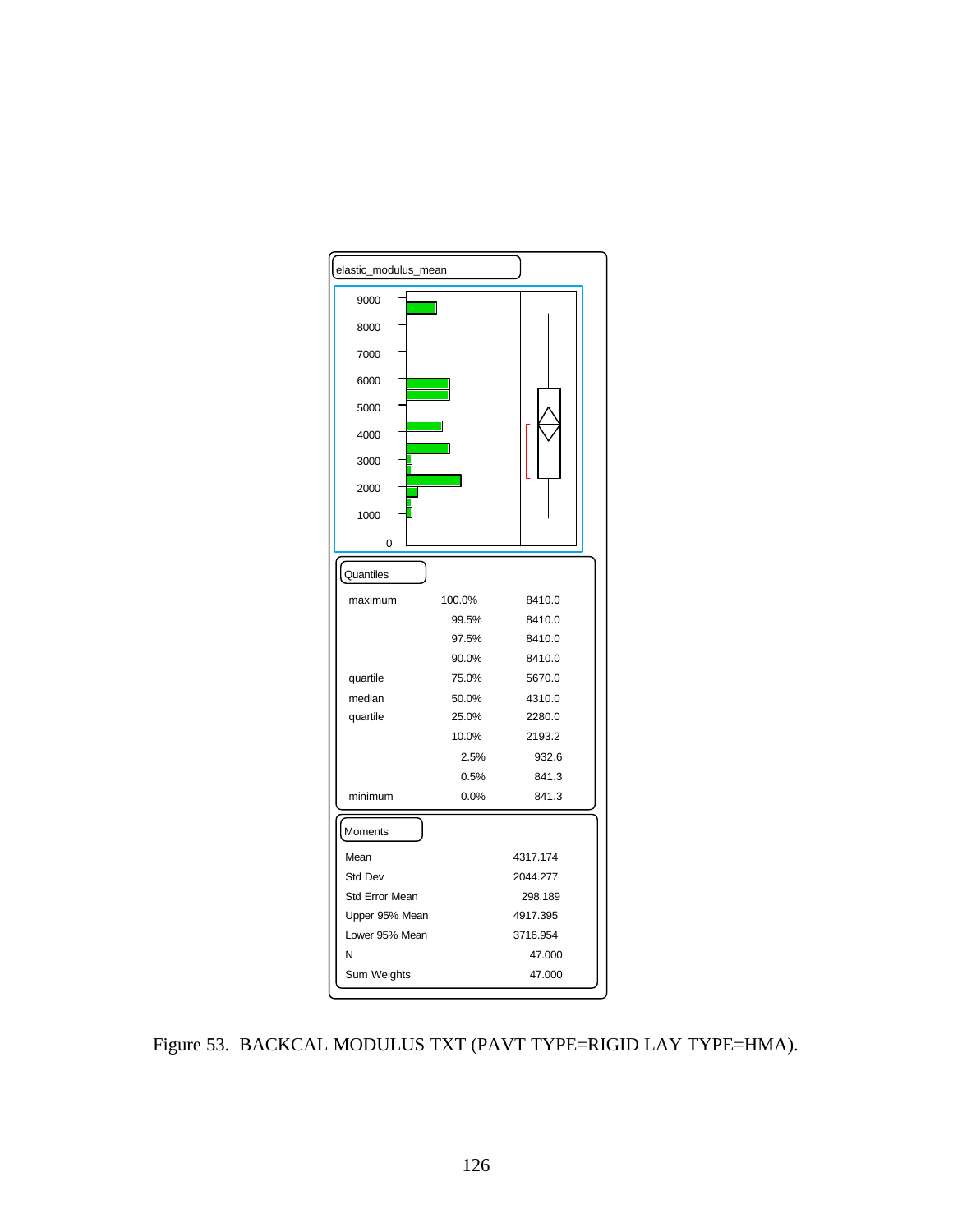

Figure 54. BACKCAL MODULUS TXT (PAVT TYPE=RIGID LAY TYPE=CTB).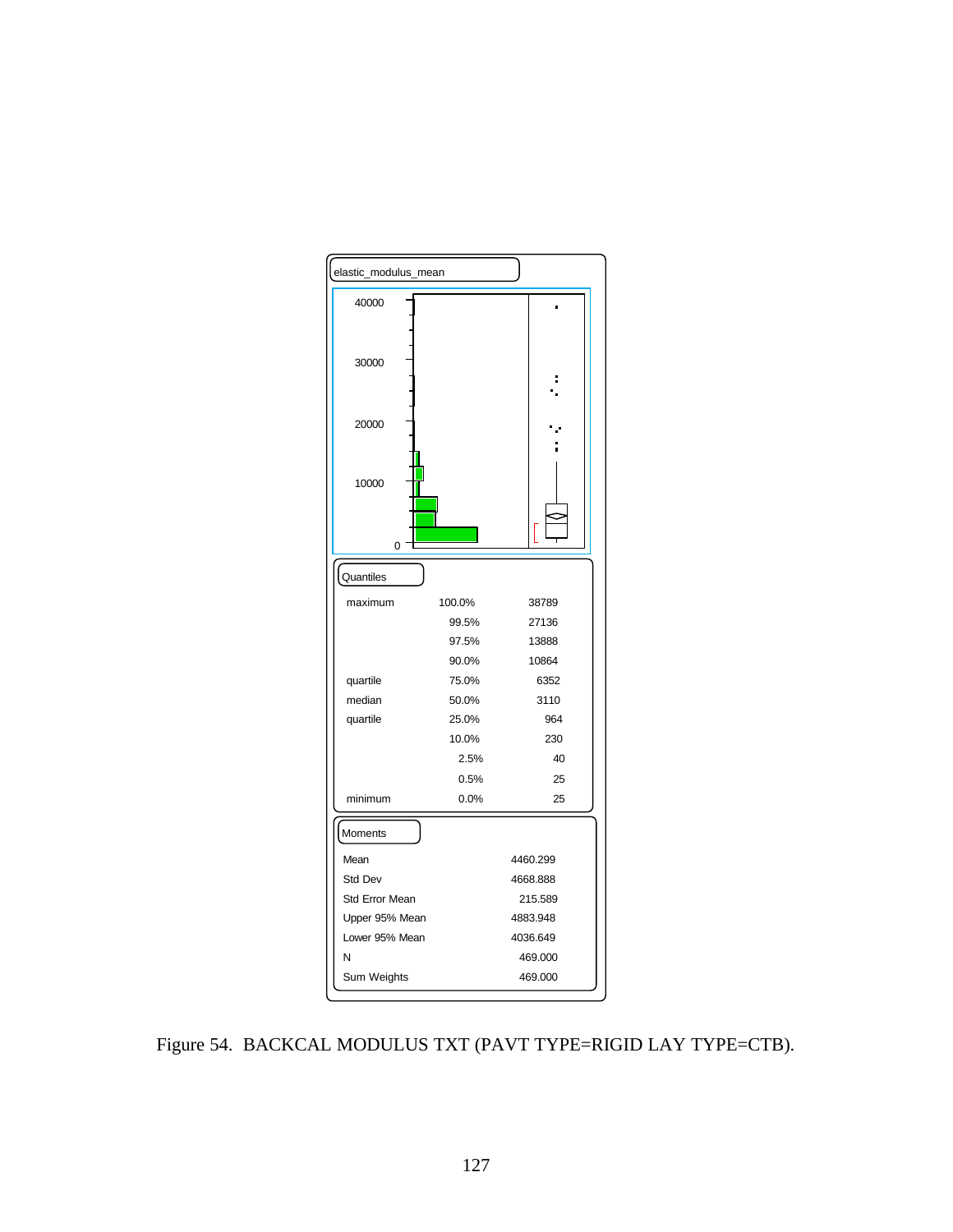

Figure 55. BACKCAL MODULUS TXT (PAVT TYPE=RIGID LAY TYPE=ATB).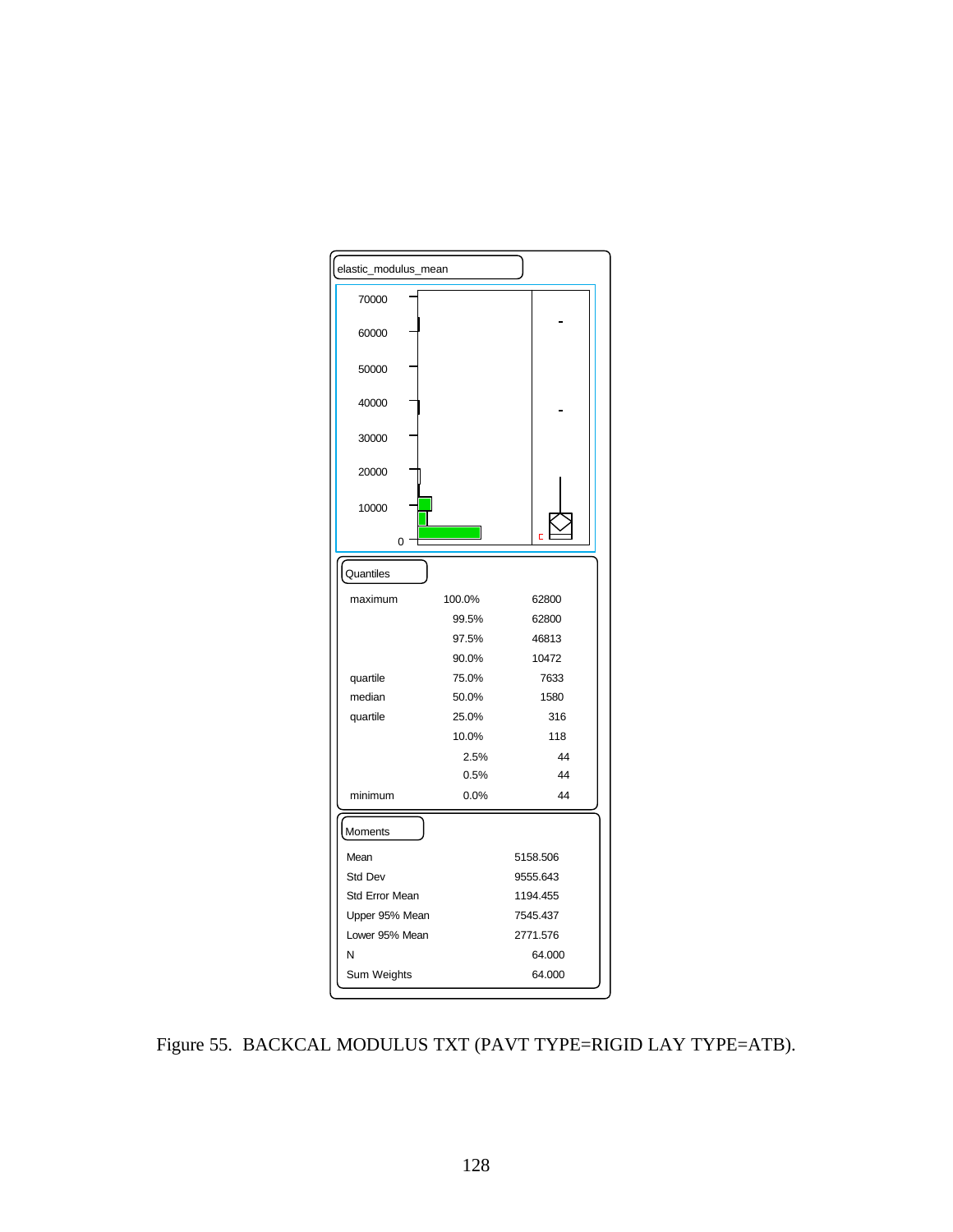

Figure 56. BACKCAL MODULUS TXT (PAVT TYPE=FLEX LAY TYPE=HMA).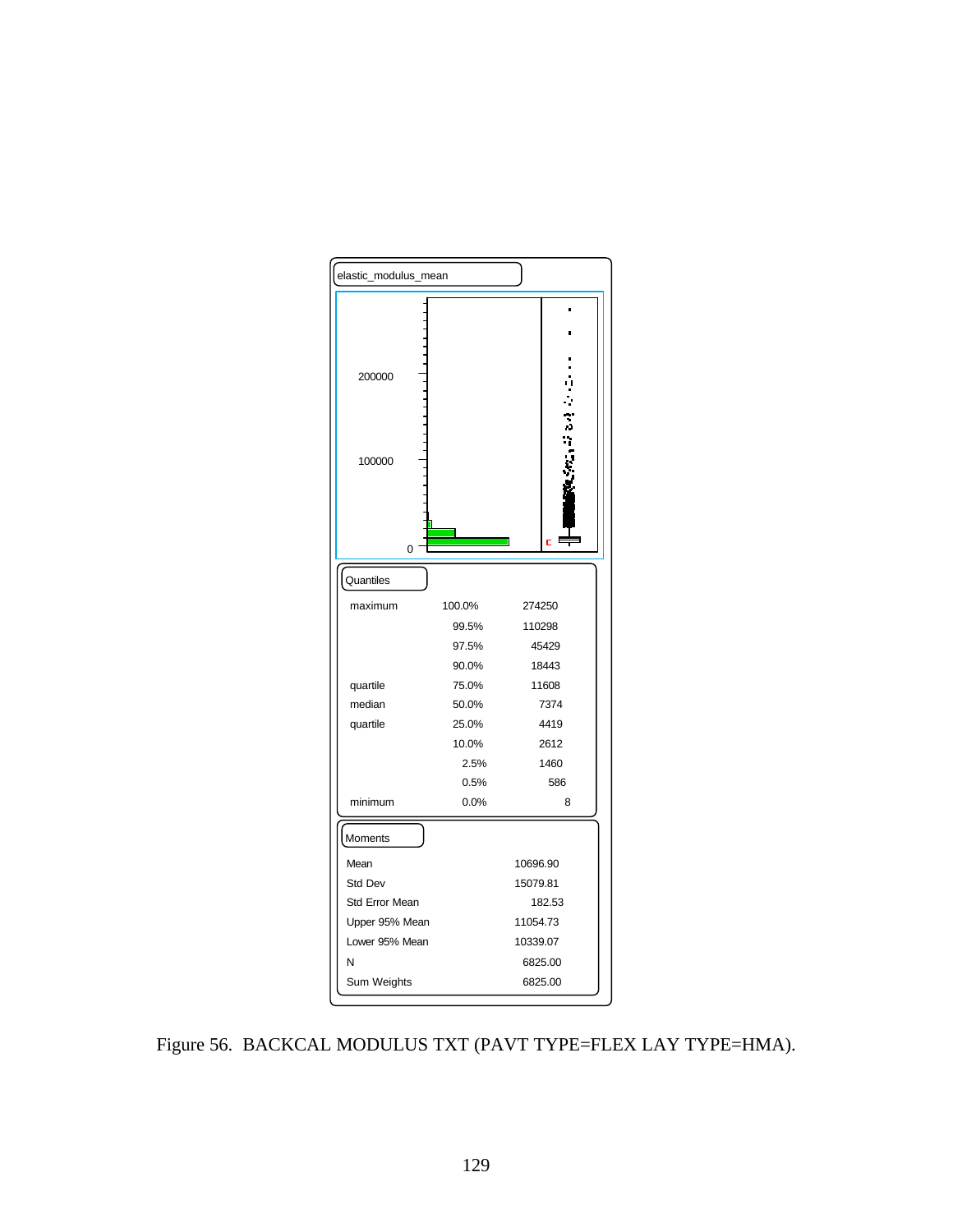

Figure 57. BACKCAL MODULUS TXT (PAVT TYPE=FLEX LAY TYPE=CTB).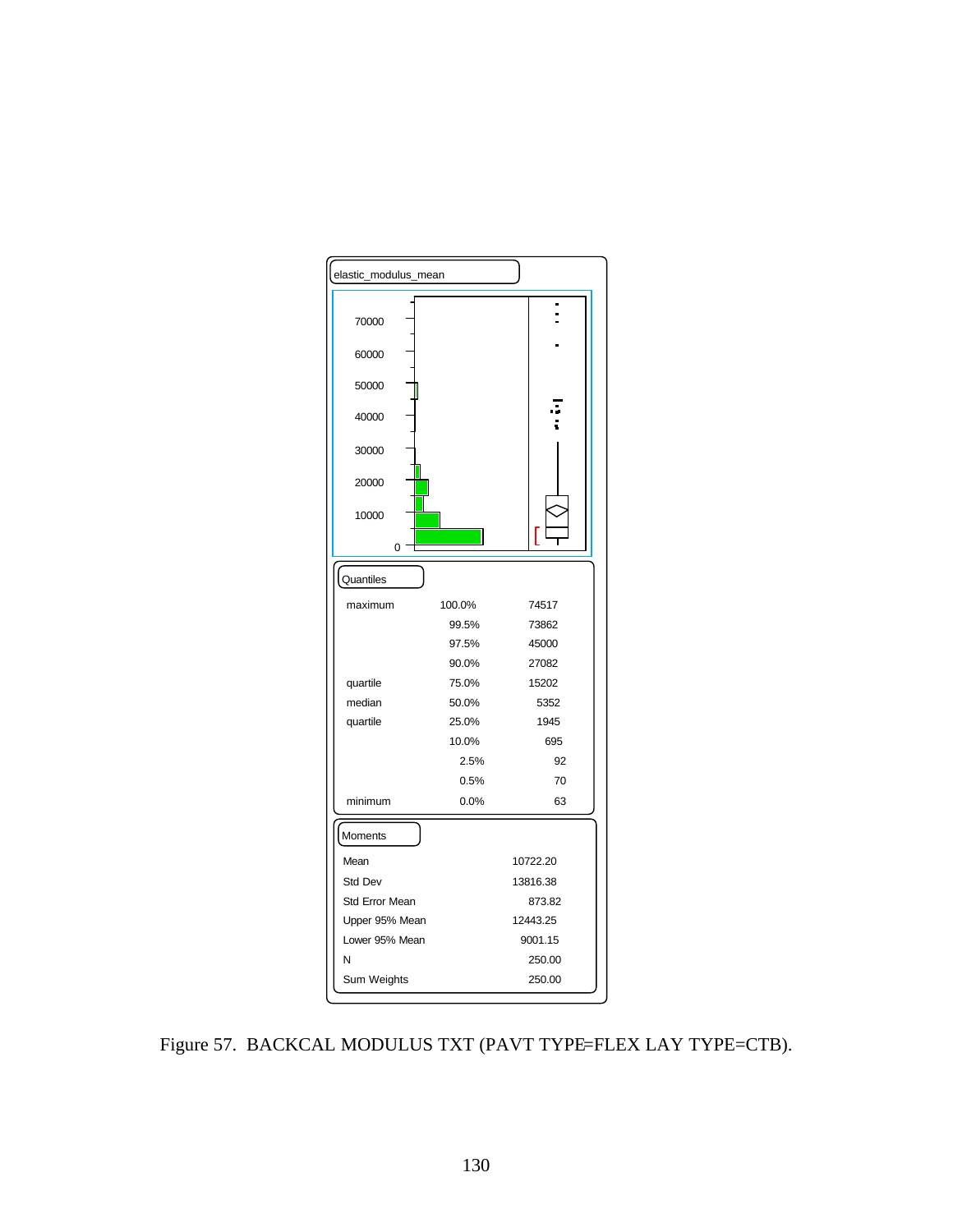

Figure 58. BACKCAL MODULUS TXT (PAVT TYPE=FLEX LAY TYPE=ATB).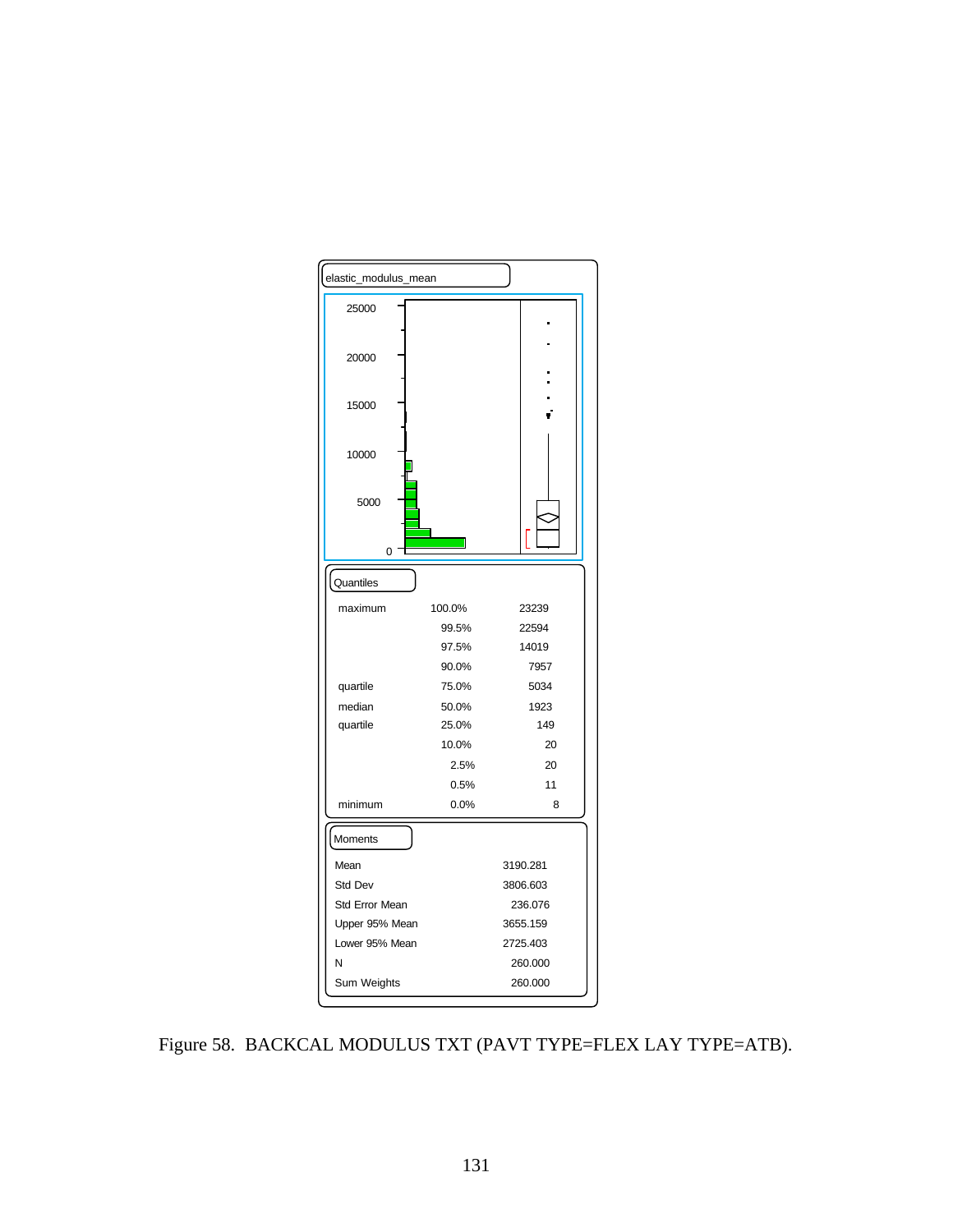

Figure 59. BACKCAL MODULUS TXT (PAVT TYPE=SEMI RIG LAY=HMA TEMP=MODER).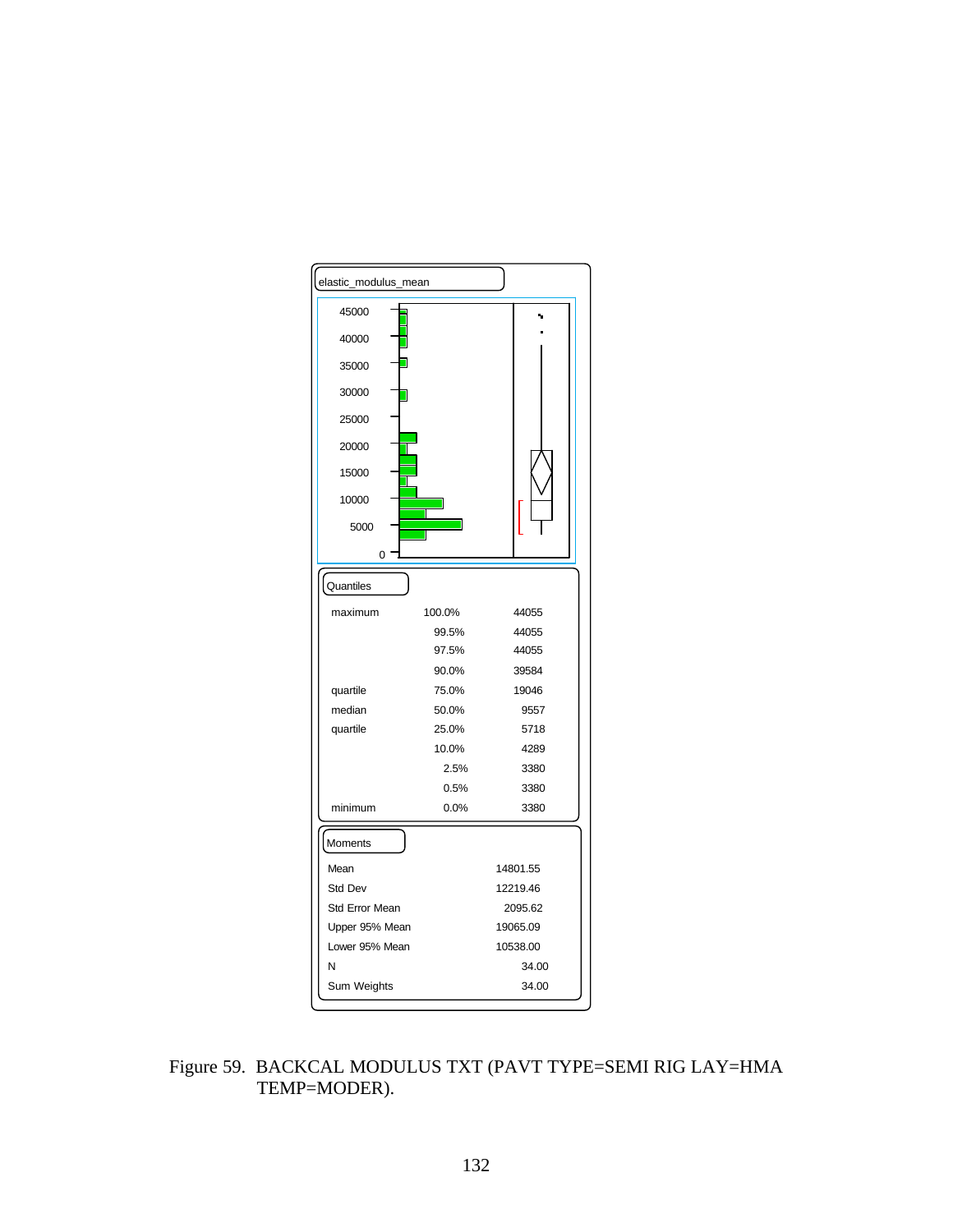

Figure 60. BACKCAL MODULUS TXT (PAVT TYPE=SEMI RIG LAY TYPE=HMA TEMP=HIGH).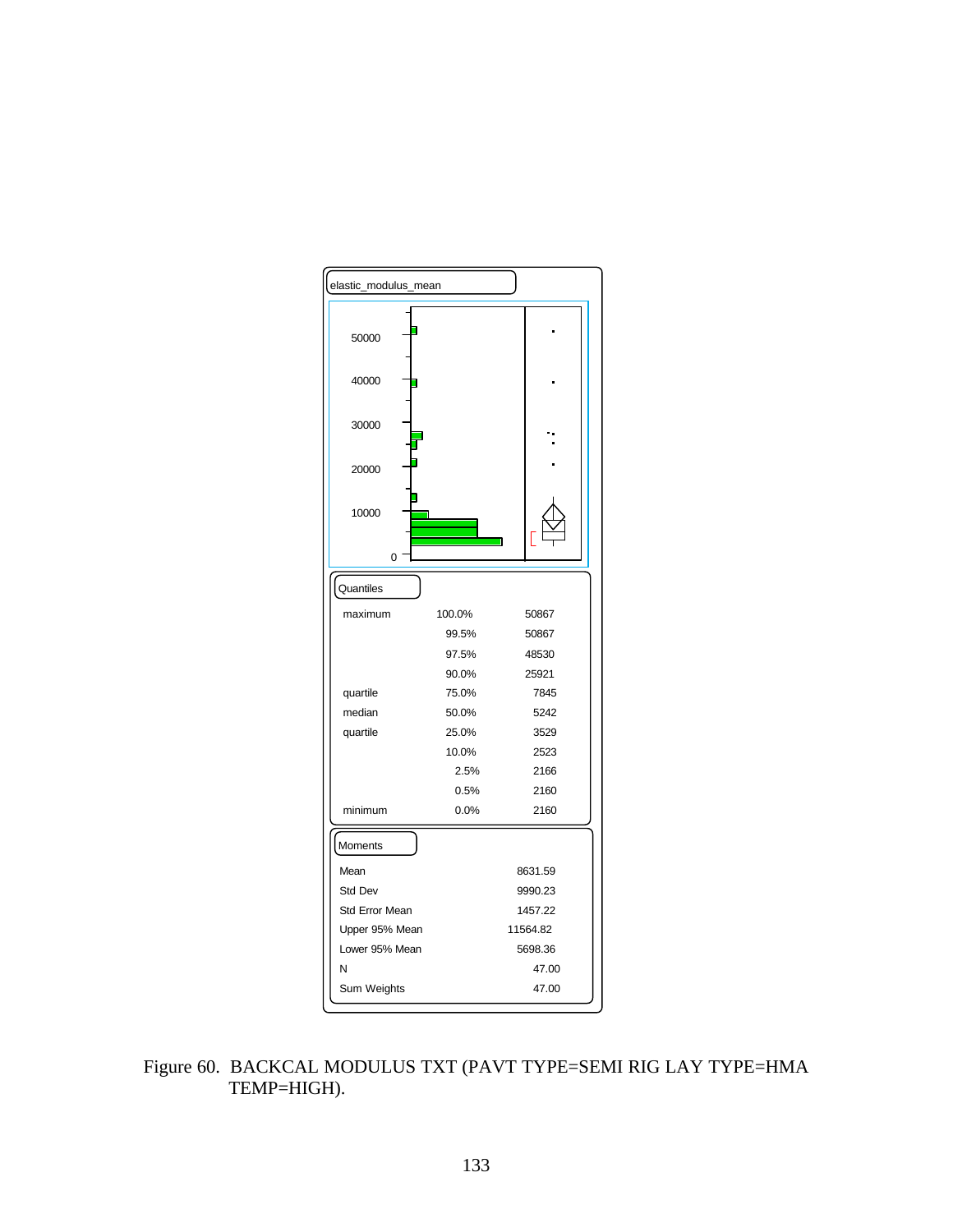

Figure 61. BACKCAL MODULUS TXT (PAVT TYPE=FLEX LAY TYPE=HMA TEMP=MODERATE).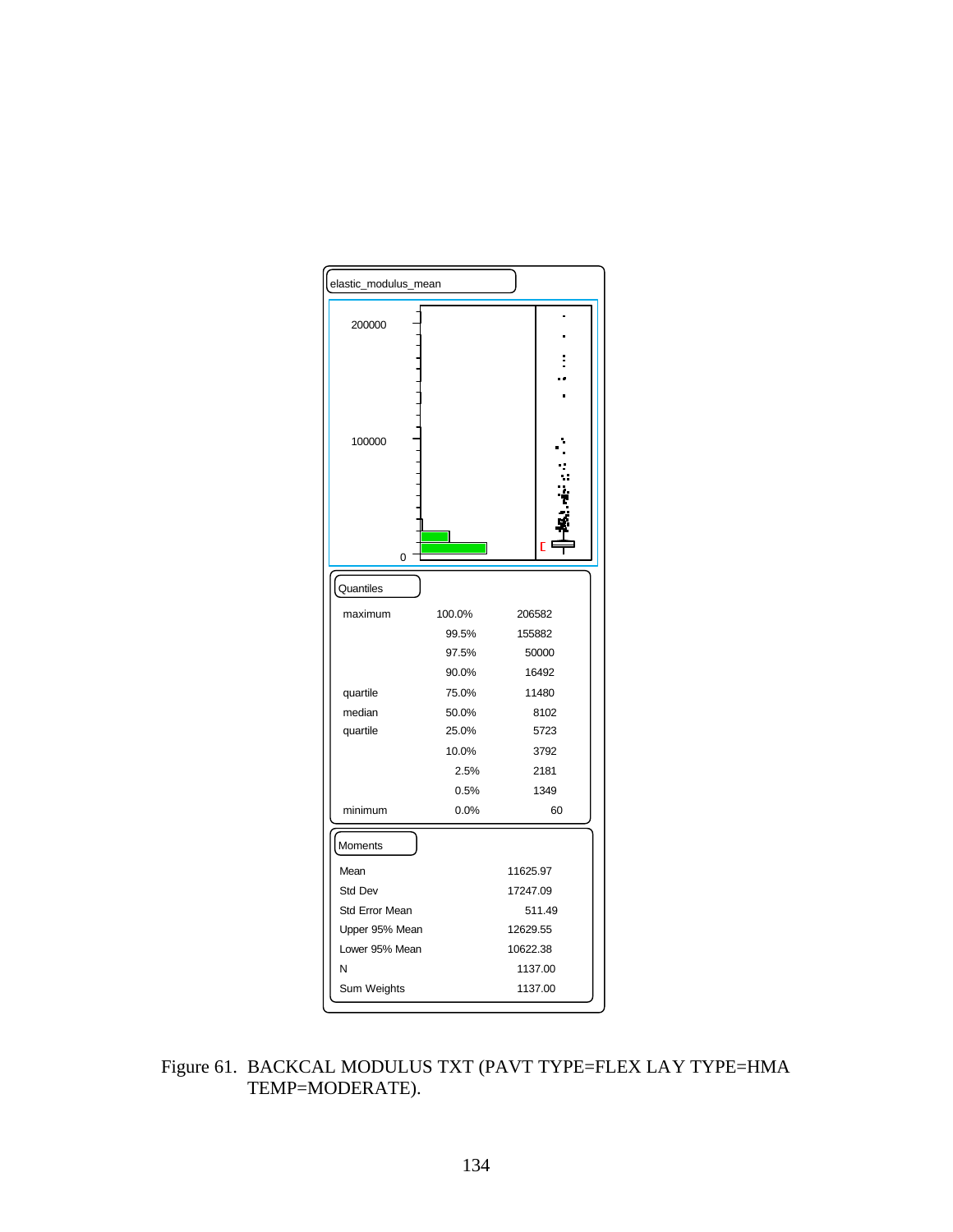

Figure 62. BACKCAL MODULUS TXT (PAVT TYPE=FLEX LAY TYPE=HMA TEMP=HIGH).